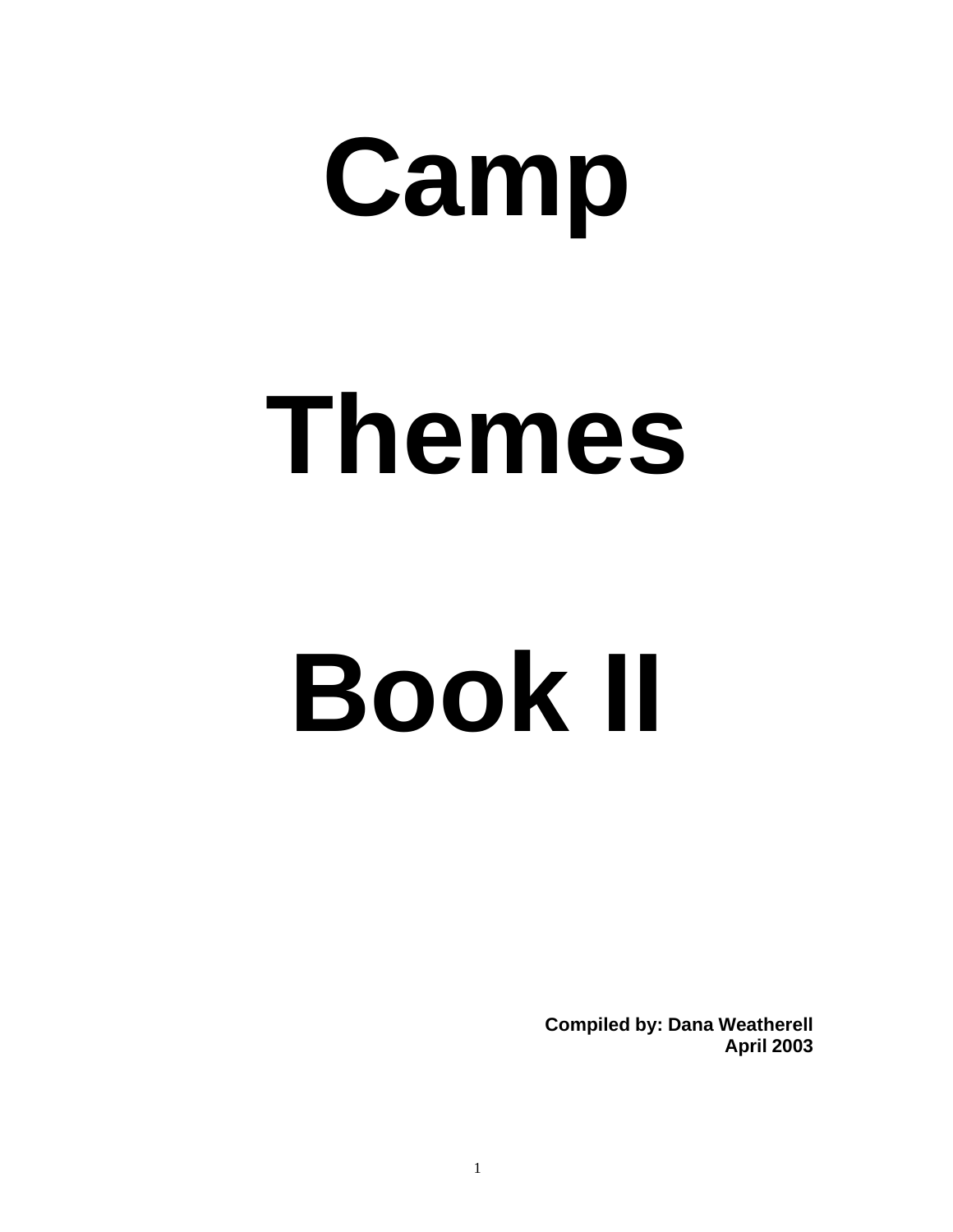### **Introduction**

Putting Book One together, was my Stage Two goal. Book two grew from the popularity of the first one and the many wonderful ideas from Guiders all over the world who I communicate with through a mailing list on the Internet that just keep coming! Thank you to all who shared your camp ideas and experiences that gave this book the content to work with.

I have to also personally thank both Joanne Chase and Tracey Gowan for their help with this edition. I ran into a little glich and needed someone to proof it for me. They both took time out of their busy lives to proof this book and come up with wording to fill in for the little magazine bug that showed up everywhere (don't ask). Also a big Thanks to Saskia Morton and Anne Flood who are publishing this on their sites for your easy reference. Thank you all for your help. Without it this would not be published in April of 2003!

Book two is more than twice the size of the first one and I hope that you all enjoy it and use it till the pages start to fall apart. Please share with anyone you would like however, please give credit where credit is due. These ideas are not mine, I just put them all together into this one resource. As with the first, some of the themes presented are fully detailed camps while others are just enough to tweak your imagination and get you started.

Survivor seemed to be the most popular topic. There are over 45 pages of ideas here including fully planned camps, activities and campfires. The book is over 100 pages long so be considerate of your toner cartridge! You may want to review the index to find a theme you are interested in.

I won't promise a third edition however; I do have a few that didn't make this cut again so who knows what the future may bring. If you have any theme ideas or a list of helpful websites you'd like to add, feel free to contact me.

I should note that there is not one standard dictionary used. As we are from all over I left most spelling as they were so you may see color or colour. We all know the right way to spell it right ;-)

Keep on camping everyone and have a blast doing it!

Dana Weatherell Ontario, Canada ggc\_dana@yahoo.ca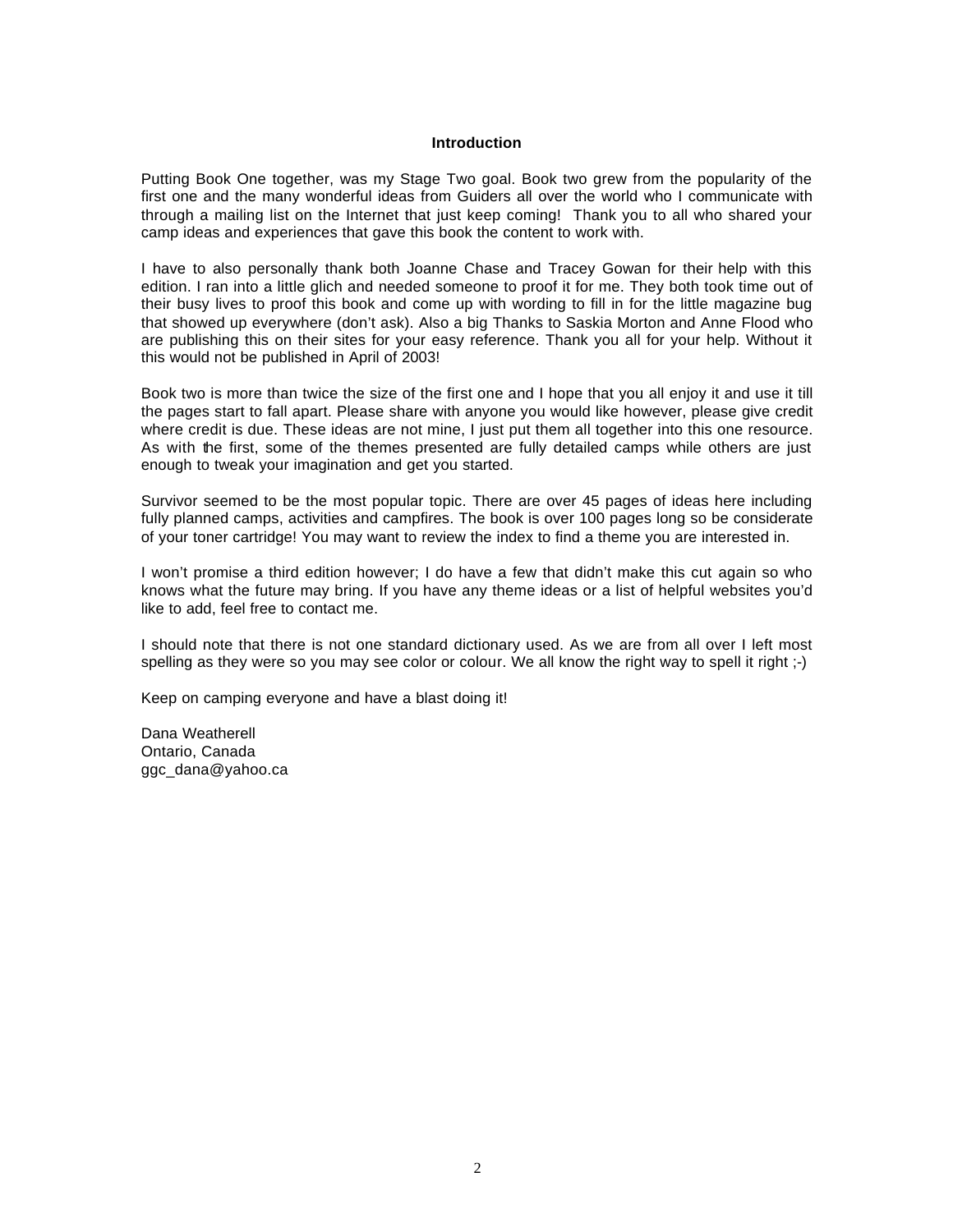## **Alphabetical Index**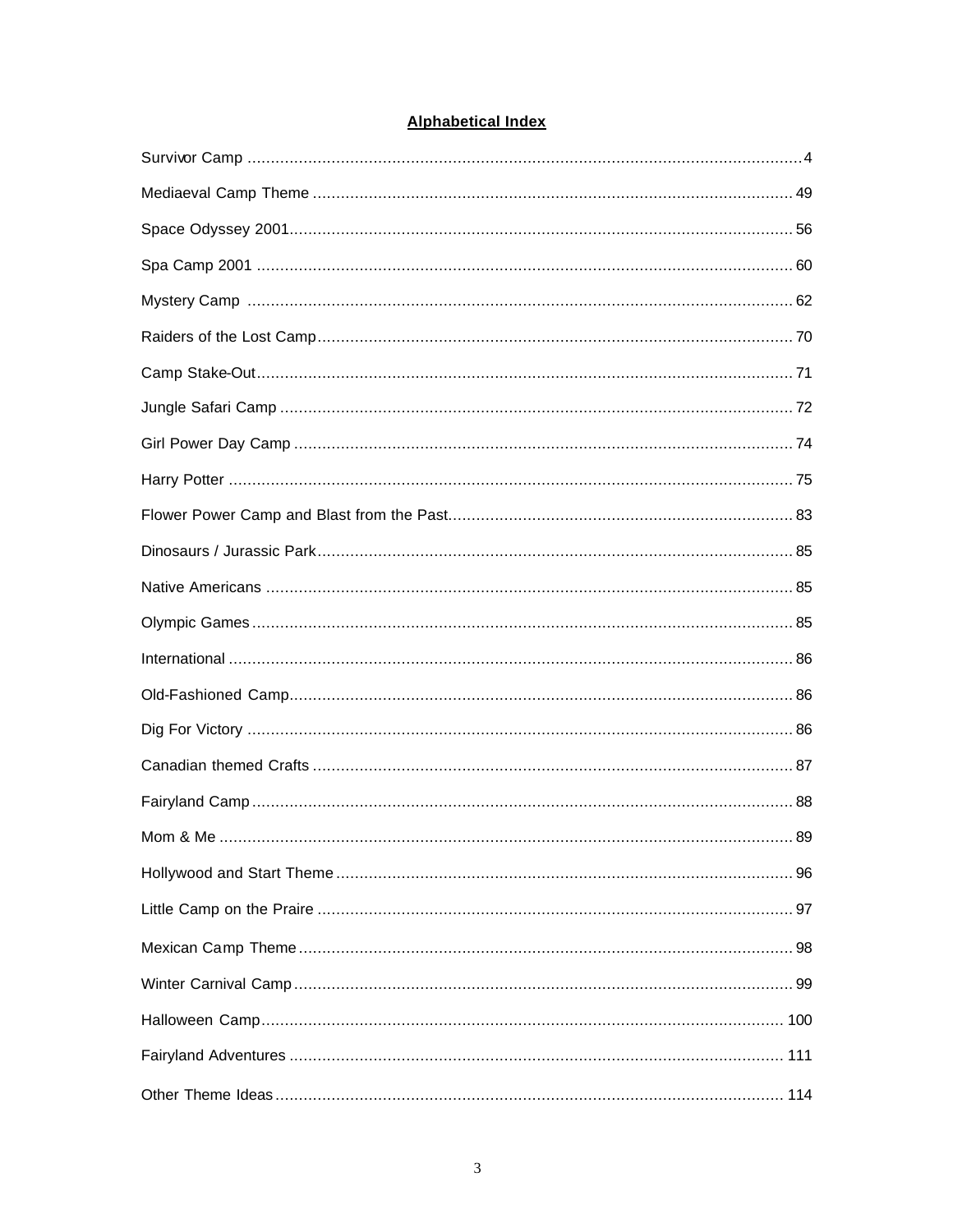### **Pathfinder Survivor Camp Ideas**

From Susie McCormick, Richmond, BC:

I just wanted to thank everyone who in the past has shared their survivor ideas. This past weekend we had a survivor camp with 8 of our girls. They had a blast. We started Friday night when they picked names for their tribes, received their fabric ties/bandanas and made a tribe poster. I had brought Barbies to use for the Barbie raft challenge someone posted and they proceeded to cloth Barbie in scraps from their fabric.

Saturday morning they received their first mail. Their challenges for the morning were to following a compass trail. Build a shelter, build a fire, and signal for food when completed. They were allowed to take 2 items per girl. We had added tarps to their kit lists but we still had one group of 4 girls who had no tarp. We bartered some extra chores for a spare tarp. We completely forgot about the Barbie raft challenge after lunch but played a wilderness trivia game. It the girls couldn't come up with the answer they had to pick a number and eat the food behind the door. The items were a snail, sardine, taro root, tomatillo, dog biscuit, Hershey's kiss, molasses toffee and coconut toffee. The first girl to go picked the snail. She took it looked at it for a second and popped it into her mouth and chewed, never even wanting water. It was pretty impressive. We also had a girl gag on the dog biscuit which put a small damper on the festivities but we got them all back into the game after a couple of minutes.

We made dinner for the girls using the menus posted, rat meat loaf, rice, salad, and kitty litter cake. One of their favourite parts of the whole thing was the voting. They voted for the most helpful and the most ingenious. They would go into the other room write the name on a piece of paper, fold it in half and put into the container. They did this with much fanfare talking to the imaginary camera. When we were done they wanted to do more voting even though we didn't have any more prizes. They kept making new category suggestions. Sunday we let them sleep and have the day to themselves.

We were impressed at how well the girls all worked together, there were no little cliques. They pushed the bunks together so they had eight bunks making a square with the heads all together. It was really a great camp.

\*~\*~\*~\*~\*\*~\*~\*~\*

From barrettis@ROGERS.COM: (a report on the Pathfinders Survival Day)

I would have to say a job well done to all those that made this event possible. Thank you so much. All of the 221<sup>st</sup> Port Credit Pathfinders had a great time. The event was loud, energetic and full of fun activities – just like Pathfinders and Leaders like. We were split up into 8 tribes of approx. 30 (I ended up in a tribe with none of my girls) which encouraged us to make new friends (I happened to meet a Pathfinder guider who is just across the highway in Applewood & of course we exchange phone #'s and email addresses for future get togethers). First we had introductions and standard safety rules. Then there was a wonderful motivational speaker/actress who was hilarious. She really got their attention and reached into the life of a teenager and gave them 4 points on how to succeed in life. (Definite relationship challenge there). After that we split up into the bead colour on our pins (These were given to us to distribute to our units in our registration package) – our tribe. From there it became a round robin in different locations throughout the school, so I'm just going to list the events as they occurred for the YELLOW SUNBUROS. From there is 1) Meet your fellow tribe members, cut

3 – 1"x 24" strips of yellow cloth to make headbands, & make a poster/banner to represent your tribe 2) Make a chant, play, song, etc. to represent your tribe and rally the crowd. We would have to present this later on.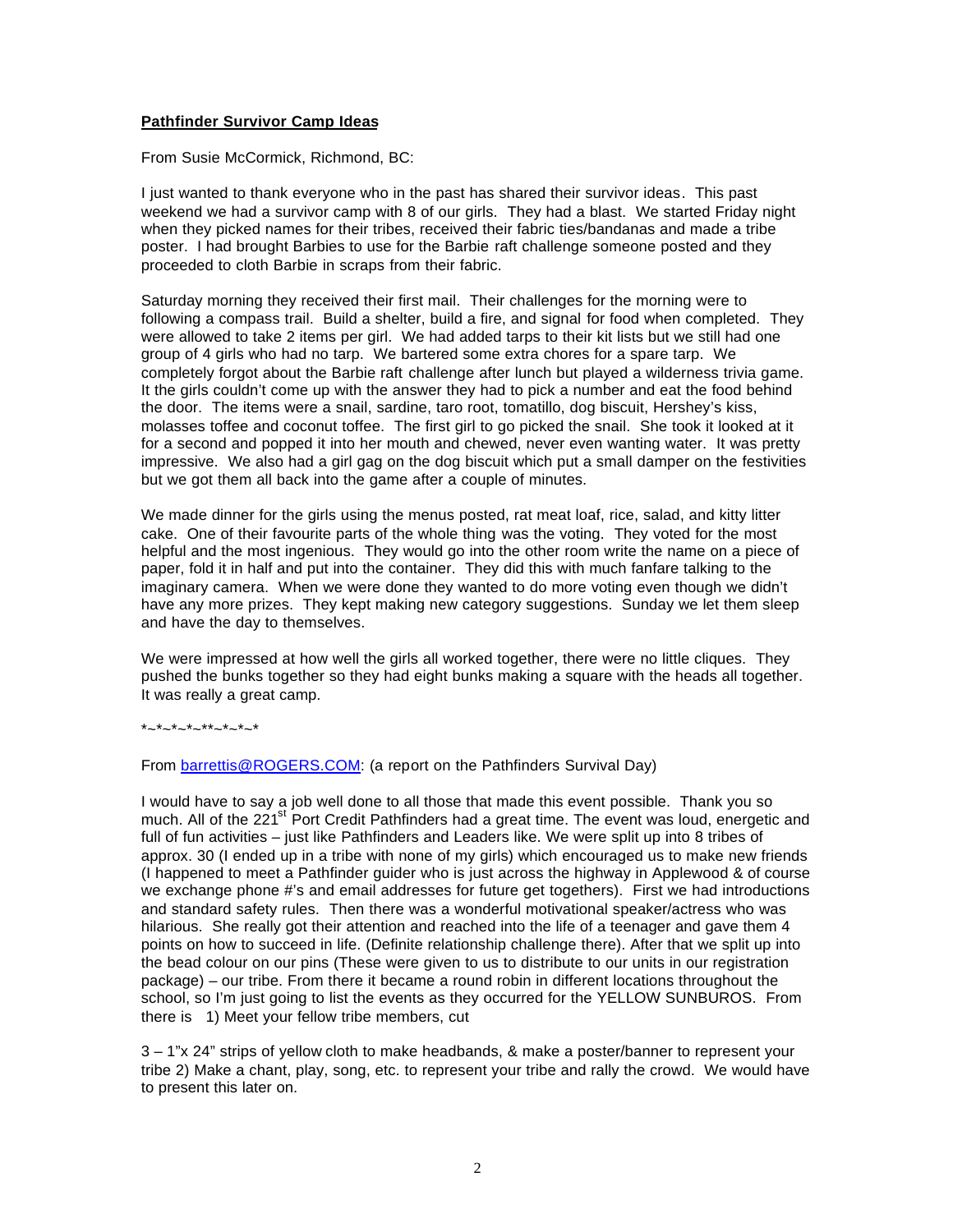3) Survivor challenge – you have been forced to make an emergency landing, you will be staying in one place until rescued, no one is injured... list in order the importance of the 15 items in the middle of the room from  $1 - 15$ . First do it individually then as a group (we were split into 4 smaller groups to make discussion easier). Then we heard the expert answers and had to determine if we did better as an individual or as a group. Most did better as a group.

4) Make a beadie snail (Yum)

5) Do nail polish and hair wraps (what every girl needs to know to survi ve)

6) Dinner – lots of pizza, veggie sticks & cake

7) Make chocolate in molds that would be survivor food (I made a rat, a mouse & a spider)

8) Make a flowerpot survivor doll

9) International station (how to survive in India) which was a round robin in itself. There were displays all around the room. There was a welcome ceremony (which I passed on the fertility & many children part), mendi tattooing, different foods, sari dresses and there were two ladies actually dressing the participants (Very interesting to see how the one strip of fabric is wrapped and pleated to make the sari) – I apologize if I have misspelled or stated any of this part as it was all new to me.

10) Cooperation game- blanket volleyball. Lastly, we headed back to the auditorium to present our chants. Very loud is an understatement. Fun, fun, fun. Yes. The girls were wound up but managed to say Taps very controlled. Then we went home-chattering all the way.

Last challenge we have – next meeting is to sit as a group and try to figure out all the challenges we covered. And there were lots. Suzanne $\mathbb{O}^n$ 

 $*_{-}*_{-}*_{-}*_{-}*_{-}*_{-}*_{-}*_{-}*$ 

### **Survivor Camp ideas**

The following were all provided to me by Katie from Byram, NJ who received many ideas from others:

### From: GSTroop2896@aol.com

It has taken me a while to get to this but here is what we did for our Survivor Theme activities:

1. Blindfolded activity – five girls per team

Props: blindfolds, 2 hula hoops per team, 2 balls per team (size of basketballs)

 Game: all girls from each team were blindfolded, with the exception of one per team (leader); the leader from each team throws the ball for the opposite team; the blindfolded girls must then get to this ball, bringing it back to the finish line with the help of directions given by their team leader; to do this, they must step only within the hula hoop that they have placed on the ground heading toward the ball; to begin this trek, they all must be standing in the first hula hoop before moving into the next one; once everyone is in the next hoop, the last person to enter must turn around to pick up the hoop they just vacated and pass it through to the front girl who then places it in the direction of where the ball landed; once reaching where the ball landed, they pick it up, returning to the finish line in the same fashion as they used to get to the ball

2. Blockout activity (I think I got this idea from the list you sent me earlier)

 Props: 8x11 sheets of paper with a large X on one side of each piece (these sheets are laid with the X facing down to the floor in the shape of a block – we created a block of 10 by 10 sheets) Game: each girl picks a starting point on any edge of the block; the object is to be the last girl remaining on the block; each girl takes a turn moving one space at a time (forward, backward or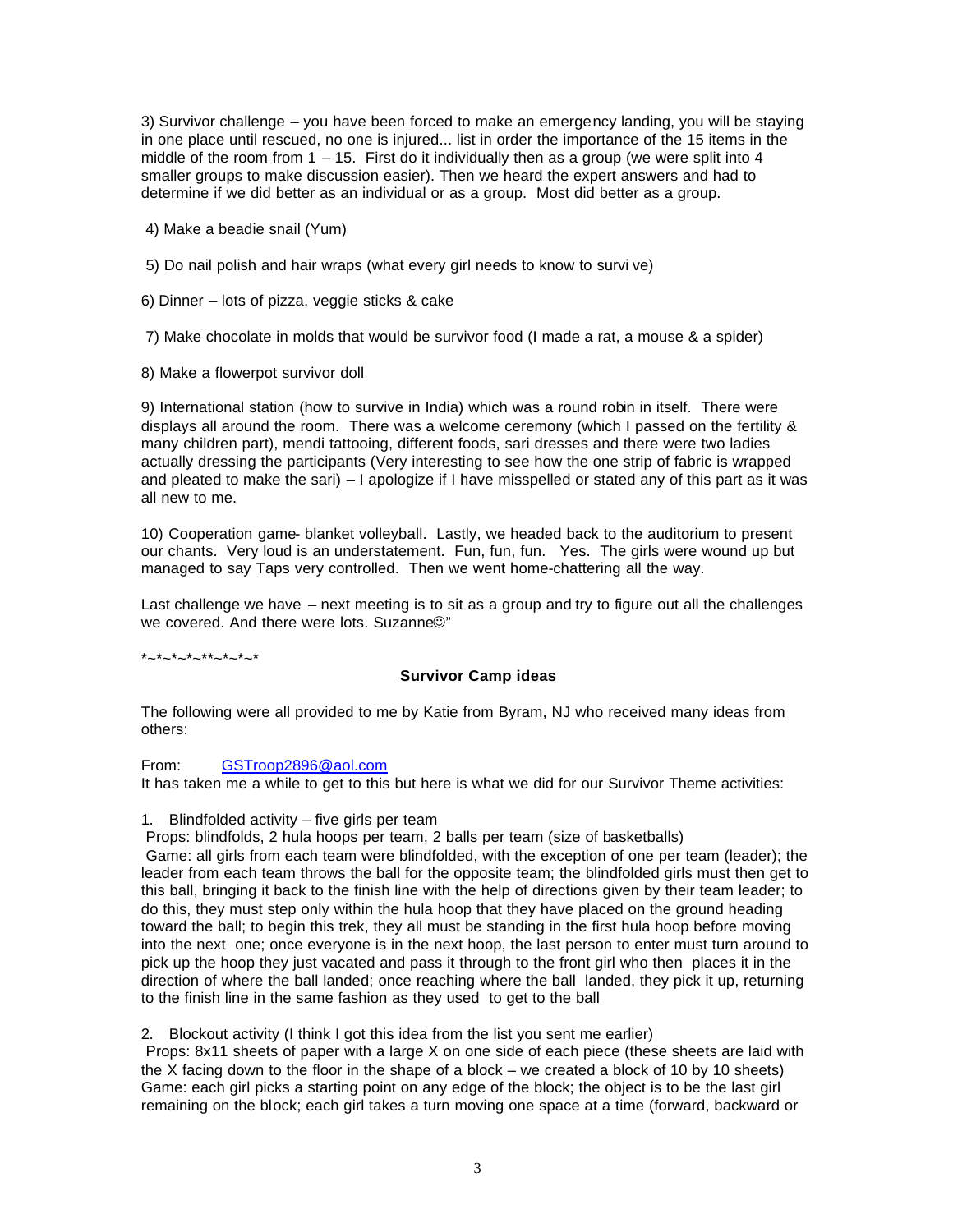sideways – no diagonal) and as they move, they turn the paper over they just stepped from so that the X is showing  $-$  signifying a space that can no longer be used in this round; as each girl takes their turn, they have to keep in mind that they want to block someone else, while still being able to move themselves in a future turn; if a girl can no longer move, they are out of the game

### 3. Hoop shoot

Props: basketball hoop and ball

Game: each team chose two girls from their team who then lined up behind a designated line, alternating team members; after a few practice shots, each girl got a total of ten shots each (taking one shot at a time, moving to the end of the line until each girl had shot ten shots); the team with the most baskets won

4. Food wheel Props: beets, feta cheese, olives, piece of snickers bar, prune juice, small shrimp, piece of carrot stick, piece of salami, gummi worms and raw onion piece

Game: each food item was printed on a small piece of paper, folded and placed in a container; each team determined the order of participation by each member; as their turn came, each girl picked a piece of paper from the container that determined what they would be eating – alternating between teams; the winning team is determined by how many members actually ate what fate chose for them

As a side note, we scored by giving ten points to the winning team and five to the losing – and our teams tied – I kept telling them they were simply a winning troop (some didn't buy that as someone needed to win, in their minds)...  $-*-*-*-*$ 

### *SURVIVOR Challenge Game*

**The Goal:** To think logically how to take your moves so you eliminate the other players and remain the final person standing.

### **How to Set up:**

Set papers on the floor in rows – as many as the room can hold. Paper should have an X on one side – put X side down.

4-6 girls stand on the outside of the room.

### **How to Play:**

With each "move" the girls make, they step onto one sheet of paper.

On the second move, they turn over the paper (to an X) they were previously stepping on, making it unavailable for anyone else to move onto or cross over.

Continue moves, one at a time, until a girl can make no move. She is eliminated.

Moves must be to an adjoining paper forward, backward, sideways (no diagonal).

You may not step onto a turned over paper (with an X).

You may not cross over a turned over paper.

Continue until only one player is left.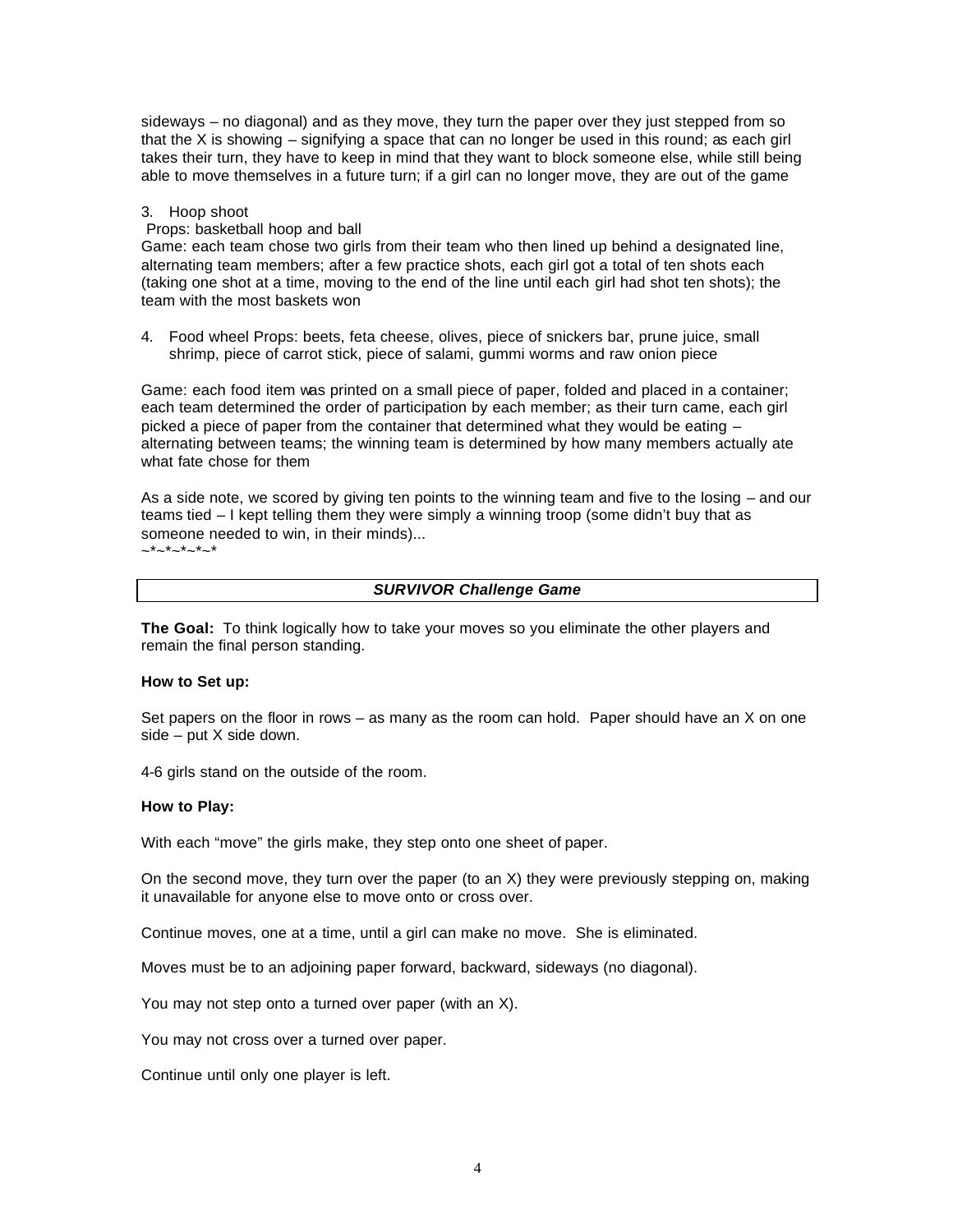Strategy comes into play, as they girls need to consider how to eliminate each other with well placed moves.

.<br>\*~\*~\*~\*~\*

From: Lela C. Arnes, Houston, Texas

What a great idea for a camp. I think the girls will love the theme and format, while the leaders and parents will enjoy the focus on skill building and teamwork/cooperation that Girl Scouts will bring to the event. You could have the girls use a map/compass to find their hidden snack or to get riddles/puzzles that they need to work on together to answer. There are several websites that help you put together word search or crossword puzzles on a specific topic so you could relate it to an outdoor skill like first aid (http://www.puzzlemaker.com/, etc). You could do activities based on "Leave No Trace" minimum impact camping, perhaps setting up a "spoof" unsafe/environment unfriendly campsite (i.e. too close to water source, pretend nails in tree to hang lantern, inadequate fire ring, etc) and have the girls work together to list all the changes they would make to protect the environment and make it a good campsite. You could also have a knot-tying relay (cat of nine-tails game, or have them sit in a circle and tie a square knot joining their 2' cord to that of the girl's on her left – eyes open or shut depending on their age – when done they put the circle of joined ropes behind their backs and lean back against it...it will only hold them if each girl has tied a solid square knot). You could also have the girls work together to lash a basic tripod.

Also, how about a way to reward teamwork, fair play, cooperation, and consideration for others...? It could be a challenge based on a team-building game where they must rely on and work together to complete the task, or it could be something the camp staff recognizes at the closing ceremony. At Junior Skills Weekend (held by our council each year), the staff recognizes every troop/group participating with a special certificate – whether it is the overall champion or best at particular skill area, outstanding teamwork, best attitude, etc. The girls are very proud when they hear what they've excelled at, it enables every group to "win" at the event, and hearing about each group's achievements encourages them to learn and practice more so that they do even better the next year.

If you are interested in hearing more about our council's event, please email me. Hope this is useful – have fun!

\*~\*~\*~\*~\*

One of my Cadets is doing a survivor weekend for Cadets & Seniors around weather for her Silver Award. Here are some of her ideas:

Survivor Weekend Clue it into Weather Stuff Stranded on Alkor Island they have to survive the weekend using their survival skills that they know and by learning how to read the weather to stay safe and warm.

Saturday night break everyone up into teams. Give them the rules for the weekend. Warn them about an emergency drill that could happen any time over the weekend and what they have to do. Have everyone bring a gallon zip lock baggie and all the food they brought with them to the mess hall. Let each team pool all their food together and make up a survival bag-o-goodies for the weekend.

### Activity Challenge

Give each team a weather related disaster and have them come up with a list of emergency procedures I.e.: You're on Alkor Island and a hurricane is about to hit. You can do hurricane, flood, lightning strike fire, etc. You can even have them act it out. Be sure they include all the things you have in the preparation lists from the Red Cross. Give out the pamphlets at the end of the activity.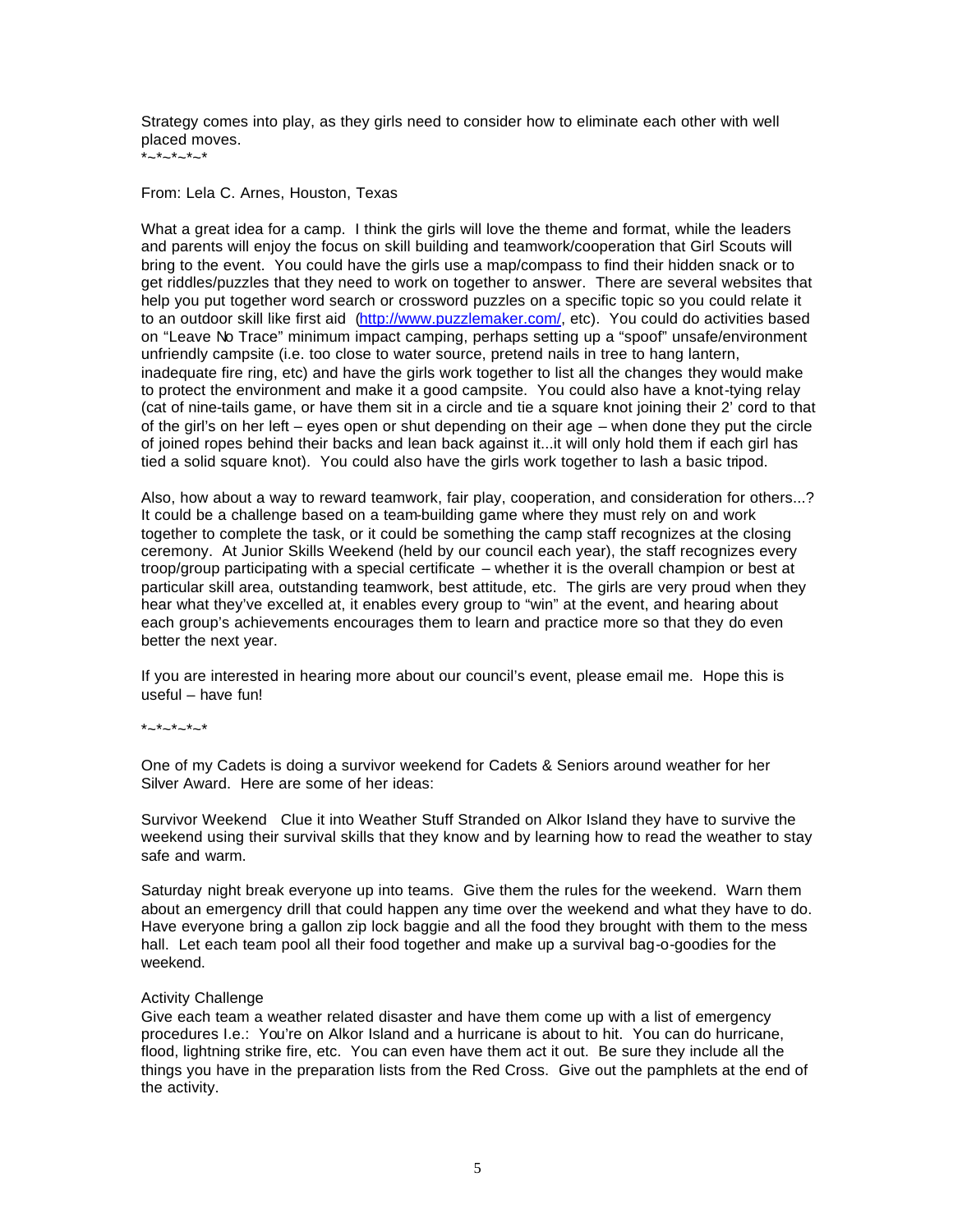### Activity Challenge

How to survive without fresh water? Make your own little cloud!

Dig a hole in moist ground deep enough to put a cup in. Place cup in hole. On surface of the ground stretch a piece of plastic wrap across hole and secure it with rocks. In the center of the saran place a small stone to weigh it down so you are creating a run off over the cup. Leave it sit in the sun all day. The heat from the sun will cause the moisture to evaporate from the soil and collect as condensation on the saran. It will drip into the cup. The group with the most water wins.

### Activity

The barometer is falling – get out your rain gear! Make a barometer.

### Activity Challenge

Build a lean-to that will protect 2 people from a storm that is coming in from the South. Give each group: rope 2 trash bags a place in the woods 1 hour They may also use any items that they have in their teams possession or on the property to do the job. Test the construction by placing 2 girls in the structure and throw a bucket of water on it. Who ever comes out driest wins.

### Activity Challenge

They have the barometer. Give them: Hammer, nails, precut wood, outdoor thermometer and whatever else. Have them construct a weather station. Best one is mounted and stays as a service project.

### Activity

Have each team write a song about surviving the elements to sing at the camp fire

 $x^*x^*x^*x^*x^*$ 

### From Shannon – mailto:THEANDERSON5@aol.com

I belong to the Pine to Prairie Council (ND), and our SU has been working on Brownie Daycamp/Jr. & Cadet Overnight Camp for a while now, using the "Survivor" theme. We designed our own patch and t-shirts to be awarded to the girls for surviving our camp! Some of the activities include. Tiki torches for each unit to carry to each activity with their own unit flag (which they will design upon arriving at camp). Blindfold island food taste off (grapes-frog eyes, pretzel sticksgrasshopper legs, etc.) Build a shelter (unit is given a sheet, some rope, sticks etc,) to help shelter them from hazardous island weather. Island Obstacle Course Challenge. Nature craft companion, made from lg. Pine cone (similar to the Castaway movie). We'll be grilling shish kabobs of ham, summer sausage, veggies, and fruit over the fire for supper. We're also working on a cultural organization to come in and teach the girls a dance, story or craft in a tribal fashion. There's a lot you can do with this theme. End your evening with a tiki torch luau!  $2*2*2*2*2*2*$ 

### From Carol – mailto:cisch@lg.com

What a fabulous idea for a camp! I was thinking of other possible challenges and thought about the fun our troop had learning to use a 2 person saw.

- 5. You could have a "race" to see which group could saw 1 (or more) logs in two.
- 6. Knot tying would be another option you could start by demonstrating some basic knots (square, bow-line, etc.) and then have a relay race to see who can tie them right quickest.
- 7. Lashing would be another fun event. They could lash a tripod and then set up a washstand. If there is concern about finding enough of the right size of wood – bring 1  $\frac{1}{4}$ " dowel rods for the girls to use.
- 8. Do a trail-marking hike. Have a team lay a trail with proper markings and then another team takes the hike (making comments on the process) – then the teams switch and the other lays the trail.
- 9. Do a recognition game (could be like "Jeopardy") where you set up teams trying to identify different pertinent items of the out doors; this could be tailored to the age range (creek, rock,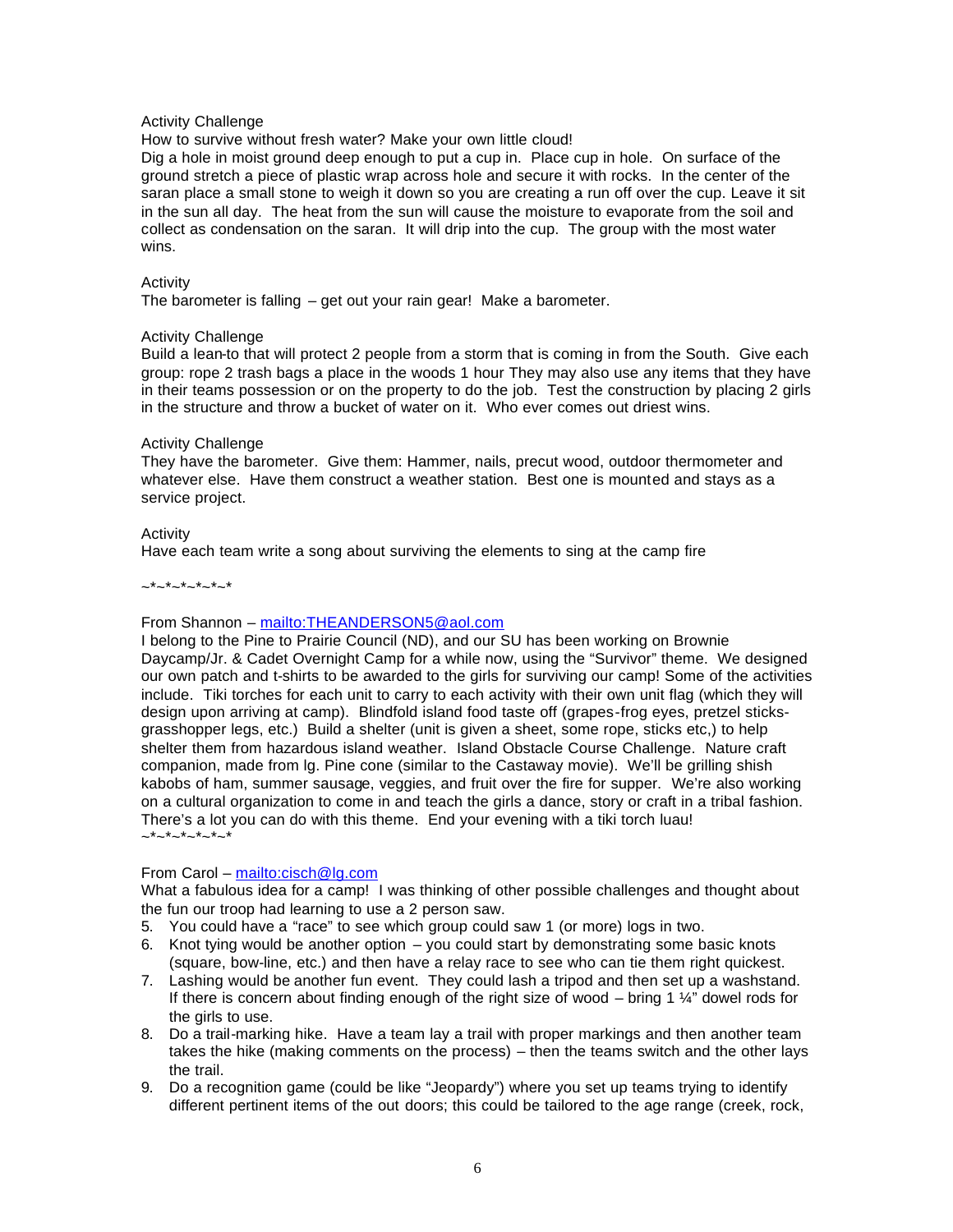maple tree for young Brownies – elm tree, poison ivy, cardinal for Juniors – deer tracks, poplar tree, garter snake for Cadets – could identify trees, plants, animals, birds). This could be done with drawings, photos, or real objects.

- 10. Another possible race type challenge is to set up a proper woodpile. Two long pieces under to keep the wood dry, with wood properly separated and ready to go.
- 11. Another possible challenge would be to set up a temporary shelter. Give each group a poncho (or ground cloth) and some twine and a time limit, and see what they come up with.
- 12. A sing out would be another fun thing for a challenge. Who know more songs.

 $2^{*}2^{*}2^{*}2^{*}2^{*}2^{*}$ 

Date: Wed, 5 Sep 2001 17:56:46 –0600 From: Lela <earnes@CONCENTRIC.NET> Subject: challenges – survivor style

the "survivors" had to build fires – have a "contest" with a ribbon to the patrol/troop that can burn a string that is suspended about 18 inches above the ground, between two poles (tomato stakes work well). They have to know how (or learn) fast how to make a fire in which the flames go UP.

The survivors had to find food and prepare it. At one event I attended long ago, the troop/.patrol was issued ground meat, one potato per person, same with carrot, and dry onion, and the challenge was to cook their dinner. Ala foil dinner! Or could be a group of ingredients (no recipe) and the girls "challenge" is to create a "dish" – desserts (dump cake/cobbler types) are great fort his.

The survivors had to build shelters. You could have the girls make an emergency shelter from a dining fly. Or they could lash a table or some other camp item.

A communication challenge could be devised by using Morse Code, and having a message the girls decipher.

The survivors had to keep dry. The challenge could be to do a "waterproof" bed roll (toss it in the pool to test!). And no don't use sleeping bags, use blankets and plastic ground cloth (as shown in Worlds to Explore Handbook for Brownie and Junior Girl Scouts – borrow copy from council library/archives). (Don't know if its shown in Outdoor Education in Girl Scouting, might be, and a resource that may be more available).

 $-*-*-*-*-*$ 

### *SURVIVOR* **Encampment Agenda December 2-3, 2000**

9:00AM - Set up team arrives at Grey Koch

### **Set up:**

registration table

Nametag tables (cover with tablecloths, set out scissors, 3 ft measures (with masking tape), permanent markers, hole punch?, garbage can)

put up signs for coat areas per troop

Room A – Survival Criteria (Science)

Air – Egg experiment (Lindi to demo)

Water – bag w/ pencils

Food – bones experiment

Space – propulsion experiment (film canisters)

Floating – boat experiment (salt water & fresh water)

Room B – Snakie Hankies – MaryBeth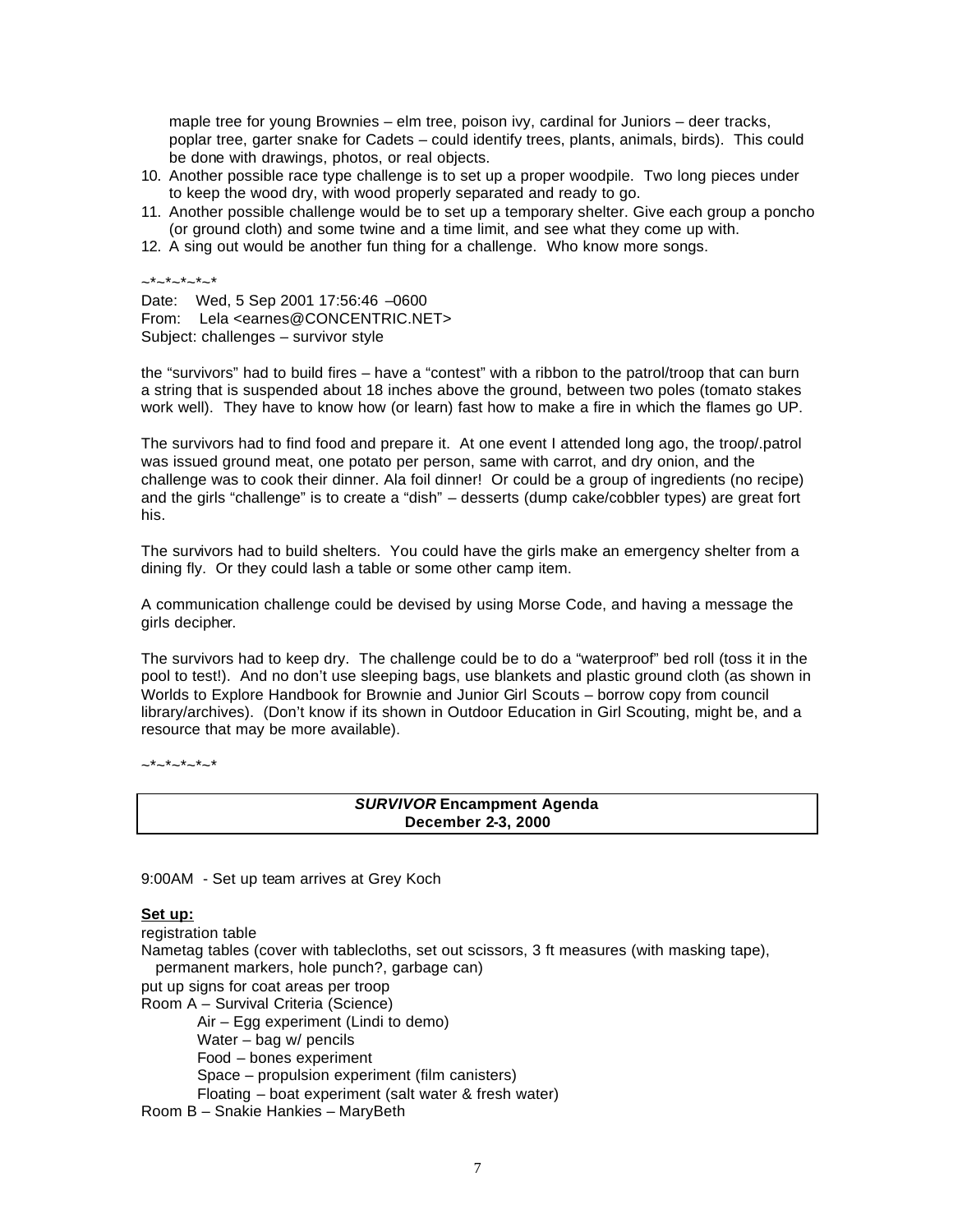spread plastic on floor stack of aluminum trays/snakies dye/cups/paintbrushes Baggies to put snakes in when done (permanent markers for writing girls names on) 1 grocery bag per troop to hold all Baggies (write troop # on bag) post tag board directions

Room C – Reward Challenge (Math)

lay out stepping stones (2 games) place dice in room (2 per game) scoreboard? Post tag board directions

Room D – should have all mattresses in them – close off limits

blow up punch balls, & set aside in case we need them

set up/Create palm trees (Troop 1401?) out of carpet tubes/construction & craft paper Dining Hall – all tables to be folded and set off to the side (do we need to move them if they are taking up too much room?)

Kitchen - orientation at 11:30 with Eldo (Lindi)

- all food in fridge
- bags with Chix in Woods stuff set aside near stove/fruit too
- snack bags set out for Brownies to get later
- extra food station (in case of extreme hunger)
- make 2-3 Kool-Aid coolers
- make a water cooler?
- Learn how to use dishwasher
- set up hot/cold tables  $-$  how do they work

check out microphone – how does it work, where's the control box

set up/tape off 10'x10' area for guest speaker – place microphone and table in area prepare fireplace for fire at evening

place boom box by microphone to play survivor music when people are arriving figure out best place for flag placement/flag ceremony

**Noon** – Meeting with the Cadettes/Explanation of Agenda/Answer Questions

**12:15** Turn on Music (throughout building?) & GS Law Song

**12:30** Registration Table Staffed:

### **Tell troops upon checking in:**

- When tribes check in, give them their packet of information. Contains:
	- Rotation schedule
	- Rotation explanations
	- Name tags/decorations/ribbon
	- Snack assembly Information
	- Game Directions
	- Evaluations/Pencils to be used after closing (please don't give to girls beforehand)
- Point out area for their tribe's coats, etc.
- Point out bathrooms (men & women) & first aid area.
- First activity make name tags at name tag table (supplies in packet)
- Then to Welcome/Flag Ceremony in Dining Hall (please stay out of other rooms)
- Troops will need to have one girl help put flag up, another to bring flag down later girls to go to Room A to practice with Troop 1401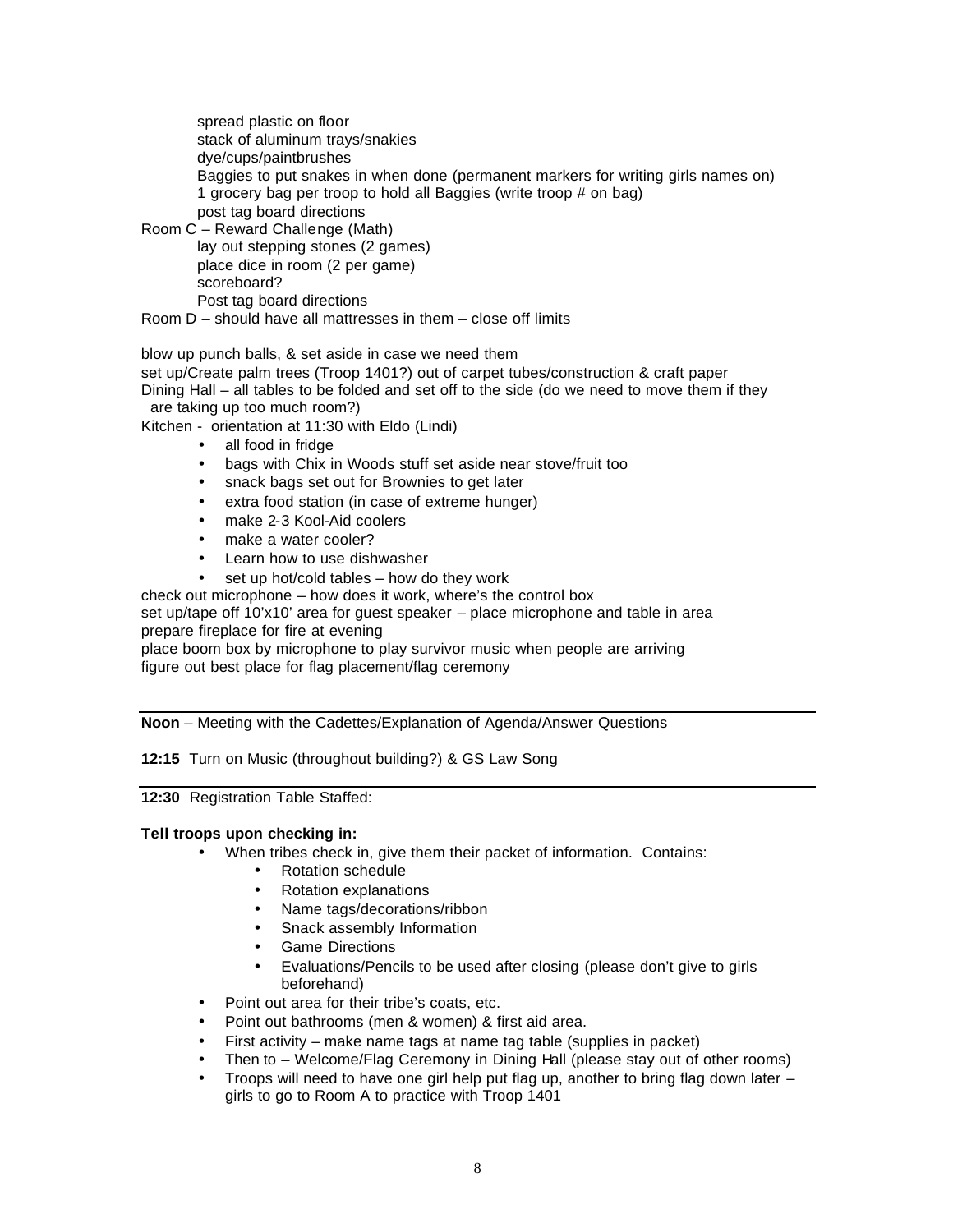**12:30 Troop 1401** – as troops arrive, practice flag ceremony (up & down) with 1 girl from each arriving troop in Room A (science room)

### **Flag Raising Ceremony:**

All people form circle around flagpoles, standing at attention. The guard stands 2 by 2. The Girl Scout in-charge stands to the side. Red sashes are worn around the waist by the Color Guard, the Girl Scout In-Charge wears a red sash over her shoulder.

- *Girl Scout In-Charge:* "Color guard, advance" (The guard walks to the flag, salutes it. The bearer takes the flag)
- *Girl Scout In-Charge:* "Color Guard, present colors" (The color guard walks forward to the flagpole.)
- *Girl Scout In-Charge:* "Color Guard, post the colors." (The guard & bearer unfold the flag. The bearer clips the flag on the rope and raises it. The Color Guard remains at attention next to the flag.)
- **Girl Scout In-Charge:** "Girl Scouts, honor the flag of your country." (The group salutes the American flag by placing their right hand over their heart.)
- **Girl Scout In-Charge:** "Girl Scouts, recite the Pledge of Allegiance." (All recite the Pledge of Allegiance)
- *Girl Scout In-Charge:* "Color Guard, dismissed."

(Color Guard returns to the group.)

**1:00 Welcome to all Tribes/Opening Ceremony** – Lindi Flag Ceremony – Cadette Troop 1401 & one representative from each troop Song: When E're You Make a Promise Girl Scout Promise Girl Scout Law Song Some activities require breaking troops into half, with one half going to each area in the room. This will encourage "Making New Friends".

- 1:15 1:35 Rotation 1
- 1:40 2:00 Rotation 2
- 2:05 2:25 Rotation 3

### *Activities:*

**Room A – Survival Criteria (Science)- led by Lindi & Cadette or Senior**

Air – Egg experiment (Lindi to demo)

Water – bag w/ pencils Food – bones experiment

Space – propulsion experiment (film canisters)

Floating – boat experiment (salt water & fresh water)

Lindi & assistant to demo experiments first, then break to free exploration

*Troops receive prize at end of time limit.*

### **Room B – Snakie Hankies – led by MaryBeth & Cadette (for afternoon) or Seniors (evening)**

A type of tye-dye hankies with fabric dye & paintbrushes… girls to receive an aluminum tray to place her snake on (prewrapped) draw face on snake with permanent marker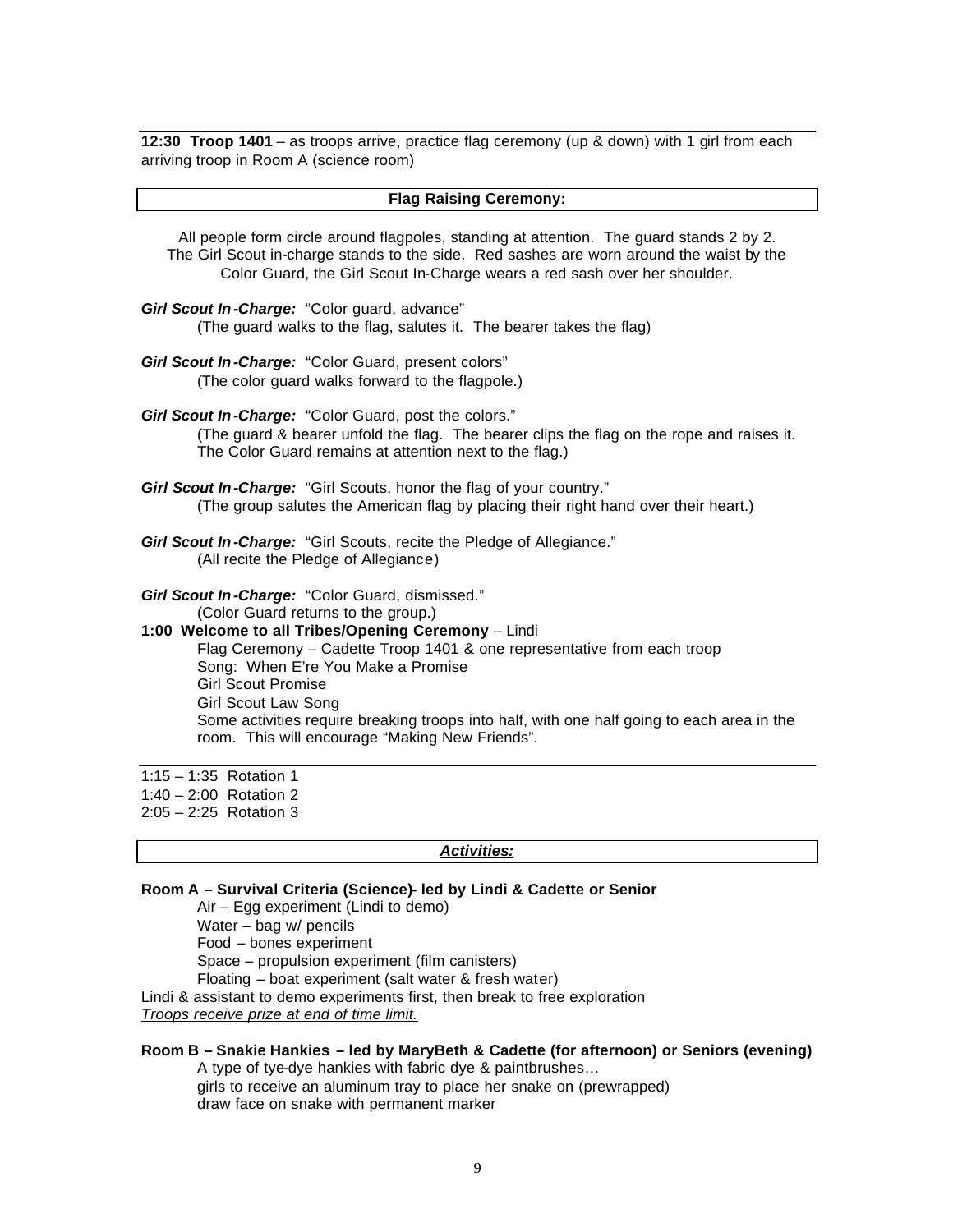dip paintbrush in dye & place color where desired

when done, fold aluminum tray in half with snake inside, and place in baggie (write girls name on baggie with permanent marker) - include washing instructions? Troop leader to put all Baggies in troop grocery bag for distribution at home

### **Room C – Reward Challenge (Math) – led by Cadettes or Seniors**

2 games will go on in the room. Troops to break into half – one half going to each game (to Make New Friends…)

2 teams form (as close to equal numbers as possible).

Each team lines up in front of "stones" crossing the river.

First girl rolls dice – add numbers together:

If the sum is: (like baseball)

2-4 – counts as an out

5-7 – move ahead one (single)

8-10 – move ahead two (double)

- 11 move ahead three (triple)
- 12 move ahead four

Next team goes (separate set of stones)

Team 1 rolls again – as this player moves ahead, so does the first player (if they move 2, so does player #1)

Every time a team crosses the river, they score a point.

At end of time, team with most points wins. (but all receive the prize \"/) *Attending Cadette or Senior gives each troop leader the baggie with their prize in it.*

**2:30 Snack – Mice** (all together in Dining Hall – sit on floor) Lindi to announce that we will swap after snack – older girls to demo

Troop leader to pick up bag from kitchen with Snack supplies / directions for Mice (rice cake – spread peanut butter – add vanilla wafer ears – licorice whiskers – choc chip eyes/nose) and "bug juice" (Kool-Aid)

Troop leaders to help girls assemble/eat & clean up after themselves

Girls can exchange swaps until 2:55. Older girls to encourage/demonstrate the trading process

Survivor music turned on again – Junior & Senior troops begin to arrive for check in

Clean up Rooms A, B, C, - clear for game at 2:45 (move everything off to the side to be reset later)

### **2:45 Check in begins for Junior/Senior troops**

### **Tell troops:**

- When tribes check in, give them their packet of information. Contains:
	- Rotation schedule
	- Rotation explanations
	- Name tags/decorations/ribbon
	- Game Information
	- Dinner recipes
	- Memory Books/Pencils (one per girl please give to girls when directed)
	- Songbooks (one for every 2 people, please return on Sunday)
	- Copy of Rededication Ceremony
	- **Evaluations**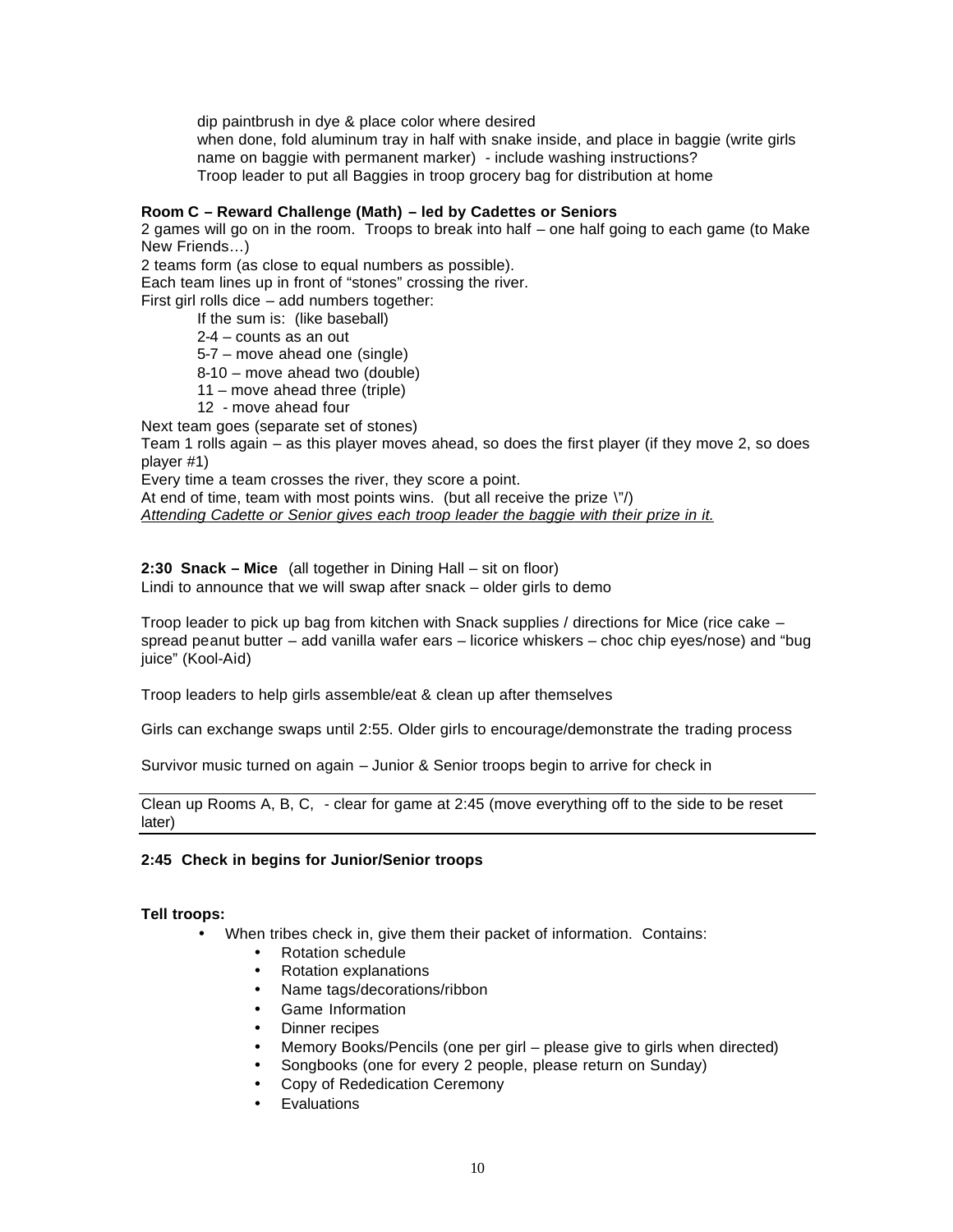- Your tribe's assigned "Law" to be read at the Tribal Summit
- Point out area for their tribe's coats, etc.
- Point out bathrooms (men & women) & first aid area.
- First Activity make name tags at name tag table (materials in packet)
- Then to Guest Speaker in Dining Hall (please stay out of other rooms)
- Please save swapping until later
- Each troop will need one adult to hold a tiki during the Tribal Summit later, and one girl to read a segment of the GS Law (enclosed in your packet)

### **2:55 Lindi**: **Tribes return to their last rotation room to play "Survivor Challenge"**

(Sheep & Hyena – from Playing Around the World Try-It) **Cadettes explain & supervise**

- *2 games go on in each room (15 people each).*
- *Troops split in half, with one half of their troop going to each game.*
- 13. Players join hands and form a tight circle.
- 14. The hyena stays outside the circle. The sheep stays inside the circle.
- 15. The players in the circle have to try to keep the hyena from breaking through the circle to get to the sheep. The game ends when the hyena gets the sheep or gets too tired to go after the sheep anymore.
- 16. Two other people become the sheep and hyena.

### **3:10 All tribes proceed to Dining Hall for presentation from Raptor Center.**

We need to allow a 10-foot by 10-foot area for their presentation (because of the birds), so encourage everyone to sit outside this area.

### **3:15 Lindi: Welcome older girls, Introduce guest speaker**

**Brownies: summarization of game** (what does this teach them of survival?)

### **3:15-4:15 Presentation by Kari from the Raptor Center**.

During presentation time, set up Rooms A, B, C for Junior/Cadette/Senior activities during dinner prep:

Room A - Snakie Hankie Wrap

Room B - Face Painting

Room C - Survivor Challenge Game

### **4:15 Closing Ceremony – led by Lindi**

Awards –

**Flag Lowering – Cadette Troop 1401 & one representative from each troop**

### **Flag Lowering Ceremony**

All people form circle around flagpoles, standing at attention. The guard stands 2 by 2. The Girl Scout in-charge stands to the side. Red sashes are worn around the waist by the Color Guard, the Girl Scout In-Charge wears a red sash over her shoulder.

*Girl Scout In-Charge:* "Color Guard, advance"

(Bearer and Guards approach the pole, 2 by 2)

### *Girl Scout In-Charge:* "Color Guard, retire the colors."

(All people put hands over their hearts. The Bearer lowers the flag. The Guards hold it while the Bearer unclips it. At last clip being removed, all people may remove their hands from their hearts. All fold it appropriately. The Bearer holds it.) *At Encampment, we will be removing the flag on the pole (no folding).*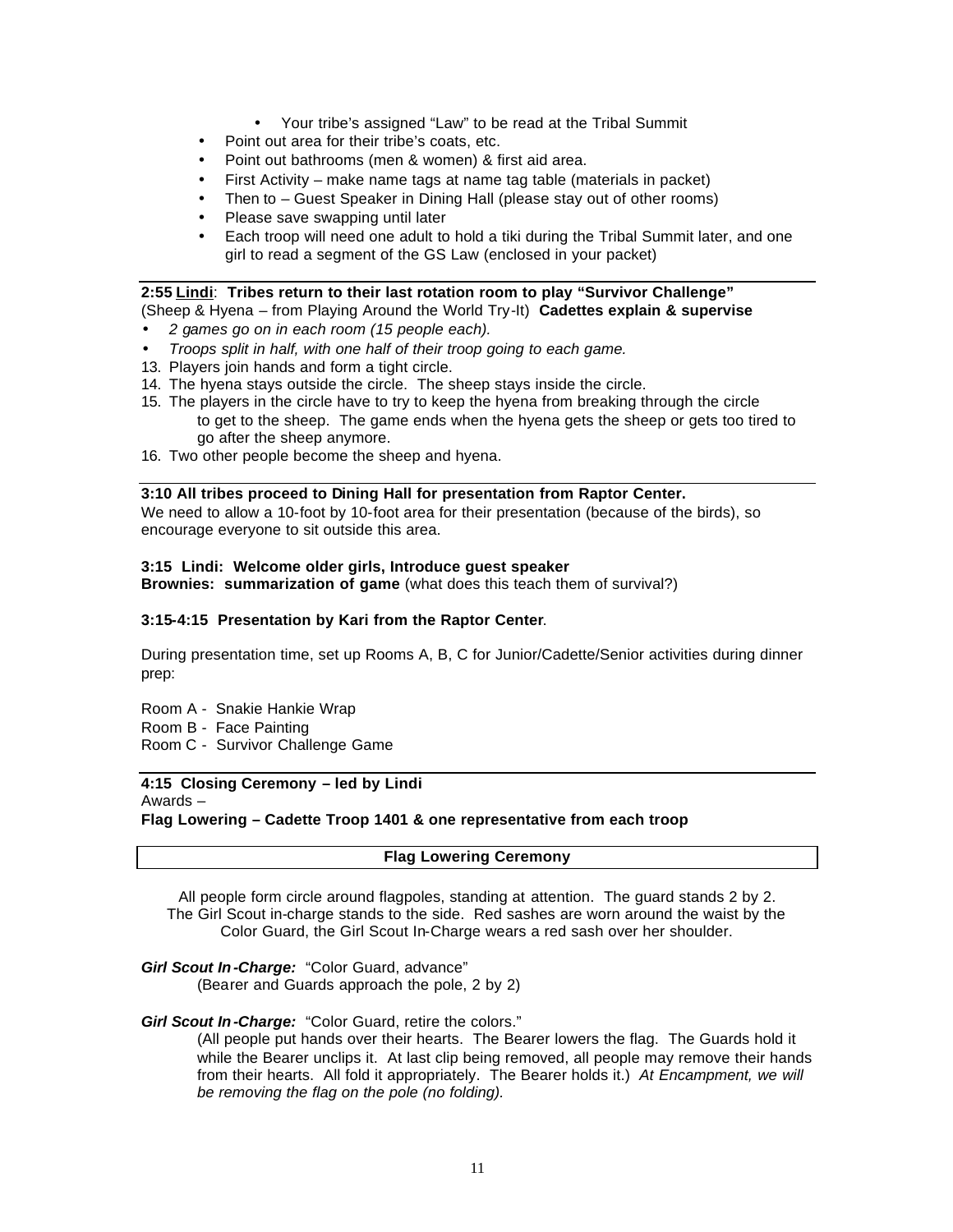*Girl Scout In-Charge:* "Color Guard, retire." (Guard walks back, 2 by 2, and hands leader the flag.)

*Girl Scout In-Charge:* "Color Guard, dismissed." (Guard rejoins the group.)

**Song: "Make New Friends" (sing as a round?) Friendship Squeeze Brownies Depart Complete/Turn In Surveys to check-in table- Receive NLSU Patches**

### **Junior/Cadette/Senior Portion**

**4:30 "Tribal Council"** for Junior/Cadette/Senior troops (welcome) – Lindi Explanation of evening's events Some activities require breaking troops into half, with one half going to each area in the room. This will encourage "Making New Friends". 5<sup>th</sup> grade Juniors to set up tables in Dining Hall during dinner prep time

### **4:45 Dinner prep** by 6<sup>th</sup> grade Juniors

Other troops exchange swaps & visit self-directed activities: hang rope for troop dunk bags – *1 Senior to assist with questions/how to's* Survivor Challenge Game – *1 Senior to teach* wrap Snakie Hankies – *1 Senior to demonstrate* Face Painting Music/Songs – *2 Seniors to lead songs* Memory Books

## **Set up tables for dinner (5th grade Juniors)**

**5:30 Dinner** – Dining Hall Troops to be called to serving line by Lindi **Clean-up (one girl per troop to assist with group clean-up)** Each troop responsible for cleaning their own dishes – cleaning station set up outside, hang dunk bags on their troop's rope to dry.

### **6:30 Explanation of Wide Game** – Predator/Prey in Dining Hall *Seniors to break up so a few with each group (& to show spirit & make it fun!)*

Start warming water for hot chocolate afterwards Build fire in the fireplace

Set up rotation stations in Rooms A, B, C

**7:15 Tribes begin to return from Game, help themselves to hot chocolate Gather in Dining Hall for summarization of game** (what does this teach them of survival?)

### **7:35 Rotation 1**

*Seniors to lead – 1 in Math room (game), 2 in craft room, 2 in science room (refer to explanations under Brownie area. But Math game, multiplication, not addition)* **8:00 Rotation 2 (Seniors lead science segment on their own this time? With Senior Leader supervision?** – so Lindi can set up for Tribal Summit**)** Tribes help clean up their area, setting items aside for use in the morning.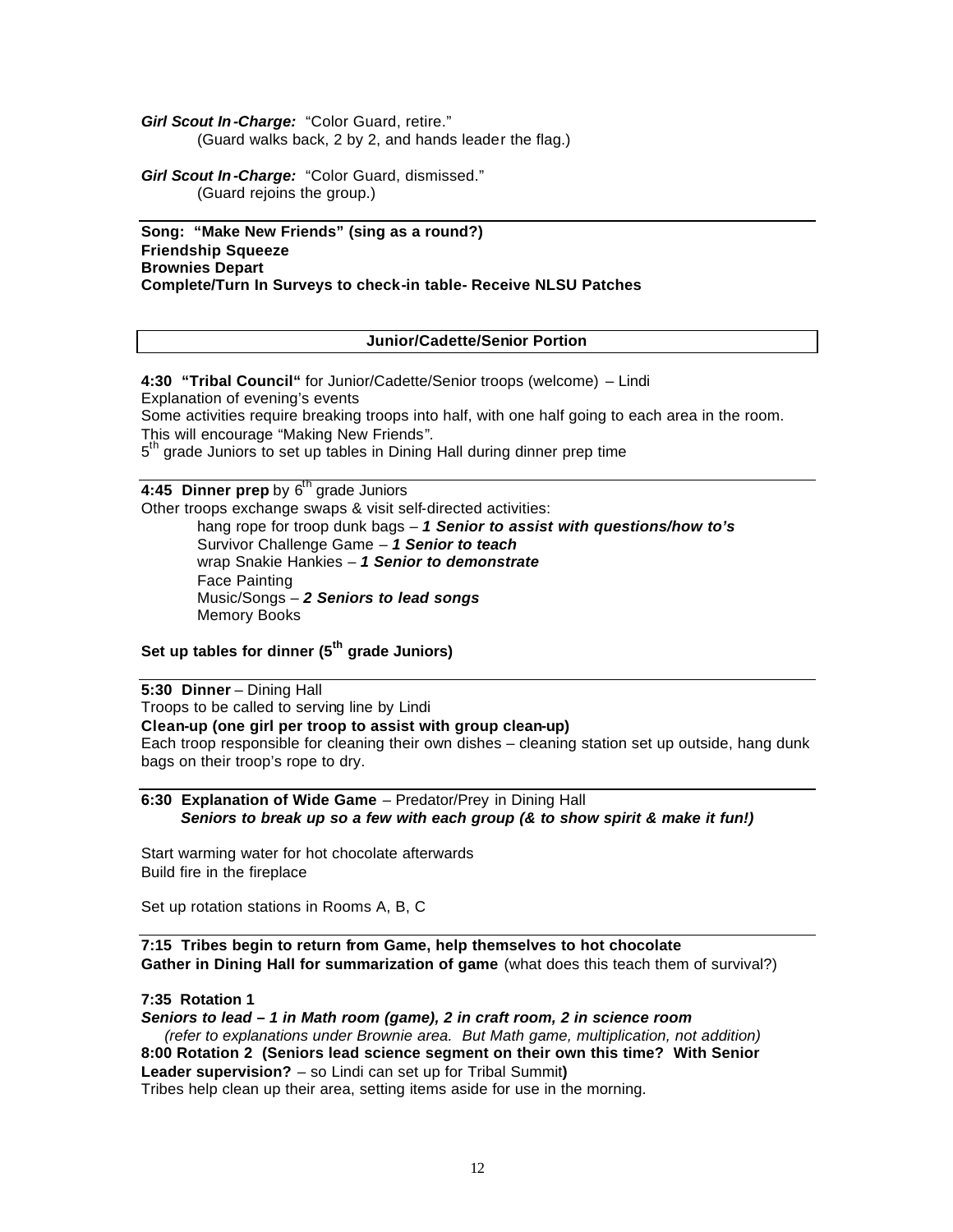**8:35 "Tribal Summit"** – (Rededication) in Dining Hall (or outside if weather is really lovely) Girls to line up 2x2 in the entry hall (by troop/tribe) to proceed into the Dining Hall when called upon.

Before we begin, caution the girls we will be having a tiki & candlelight ceremony, that caution is necessary. Readers/Seniors get candles, Leaders tikies.

### **Investiture or Rededication Ceremony**

### **Room Set-up:**

On dark side of program room, have one adult from each troop hold 1 tiki torch (10 total) along the front (for the 10 parts of the GS Law), 3 tikies in the center of the room (for the 3 parts of the GS promise), and table with 1 taper candle in candleholder & Leader (to be our first lit candle to light other candles). Girls from each troop who will read the Law segments step forward next to their leader with the tiki when their troop comes in. They receive a taper, which will be lit. Senior GS readers also receive a taper. Troops line up in entry hall to proceed into ceremony.

Leader calls troops/tribes one at a time, proceeding quietly into the Dining Hall, forming a semicircle around the tikies. Leaders with Tikies step forward; readers step up by tikis/their leaders.

Sing: "Girl Scouts Together" during procession (*pg 17 Songbook* ), repeat until all in room.

**Senior #1:** All around us is darkness. I light this small candle (single taper on table) and it is no longer dark. Although this is a tiny flame and it lights only a small area, all of us can see it. Each one of us knows it is here and could find the way to it. Though tiny, it is a beacon to every one of us, and this tiny light can grow, and be multiplied, if someone would come to join it. (Senior #1 lights her candle off the taper, & lights Senior #2, who shares with Senior #3, etc. until all Seniors candles are lit)

**Senior #2:** Now the flame is brighter, lights a bigger area, and we can see more than before. But this is only a beginning, for once there is light and people who are willing to share it, it will grow. As it is shared, it will become bigger until all who want it can have the light. (Last Senior to light first troop reader's candle)

**Senior #3:** (Troop readers share flame) see how fast the light can spread. Notice how well you can see now. This light makes it possible for us to see our friends, see their smiles, and their actions. And others can see our light.

**Senior #4:** As this light brightens our group, our light as true Girl Scouts can brighten our own lives and the lives of others. The smallest light held by the least of us is important to the whole world. On becoming Girl Scouts, we make a commitment. It is embodied in our Laws and Promise. We will light a tiki for each one of our Laws.

(10 girls take turns reading the following laws, light the tiki by her, and blow out their taper)

- 1) I will do my best to be honest and fair. I am a Girl Scout. You may entrust to me your innermost thoughts. I tell the truth and do my work honestly. I show no favoritism. I am true to the things I think are right and good. I will respect the rights of every individual.
- 17. I will do my best to be friendly and helpful. I am a Girl Scout. I try to serve my

fellow people, to help where I am needed. I will wear a friendly smile and willingly do each daily task. I will cheerfully do a service whether I like it or not.

3) I will do my best to be considerate and caring. I am a Girl Scout. It shall be my personal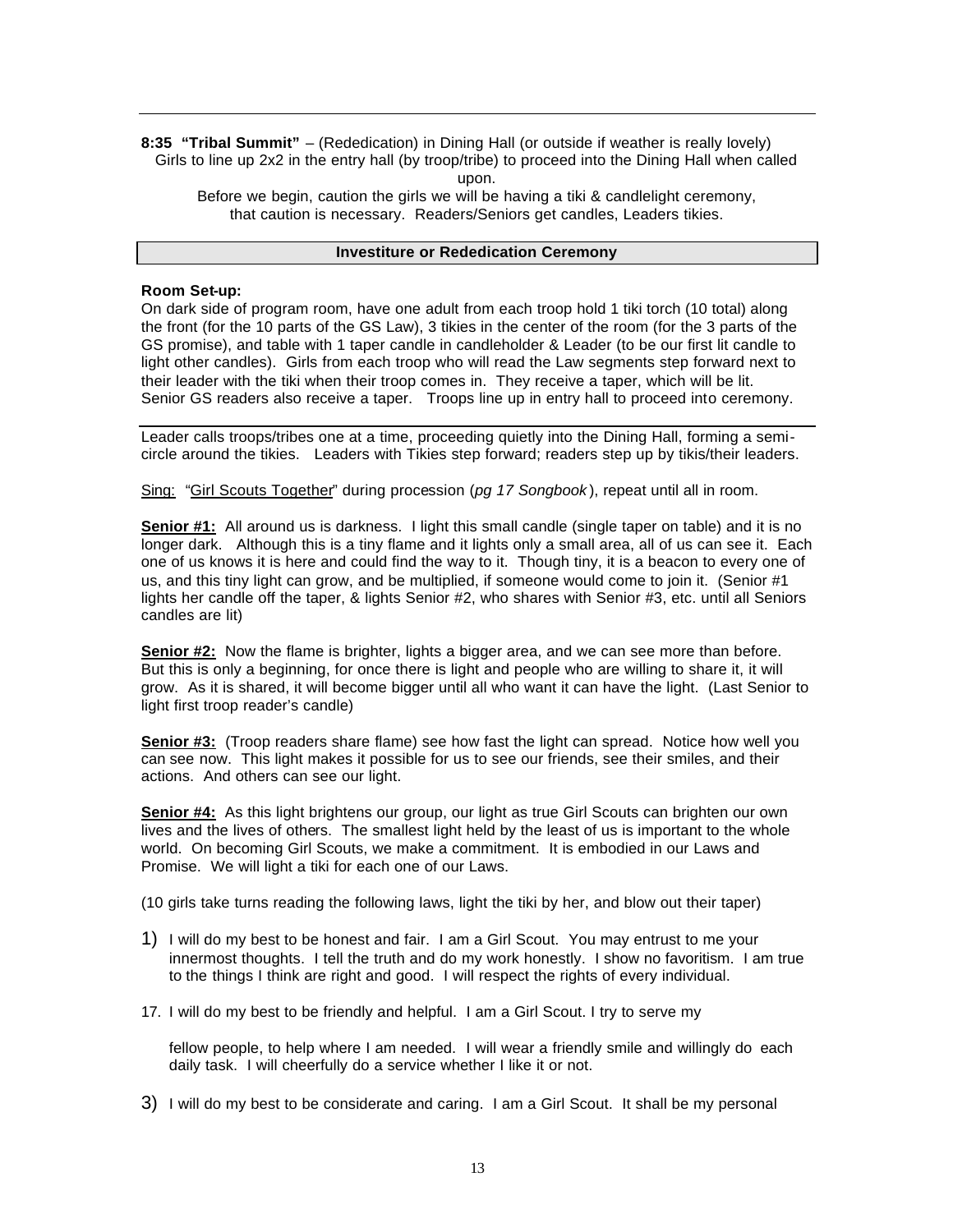privilege to do all I can for others whether it be with my hands, words spoken to a friend in need, or the offering of an understanding heart. It is my deep desire to be courteous to those about me beyond the daily need and to search for little thoughtful things to do, not just for the praise I might receive.

- 4) I will do my best to be courageous and strong. I am a Girl Scout. I will stand up to challenges with a positive attitude, and support those around me when they need to be courageous and strong.
- 5) I will do my best to be responsible for what I say and do. Only I can control the words and actions that can show kindness or harshness. I will strive to be a positive light in the world, showing respect and empathy for all people. I am a Girl Scout.
- 6) I will do my best to show respect for myself and others. I am a Girl Scout. I will direct my thoughts to worthwhile things, so I may be an influence to those around me.
- 7) I will do my best to respect authority. I am a Girl Scout. It is my special duty to respect the laws of my community and the request of those who are responsible for me. By respecting authority, I set an example for others to follow.
- 8) I will do my best to use resources wisely. I am a Girl Scout. I will not misuse material, time or energy. I use resources wisely so I may have more to share with others so that our resources may outlast our time.
- 9) I will do my best to make the world a better place. I am a Girl Scout. I will care for all living things. I will take an active interest in my environment.
- 18. I will do my best to be a sister to every Girl Scout. I extend a helping hand to those about me, thinking not in terms of color, race, or creed, asking only that I may help where it is needed. I am a Girl Scout. I am proud to offer this gift of service.

**Senior #5**: Now we will light the three candles that stand for the three parts of our Promise. Watch the tikies take up the flame to shine on all of us as we say the Girl Scout Promise as a rededication.

Troop Reader: "Girl Scouts, please join me in reciting our Girl Scout Promise" (as Promise is being read, she lights each of the 3 tikies, then blows out her taper)

> On my honor, I will try To serve God and my country To help people at all times And to live by the Girl Scout Law.

Song: "When 'er You Make a Promise" (first time together, then as a round), *pg 18 Songbook*

Give the Girl Scout Handshake to those on either side of you.

Song: "On My Honor", *pg 18 Songbook*

Put tikies out. Proceed out quietly.

Song: On My Honor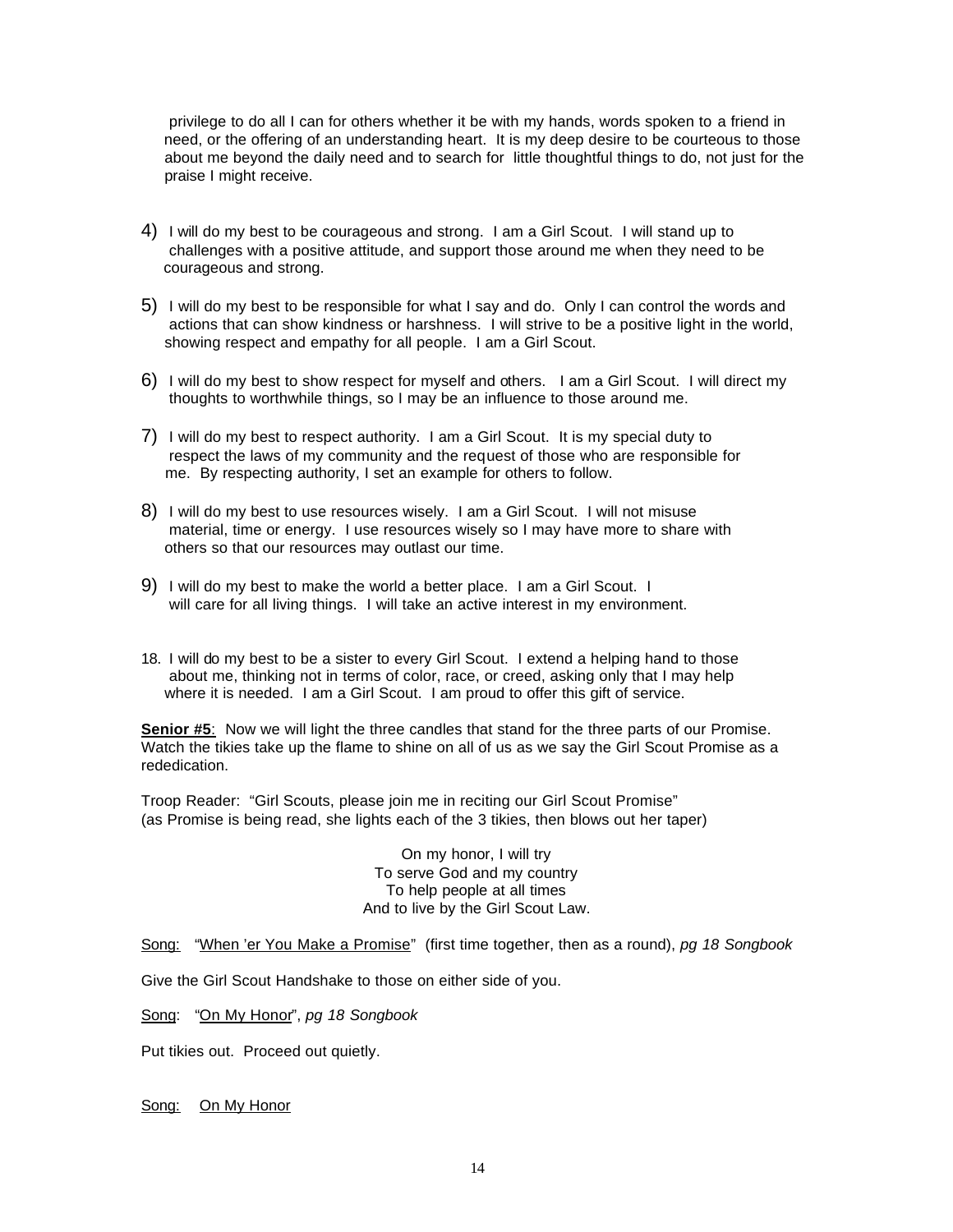Chorus: On my honor, I will try There's a duty to be done and I say "aye" There's a reason here for a reason above My honor is to try and my duty is to love.

 People don't need to know my name If I've done any harm, then I'm to blame If I've helped another, then I've helped me If I've opened up my eyes to see

 I've tucked away a song or two If you're feeling low, there's one for you. If you need a friend, then I will come. And, there's plenty more where I come from.

### **Chorus**

 Come with me where a fire burns bright, We can even see better in a candle's light And we'll find more meaning in a campfire's glow Then we'll ever learn in a year or so.

 We've made a promise to always keep To pray "Softly Falls" before we sleep We'll be Girl Scouts together, and when we're gone, We'll still be a tryin' and a singin' this song.

### **Chorus**

Put tikies out. Proceed out quietly.

### **9:00 Troop free time:**

Campfires outside if they like S'more makings can be picked up in the kitchen (in prepackaged bags by troop) Unpack cars/Set up sleeping areas when ready

### **11:00 Prepare for bed**

### **11:30 Lights out / Quiet please**

### **Sunday Morning – December 3, 2000**

**7:30 Wake up** – Survivor music turned on Breakfast on own Clean up their sleeping area – pack up gear/load cars

### **Troops to help set up last rotation activity**

**9:00 Morning Ceremony in Dining Hall Flag up Ceremony –** *led by Seniors* **with one representative from each troop**

### **9:15 Last Rotation**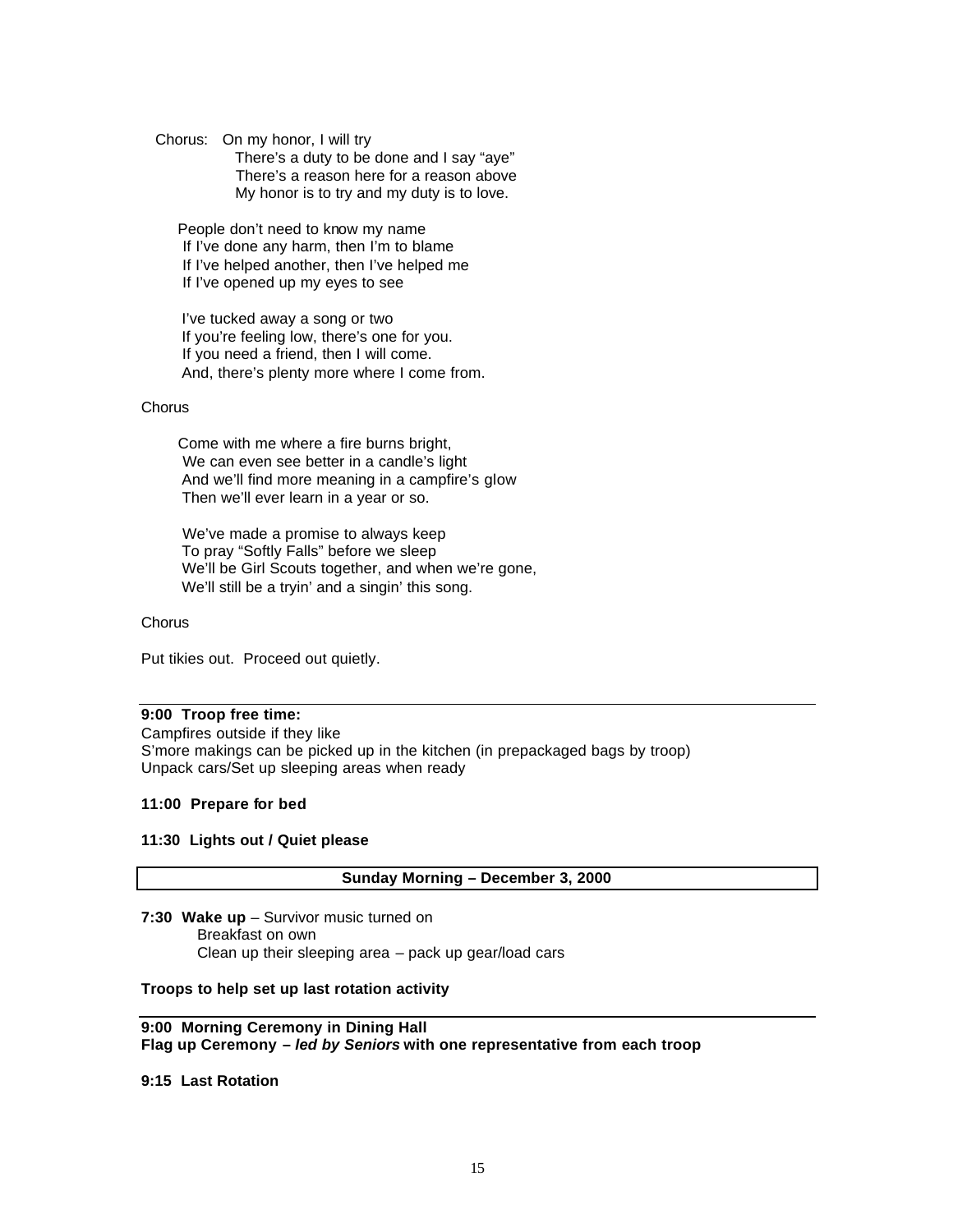**9:45 Closing Ceremony – Lindi Flag down Ceremony –** *led by Seniors* **with one representative from each troop Awards to Tribes – Lindi Song: GS Law Song?**

**10:15 Final clean-up** – Troops clean up & vacuum sleeping areas Pitch in to clean up common areas

**Tribes turn in evaluations at check-in table to Lindi** (I'll check their areas are cleaned up) **– then receive NLSU patches**

*------------DEPARTURE ----------*

*SPECIAL THANKS TO TROOPS 1401 AND 1094 FOR ALL THEIR HELP AND SUPPORT!!*

### **Encampment Saturday Dinner Instructions**

*Le Menu: Chicken in the Woods Chow Mien Noodles Skewered Fruit Assortment Bread & Butter Kool-aid/Lemonade Coffee (adults)*

### *Wash hands & put on gloves*

**Chicken in the woods**

(different from the one in the troop book – follow these directions – depending on size of large pots)

### **We'll make 3 large pots of Chix in the Woods. Into each pot add:**

4 cans of chicken – do not drain 1 cans Cream of Celery soup 1 cans Cream of Chicken soup 5 cans mixed vegetables (Veg-all) 5 vegetable cans of milk 10 cups of Minute Rice

Mix all the ingredients in a large pan. Heat on stove, stirring occasionally until rice is done. Let sit for 5 minutes before serving. Place in serving pan on hot table. (Is served over (with) chow mien noodles.) Open 8 bags of chow mien noodles & put in serving pan on hot table next to Chix in the Woods. Replenish as needed.

### **Fruit Skewers**

**We'll keep all the fruit separate, so people can take what they want, and a skewer, and skewer at the tables.**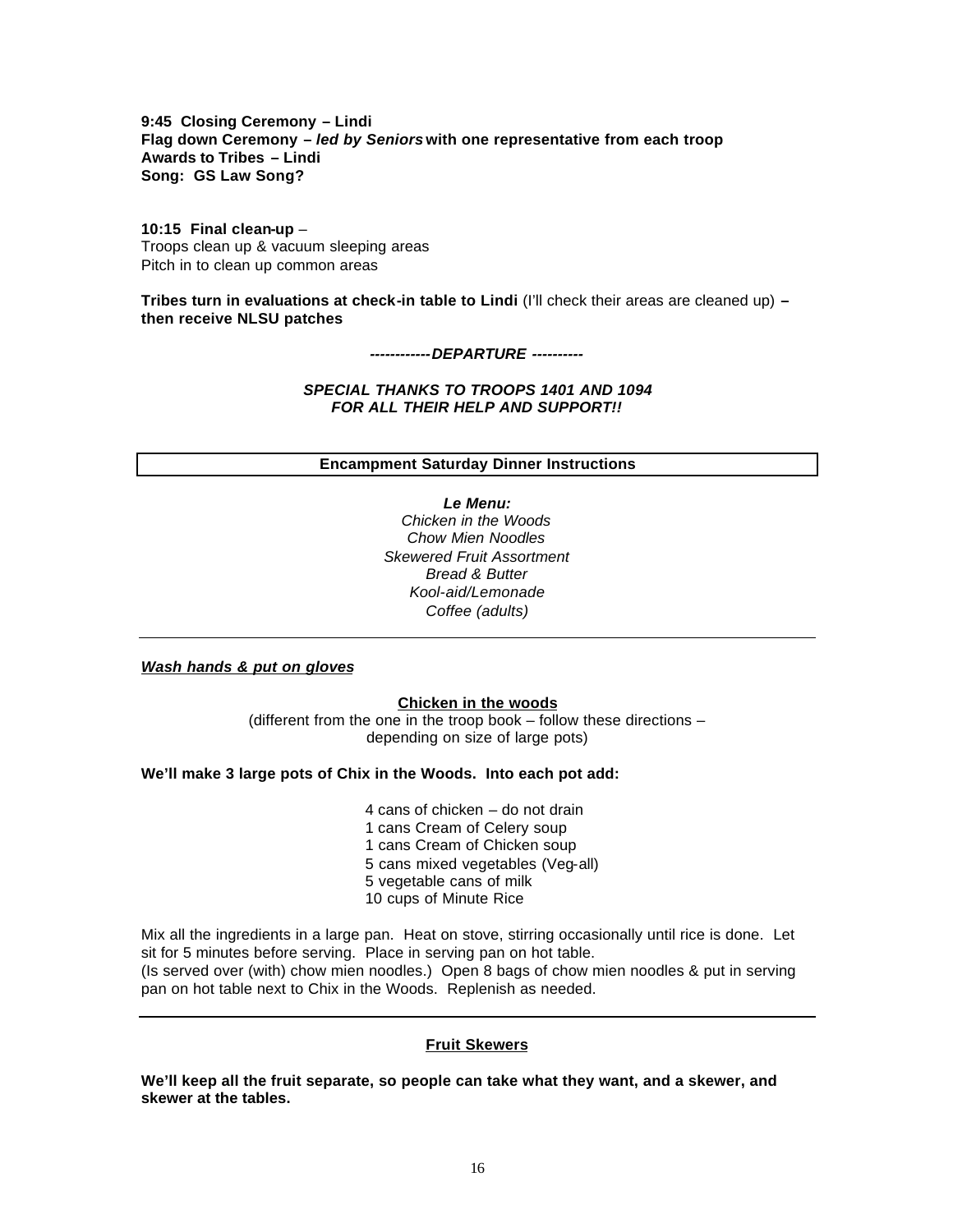Open 3 cans of pineapple, drain and put in pan on cold table.\*\* Open 3 cans of sliced peaches, drain and put in pan on cold table.\*\* \*\* Can be replenished with 4<sup>th</sup> can if needed

Wash 3 bags of apples. Cut with apple corer/slicer. Cut each wedge in half. Put in pan on cold table, and pour 1 jar of orange juice over top  $-$  stir. (to keep from browning)

Peel & cut bananas. Put in pan on cold table, and pour 1 jar of orange juice over top – stir. (to keep from browning)

### **Set out bread & butter Make coffee/lemonade/coffee** – if needs to be refreshed

### *SURVIVOR CHALLENGE* **Predator-Prey Game**

Girls are divided into 5 groups, Lions, Hyenas, Cheetahs, Zebras, and Gazelles.

Lions were allowed to capture any people from another group. Hyenas and Cheetahs could capture Zebras and Gazelles but not each other. Zebras and Gazelles could not capture any other group.

All of the lions had to stay together, all of the hyenas had to stay together, etc...

Head outside, in search of Food, Shelter, and Water (fluorescent tag with the word Food, Shelter or Water written on it) hidden in different portions of the camp.

Lions were required to find 4 Food, 4 Shelter, and 4 Water. Hyenas and Cheetahs were required to find 2 of each. Zebras and Gazelles were required to find only 1 of each.

Capturing 10 people counted for 1 Food.

When groups encountered each other, the leaders would count 1, 2, 3 and then scream out what animal they were. The higher food chain animal would then chase the lower food chain animal for 30 seconds, capturing as many as they could by tagging them. If you were tagged, you become part of that group.

After 30 minutes, the game is called off, and all animals can safely return to the base for an analysis. (Did they find all of their requirements? How many people did they capture?)

Note: If girls are using the buddy system; if you or your buddy is caught, then both of girls become the animal that caught them.

### *SURVIVOR* **Encampment Agenda December 2-3, 2000 Rotation Activity Explanations**

### **Survival Criteria (Science Activities – Room A):**

Air – Egg Experiment (demonstration only) – need air to survive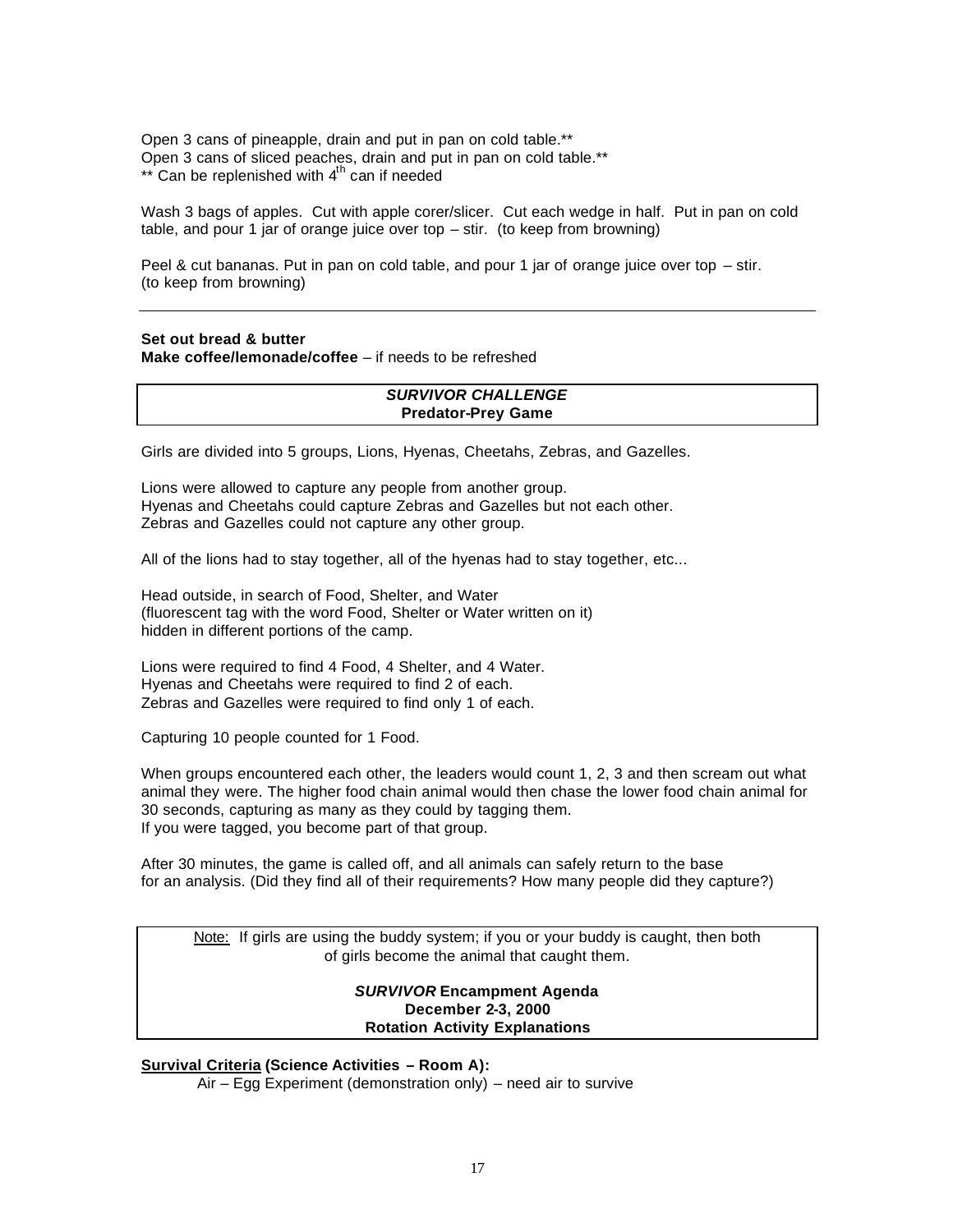Water – Water pressure observation  $\&$  hands on activity – if needed to gather water to survive

Food – Calcium demo & hands on

Space – Propulsion – demo & hands on – (would be nice to have if "surviving" in space) Floating – Boat experiment – salt/fresh water (hands on)

### **Snakie Hankies (Craft Activity – Room B):**

**Caution should be used as fabric dyes will stain clothes** Daisy/Brownies – take one snake per girl, and an aluminum tray Junior/Cad/Sr – need to wrap their snakie during dinner prep, and bring to area

- 1. Troop leader get grocery bag, write Troop number on bag (to collect baggies at end)
- 2. take off GS vest if wearing one
- 3. place Snakie Hankie on tray draw on face if desired
- 4. using paintbrushes, place fabric dye on desired area of Snakie
- 5. continue until Snakie is completely covered with dye
- 6. fold aluminum pan in half, with Snakie inside (if extra dye in pan, pour into dump bucket)
- 7. write girls name on baggie (permanent marker), place pan/Snakie in baggie
- 8. put washing directions in baggie (cold water wash, by itself)
- 9. put baggies in Troop grocery bag (to be handled by leader, and given to girls when they reunite with their parents)

### **Reward Challenge (Math Activity – Room C):**

Two games will go on in the room. Troops to break into half – one half going to each game

- 19. Form 2 teams (as close to equal numbers as possible).
- 20. Each team lines up in front of "stones" crossing the river.
- 21. First girl rolls dice multiply numbers together:
- 22. If the product is: (like baseball)
- 23. **6 –** counts as an out
	- **7 18 –** move ahead one (single)
	- **19 27 –** move ahead two (double)
	- **28 35-** move ahead three (triple)
	- **36 –** go all the way across the river (home run)
- 24. Next team goes (separate set of stones)
- 25. Team 1 rolls again as this player moves ahead, so does the first player (if they move 2, so does player #1)
- 26. Every time a team crosses the river, they score a point.
- 27. At end of allotted time, team with most points wins. (but all receive the prize \"/)

### **Snakie-Hankie Directions**

### **Materials per girl:**

1 handkerchief (we found ours at a Dollar Store – a pkg of 3 for \$1) 1 floral wire, & a bit of masking tape about 1 yard cotton twine dyes Ziploc baggie – sandwich size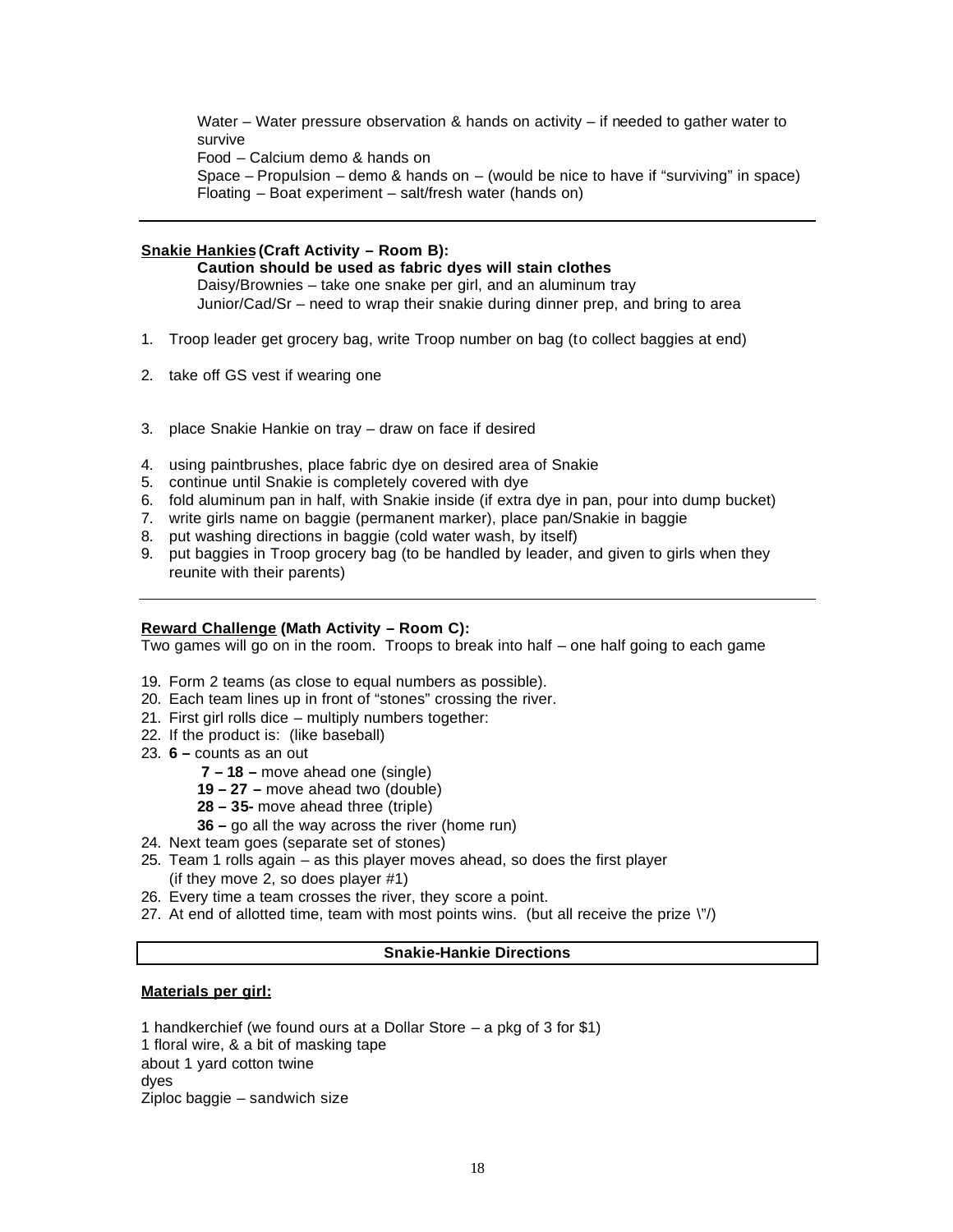### **Directions:**

- **1.** Wrap a small piece of masking tape around one end of the floral wire (so wire won't poke through material, and give a bit of roundness to the head of the snakie).
- **2.** Lay handkerchief out flat. Place wire diagonally on top of hankie, keeping masking-taped-tip of wire about 1" from corner.
- **3.** Fold corner over tip of wire. Center twine under edge & tie a head on end of wire (kind of in the middle of the twine, so the remaining ends are about equal length).
- **4.** Scrunch/fold remaining fabric around length of wire. Use loose ends of twine to wrap around & secure, with a similar x-style as a ballerina wraps her toe shoes around her ankle & up her calf. Tie off twine at opposite end of fabric/wire (the tail of the snakie).
- **5.** Now snakie can be bent in a variety of positions (s-pattern, etc.)
- **6.** With a permanent marker, draw on eyes, mouth, forked tongue on head of snake. Write girl's name on piece of masking tape & wrap masking tape around tail of snake.
- **7.** Place Snakie on an aluminum tray (or plate something to catch the excess dye). Dip paintbrushes in dye & place color on snakie in desired pattern/places.
- **8.** When done, put snakie in Ziploc to send home with the girl. Write girls name & troop number on baggie with permanent marker.
- **9.** Washing directions: Wash separately in cold water. Line dry. (We included little washing direction slips in the Ziploc going home).

### **Notes:**

- We placed a large sheet of plastic under our work area (9'x12'). Girls were warned that they would be working with fabric dyes – so they wouldn't wear their best clothes.
- We mixed strong batches of Rit dyes, and placed small containers of a variety of colors in several spots on the sheet of plastic – all within arms reach of each girl (to eliminate moving around/spills).
- To save time, we prewrapped the snakies for the Brownies (they only needed to dye), but let the Junior & older girls wrap their own.

### **Have fun!**

### $^{*}$  \*  $^{*}$  \*  $^{*}$

### **Survivors Widegame**

Kylie – mailto:kyliedwyer@cqnet.com.au

(indoors or outdoors; 12yo – Leaders, at least six players. Can be as quick and simple or long and complex as you need to suit the participants)

You'll need a mast (post/pole), sail (old sheet) attached to top, lots of ropes of different lengths and thickness, gadget wood, bucket with handle, bucket without handle. Use your imagination to make other props for a ship deck.

Scene – (make this fun by acting it out – drama on the high seas!) everyone was on a old sailing ship at sea, a sudden storm tore the sail, broke the rudder, caused major damage etc. To make it back to safe harbour, the players need to: (modify this depending on level of knot knowledge) beginner level –

\*reattach the sail – tie sail to chair leg or ? – Sheetbend (bend the 'sheet' – sailor term for the sail) \*rescue lines for players 'in the water' – Bow line

\*reef knots and round turn two half hitches to secure buckets, 'oars', whatever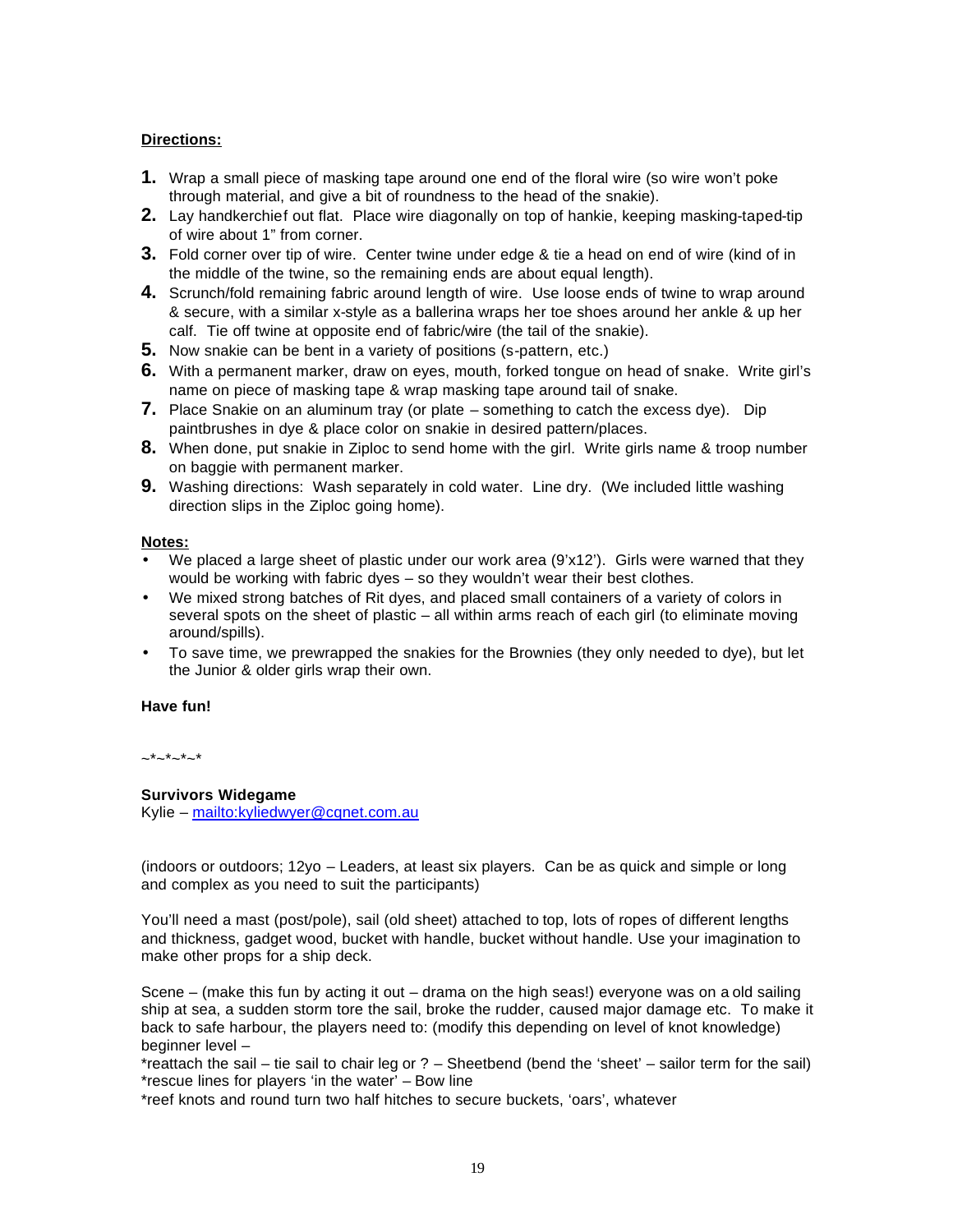28. clove hitch on mast to provide safety rail on each side of the ship

more experienced – add –

ship is breaking up and they need to make a raft... \*any and every type of lashing you can think of for raft

\*include guying a pole for sail/ shade

\*tie down all salvaged supplies (can include decide what to keep)

\*make and attach rudder

\*etc, etc....

if it is safe to do so, make it more precarious by limiting what part of the floor they are allowed to touch, then stand back and enjoy watching!

 $*_{-}*_{-}*_{-}*_{-}*_{-}*_{-}$ 

From: The4Cherries <the4cherries@EROLS.COM>

### Hi everyone!

I want to thank everyone who sent me ideas for our Survivor weekend. The weekend went really well, the girls had 4 challenges including figuring out how to survive on the little food that we had for the weekend (the earned extra food items with their challenges). The challenges were a survival hike with a simulated bear and snake experience and using their survival kits to make a fire to stay warm and heat the water they had collected in the balloons in their kits. The other challenges included building a shelter, collecting water with their bandanas (which was poured over the shelter to see how water proof it was), building a raft that could hold the weight of Barbie and creating solar ovens to cook their lunch. It was a lot of fun! And, for the most part, a great team building experience. Our younger girls (all  $5<sup>th</sup>$  graders) were in the same group and our older girls (all  $7<sup>th</sup>$  graders) were in the other group –the girls got to choose their groups. Well the 7<sup>th</sup> graders worked really well together, but the 5<sup>th</sup> graders are all type A personalities, all firstborn children who think everything should be there way. So my co-leader and I suggested that they elect a "group leader" to help run things more smoothly. This was a disaster. This little girl who used to be really quiet, took on a dictator type rule of things. Which of course after a long day led to a blow up mutiny type of situation. It was an experience. SURVIVOR INFO

CHALLENGES:

Episode 1 – Quest for Fire

Description: A symbolic race for fire held on the Sand Spit, an s-shaped sand bar located one mile off Palau Taiga. The object was to alternately float and carry a cauldron of fire from a position 50 yards offshore to the finish line, which was delineated by a 20-foot high Fire Spirit. In addition, teams had to light a succession of torches between start and finish, with the winner being the first to light all their torches and the Fire Spirit. Winning Tribe Gets: Immunity and 50 waterproof matches

### Episode 2 – Buggin Out

Description: Bug-eating competition. The bug of choice was a butok, or beetle larvae. The live butok is three inches long and a half-inch around. Winning Tribe Gets: Immunity

Episode 3 Reward – Treasure Chest

Description: A treasure chest is submerged 150 yards off the Sand Spit. Each tribe must swim out to the treasure chest. Once the entire tribe has arrived, they must dive down and work as a group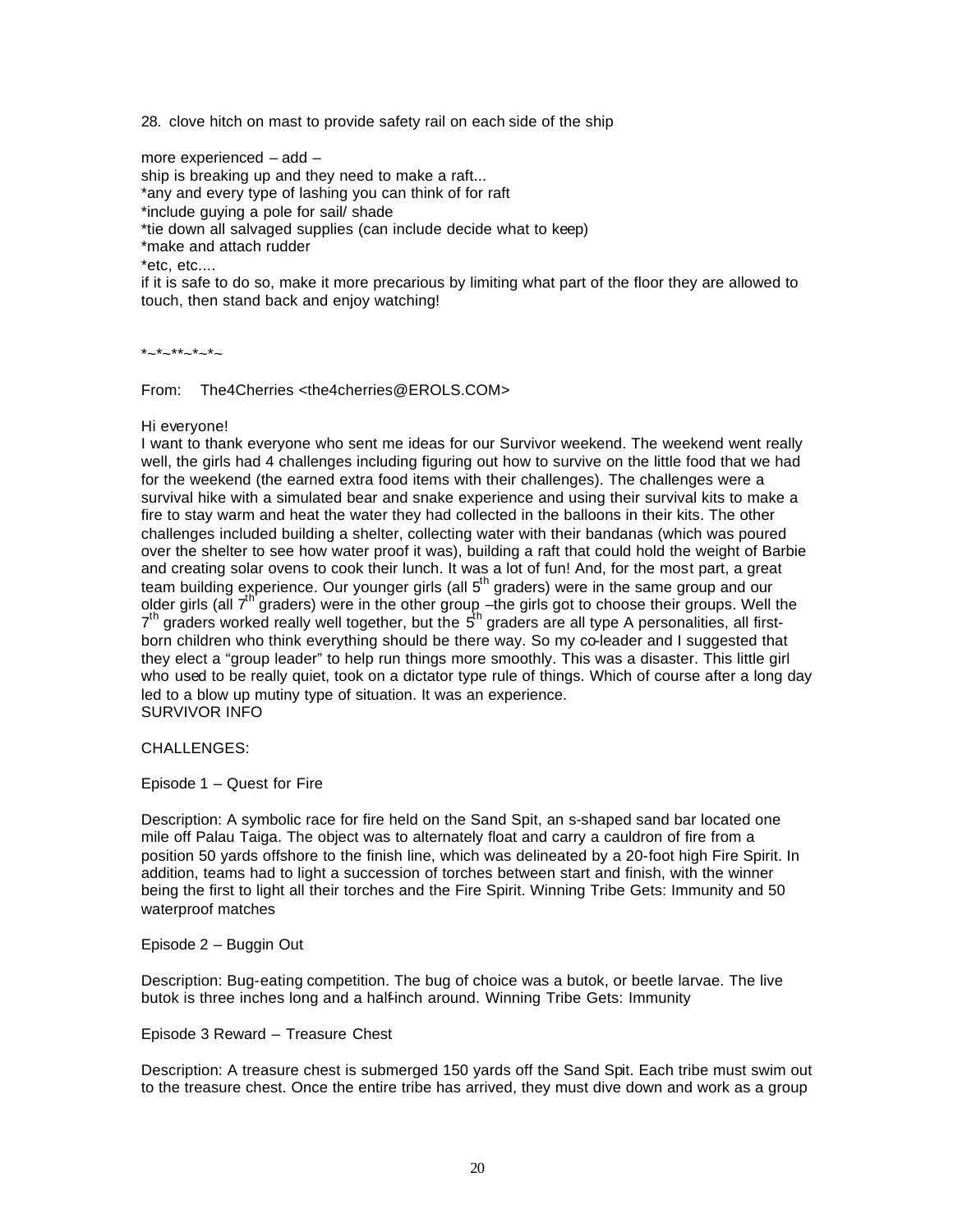to drag the chest along the ocean bottom back to shore. First tribe to haul their chest ashore and open it wins. Winning Tribe Gets: Reward – snorkel, mask, fins, fishing spear.

Episode 3 Immunity – Rescue Mission

Description: A cooperative effort to rescue an "injured" tribe member from deep in the jungle. Starting on the rocky beach near Bird Island, tribes dash into the jungle carrying a stretcher. The first team to locate their injured tribe member, load her onto the stretcher, and carry her back to the beach to the first aid station, wins. Winning Tribe Gets: Immunity

Episode 4 Reward – Distress Signal

Description: In a fictitious scenario, a plane flies over the island. The castaways must build a distress signal on the beach to attract the pilot's attention. Best distress signal wins. Winning Tribe Gets: A cache of spices, a sharp knife, hammocks, and other comforts dropped by parachute.

Episode 4 Immunity – Buried Treasure

Description: A combination relay race/treasure hunt. Held on Ramis Beach, a windless cove on Pula Tiga's southern side, Buried Treasure asked tribes to find a buried treasure map, then the treasure itself. In order, the relay legs leading to the final objective were swimming, floating bridge balance, rowing, jungle running, and then digging for the treasure. Winning Tribe Gets: Immunity

Episode 5 Reward – Choose Your Weapon

Description: An accuracy contest consisting of three disciplines: blow dart, slingshot, and spear throwing. One person per discipline competed for each tribe. Winning Tribe Gets: Fresh fruit and three live chickens.

Episode 5 Immunity – Shipwrecked

Description: A kayak race, where one team member picks up other team members bobbing in the ocean. Winning Tribe Gets: Immunity

Episode 6 Reward – Abandoned Barracks

Description: A nighttime romp through abandoned buildings, searching for survival items with the assistance of night-vision goggles. Winning Tribe Gets: Canned food, chocolate, Meals Ready to Eat (MREs).

Episode 6 Immunity – Obstacle Course

Description: A military-style obstacle course. Winning Tribe Gets: Immunity

Episode 7 Immunity – Snake Island Relay

Description: A combination breath-holding competition and underwater swim race. Winning Castaway Gets: Immunity.

Episode 8 Reward – Archery

Description: An archery competition Winning Castaway Gets: To Watch a Video From Home.

Episode 8 Immunity – End of the Line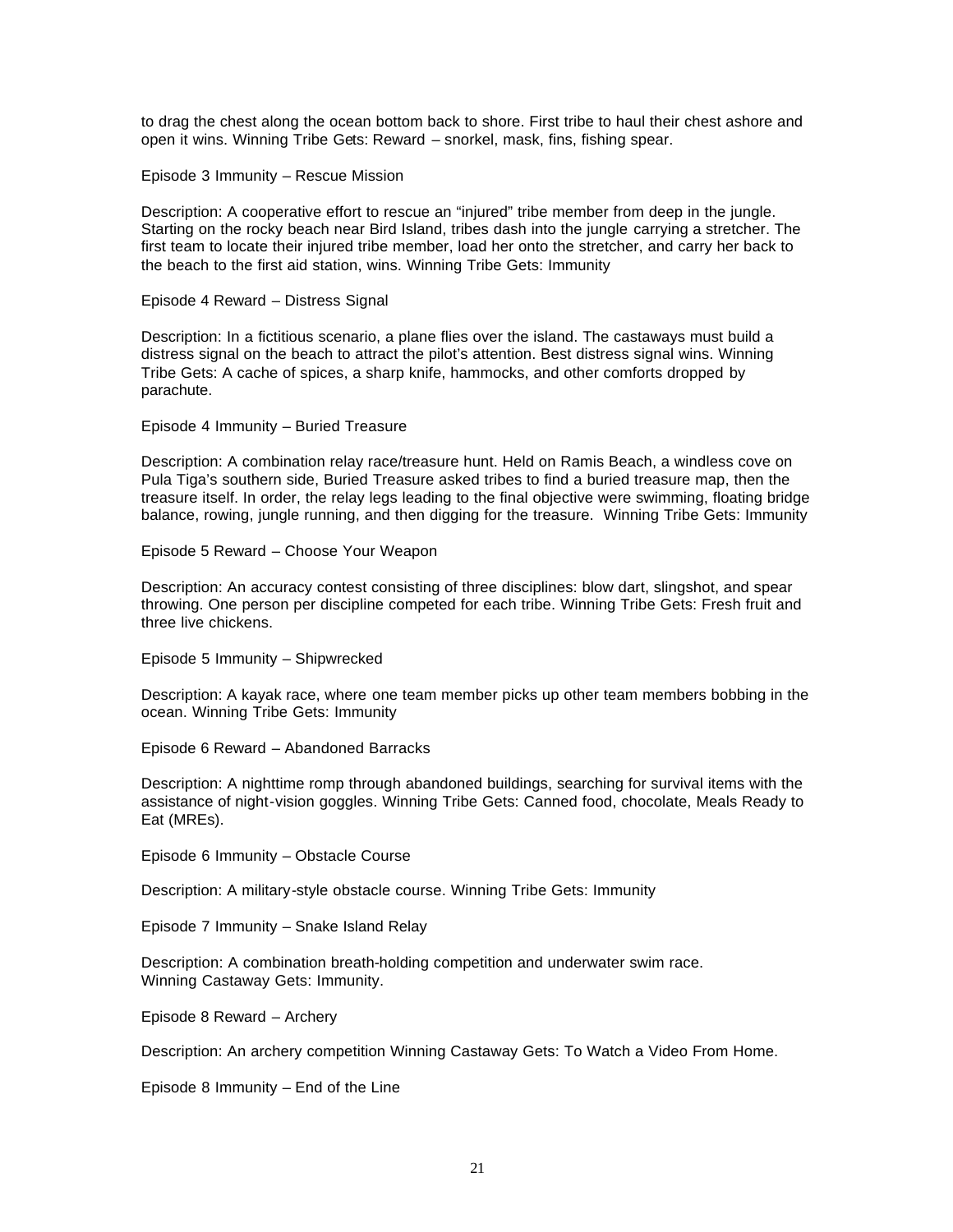Description: Castaways were clipped to a length of rope by carabineer, and then sprinted along a jungle trail, staying attached to the rope the entire time. Winning Castaway Gets: Immunity.

Episode 9 Reward – Out on a Limb

Description: Castaways navigate a ropes course set up in the jungle canopy. First castaway to collect 16 medallions – one for each segment of the course – wins Winning Castaway Gets: Barbecue dinner, letters from home.

Episode 9 Immunity – Squared Off

Description: A game of chess with human beings as the pieces. The game board is made of 100 2' x 2' pieces of plywood. Castaways may move one step at a time, flipping over the piece of wood on which they had previously been standing as they go. Castaways cannot step onto a piece that has been flipped over. Last castaway able to move from one piece to another wins. Winning Castaway Gets: Immunity.

Episode 10 Reward – Bamboozled

Description: A combination balance/elimination competition involving a tightrope race across segments of bamboo poles. Winning Castaway Gets: A pizza and a phone call home.

Episode 10 Immunity – Fast Fire

Description: A fire starting competition Winning Castaway Gets: Immunity.

Episode 11 Reward – Survivor Quiz Show

Description: Castaways answer a variety of questions about island living. Winning Castaway Gets: A night on the Sipadan Princess.

Episode 11 Immunity – Walk the Plank

Description: A contest of balance Winning Castaway Gets: Immunity.

Episode 12 Reward – Mud Pack

Description: Castaways pay a visit to the mud volcano, coat their bodies in mud. Winning Castaway Gets: Bud Light, a night at the Survivor Bar, food and a chance to watch a beginning portion of the first episode of the show.

Episode 12 Immunity – Witch Hunt

Description: Castaways armed with video recorders charge through the jungle in search of handcarved idols. Winning Castaway Gets: Immunity.

Episode 13 Immunity # 1 – Fallen Comrades

Description: A test of knowledge about former castaways. Winning Castaway Gets: Immunity.

Episode 13 Immunity #2 – Hands on a Hard Idol

Description: A rite of passage involving a fire walk, slathering of mud, then placing one hand on the Immunity Idol. Winning Castaway Gets: Immunity.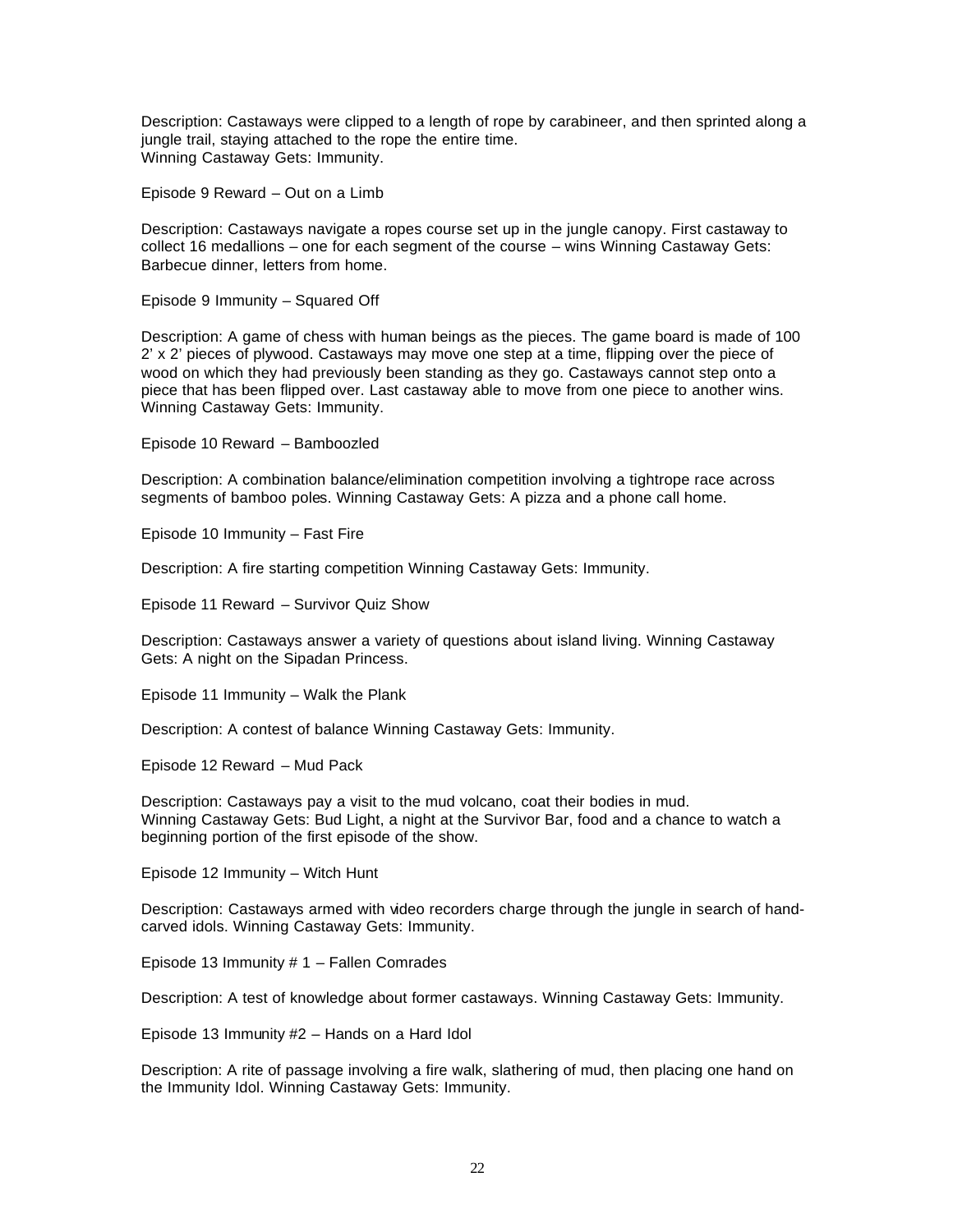### LUXURY ITEMS:

| Kelly - bead bag                     | Greg - Frisbee           |  |
|--------------------------------------|--------------------------|--|
| Richard - journal                    | Gretchen - toothbrush    |  |
| Rudy - toothbrush                    | Joel - shampoo           |  |
| Susan - tweezers                     | Dirk - Bible             |  |
| Sean - razor                         | Ramona - journal         |  |
| Colleen - soap                       | Stacey - camera and film |  |
| Gervase - playing cards B.B. - towel |                          |  |
| Jenna - journal                      | Sonja - ukulele          |  |

### \*\*\*\*\*\*\*\*\*\*\*\*\*\*\*\*\*\*\*\*\*\*\*\*\*\*\*\*\*\*\*\*\*\*\*\*\*\*\*\*\*\*\*\*\*\*\*\*\*\*\*\*\*

the "survivors" had to build fires – have a "contest" with a ribbon to the patrol/troop that can burn a string that is suspended about 18 inches above the ground, between two poles (tomato stakes work well). They have to know how (or learn) fast how to make a fire in which the flames go UP.

The survivors had to find food and prepare it. At one event I attended long ago, the troop/.patrol was issued ground meat, one potato per person, same with carrot, and dry onion, and the challenge was to cook their dinner. Ala foil dinner! Or could be a group of ingredients (no recipe) and the girls "challenge" is to create a "dish" – desserts (dump cake/cobbler types) are great fort his.

The survivors had to build shelters. You could have the girls make an emergency shelter from a dining fly. Or they could lash a table or some other camp item.

A communication challenge could be devised by using Morse code, and having a message the girls decipher.

The survivors had to keep dry. The challenge could be to do a "waterproof" bed roll (toss it in the pool to test!). And no don't use sleeping bags, use blankets and plastic ground cloth (as shown in Worlds to Explore Handbook for Brownie and Junior Girl Scouts – borrow copy from council library/archives). (Don't know if its shown in Outdoor Education in Girl Scouting, might be, and a resource that may be more available).

\*\*\*\*\*\*\*\*\*\*\*\*\*\*\*\*\*\*\*\*\*\*\*\*\*\*\*\*\*\*\*\*\*\*\*\*\*\*\*\*\*\*\*\*\*\*

JUNGLE RELAY (by the maroon unit) Brownies

 "Survival in the jungle often means protection from wild animals. We are going to simulate 2 wild animals today—the boa constrictor and the dreaded mosquito. In the case of the mosquito, mosquito netting to cover yourself is a must."

Girls are in a line. Wind PA with thick rope first. Timing begins when the  $1<sup>st</sup>$  girl begins unwinding the PA while winding up herself using spinning action. Repeat this to move "snake" down the line. PA at end, point b, unwinds last girl and takes the snake. At point A, "mosquito miss" begins.

1<sup>st</sup> two people put on netting and run to point C, one returns to A and gets another girl under the net and runs to point C, repeat until everyone is at point C (or 1 and 2 go to point C, 2 returns, 2 and 3 go to point C, 3 returns, etc.)

Stop timing after the last 2 girls reach point C. Divide the score by the number of girls and record it.

Bring everything back to little house.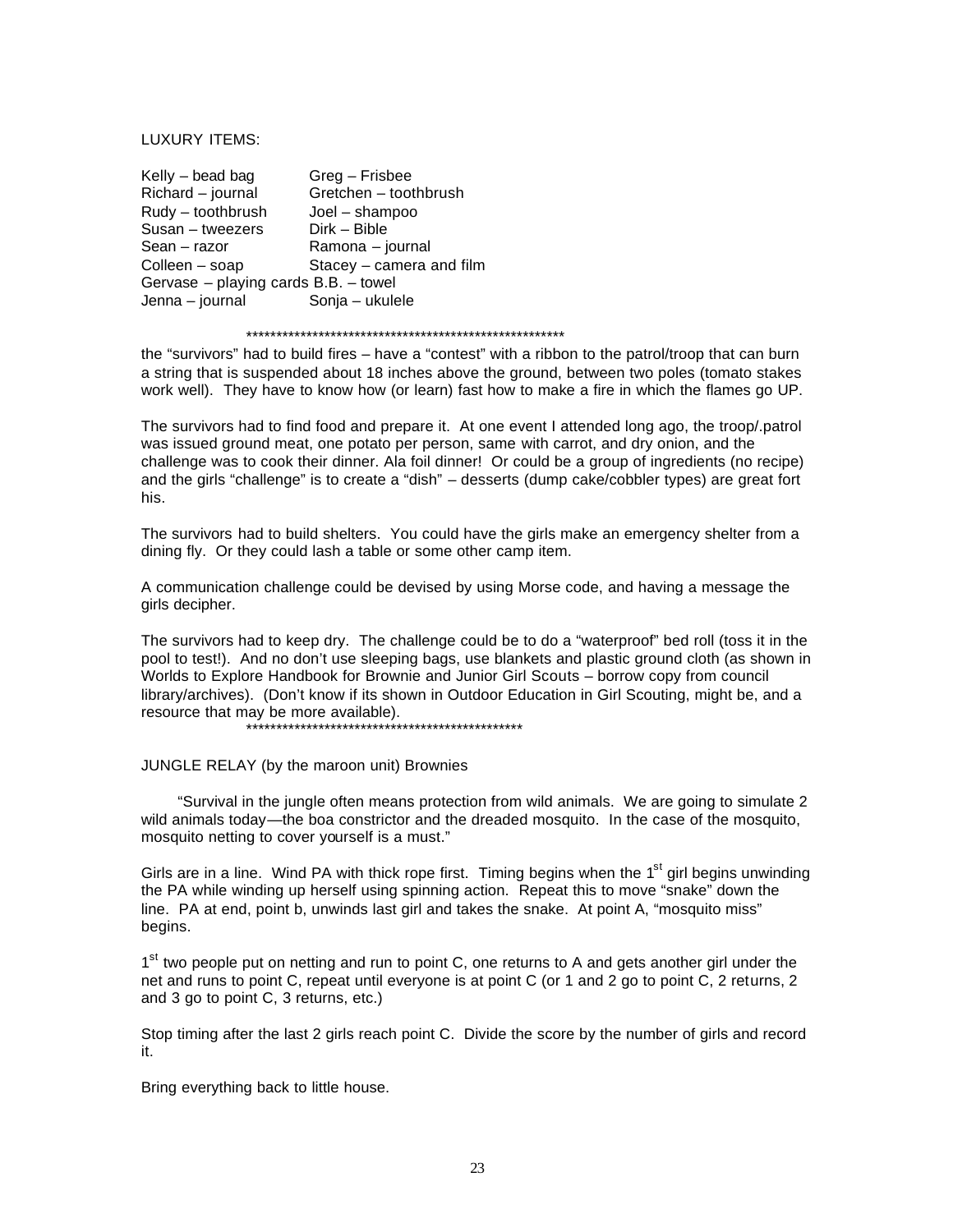Equipment needed:

JUNGLE RELAY Mosquito net Rope **Stopwatch** Poster/marker

KIM'S LADDER (old green unit) Brownies

 "To survive in the jungle, you have to stay sharp and focused, being very aware of your surroundings. This game will test that awareness and your memory."

Create a pattern on the ground using bamboo sticks and enough survival/jungle items for one for each girl. (Find out from Mrs. Hess in advance). Have this ready and hidden under a blanket before the unit arrives. Don't give any hints or tell them how many items are there!

Unveil the pattern for 10 seconds and then recover. Let the girls draw what they remember on newsprint. When they are done, score 1 point for every misplaced item and 2 points for every missed item.

Record score and bring everything back to Little House.

Equipment needed:

KIMS LADDER Bamboo sticks 22 items (survival, jungle) Blanket Newsprint Marker **Stopwatch** Poster

SURVIVAL CREATIVITY (units) Brownies

"You have survived a plane crash and are alive and well in the jungle. You don't know where you are, exactly. Suppose you did not get rescued right away. What are things you would require in order to survive? (Encourage answers like shelter, food, water, a fire for cooking, etc.) There were, fortunately, some items that were recovered from the plane as well as many natural items found in the jungle. You need to think of ways to use them to help you survive or at least be comfortable." (The answers can be silly).

 Use the same number of junk items as number of girls (find out from Mrs. Hess in advance). Allow about ½ hour to 40 minutes.

Record all responses on newsprint. More than one use for an item is encouraged. Bring everything to Little House when finished.

Equipment needed:

SURVIVAL CREATIVITY 29. Items Watch Newsprint/marker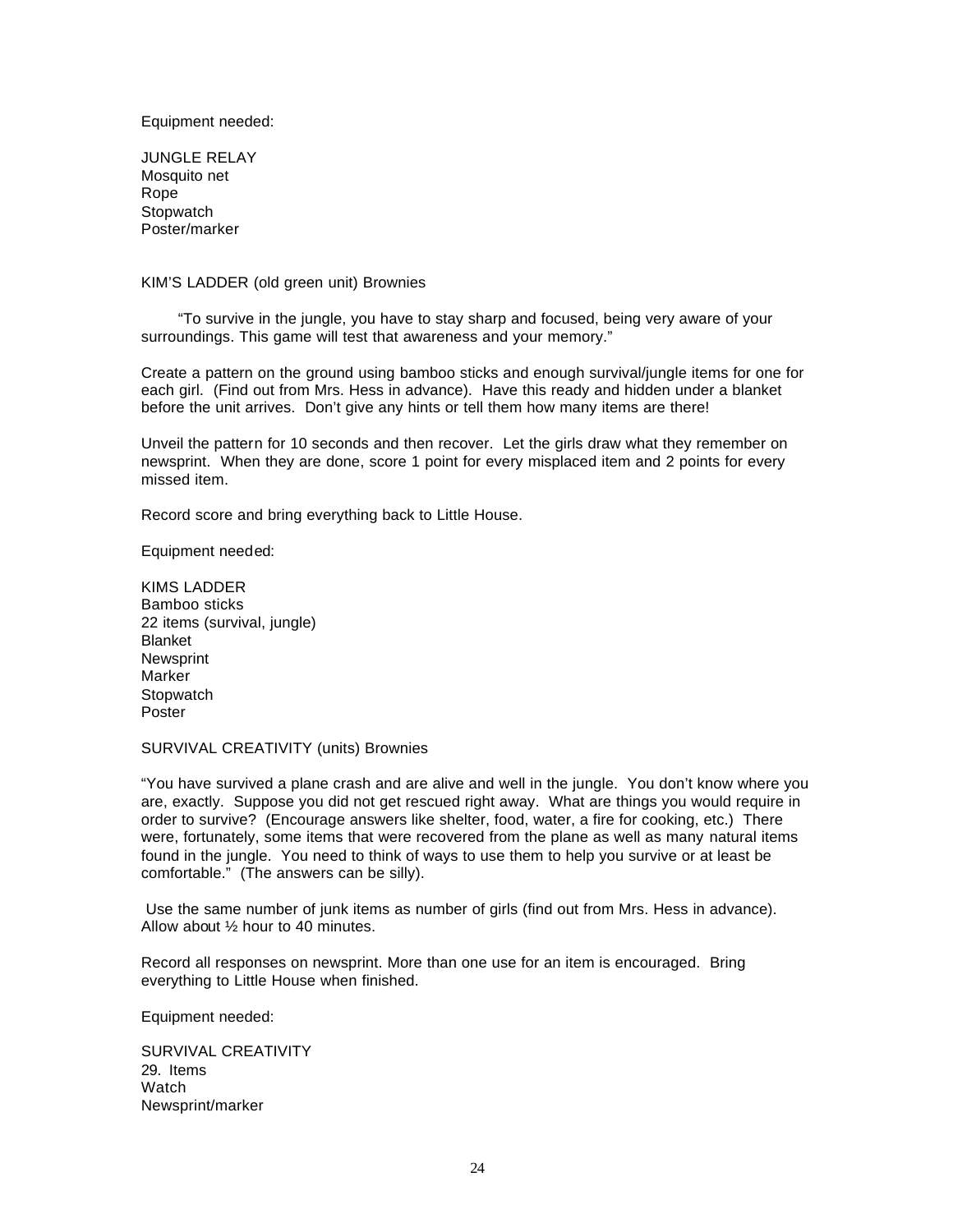### ROPE MAZE (old maroon unit) Brownies

 "Navigating in a jungle can be very tricky, especially in weeds and brush, limbs and vines. Your challenge is to make your way through a jungle of ropes."

Put one girl at the beginning of a colored rope and one girl at the end of the same colored rope. For an odd number, she won't need someone at the end of the rope. At "go", time starts on counter. All girls on start end slide the caribbeaners along their rope to end point. In some places they may have to unclip and reclip. When they reach the end, the girl there goes back over the same rope to starting point. Game ends when everyone reaches start. The odd person does both directions.

Note time and record. Bring everything but the ropes back to Little House.

Equipment needed:

ROPE MAZE 11 colors rope 11 clips **Stopwatch** Poster/marker11 caribbeaners

Maze: Connect one rope at one tree to another tree, to another tree, to another tree. Connect the next rope to a different tree, to another tree(can be one that was previously used), etc. Each rope starts at a different tree than the other ropes and ends at a different tree than the other ropes. There should be much crisscrossing of ropes.

### BLINDFOLD WALK (old maroon unit) Juniors/Cadettes

 "Survival at night can be very tricky especially if you are trying to get from one location to another. Your other senses become more important. In this game, we will test your listening skills as you move from point A to point B though a jungle maze."

Girls are stationed at the start points of a rope color. They are blindfolded. A partner navigator is assigned to each one. One girl holds a carribeanner at the beginning of her rope and moves it down her rope color and time begins. The girls will have to unclip and reclip using the navigators' instructions. Another girl starts after the first girl reaches a tree or branches (intersection). A third girl begins when the second reaches a tree or branch, etc. Time ends when all the girls are at the end of their rope.

Record this time. Score will be time divided by the # of girls. Bring all materials back to Little House except rope.

Equipment needed:

BLINDFOLD WALK 11 colors rope 11 clips 5 blindfolds **Stopwatch** Poster/marker 11 caribbeaners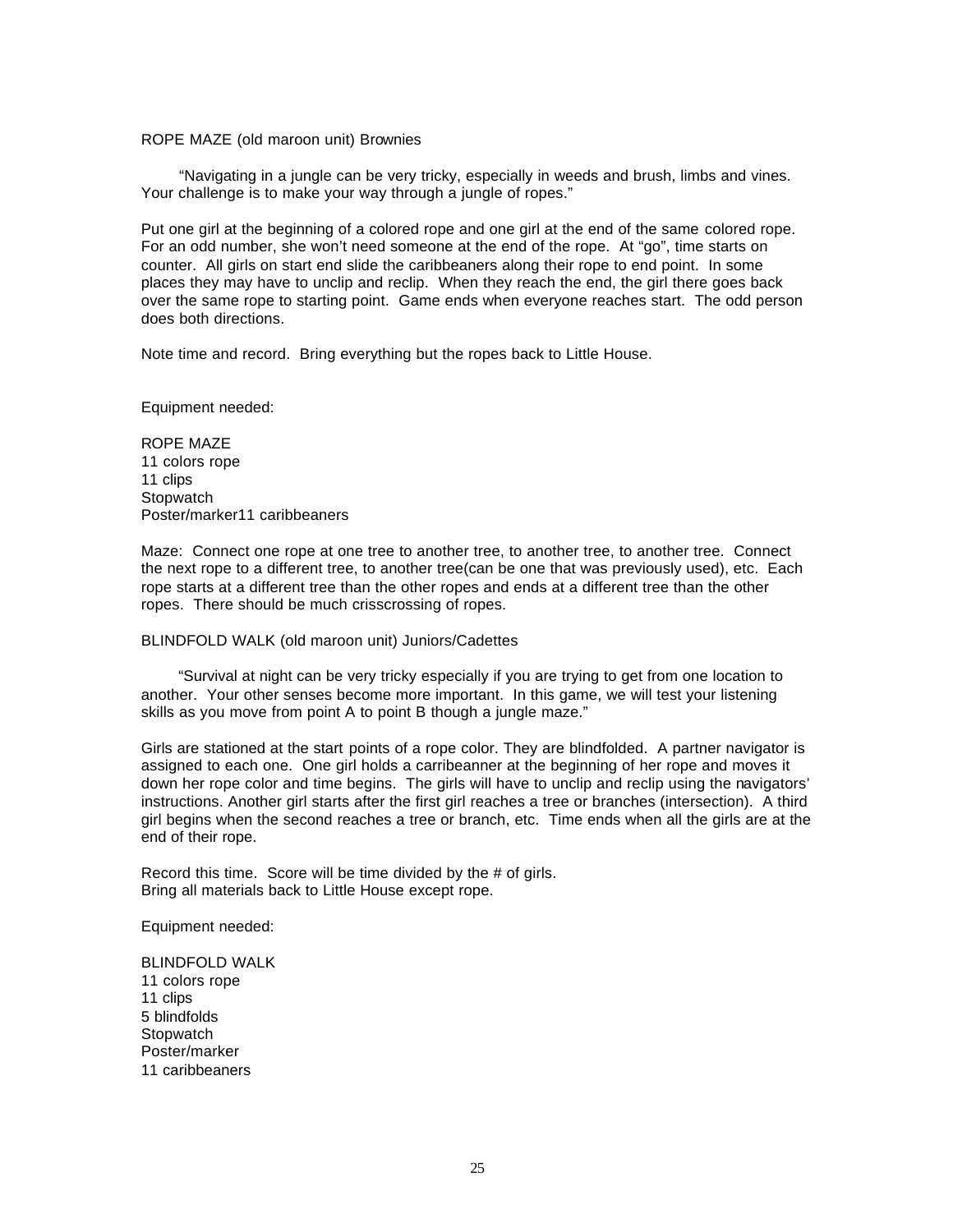Maze: Connect one rope at one tree to another tree, to another tree, to another tree. Connect the next rope to a different tree, to another tree(can be one that was previously used), etc. Each rope starts at a different tree than the other ropes and ends at a different tree than the other ropes. There should be much crisscrossing of ropes.

TARGET PRACTICE (south side of water pump) Brownies

 "Surviving in the jungle for any length of time may require hunting for food. It is important that your aim be good. This challenge tests your ability to shoot accurately. Our weapon today isn't guns, knives, or spears. We are using water balloons."

Create a course with 4 points. A girl should be stationed at each point. One girl is next to a bucket of water balloons. She throws it to the girl at the  $2^{nd}$  station, who throws it to the girl at the third station, who throws it to the girl at the 4<sup>th</sup> station, who throws it into another bucket by the 1<sup>st</sup> bucket. Rotate girls.

Use course above marked in advance with flags.

Game ends when original people are back at their starting points.

Score-- # of balloons intact in bucket divided by #of girls (it will be a fraction). Record.

Bring everything back to Little House when finished.

Equipment needed:

TARGET PRACTICE

balloons bucket poster/marker2 buckets

COMPASS TREASURE HUNT (field) Juniors

 "Finding your way around unfamiliar territories is a key survival skill. Your challenge today is to use a compass to find your way to a particular location. From there, you will be directed to a treasure."

All girls will travel to specific points (in this case a circle—don't tell them until they are all there) Time how long it takes to get there and record. After they are all at the final point, tell them they need to find the center of the circle to find a clue in order to find the treasure. Bring everything back to Little House.

Equipment needed:

COMPASS TREASURE HUNT 11 compasses treasure stopwatch poster/marker

SPIDER WEB (by red unit) Juniors/Cadettes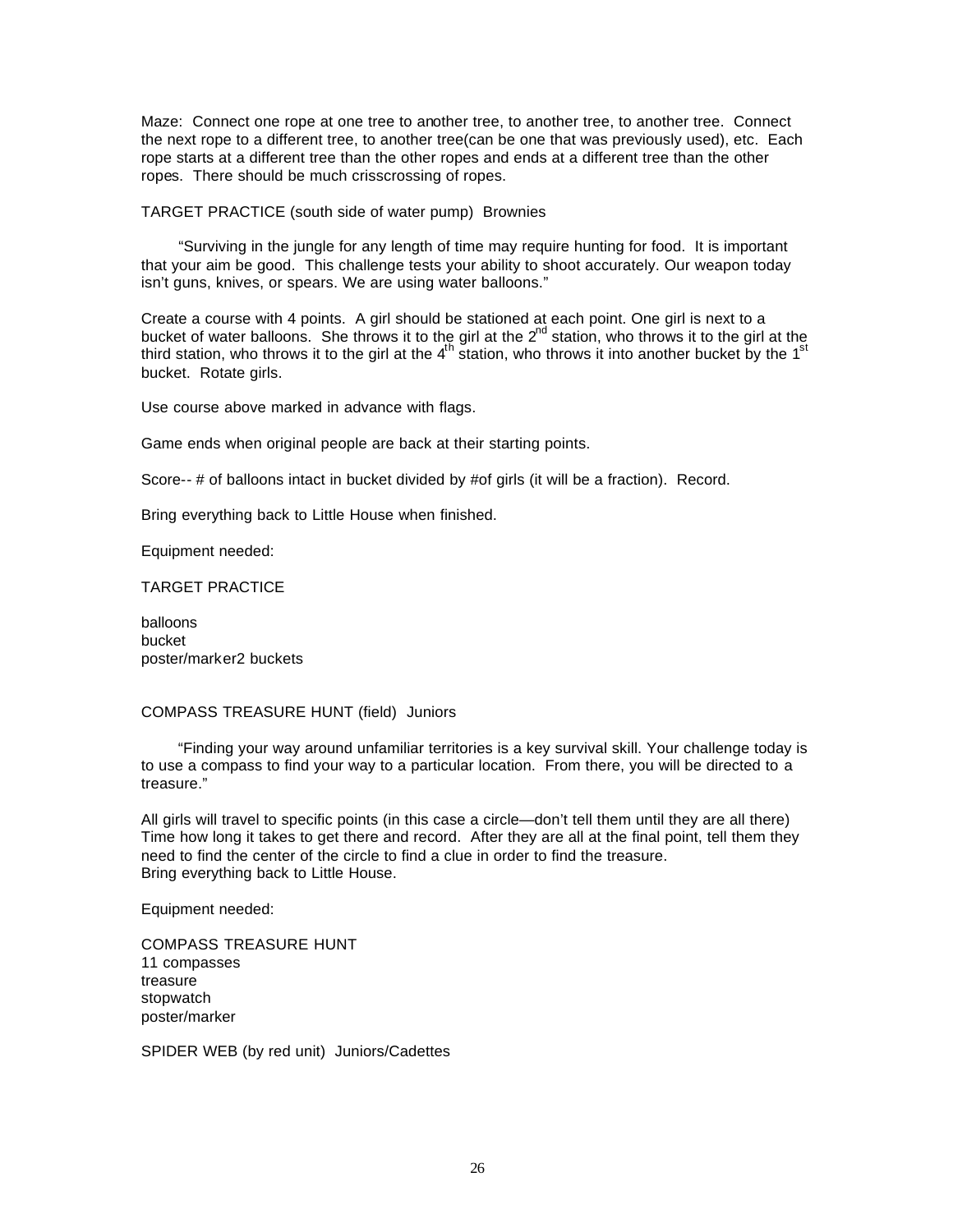"To survive as a team requires working together to get through and out of tight spots. We literally have some tight spots to get through. You need to plan how to get everyone through in order to make this challenge work."

Create a 2 dimensional vertical rope maze between two trees. The spaces should be big enough for a girl to be passed through.

Use all the spaces only once unless you have more girls than spaces. In that case, use all the holes before allowing a hole to be used twice. Put a small forked twig on one of the ropes. If it falls off, scores one point. At the end record the score. The lowest score wins.

Bring everything back to Little House when you are finished for the day.

Equipment needed:

SPIDER WEB rope stopwatch poster/marker

MOVING TARGET (south side of water pump) Juniors/Cadettes

 "When trying to survive for a very long time, you may have to learn to hunt your food. Your shooting accuracy becomes very important. This game will test that accuracy with a moving target."

Use hula hoop thrown from one girl to another. A third girl tries to throw a water balloon through the hoop to another girl directly across from her. If it goes thru the hoop, one point is scored. If it goes through the hoop and is caught by the girl across from her, another point is scored. After one balloon is thrown, the girls rotate stations.

Score # points divided by # girls playing.

Bring everything back to Little House.

Equipment needed:

MOVING TARGET hula hoop water balloons 2 buckets poster/marker

WATER PULLEY (near Boy's unit) Juniors/Cadettes

 "Surviving for even a short amount of time requires water to drink. If building a shelter, you might want to locate it away from a creek or stream in order to stay dry during periods of flooding. You may want to find ways to get water to the shelter easily, however. This challenge tests how quickly you can get water from point A to point B and also tests your building skills."

Be sure to set up bell before playing.

At go: the girls build a contraption out of stick, string, duct tape that will ring the bell when pulled up. This is attached to one end of the rope. They must also be filling up cups with water to pour into the bucket with hole at the other end of the rope.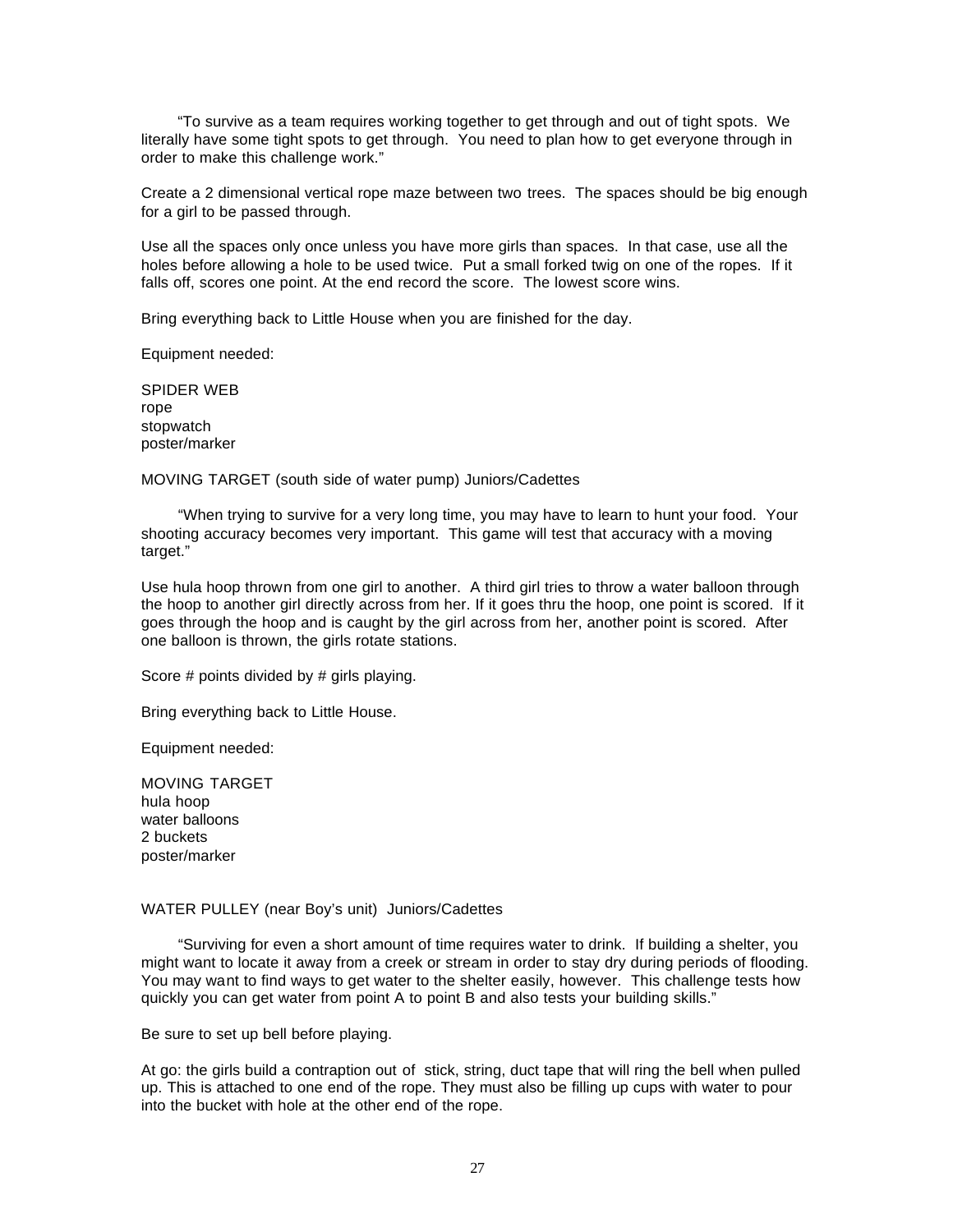Time starts at "go", and ends at the bell ringing.

Bring string, tape, cups, timer, cardboard, marker, and bell back to Little House when finished. Equipment needed:

WATER PULLEY bucket with hole rope Small platform Bell 22 cups Duct tape Twine Poster/marker **Stopwatch** 

SHACKLED (in front of Little House) Juniors/Cadettes

 "Survival in the jungle for some people is more than hunting for food, water and shelter. For some, it was and still is in some places avoiding being captured to become a slave. Many people whose home was the jungle throughout history were treated very badly. The challenge for you is to experience being enslaved and then to gain your freedom through good coordination and thinking skills."

Note: would probably change this game to use locks with keys instead of combination locks.

The course should be set up with flags ahead of time with combinations

Pair girls across from one another. Wrap chains around the ankles of the girls opposite each other. Make sure they are fairly tight around their ankles so the shackles don't slip off. (Have them put on ankle wraps with duct tape to keep the wraps closed. Move down close to their feet). Lock the locks. Let them practice moving together. They may have to count or say "inside, outside" to refer to their foot movement.

Time starts when they leave the starting point. They move through the course collecting combinations to the locks. Everyone will have to try their lock since they do not know if the combination belongs to their lock. Time ends when everyone is free. Free people can help the shackled ones as needed. Record score and divide by the number of players. Bring all equipment back to Little House.

Equipment needed:

SHACKLED 2 large tubes with holes (plastic drainage pipes)

11 chains threaded through holes in tubes 11 locks 11 combinations **Stopwatch** 22 ankle wraps Duct tape Poster/marker

\*\*\*\*\*\*\*\*\*\*\*\*\*\*\*\*\*\*\*\*\*\*\*\*\*\*\*\*\*\*\*\*\*\*\*\*\*\*\*\*\*\*\*\*\*\*\*\*\*\*\*\*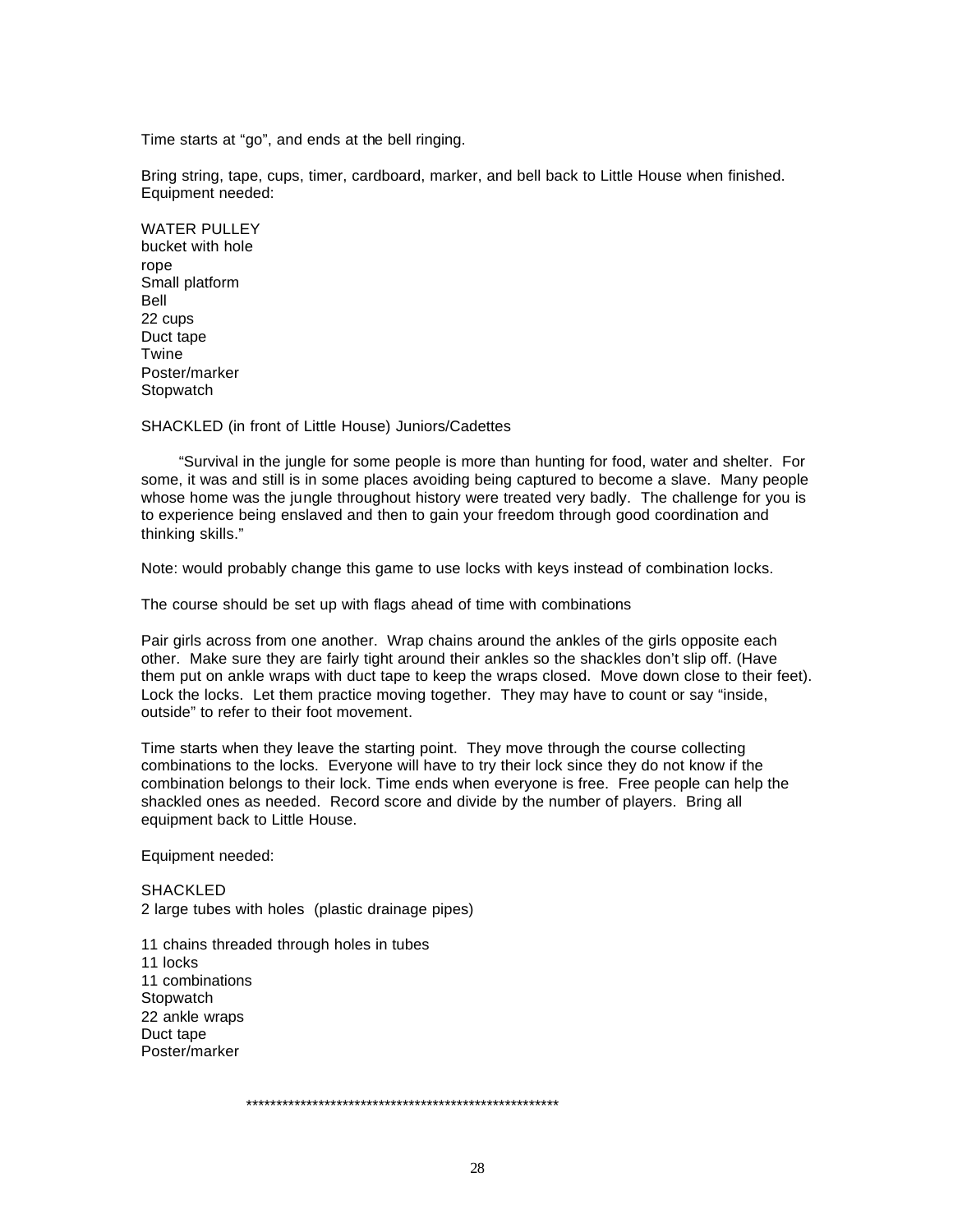- 30. Challenge: Eat an insect. We tied gummy worms to strings and held them overhead. The players had to keep their hands behind their backs and eat the worm.
- 31. Challenge: scavenger hunt in the dark through leaves and muck. We blindfolded the players, and had them crawl on the floor looking for items that would be useful if you were stranded like the Survivors. We had flashlights, compasses, toilet paper rolls, hammers, pocketknives, water bottles, etc. all jumbled up with things like rubber snakes, fake tarantulas and rats, etc.
- 32. Challenge: Build a raft. We had wooden paint stirrers donated by the hardware store, and twine and pocket knives. They had to tie the paint stirrers together with the twine in the shape of a raft.
- 33. Challenge: Build a fire. We had about a dozen flashlights, of varying sizes, and a whole pile of batteries, of varying sizes, some good and some dead. First one to find batteries to make one of the flashlights work wins.

\*\*\*\*\*\*\*\*\*\*\*\*\*\*\*\*\*\*\*\*\*\*\*\*\*\*\*\*\*\*\*\*\*\*\*\*\*\*\*\*\*\*\*\*\*\*\*\*\*\*\*\*\*\*

My girls had their campout this weekend and it couldn't have been better! They arrived in good weather as we weighed their bags and asked to see their "luxury" item. Every one of them had a very practical item – for the most part! We had a flashlight, lantern, tissues, rash cream (she needed it for her brace – broken collarbone), extra blanket, air mattress, (okay – a stretch, but she is a big girl with many physical injuries), and deodorant ("my mother made me!").

Then, we packed them into the car and drove them around to the start of their hike. We had flagged the course with orange fabric strips and told them they had to have all of them when they arrived at camp. It was about a mile long hike (estimate) and it took them only 30 minutes. The girls commented that the hike should be longer next time, but we were concerned about a few physical limitations the girls had (collarbone, dislocated shoulder, and knee injuries.)

Meanwhile, my co – (Mamie) and I drove back to the site (her back yard on 4 acres) and packed a foot locker with supplies. We only gave them 2 tarps, 2 tiki torches, rope & twine, bug spray, a knife, dutch oven, cast iron fry pan, and a few other minor tools. Food included rice, breakfast bars, trail mix, beef jerky, tang, cooking oil, and salt & pepper. We also supplied them with a 5 gal cooler of water and a regular cooler with "wash water". There wasn't a stream or fresh water supply, so we felt we had to do this.

Our focus was team building, rather than individual competition, so all activities and challenges involved a group effort. When they arrived we greeted them and gave them instructions on where to begin. They had to build a shelter, dig a latrine, and gather /organize firewood. If they were successful, they would be given 3 matches to light their fire. They dove right in, dividing up the jobs and getting the tasks done quickly. They set a fire and we gave them matches. They had a fire going in no time and used that to light their tiki torches. With a few girls left to supervise the fire, we brought the others inside to watch a video about survival skills. I highly recommend it because it showed skills for every weather condition and focused on 7 major dangers that interfere with a person's survival. It was called SURVIVAL: 17 Ways to start a fire without a match, and 100 other useful skills. I found it in our local library system, but it is also available for sale through internet sites. I would suggest you view this with your girls BEFORE the camp out, because it may be very useful in helping them decide what necessities to pack. We just ran out of time and so we did it at the site. After the video, they retired to their site to enjoy the fire and get a good night's sleep.

The next morning, I tried to sneak up to catch them sleeping in their shelter at 6:30 am, but instead, I was called a lazy bum because they had been up since 5am! They had eaten breakfast and washed, played tags, restarted the fire, and were waiting for further instructions. They had a somewhat "buggy" night and didn't sleep real well, but their spirits were high and they were ready for more. There next challenge was to impress us with their lashing skills and create useful items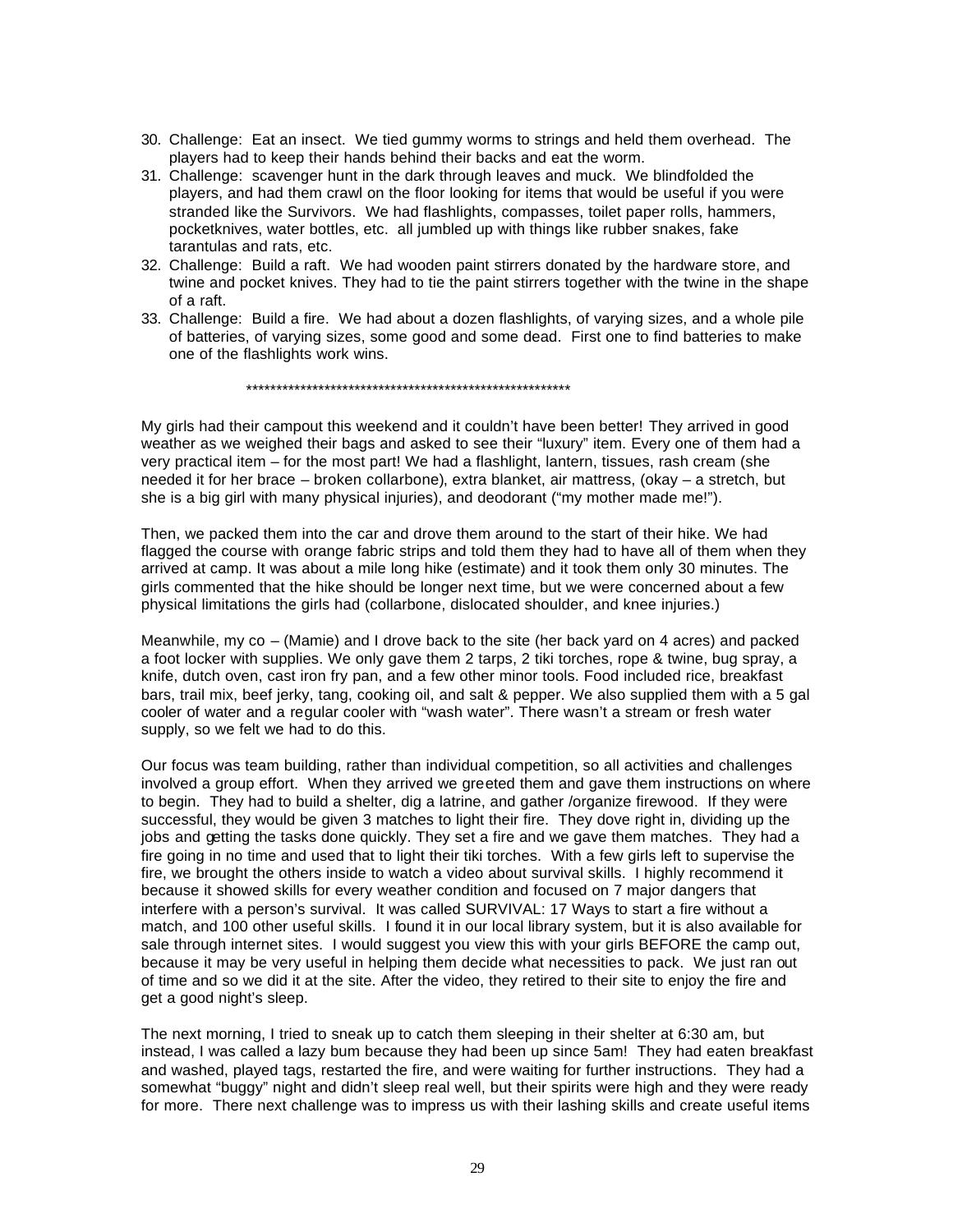for their campsite. As soon as we left, they started in on their planning and ideas. This is not an area that we have worked on enough (my fault) but they understood the premise of lashing and we had reviewed the technique at a meeting last month. What they didn't understand was that they needed thicker wood to support the weight they were going to put on the items. One girl made a table, but didn't reinforce the bottom and used thin branches, so it wasn't really usable. A wood carter looked great, but I later showed them how to turn it into a tripod and they used it several times over the fire to hang the Dutch oven. Their efforts were interrupted, however, as our guest speaker arrived an hour before we had expected him.

We had a County come and talk with the girls about survival skills. He is an Adirondack trained guide and brought along several packs to show what types of things you could use for survival. One pack was small – his emergency pack, that included the basic essentials. He said that one was with him at all times (in his car) no matter where he was. The other pack was a backpack filled with useful items. He demonstrated several of the items and the girls were truly impressed and a bit envious of some of the gadgets – especially the head net and solar blanket. It began to rain steadily as he talked and everyone pulled out ponchos.

Next, the girls decided to move their campsite into the woods. They had used both tarps as a covering, and didn't overlap where they joined, so water was beginning to leak in all over their sleeping bags. They found a site under a huge pine tree, with a soft pine needle floor. This time, they set up one tarp above, and used the second for a floor covering. We were impressed at their decision-making and how they worked as a team, using their mistakes to help them learn.

They also had to start a fire in adverse conditions, and we had them do this in teams. We set up three small areas adjacent to the campfire. We put up two sticks, about 12" apart, and tied a string between them – about 15" from the ground. The task was to start a fire and have it burn the string. The rain was pretty steady now, so they had to work quickly. Originally, we were only going to give them one match, but that proved useless. We gave them the long fireplace type matches, so we kept relighting those in the established fire as needed. It took quite a long time! Each team would get close, but then not have enough kindling nearby to keep feeding the flame. Finally, we told them to work as one group and they were able to get the fire going and strong. The cheers went up when the string finally caught the flame and burned!

We gave them a pound of ground beef and some tomato sauce as a reward. They cooked some rice and had quite a nice lunch. They also had to demonstrate two ways to purify water (boiling & with the iodine tablets.)

In the OUTDOOR SURVIVAL IPA, one requirement was to have them create a board game to teach survival skills to younger girls. We left the materials they would need for this under their mailbox and left them alone for a few hours of down time. They did a fantastic job!

Oh, by the way, we communicated the challenges and tasks through a mailbox hung in the woods. It was a small cylinder shaped basket and we used pieces of brown paper bag to write our poetry notes. The girls loved getting mail, and decided to save all of them for their scrapbook. (All but one, which was used to patch a hole in the tarp!)

Another reward was dinner  $-$  a pizza party on the deck. (Yes, we fed them too much, but I really didn't feel comfortable 'starving' my girls!)

After dinner, there was an obstacle course where they had to challenge themselves to get their best times. Some girls wanted to do it a couple of times to see if they could improve. The whole time, they rooted and cheered for each other and there was NO competition! Their reward was ice cream sundaes and some time in the hot tub! (Okay, I know, not much on survival here!)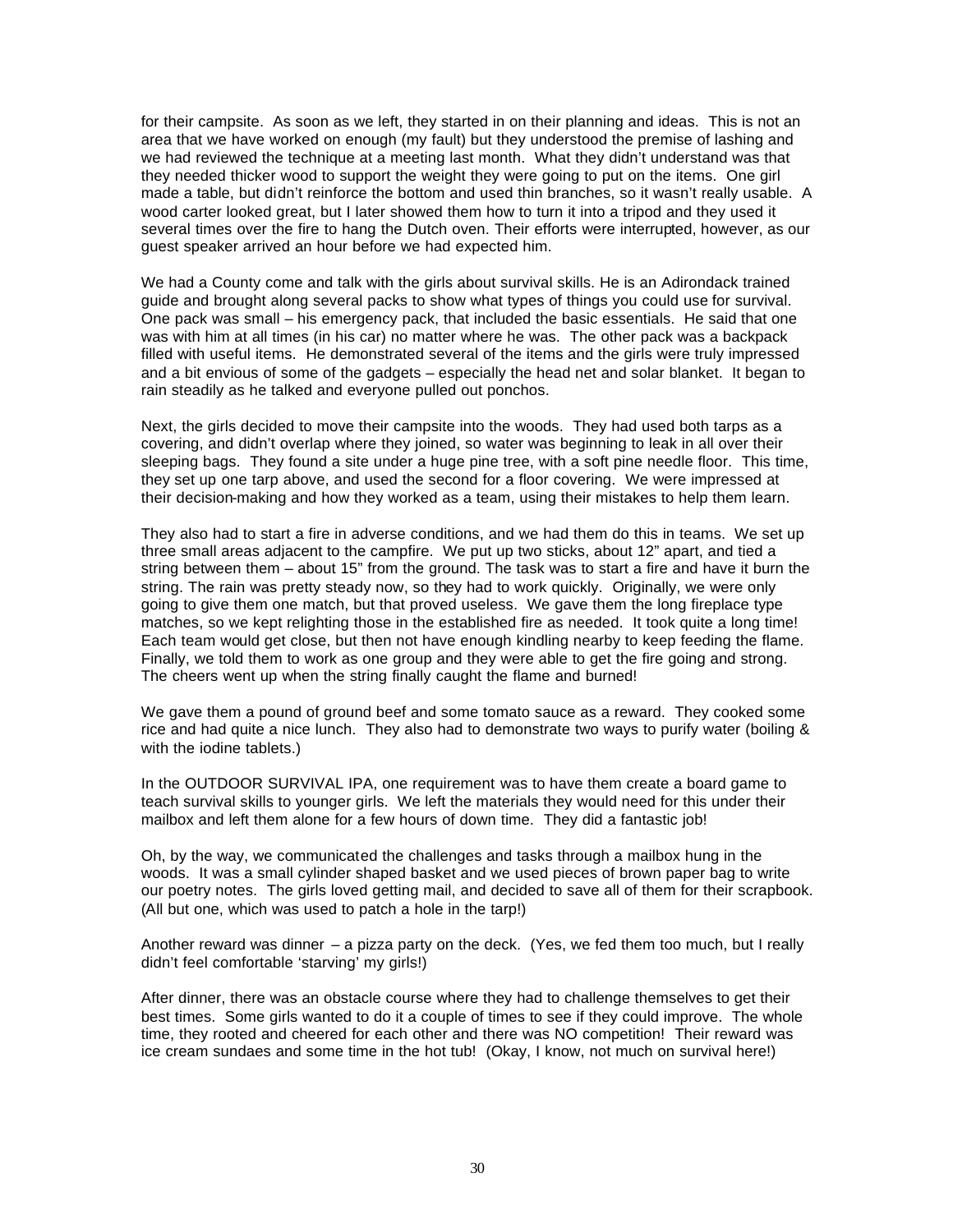A little while later, we had them meet at the campfire for their last challenge of the day (at about 10pm). Sitting around the campfire, we sang a few songs, then announced the game. It was a Survival Trivia contest. Each girl would be given a question and if she answered it correctly, she could pick a treat out of the bowl (small candies, or a handful of trail mix.) If she didn't answer it right, no treat. There was also a huge package of Twizzlers – their eyes lit up! We told them that was a bonus prize if they met our criteria, but that they would not know what the criteria was. (We had decided that if they treated this game as an individual competition –think greed for the candy – then they would not be rewarded. If they worked as a team and supported each other, then they would earn it.) We had about 40 questions and the girls did SUPER! If someone was stuck, they could say "pass," but in many cases, I heard someone say, "Can I give her a hint?" They were not concerned with the candy (though they enjoyed it) but helped each other through. I couldn't have been prouder of them. We stopped on occasion to discuss questions – especially those that would have a greater impact on their survival. It was the highlight of the entire event! The girls learned so much and they really worked as a team. They talked about getting to know each other better, and having to work with a partner because they would make a good team, rather than picking a best friend. Mamie and I were glowing . . .

As we concluded the evening, we sang Taps and passed around the friendship squeeze. In that moment, I knew why I had remained a leader for these 8 years . . .

It was now pitch dark outside and the girls were afraid to walk into the woods to find their campsite, even though they had reused the orange strips to mark the way. Mamie walked them back and got them settled and then they were set. We set the morning mail, and then she and I enjoyed a hot cup of tea in the hot tub before bed.

In the morning, about 6am, I listened for any signs of movement. I rang the bell that we used when there was mail to be picked up. Nothing. About 15 minutes later, I tried again. No noise, no movement. So, I decided to make the trek back to see how they had spent the night. Mamie came out and walked with me. The girls were absolutely motionless! They were so tired, they didn't hear us come up and only when we rang the bell did they stir. One girl was being picked up at 6:45am to go to a soccer tournament, so we had to get her moving. We told the rest to get up and check the mail.

They moved very slowly that morning, but finally got up and about and started the fire going. They found the mail, which said they would receive eggs, bacon, hash browns, and toast for spending the night in the woods without a tent. It wasn't until about 3 hours later that they were enjoying their breakfast . . .

The final tasks for the day were building a solar still and starting a fire without a match. We were originally going to do this on Saturday, but the rain would have made this difficult, so we rearranged some things. They built the still, but didn't really seal the edges, so it was working slowly.

After sealing the edges, they could see what would happen if they left it long enough. The fire was another matter. They were so tired . . . they looked at their manuals and tried to figure it out, but I don't think they were all thinking clearly. They tried a few methods unsuccessfully, then I brought out the magnesium match & striker and demonstrated its use. They thought that was really cool!

Finally, we told them to break down camp and bring everything up to the house. When this was done and the site was looking better than we found it (Mamie wanted the tripod cooker for her own campfires!) we brought them up to the deck and asked them to write thank you letters for those that had helped us. We had some snacks on deck and after that chore was done, the SURVIVOR camp was officially over. We let them enjoy the hot tub before being picked up.

This was the highlight, not only of our year, but of the girls' careers in Girl Scouting. It was so wonderful to see how they applied what we had been teaching them over the years and really worked together to "survive."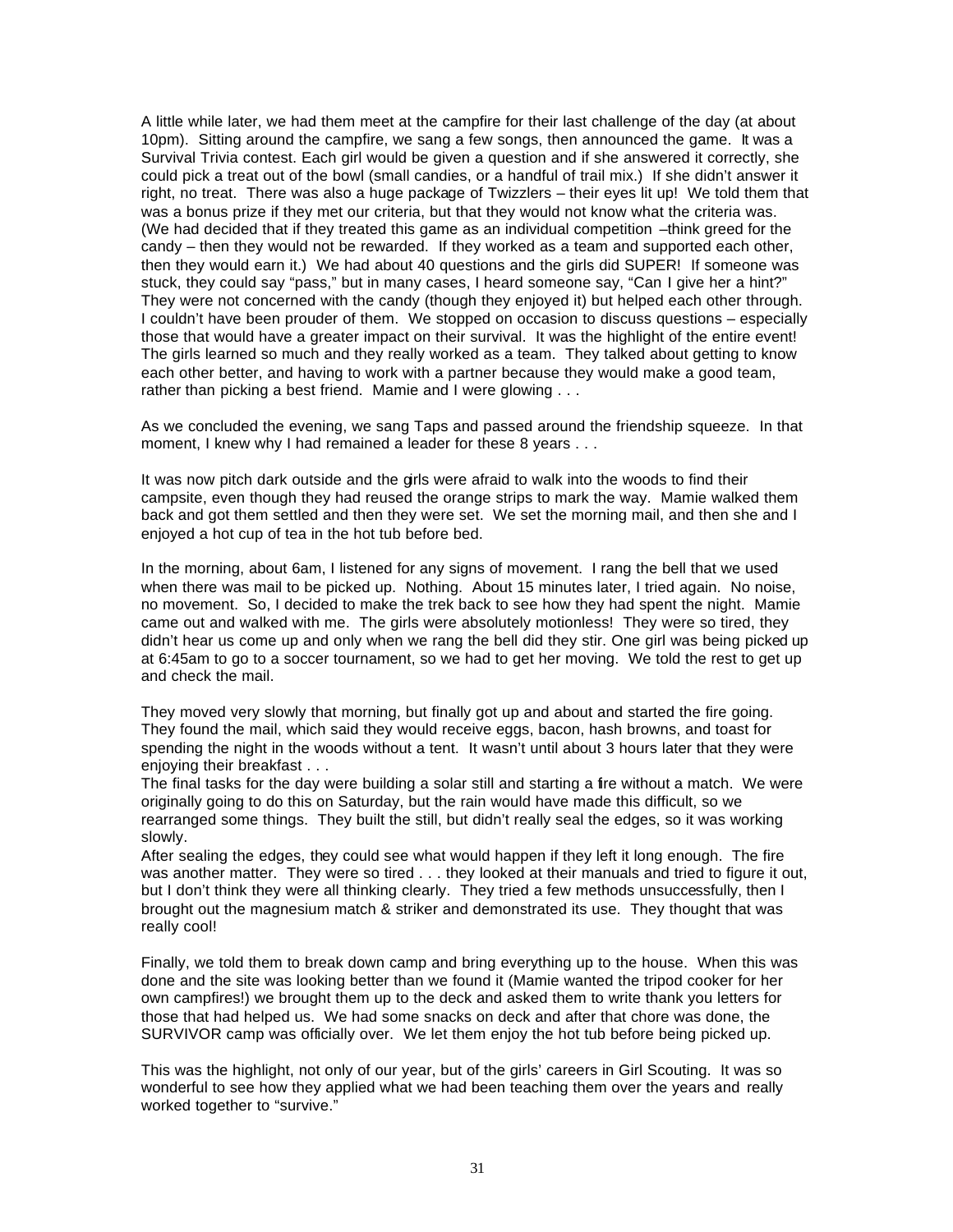The girls said they'd like to hike further next time, and not be given so much food! They had a truly memorable campout, and can't wait to do it again. Not sure how we can beat this one, though!

If anyone is doing this or thinking about it  $-1$  highly recommend it! Words cannot describe all that was accomplished on many different levels. If you have any questions about our camp – or want some of the questions we asked during the trivia contest, please email me! I'm happy to share! THANKS for taking the time to read our saga!

### \*\*\*\*\*\*\*\*\*\*\*\*\*\*\*\*\*\*\*\*\*\*\*\*\*\*\*\*\*\*\*\*\*\*\*\*\*\*\*\*\*\*\*\*\*\*\*\*

24 hours a day there were the challenges of survival, as Lela has mentioned (fire, food, shelter, water).

The game type challenges for immunity or food tended to be more of the team building or puzzle solving type:

Timed obstacle courses (like adventure courses) If doing as a team, could be done as a relay. Timed getting enough water into a bucket (with a hole in it) so that it would fill to a specific point (on the show the bucket was on one end of a see saw, on the other end the contestant had built a fire which would be raised to burn a string up in the air).

Timed moving one's team from one point to another using limited supplies to create 'bridge' or 'trail'

Timed physical endurance (standing on a beam, for example, or holding on to a pole)

Physical skill such as most accurate spear throwing, archery, etc.

Jeopardy-like challenges: answering questions about either each other or a specific topic. Sometimes contestants wrote their answers on slates, sometimes they had a large cube with numbers or letters with which they would indicate their answers. Sometimes they were just sitting around answering the questions, sometimes a large game board was simulated with each contestant having a path, with each correct answer would advance a space. First to reach the 'finish' was the winner. One particularly creative one was where each contestant carried a video camera with them. Had to find the question boxes distributed throughout an area, video tape themselves reading the question out lout and then answering it. First to return to the finish with all questions correctly answered was the winner.

Playing a strategy game in large scale. The one I remember is the one where you get points by completing squares on a grid (each person takes turns putting one side down, if you complete a square you get a point and also another turn)

I don't know if any of the above helps you any.

Our SU encampment this fall also has the "Survivor" theme. I have the challenge station also for Juniors, Cadettes & Seniors. Other stations are on orienteering, yoga/aerobic dance, plus one other I can't remember. Our encampment directors are using a very broad concept of survival! Anyway, my station is the one for the 'game-like' challenges. We're breaking the girls up into small teams, each will get a backpack with the 10 essentials for going out into the woods (even for a short walk). They can use those supplies plus whatever they have with them to do as many of the following in an hour:

Build a temporary shelter, purify some water, and administer first aid to someone who has badly sprained her wrist/arm, signal for help.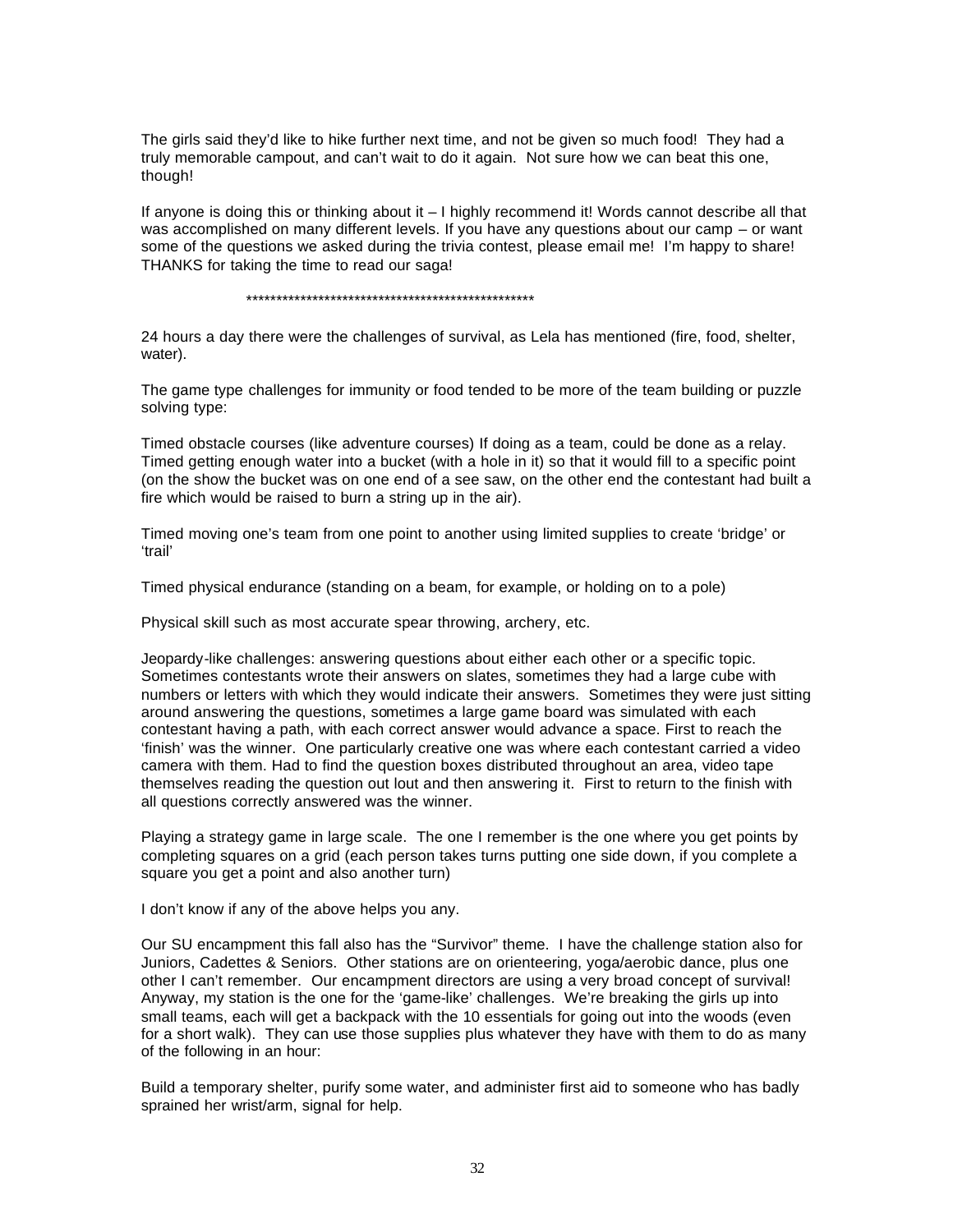We decided fire building would take too much time so did not include that.

We're not doing points, having winners, etc. Our SU is still not into competition!

\*\*\*\*\*\*\*\*\*\*\*\*\*\*\*\*\*\*\*\*\*\*\*\*\*\*\*\*\*\*\*\*\*\*\*\*\*\*\*\*\*\*

### Survival Games for Pathfinders

The following two trail games I created with the help of my old Pathfinder Unit, the  $31<sup>st</sup>$  Orleans Pathfinders. Each game is designed to teach Pathfinders, first hand, some of the skills required to survive in the wilderness if they manage to get lost or injured. These games are best played at a weekend (but non-emblem) camp. Some preparation is required beforehand: in the meetings leading up to the game, the girls should be assembling first aid kits and survival kits (see Be Prepared in the Outdoors #3 and #8). Girls should come to the game with all the gear they would usually take on an afternoon hike: daypacks, survival kits, first aid kits, rain ponchos, some snacking food, something to drink, etc. Leaders lay a trail for the girls to follow, using either trail signs, flagging tape or bright-colored wool. If times allows, lay a trail for each team of girls. Along the trail the leaders place Situation Cards (described below); on each card is a situation the girls will have to think about and solve before moving on. Try to make sure that the last Situation Card is placed in an area that has suitable shelter-building materials available, and, if at all possible, is safe for lighting fires. Remember to practise extreme caution when using fire in the middle of the woods, especially in summer! The Pathfinders are split up into groups of around 5 or 6 girls each. If you only have one trail, send the teams down the trail at around 15-minute intervals, and try to split the trail so that each team winds up in a different spot at the very end. Once the girls reach the end of the trail they must remain where they are until the leaders come and inspect their work. During the game, the leaders tour the area, but remain as observers only. No commenting on the girls' solutions to the problems! After the game is over, everyone should sit down together and discuss the different strategies used, as well as what improvements could be made for surviving a real emergency situation.

### Summer Survival Game

Each group of girls should be carrying, minimum, one first aid kit, one survival kit, drinking water, matches, fire starters, a bit of gadget string, and a tarp. And here are the stations... Thanks very much to Paula, who, after reading through my games, e-mailed me with suggested solutions for all of the situations for the Summer Survival Game. I've added the solutions after each station.

### Entrance to the Game

Welcome to the Summer Edition of the Survival Game! Are you ready? Stay together and follow the trail, and be prepared for anything...

### Station One: Lost!

It started out as a great day hike: blue skies, birds singing. However you were so enchanted by the wonders of nature that you somehow lost the trail! You decide to keep walking... it is late afternoon now and dark clouds are rapidly covering the sky! Continue down the marked trail and look for items that you think might come in handy... Solution: The girls should be looking for useful items: birch bark, small twigs, other fire starting material. They could also possibly look for methods to mark their trail so that rescuers could follow them.

### Station Two: An Injury!

One of your friends trips, falls and sprains her ankle. But this is NOT a good place to stop... you're surrounded by poison ivy! So now what do you do? After you have dealt with this situation, continue down the trail. Solution: Carry the injured girl to a suitable place to administer first aid. Then the girls could administer the proper first aid for a sprain and assist her in hobbling down the rest of the trail (or carry her).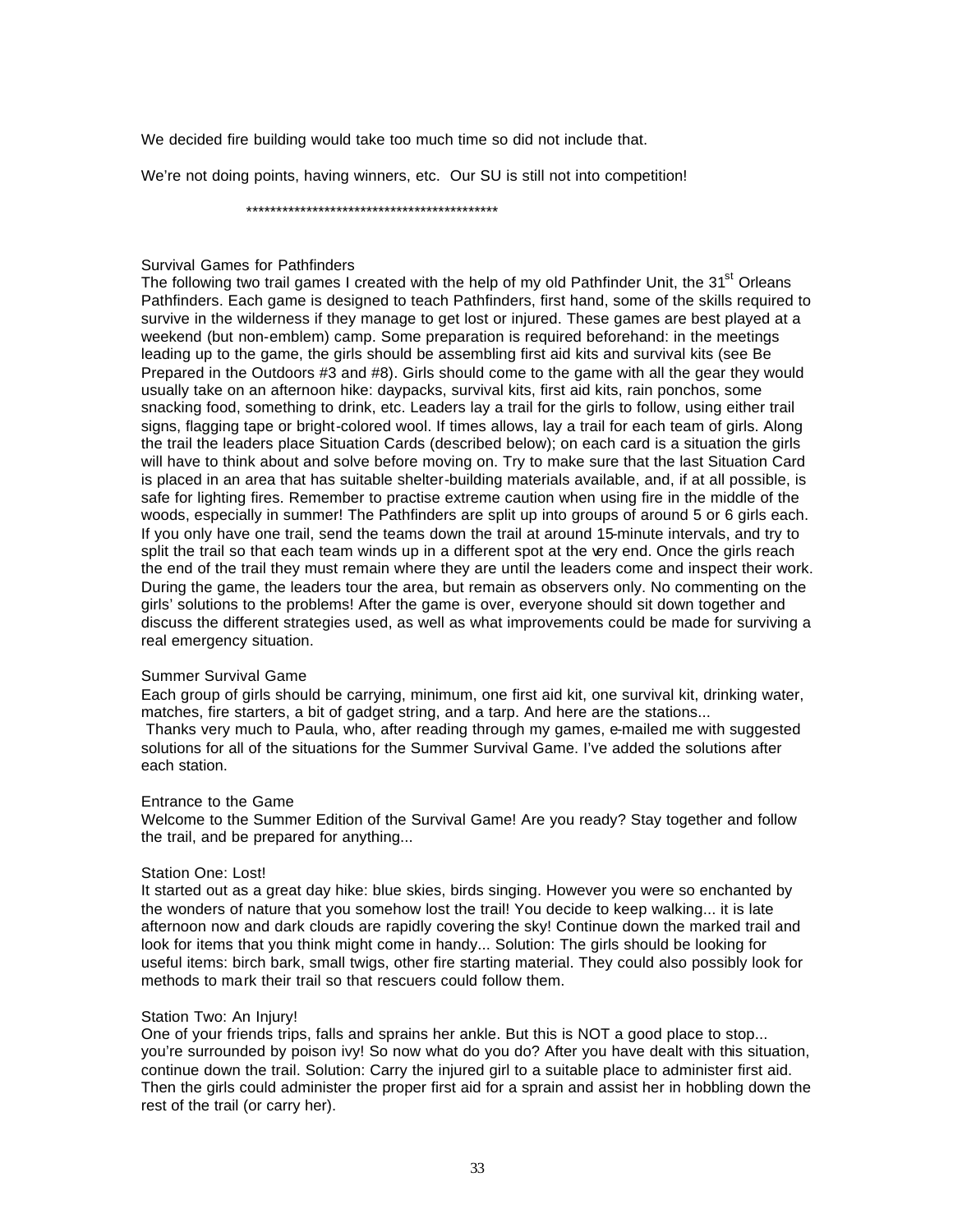### Station Three: A Bear!

Suddenly, something large growls at you and crashes off through the bush. One of your friends is afraid it's a bear and freaks out... even tries to run away! What do you do? After you have dealt with this situation, keep your team together and move on. Solution: Girls should lie down on their bellies and cover their faces, i.e. play dead. If they are carrying food in their daypacks, they should take them off and toss them away from themselves. Try to keep the panicky girl calm. As an option, you could have a leader act as a bear and take the daypacks with smelly food items. This would force the girls to use their survival kits, which should be on their person.

### Station Four: I'm Hungry!

You have been walking for a very long time... several hours at least. There's no end to the forest in sight. The girl with the sprained ankle needs a rest. In your survival kit there is candy. Should you eat it now? You're soooo hungry... once the team has made a decision, continue down the trail.

Solution: Stop and rest, drink some water. Save the food.

### Station Five: Shelter?

The girl who heard the bear sees a snake on the path, screams and faints! What do you do? Once she wakes up, she feels very sick. It is now almost night; the clouds are very dark, the wind is picking up. Perhaps you should make a shelter here! Set up a shelter and care for your sick and injured friends. If you think a fire would be good, you may build one but do not light it (unless leaders have already given you permission)! Do not move from this spot until the leaders give you permission!

Solution: Treat the ill girl for shock: elevate legs, cover with a blanket, monitor airway. The other girls could build a lean-to, and a fire (but don't light it).

### Winter Survival Game

There are a few modifications to the game format here. Note that in each situation, each "numbered" girl has a specific role to play. I implemented this system to make sure that girls who may be a little less outgoing get a chance to participate in the group too. When the team reaches the end of the trail they must follow the instructions on the final card and remain where they are until the leaders come to inspect their work. Each team should be carrying, as a minimum, at least one first aid kit, at least one survival kit, waterproofed matches, at least one tarp, bedroll rope, mugs for each member of the team, cup-a-soup, and a flashlight.

### Entrance to the Game

Welcome to the Winter Edition of the Survival Game! Are you ready? Follow the marked trail, stay together, and GOOD LUCK! (You're gonna need it...)

### Station One: No Way Across!

Well, snowshoeing seemed like a great idea but now you've come to a frozen river... and your campsite is on the other side! Girl #1 decides to start across the ice... when she's gone ten steps, a sharp CRACK is heard! The ice hasn't broken yet, but what do you do now? After you've rescued your teammate, follow the trail onwards!

### Station Two: Hard Work!

As you search for another way across the river, you end up trudging through waist deep snow. Even with snowshoes it's hard work just to move. Girl #3 complains about how hot it is and takes off her coat (weather permitting ONLY!!) The rest of the team loosens their coats etc. but does not remove any layers. Keep a-hiking....

### Station Three: I'm Cold!

The wind is beginning to pick up now and it's started to snow. Girl #3 suddenly realizes she's cold and puts her coat back on. Meanwhile, Girl #5 has gotten her mitts and boots completely soaked. Her hands and feet are numb, and when you look at them, the skin is white and very cold. But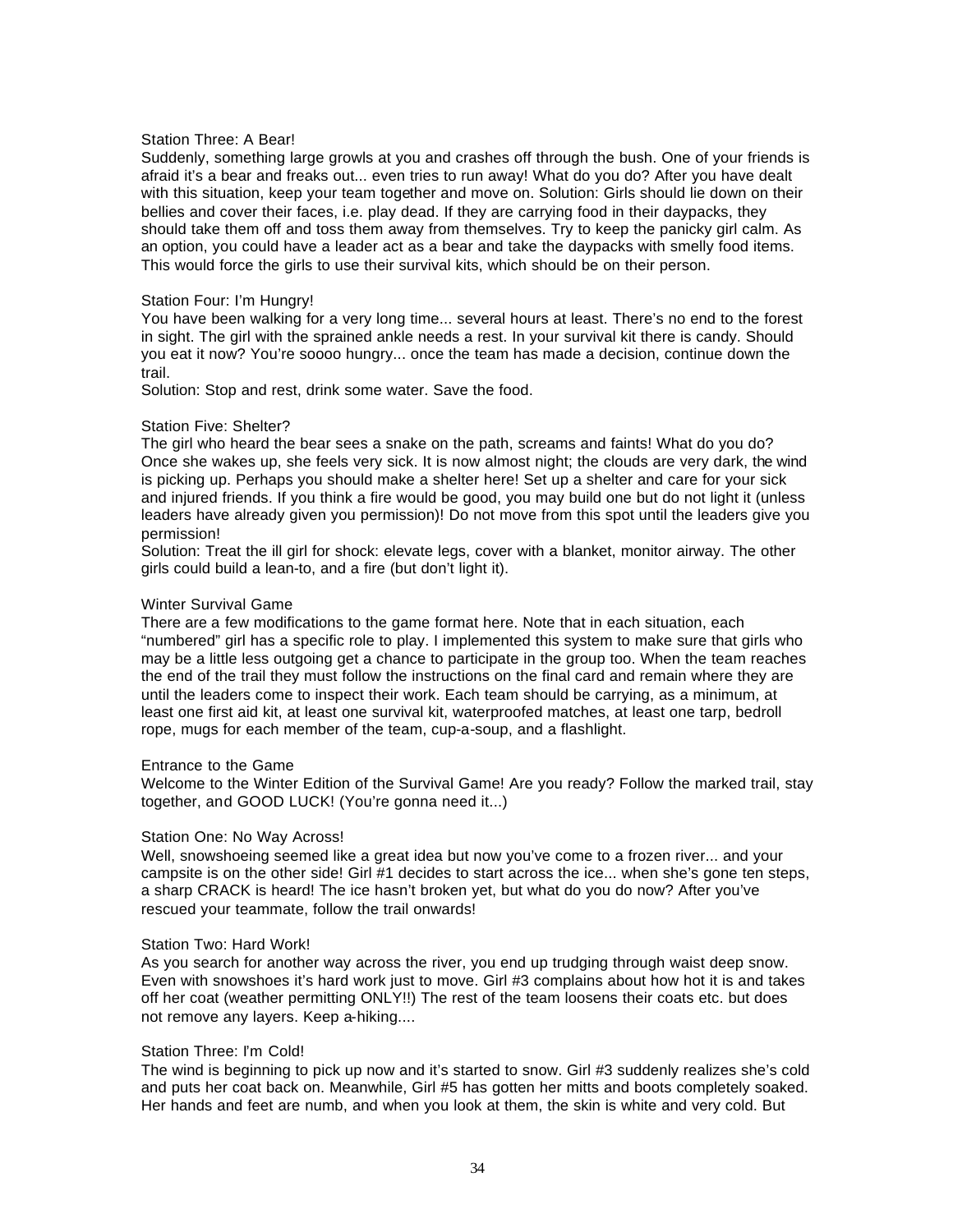you can't stop here... it's far too open and exposed to the wind! What should you do about Girl #5's hands and feet? ...Once you have treated this condition, move onwards...

Station Four: It's Getting Colder...

Although you've managed to warm up Girl #5, Girl #3 has begun to shiver uncontrollably. Her lips are turning blue and she's very tired. What is she suffering from? What can you do?

Station Five: A Nasty Fall...

As you continue to search for a sheltered place to make camp, Girl #2 catches her snowshoe on a hidden log and falls, breaking her right wrist and spraining her left ankle in the process. Looks like you'll have to camp here! Girl #4 - YOU'RE IN CHARGE!! What should you do first? Here are a few problems: Girl #3 has now stopped complaining of the cold... she's tired, confused and only wants to sleep. It's getting dark, and you have another injured person to care for. Remember the other members of your team may have good ideas; listen to them, but you must make the final decision!

STAY HERE UNTIL A LEADER COMES FOR YOU!! IF YOU GET REALLY COLD, HEAD BACK TO THE LODGE BUT LEAVE ANY SHELTERS YOU'VE BUILT ETC. FOR EVALUATION!!

\*\*\*\*\*\*\*\*\*\*\*\*\*\*\*\*\*\*\*\*\*\*\*\*\*\*\*\*\*\*\*\*\*\*\*\*\*\*\*\*\*\*\*\*\*\*\*\*\*\*\*\*\*\*\*

It has taken me a while to get to this but here is what we did for our Survivor Theme activities:

## 34. Blindfolded activity – five girls per team

Props: blindfolds, 2 hula hoops per team, 2 balls per team (size of basketballs)

 Game: all girls from each team were blindfolded, with the exception of one per team (leader); the leader from each team throws the ball for the opposite team; the blindfolded girls must then get to this ball, bringing it back to the finish line with the help of directions given by their team leader; to do this, they must step only within the hula hoop that they have placed on the ground heading toward the ball; to begin this trek, they all must be standing in the first hula hoop before moving into the next one; once everyone is in the next hoop, the last person to enter must turn around to pick up the hoop they just vacated and pass it through to the front girl who then places it in the direction of where the ball landed; once reaching where the ball landed, they pick it up, returning to the finish line in the same fashion as they used to get to the ball

# 35. Block out activity (I think I got this idea from the list you sent me earlier)

 Props: 8x11 sheets of paper with a large X on one side of each piece (these sheets are laid with the X facing down to the floor in the shape of a block – we created a block of 10 by 10 sheets) Game: each girl picks a starting point on any edge of the block; the object is to be the last girl remaining on the block; each girl takes a turn moving one space at a time (forward, backward or sideways – no diagonal) and as they move, they turn the paper over they just stepped from so that the X is showing – signifying a space that can no longer be used in this round; as each girl takes their turn, they have to keep in mind that they want to block someone else, while still being able to move themselves in a future turn; if a girl can no longer move, they are out of the game

### 36. Hoop shoot

Props: basketball hoop and ball

 Game: each team chose two girls from their team who then lined up behind a designated line, alternating team members; after a few practice shots, each girl got a total of ten shots each (taking one shot at a time, moving to the end of the line until each girl had shot ten shots); the team with the most baskets won

37. Food wheel Props: beets, feta cheese, olives, piece of snickers bar, prune juice, small shrimp, piece of carrot stick, piece of salami, gummi worms and raw onion piece Game: each food item was printed on a small piece of paper, folded and placed in a container; each team determined the order of participation by each member; as their turn came, each girl picked a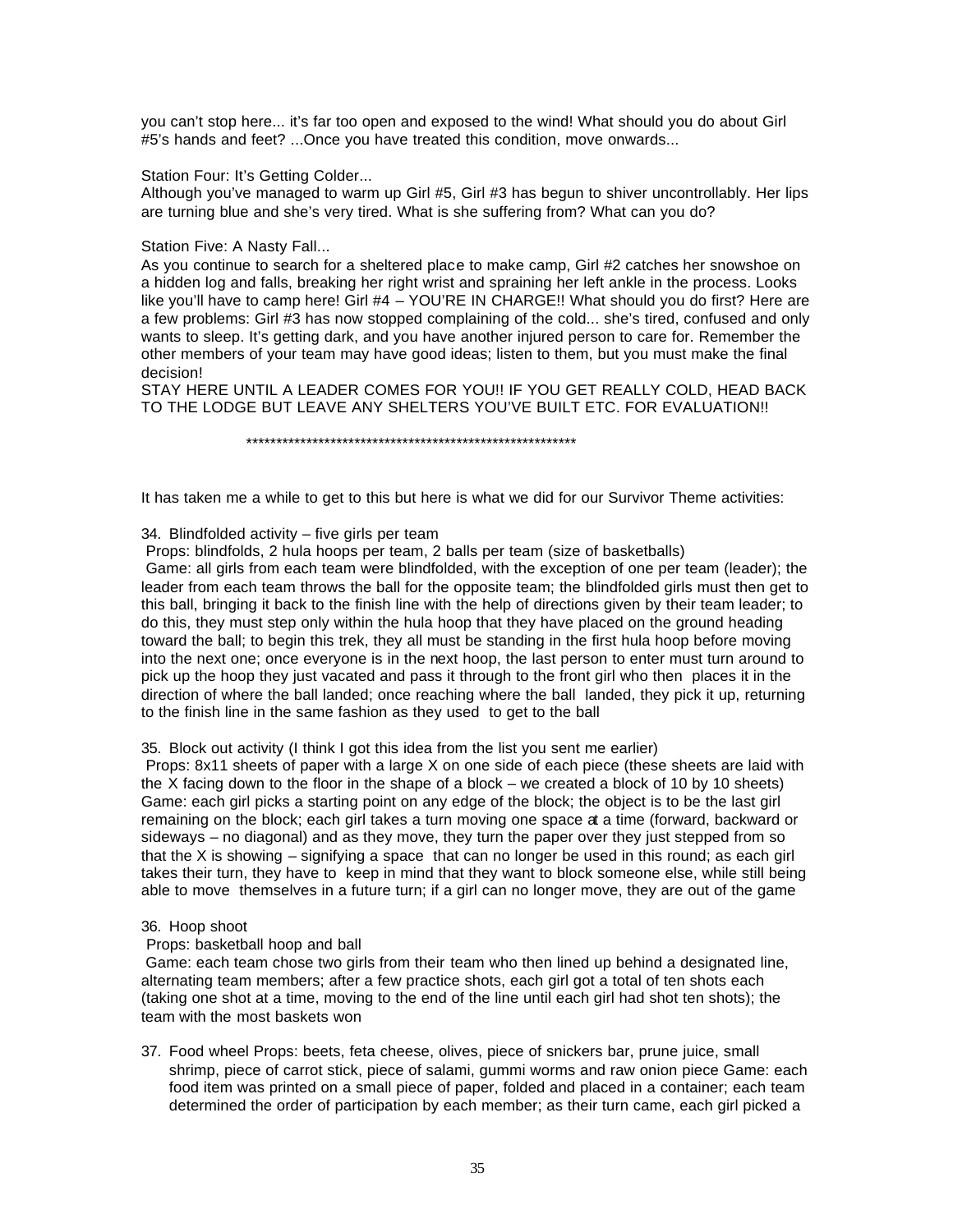piece of paper from the container that determined what they would be eating – alternating between teams; the winning team is determined by how many members actually ate what fate chose for them

As a side note, we scored by giving ten points to the winning team and five to the losing – and our teams tied – I kept telling them they were simply a winning troop (some didn't buy that as someone needed to win, in their minds)...

\*\*\*\*\*\*\*\*\*\*\*\*\*\*\*\*\*\*\*\*\*\*\*\*\*\*\*\*\*\*\*\*\*\*\*\*\*\*\*\*\*\*\*\*\*\*\*\*\*\*\*\*\*\*\*\*

We did a Camp Survivor Twilight Camp a few weeks back. During our camp we taught basic skills like lantern cleaning, tent boxing, dishwashing, latrine cleaning etc. We have a great SUM who made swaps for each skill for each girl. We only had 30 girls attend, but those 30 girls had a BLAST! They really enjoyed what for some of us is WORK! We had challenges on the last night at camp. I've described them below for anyone else who might be doing something like our camp. One challenge was a sleeping bag roll contest. Points were awarded on speed and neatness and of course if it was done correctly.

Another challenge was flag folding. Points were awarded based on correctness as well as respectfulness during the activity. (The part included the entire tribe as well as flag folders)

We also did a flashlight relay challenge where the girls had to take the batteries out of a flashlight, reload them, and then turn on flashlight to show it was done correctly.

Another challenge included a relay were the girls had to tie one dunk bag to the clothesline and bring back the one that was already there for the next person in line. When done correctly, it's a snap to remove. If not . . . boy it takes a long time to untie.

Depending on your location and if you use canvas tents, you could have a tent boxing competition.

When I did my troop camp training, we built fires and had a little clothesline made about a foot above the fire. First one to burn through the line, won.

However, our best challenge, where we had the MOST fun was this:

Clean up the campsite: We had 3 tribes and the field was divided into 3 areas using clothesline that was laid out in the shape of a "Y". In each "campsite" was old socks, sponges, and very lightweight balls. Because it was hot, each team also had a wash pan of water in which to dip their items. At the sound of the whistle, everyone starts throwing their "trash" into the other campsites. Wetting takes time, but makes for a good splat on someone. After 2 minutes, the whistle blew and the tribe with the cleanest campsite got the points. We played an extra round with just the "chiefs" (adults). That was great fun with our tribes cheering us on.

Maybe something I've mentioned will help.

\*\*\*\*\*\*\*\*\*\*\*\*\*\*\*\*\*\*\*\*\*\*\*\*\*\*\*\*\*\*\*\*\*\*\*\*\*\*\*\*\*\*\*\*\*\*\*\*

I hope you do well with your day camp. Here are the ideas you asked for: T-shirts—I made a stencil of the official survivor logo (which can be found on the internet or the game board version). We stenciled the logo on shirtfronts and put the name of the camp, date and signatures of campers on the back. You could have each girl bring a t-shirt from home, but since we only needed like 16, a screen printer donated them.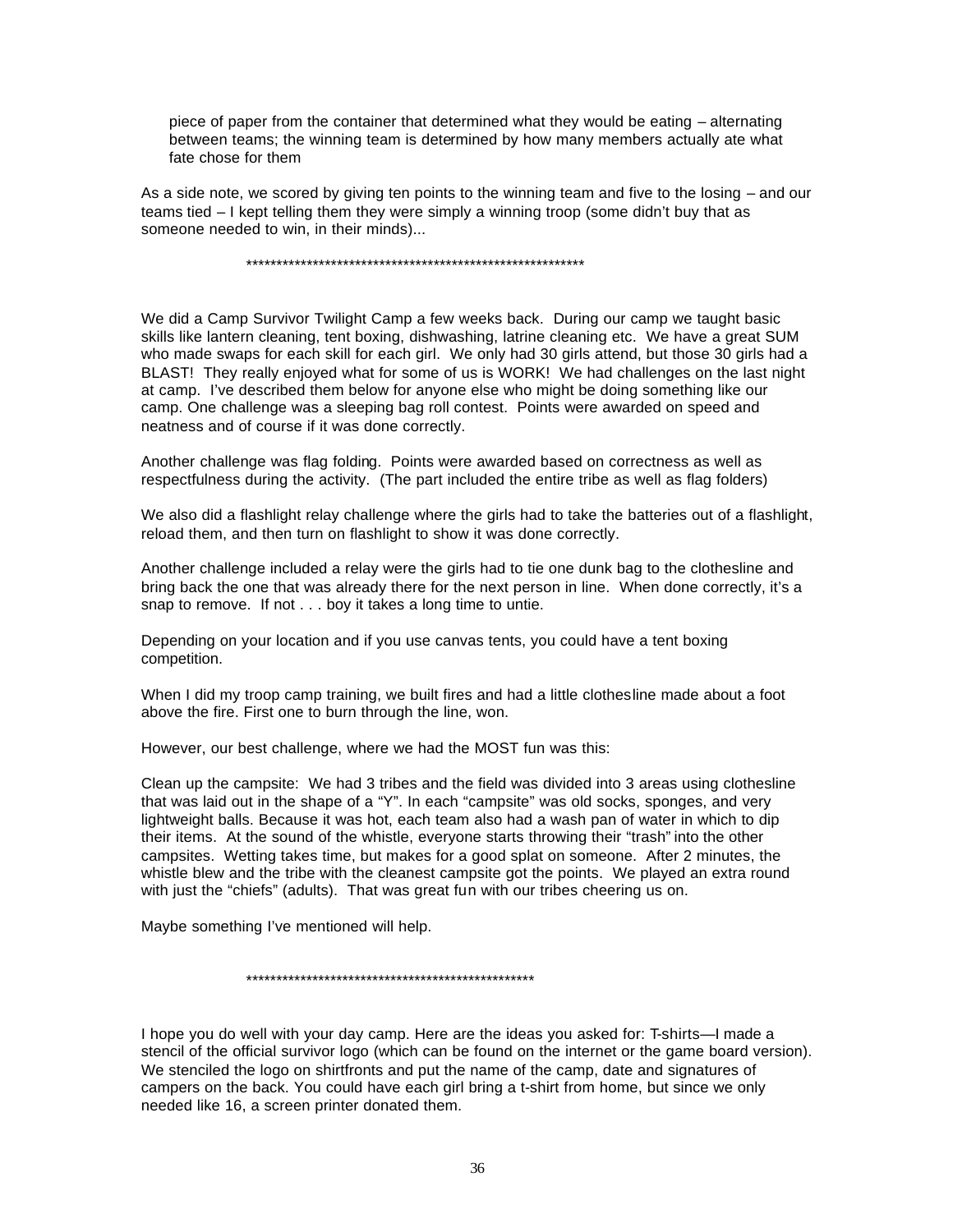Flags- I took plain (white or cream color) broadcloth (which I happen to have on hand) and let the girls decorate with fabric paints their tribe names and logo. The paint was a little messy. Fabric markers would have been better. They still liked them though.

Necklaces- we got patterns for the beadie animal figures and made a different beadie animal for each tribe (based on their tribe names) and put on cording to hang around their necks. As each day went by, we awarded different color beads for things such as (good behavior, participation, ect)

Games- we had archery shooting, disc throwing, water games (balloon toss, wet sponge relay, ect), challenges such as (fire building, knot tying, compass hike, tent pitching contest, learned casting fishing poles.

I sure hope this helps, it's kinda hard to find things for the younger ones. I planned for the older girls. That's easier.

\*\*\*\*\*\*\*\*\*\*\*\*\*\*\*\*\*\*\*\*\*\*\*\*\*\*\*\*\*\*\*\*\*\*\*\*\*\*\*\*\*\*\*\*\*\*

SURVIVOR Challenge Game

The Goal: To think logically how to take your moves so you eliminate the other players and remain the final person standing.

How to Set up:

Set papers on the floor in rows – as many as the room can hold. Paper should have an X on one side – put X side down.

4-6 girls stand on the outside of the room.

How to Play:

With each "move" the girls make, they step onto one sheet of paper.

On the second move, they turn over the paper (to an X) they were previously stepping on, making it unavailable for anyone else to move onto or cross over.

Continue moves, one at a time, until a girl can make no move. She is eliminated.

Moves must be to an adjoining paper forward, backward, sideways (no diagonal).

You may not step onto a turned over paper (with an X).

You may not cross over a turned over paper.

Continue until only one player is left.

Strategy comes into play as they girls need to consider how to eliminate each other with well placed moves.

\*\*\*\*\*\*\*\*\*\*\*\*\*\*\*\*\*\*\*\*\*\*\*\*\*\*\*\*\*\*\*\*\*\*\*\*\*\*\*\*\*\*\*\*\*\*\*\*\*\*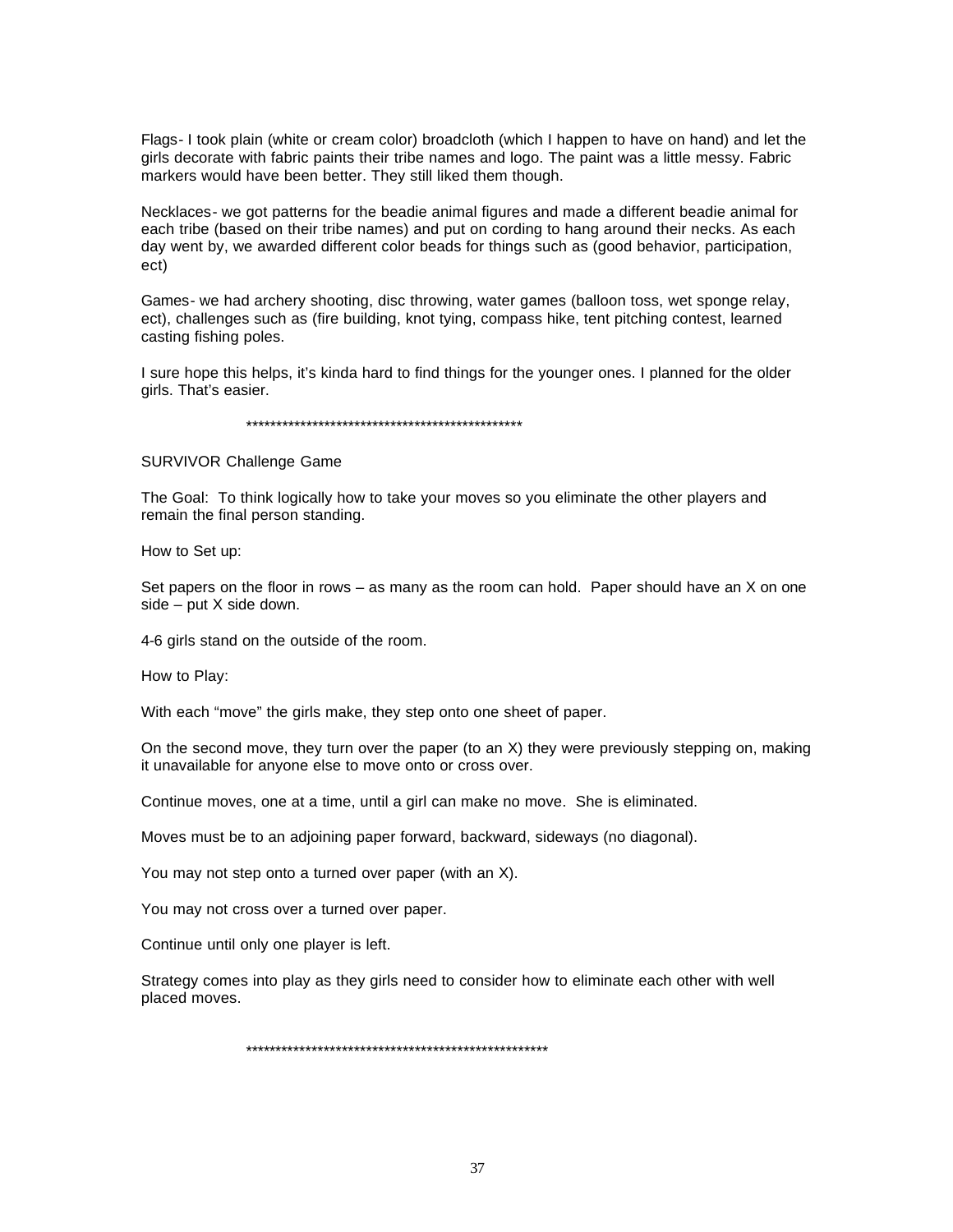the "survivors" had to build fires – have a "contest" with a ribbon to the patrol/troop that can burn a string that is suspended about 18 inches above the ground, between two poles (tomato stakes work well). They have to know how (or learn) fast how to make a fire in which the flames go UP.

The survivors had to find food and prepare it. At one event I attended long ago, the troop/.patrol was issued ground meat, one potato per person, same with carrot, and dry onion, and the challenge was to cook their dinner. Ala foil dinner! Or could be a group of ingredients (no recipe) and the girls "challenge" is to create a "dish" – desserts (dump cake/cobbler types) are great fort his.

The survivors had to build shelters. You could have the girls make an emergency shelter from a dining fly. Or they could lash a table or some other camp item.

A communication challenge could be devised by using Morse Code, and having a message the girls decipher.

The survivors had to keep dry. The challenge could be to do a "waterproof" bed roll (toss it in the pool to test!). And no don't use sleeping bags, use blankets and plastic ground cloth (as shown in Worlds to Explore Handbook for Brownie and Junior Girl Scouts – borrow copy from council library/archives). (Don't know if its shown in Outdoor Education in Girl Scouting, might be, and a resource that may be more available).

\*\*\*\*\*\*\*\*\*\*\*\*\*\*\*\*\*\*\*\*\*\*\*\*\*\*\*\*\*\*\*\*\*\*\*\*\*\*\*\*\*\*\*\*\*\*\*\*\*\*

A couple of ideas that we used at our Guide Camp this summer (was a week long camp) are We divided the girls into teams 6 or 7 girls on each team and had the teams compete against each other like they did in the survivor show. One of the activities we did was to place several objects in a random pattern in an area for example wooden blocks at the far end of the area was a box for the girls to place these blocks. At the starting end one girl was blindfolded and one was her coach or eyes. The girls that were not blindfolded had to direct the blindfolded girl to an object (wood block) which she picked up and then was given commands from her unblindfolded partner to take it to the box at the far end. She then had to come back and find another and again take it back to the box. The did this until each person and picked up a total of 3 items and then direct their partner back to the starting line. The girl giving directions could never leave the starting point so she had to have good shouting skills and the blindfolded girls had to have good listening skills. This gets rather noisy if you have I of teams or girls We had three teams jr. Guides, Sr. Guides and Pathfinders and they each had three sets of two. Hope this makes sense if you need any further clarification on this then please let me know. We had a Guider out in the field with the Blindfolded girls to keep them from wandering to far off course if they didn't hear the directions properly.

Other ideas could be boomerang toss's onto a given mark on the ground,

We also make a rope stretcher and got the girls to go and rescue their victim at the end of the field as well. ( I have directions in a word document with pictures if you would like. This particular project helps teach the girls their clove hitch as they have to make quite a few hitches to put this together.............and you have to have 150 feet of rope to make this stretcher.

Hope this give you a few ideas.........I loved doing the survivor theme this past summer at camp....

\*\*\*\*\*\*\*\*\*\*\*\*\*\*\*\*\*\*\*\*\*\*\*\*\*\*\*\*\*\*\*\*\*\*\*\*\*\*\*\*\*\*\*\*\*\*

 When we camped in tree houses last year the girls planned a survivor type challenge. They broke into teams and were given 30 minutes to construct a mini raft from fallen things in nature.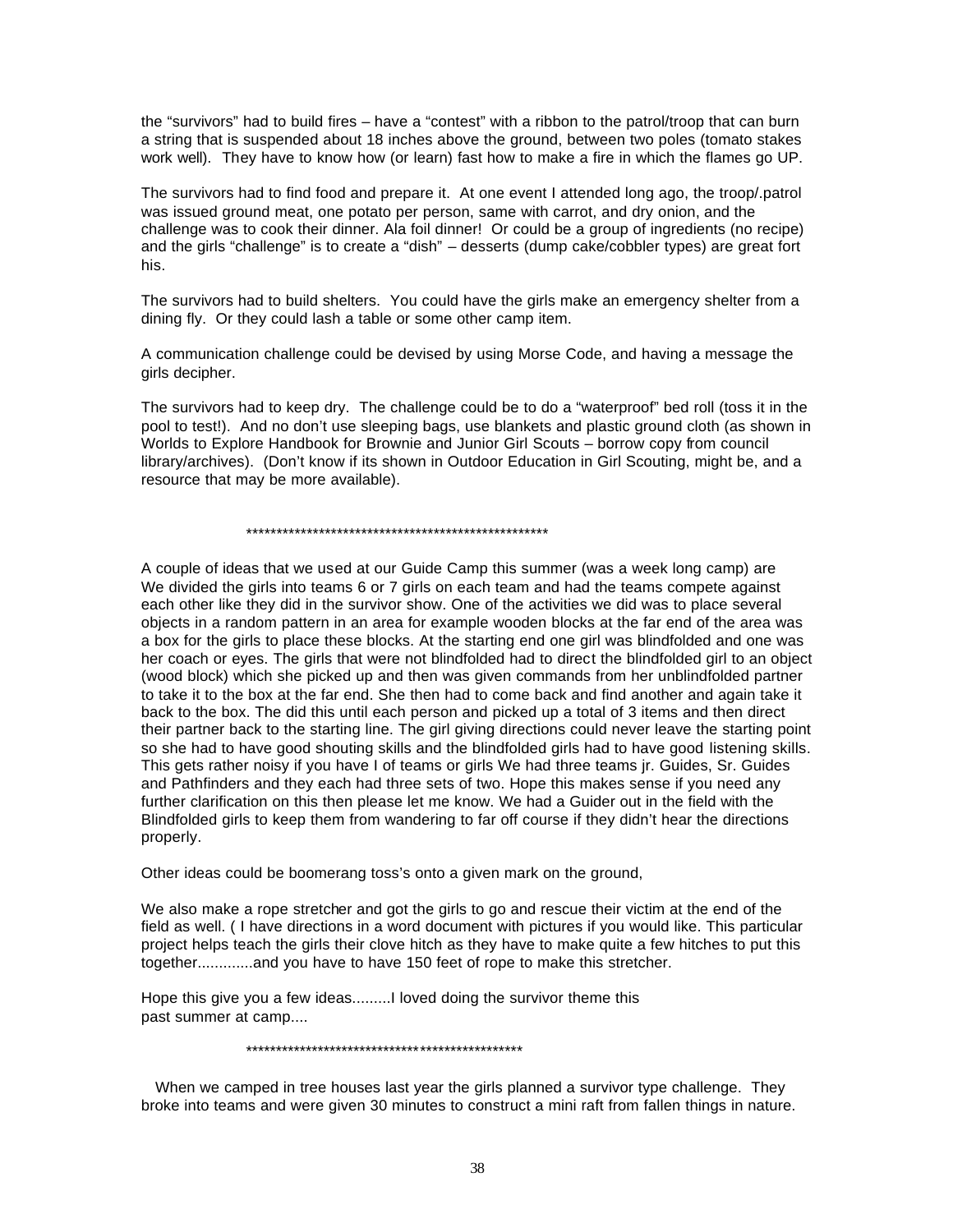The raft had to be strong enough to hold a Barbie doll and not sink. The three teams did a great job and we hiked to the lake to test the results. We decided to launch the rafts all at the same time thinking the one that stayed afloat the longest would win... Ended up they all did well so they all got a prize (candy). I got this idea from someone on the list last year. Have a great time and good luck with the rest of your program.

#### \*\*\*\*\*\*\*\*\*\*\*\*\*\*\*\*\*\*\*\*\*\*\*\*\*\*\*\*\*\*\*\*\*\*\*\*\*\*\*\*\*\*\*

Lets see if I can remember any –

- 38. nature trivia, the first team to miss three questions loses the I
- 39. obsticle course race to the end, had swimming, ropes, raft across a river, etc.
- 40. had a course set up with a grid pattern of poles and ropes, each contestant had to create full squares by attaching ropes to the poles, whenyou made a complete square you put your marker in it. Ther person with the most squares wins.
- 41. a big flat wheel with gross and yummy foods on it, two contestants step up, spin the wheel and whatever landed in fron of you you had to eat or loose the I
	- they had this see-saw thing set up with a bucket on one end (the up end) and a can on the other end (the down end). First they had to build a fire in the can. Then they had to fill the bucket with enough water that the fire would go up. The bucket had holes in it of course. They had to keep the water down, and the fire up to burn through a rope that was up high. The first person to burn through the rope wins.

Go here –

http://www.cbs.com/primetime/survivor/show/episode1/challenges.shtml – and you can go through each episode and see what challenges they did.

\*\*\*\*\*\*\*\*\*\*\*\*\*\*\*\*\*\*\*\*\*\*\*\*\*\*\*\*\*\*\*\*\*\*\*\*\*\*\*\*\*\*\*\*\*\*\*

What a great idea for a camp. I think the girls will love the theme and format, while the leaders and parents will enjoy the focus on skill building and teamwork/cooperation that Girl Scouts will bring to the event. You could have the girls use a map/compass to find their hidden snack or to get riddles/puzzles that they need to work on together to answer. There are several websites that help you put together word search or crossword puzzles on a specific topic so you could relate it to an outdoor skill like first aid (http://www.puzzlemaker.com, etc). You could do activities based on "Leave No Trace" minimum impact camping, perhaps setting up a "spoof" unsafe/environment unfriendly campsite (i.e. Too close to water source, pretend nails in tree to hang lantern, inadequate fire ring, etc) and have the girls work together to list all the changes they would make to protect the environment and make it a good campsite. You could also have a knot-tying relay (cat of nine-tails game, or have them sit in a circle and tie a square knot joining their 2' cord to that of the girl's on her left – eyes open or shut depending on their age – when done they put the circle of joined ropes behind their backs and lean back against it...it will only hold them if each girl has tied a solid square knot). You could also have the girls work together to lash a basic tripod.

Also, how about a way to reward teamwork, fair play, cooperation, and consideration for others...? It could be a challenge based on a team-building game where they must rely on and work together to complete the task, or it could be something the camp staff recognizes at the closing ceremony. At Junior Skills Weekend (held by our council each year), the staff recognizes every troop/group participating with a special certificate – whether it is the overall champion or best at particular skill area, outstanding teamwork, best attitude, etc. The girls are very proud when they hear what they've excelled at, it enables every group to "win" at the event, and hearing about each group's achievements encourages them to learn and practice more so that they do even better the next year.

\*\*\*\*\*\*\*\*\*\*\*\*\*\*\*\*\*\*\*\*\*\*\*\*\*\*\*\*\*\*\*\*\*\*\*\*\*\*\*\*\*\*\*\*\*\*\*\*\*\*\*\*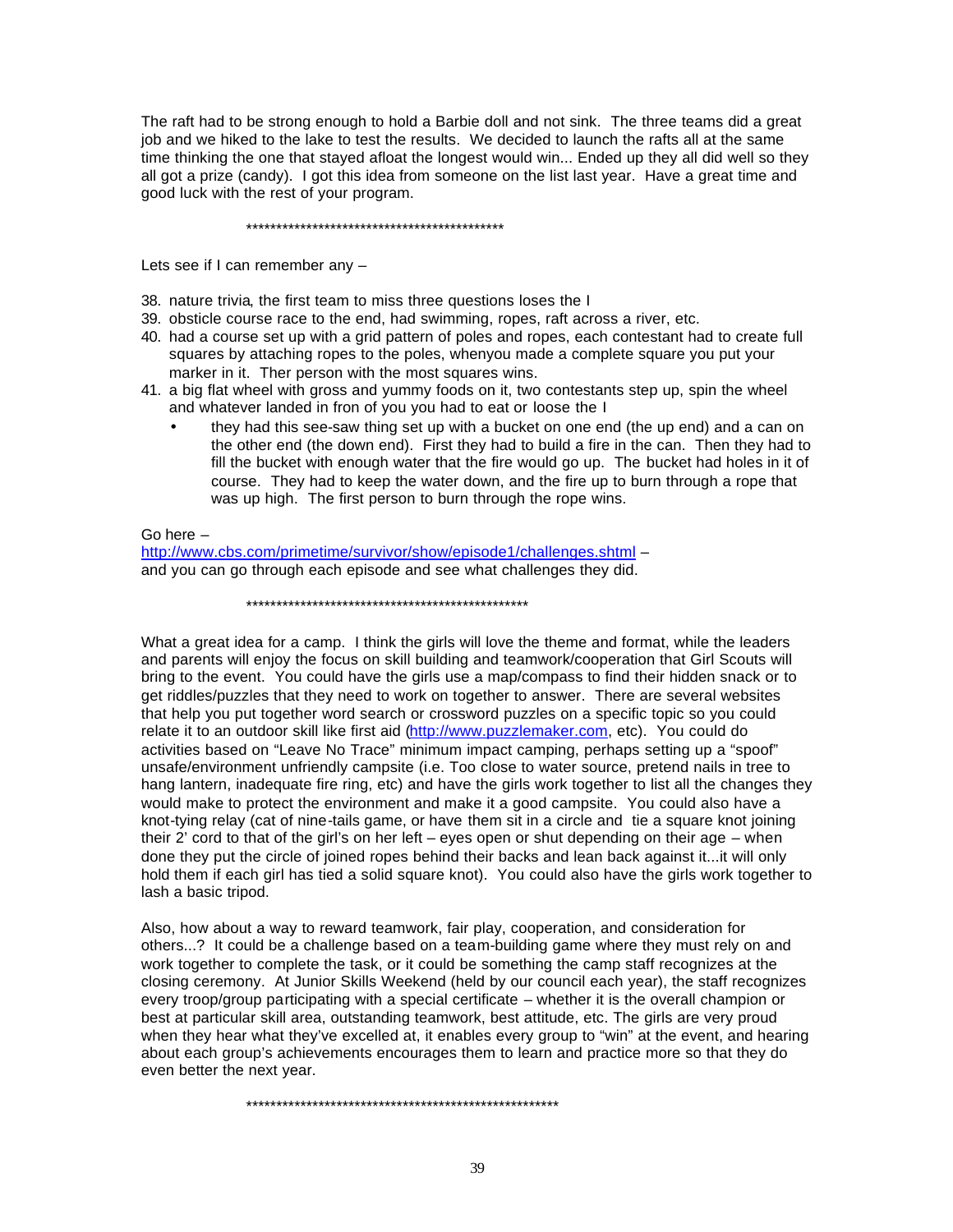One of my Cadettes is doing a survivor weekend for Cadettes & Seniors around weather for her Silver Award. Here are some of her ideas:

#### Survivor Weekend Clue it into Weather Stuff

 Stranded on Alkor Island they have to survive the weekend using their survival skills that they know and by learning how to read the weather to stay safe and warm.

Saturday night break everyone up into teams. Give them the rules for the weekend. Warn them about an emergency drill that could happen any time over the weekend and what they have to do. Have everyone bring a gallon zip lock baggie and all the food they brought with them to the mess hall. Let each team pool all their food together and make up a survival bag-o-goodies for the weekend.

#### Activity Challenge

Give each team a weather related disaster and have them come up with a list of emergency procedures I.e.: You're on Alkor Island and a hurricane is about to hit. You can do hurricane, flood, lightning

strike fire, etc. You can even have them act it out. Be sure they include all the things you have in the preparation lists from the Red Cross. Give out the pamphlets at the end of the activity.

#### Activity Challenge

How to survive without fresh water? Make your own little cloud! Dig a hole in moist ground deep enough to put a cup in. Place cup in hole. On surface of the ground stretch a piece of plastic wrap across hole and secure it with rocks. In the center of the suran place a small stone to weigh it down so you are creating a run off over the cup. Leave it sit in the sun all day. The heat from the sun will cause the moisture to evaporate from the soil and collect as condensation on the suran. It will drip into the cup. The group with the most water wins.

### Activity

The barometer is falling – get out your rain gear! Make a barometer.

#### Activity Challenge

Build a lean-to that will protect 2 people from a storm that is coming in from the South. Give each group: rope 2 trash bags a place in the woods 1 hour They may also use any items that they have in their teams possession or on the property to do the job. Test the construction by placing 2 girls in the structure and throw a bucket of water on it. Who ever comes out driest wins.

#### Activity Challenge

They have the barometer. Give them: Hammer, nails, precut wood, outdoor thermometer and whatever else. Have them construct a weather station. Best one is mounted and stays as a service project.

#### Activity

Have each team write a song about surviving the elements to sing at the campfire

I belong to the Pine to Prairie Council (ND), and our SU has been working on Brownie Daycamp/Jr. & Cadette Overnight Camp for awhile now, using the "Survivor" theme. We designed our own patch and t-shirts to be awarded to the girls for surviving our camp! Some of the activities include. Tiki torches for each unit to carry to each activity with their own unit flag(which they will design upon arriving at camp). Blindfold island food taste off (grapes-frog eyes, pretzel sticks-grasshopper legs, etc.) Build a shelter (unit is given a sheet, some rope, sticks etc,) to help shelter them from hazardous island weather. Island Obstacle Course Challenge. Nature craft companion, made from lg. Pinecone (similar to the Castaway movie). We'll be grilling shish kabobs of ham, summer sausage, veggies, and fruit over the fire for supper. We're also working on a cultural organization to come in and teach the girls a dance, story or craft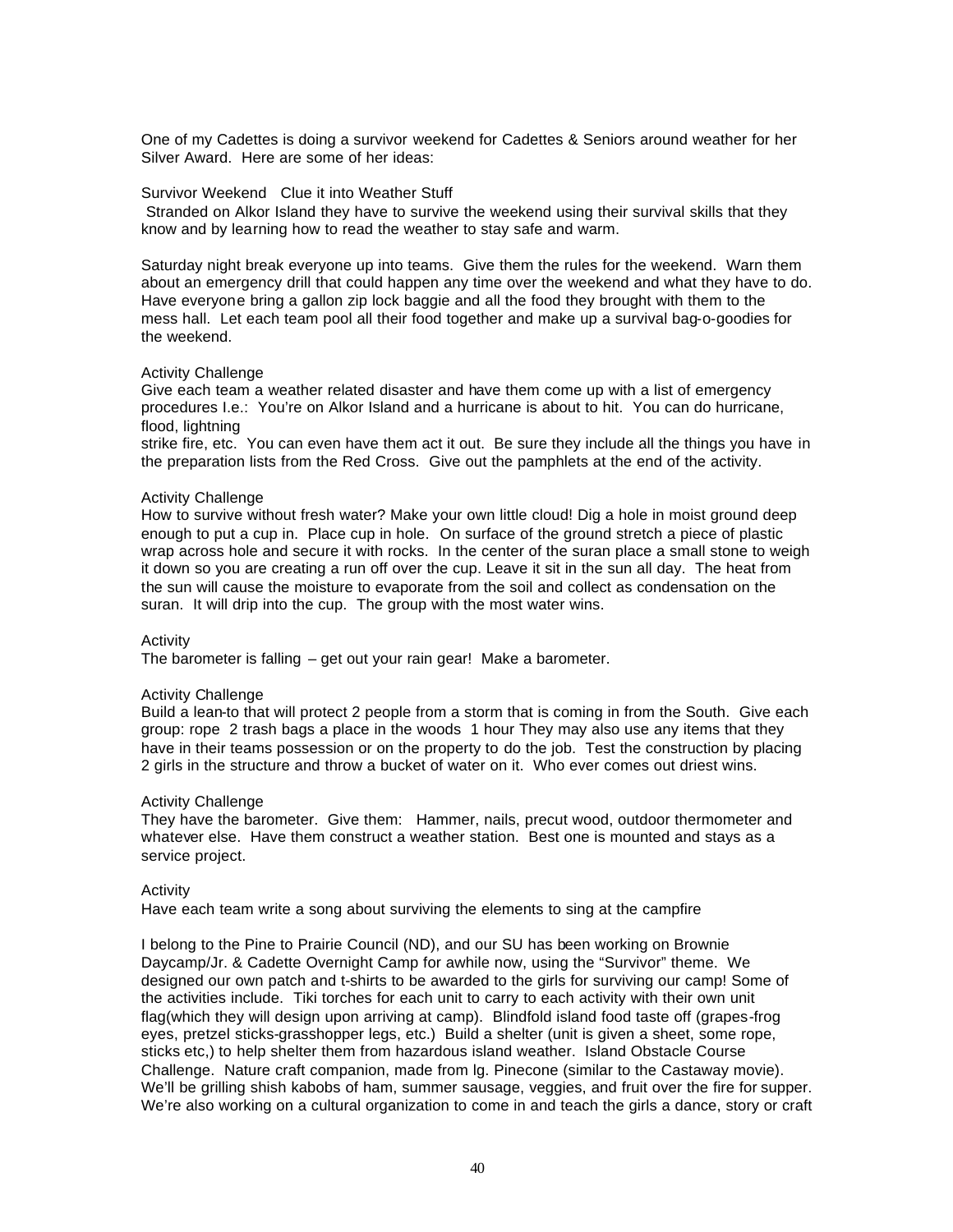in a tribal fashion. There's a lot you can do with this theme. End your evening with a tiki torch luau!

\*\*\*\*\*\*\*\*\*\*\*\*\*\*\*\*\*\*\*\*\*\*\*\*\*\*\*\*\*\*\*\*\*\*\*\*\*\*\*\*\*\*\*\*\*\*\*\*\*\*\*\*

 $2^{*}2^{*}2^{*}2^{*}2^{*}2^{*}$ 

#### **Survivor Campfire**

From: Barb Wright, Colwood, Victoria, BC (barbwright@home.com)

Well, this is what we plan to do tonight for the Campfire (read: Tribal Council) at the Area Pathfinder camp. We'll let you know what actually happens!!

(FYI, there are four campsites at our Camp Jubilee: Bridges, Gateway, Kirby and Guelph) Barb

SVI Discovery Campfire Tribal Council

Barb Wright, Sue Steel, Cindy Vance

Sign hung on shelter beside campfire: "Outwit Outplay Outlast" "Survivor 3.5 The Canadian Outhouse"

Costumes: Yellow Slickers and rubber boots, Bandannas, Tribal face paint (mud)

#### CAMPFIRE

(Girls Gather from 4 campsites, following lit tiki torches.)

(Campfire leaders light camp lantern on steps of the shelter).

SUE: (Sue in the middle) sings "Tongo" (Cindy and Barb move in from either side)

CINDY: Tonight you are here at the Tribal Council to earn immunity and a reward.

BARB: Each group will be given a challenge. The Tribal Council Jury will judge you.

SUE: Here are your challenges.

Gateway Tribe

To survive you must be lively. Active living keeps you strong. Pick a song that really moves us – Lead us in an ACTIVE SONG.

CINDY: Bridges Tribe

Morale is vital to survive. Upbeat thoughts keep you alive. Quick! Make up a YELL or CHEER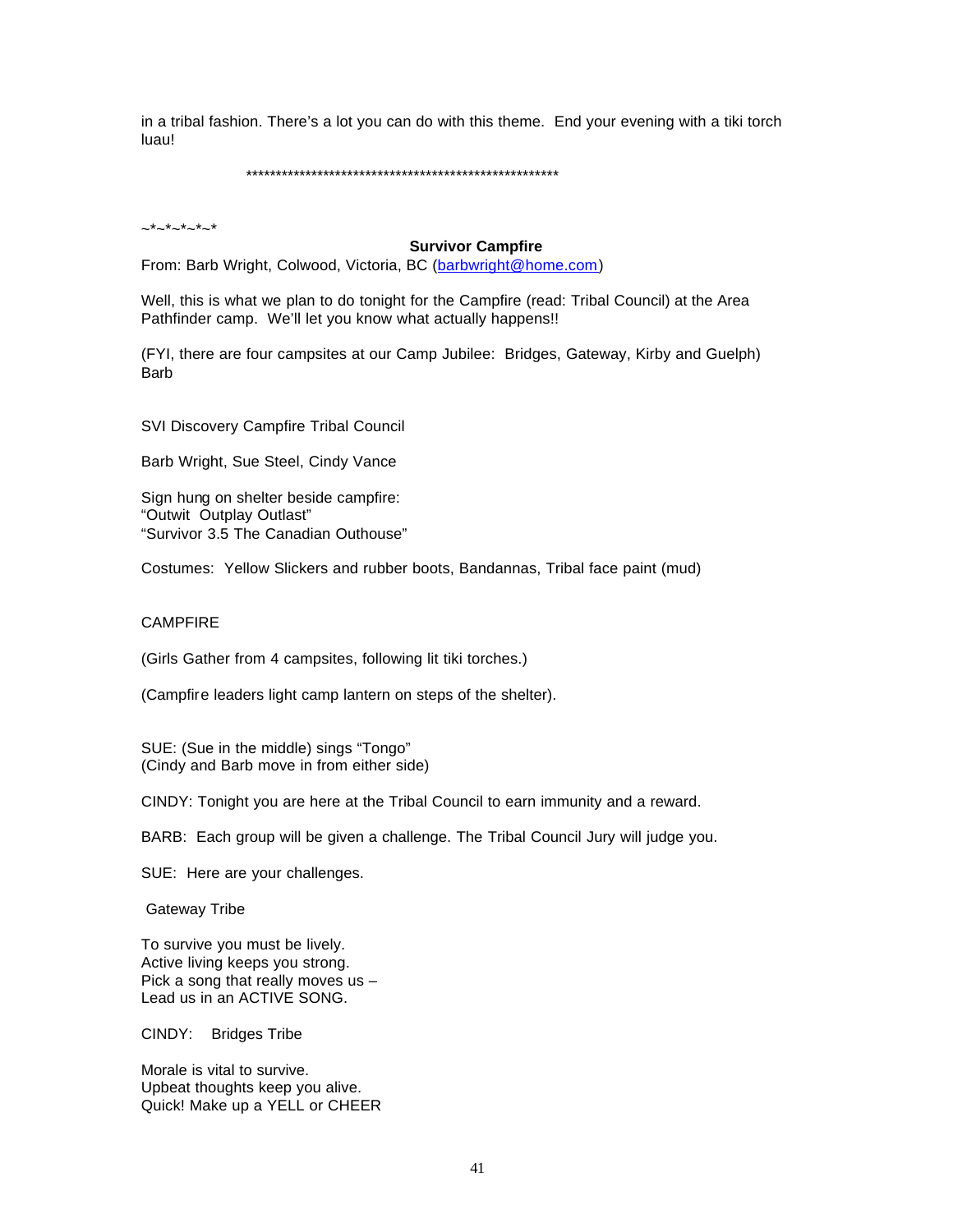That tells us all we're glad we're here.

BARB: Kirby Tribe

Sometimes to win a challenge, You have to scramble and to scavenge – Lead a SONG that is about FOOD A song that's GROSS, and even RUDE!!

SUE: Guelph Tribe:

The outdoors is a challenge But you'll survive if you're prepared Lead a SONG about THE OUTDOORS And show us all that you're not scared.

CINDY: You have five minutes to prepare your challenges. Work together. You will present your challenge when you hear the tribal signal.

(Barb and Sue hand out Challenges)

(AIR HORN --- five minutes are up. Probably do less than five minutes!)

SUE: Gateway Tribe – Present your challenge and be judged for immunity and reward.

(Watch presentation. Write on paper – place in ballot box. )

CINDY: Bridges Tribe – Present your challenge and be judged for immunity and reward.

(Watch presentation. Write on paper – place in ballot box.)

BARB: Kirby Tribe - Present your challenge and be judged for immunity and reward

(Watch presentation. Write on paper – place in ballot box. )

SUE: Guelph Tribe – Present your challenge and be judged for immunity and reward

(Watch presentation. Write on paper – place in ballot box. )

(Take out a ballot. Pretend to read.)

CINDY: The jury has decided your fate. Prepare yourselves for judgment.

BARB: Kirby Tribe – you have won immunity. Gateway Tribe – you have won immunity. Guelph Tribe – you have won immunity. Bridges Tribe – you have won immunity."

(Cindy and Sue hand out candy necklaces while Barb is speaking. Return to front)

CINDY: You have faced the ultimate challenge – DISCOVERY CAMP. You are all Survivors –

SUE: Survivors!!! Show your tribal pride... Repeat after me!

Everywhere we go (Repeat) People always ask us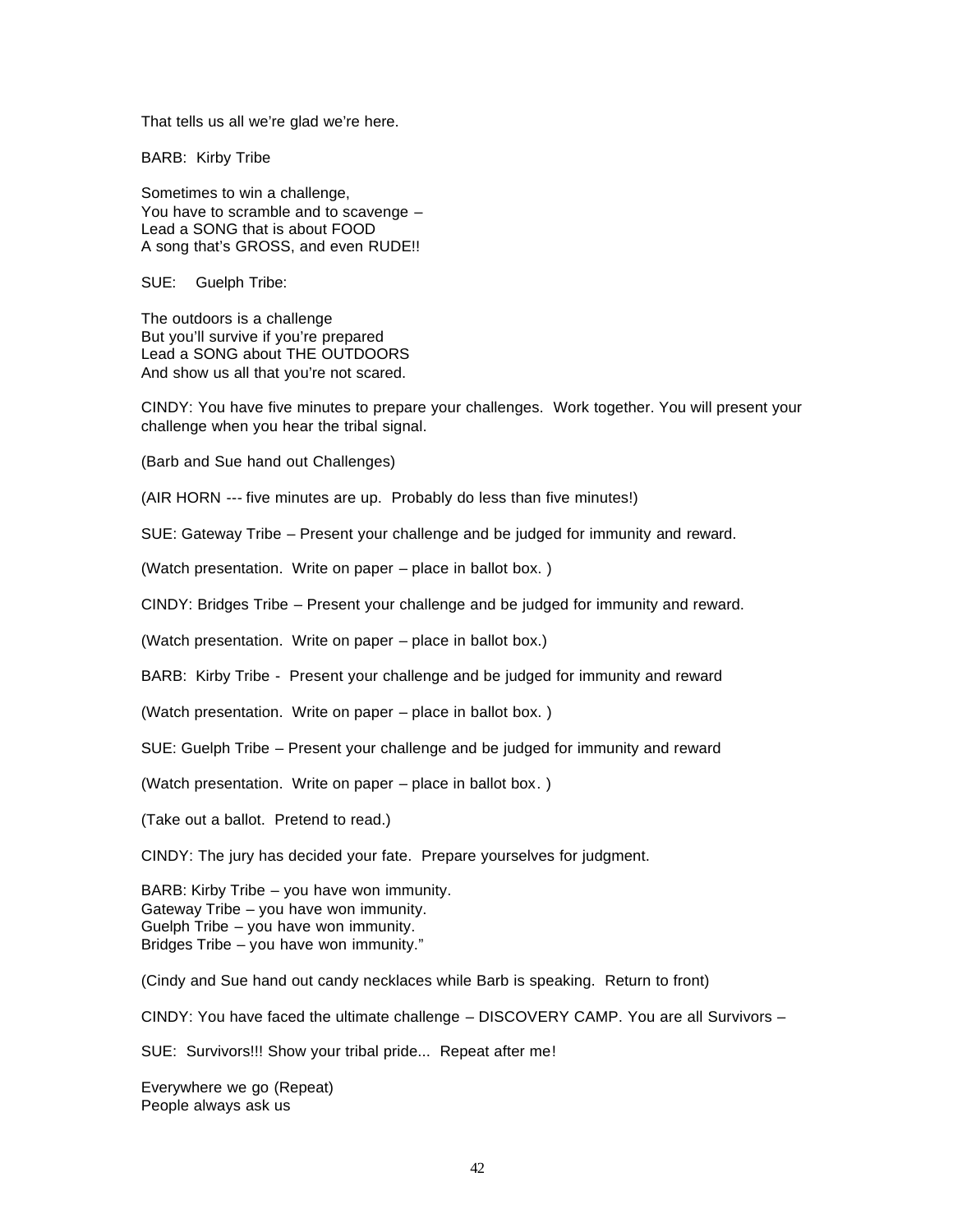Who we are So we tell them We are the Girl Guides Mighty, mighty Girl Guides

And If you can't hear us we'll shout a little louder!

(Repeat 2 x.)

(Last time change last line to) YOU MUST BE DEAF"

CINDY: Please stand up for the final words of the Tribal Council.

BARB: Pathfinders – You will face many challenges in your life.

To be a Survivor you must:

Be yourself. Do your best. Be Prepared.

(All three go put out the torches. Presumably we will thus be near the fire.)

ALL THREE: The tribe has spoken.

(Throw handfuls of Coffee Mate onto fire to make spark.)

SUE: "Taps"

(Return to shelter. Put out lantern.)

 $-$ \* $-$ \* $-$ \* $-$ 

we are doing a Survivor theme this weekend at family camp for cub scouts. We are dividing up in tribes tigers and wolfs together the Woger tribe and the bears and webelos together the Bebelo tribe. We got cheap material in green and orange so each tribe has a color to tie around their arm. We are making paper men on parachutes (to get to the island) then we are having a treasure hunt with maps for each tribe they will follow the trail markers on the ground and the map there is stations along the trail one is making rocks with bugs in them ( to hunt for food) and it ends with a treasure ( a box painted gold filled with candy. Then we are returning to turn in our bugs at the cub grub I for snacks made like bugs and some bug juice. Then we are having a raft building contest teams use glue, twine and sticks 20 min to build the best. And then a fire building contest using snacks as the rocks for fire ring, logs, kindling etc. I found it off a web site it may be on this board. And a crocodile crawl relay lay out an obstacle course and you have balloons put between each person on the team and they have to run the race together keeping the balloons between them, no hands. We are thinking of a way to keep score and the prizes for the challenges being things like, get to fix s'mores first. Other team cooks the winner's first hotdog; serve them dinner, extra snacks. This is about it were making big banner that says Survivor in the cubback to hang when they first come in. It's this weekend I will post what worked great and what didn't good luck

 $*$  \* \* \* \*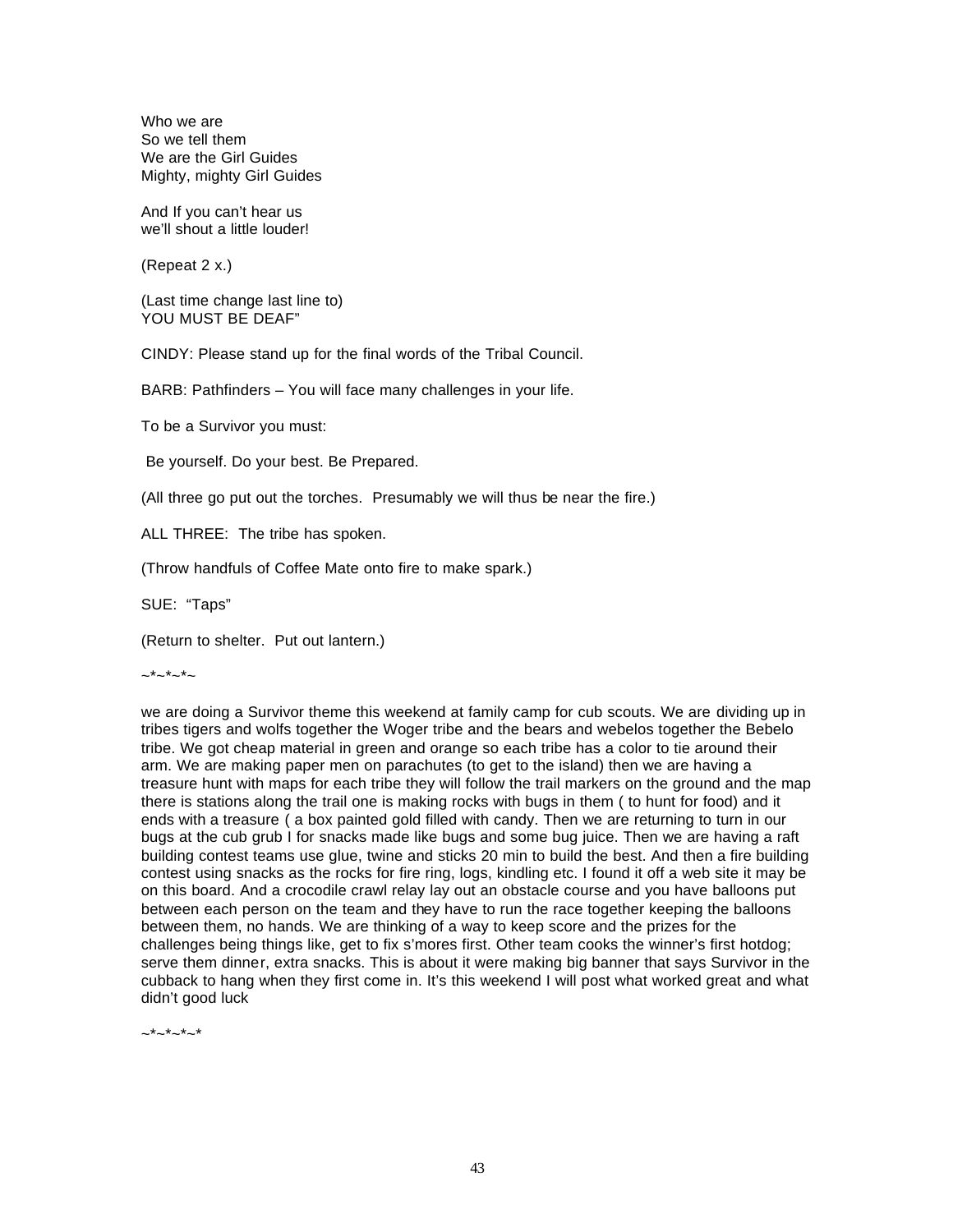From: "Linda St. George" <tikisis@ROCHESTER.RR.COM> Subject: Our Survivor Camp Out – Extremely Long!

My girls had their campout this weekend and it couldn't have been better! They arrived in good weather as we weighed their bags and asked to see their "luxury" item. Every one of them had a very practical item – for the most part! We had a flashlight, lantern, tissues, rash cream (she needed it for her brace – broken collarbone), extra blanket, air mattress, (okay – a stretch, but she is a big girl with many physical injuries), and deodorant ("my mother made me!").

Then, we packed them into the car and drove them around to the start of their hike. We had flagged the course with orange fabric strips and told them they had to have all of them when they arrived at camp. It was about a mile long hike (estimate) and it took them only 30 minutes. The girls commented that the hike should be longer next time, but we were concerned about a few physical limitations the girls had (collarbone, dislocated shoulder, and knee injuries.)

Meanwhile, my co – (Mamie) and I drove back to the site (her back yard on 4 acres) and packed a footlocker with supplies. We only gave them 2 tarps, 2 tiki torches, rope & twine, bug spray, a knife, dutch oven, cast iron fry pan, and a few other minor tools. Food included rice, breakfast bars, trail mix, beef jerky, tang, cooking oil, and salt & pepper. We also supplied them with a 5 gal cooler of water and a regular cooler with "wash water". There wasn't a stream or fresh water supply, so we felt we had to do this.

Our focus was team building, rather than individual competition, so all activities and challenges involved a group effort. When they arrived we greeted them and gave them instructions on where to begin. They had to build a shelter, dig a latrine, and gather /organize firewood. If they were successful, they would be given 3 matches to light their fire. They dove right in, dividing up the jobs and getting the tasks done quickly. They set a fire and we gave them matches. They had a fire going in no time and used that to light their tiki torches. With a few girls left to supervise the fire, we brought the others inside to watch a video about survival skills. I highly recommend it because it showed skills for every weather condition and focused on 7 major dangers that interfere with a person's survival. It was called SURVIVAL: 17 Ways to start a fire without a match, and 100 other useful skills. I found it in our local library system, but it is also available for sale through internet sites. I would suggest you view this with your girls BEFORE the camp out, because it may be very useful in helping them decide what necessities to pack. We just ran out of time and so we did it at the site. After the video, they retired to their site to enjoy the fire and get a good night's sleep.

The next morning, I tried to sneak up to catch them sleeping in their shelter at 6:30 am, but instead, I was called a lazy bum because they had been up since 5am! They had eaten breakfast and washed, played tag, restarted the fire, and were waiting for further instructions. They had a somewhat "buggy" night and didn't sleep real well, but their spirits were high and they were ready for more. There next challenge was to impress us with their lashing skills and create useful items for their campsite. As soon as we left, they started in on their planning and ideas. This is not an area that we have worked on enough (my fault) but they understood the premise of lashing and we had reviewed the technique at a meeting last month. What they didn't understand was that they needed thicker wood to support the weight they were going to put on the items. One girl made a table, but didn't reinforce the bottom and used thin branches, so it wasn't really usable. A wood carter looked great, but I later showed them how to turn it into a tripod and they used it several times over the fire to hang the Dutch oven. Their efforts were interrupted, however, as our guest speaker arrived an hour before we had expected him.

We had a county guide come and talk with the girls about survival skills. He is an Adirondack trained guide and brought along several packs to show what types of things you could use for survival. One pack was small – his emergency pack, that included the basic essentials. He said that one was with him at all times (in his car) no matter where he was. The other pack was a backpack filled with useful items. He demonstrated several of the items and the girls were truly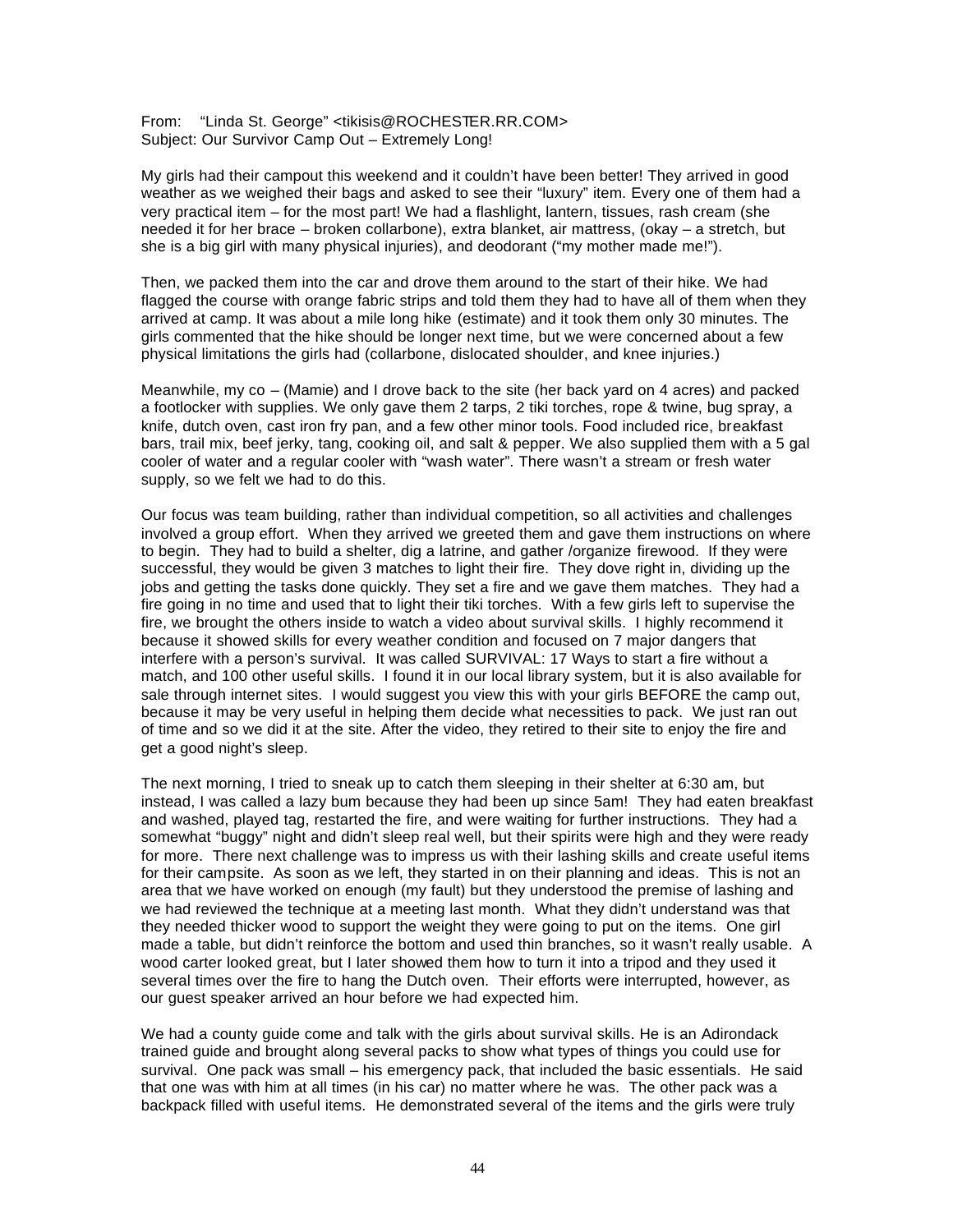impressed and a bit envious of some of the gadgets – especially the head net and solar blanket. It began to rain steadily as he talked and everyone pulled out ponchos.

Next, the girls decided to move their campsite into the woods. They had used both tarps as a covering, and didn't overlap where they joined, so water was beginning to leak in all over their sleeping bags. They found a site under a huge pine tree, with a soft pine needle floor. This time, they set up one tarp above, and used the second for a floor covering. We were impressed at their decision-making and how they worked as a team, using their mistakes to help them learn.

They also had to start a fire in adverse conditions, and we had them do this in teams. We set up three small areas adjacent to the campfire. We put up two sticks, about 12" apart, and tied a string between them – about 15" from the ground. The task was to start a fire and have it burn the string. The rain was pretty steady now, so they had to work quickly. Originally, we were only going to give them one match, but that proved useless. We gave them the long fireplace type matches, so we kept relighting those in the established fire as needed. It took quite a long time! Each team would get close, but then not have enough kindling nearby to keep feeding the flame. Finally, we told them to work as one group and they were able to get the fire going and strong. The cheers went up when the string finally caught the flame and burned!

We gave them a pound of ground beef and some tomato sauce as a reward. They cooked some rice and had quite a nice lunch. They also had to demonstrate two ways to purify water (boiling & with the iodine tablets.)

In the OUTDOOR SURVIVAL IPA, one requirement was to have them create a board game to teach survival skills to younger girls. We left the materials they would need for this under their mailbox and left them alone for a few hours of down time. They did a fantastic job!

Oh, by the way, we communicated the challenges and tasks through a mailbox hung in the woods. It was a small cylinder shaped basket and we used pieces of brown paper bag to write our poetry notes. The girls loved getting mail, and decided to save all of them for their scrapbook. (All but one, which was used to patch a hole in the tarp!)

Another reward was dinner  $-$  a pizza party on the deck. (Yes, we fed them too much, but I really didn't feel comfortable 'starving' my girls!)

After dinner, there was an obstacle course where they had to challenge themselves to get their best times. Some girls wanted to do it a couple of times to see if they could improve. The whole time, they rooted and cheered for each other and there was NO competition! Their reward was ice cream sundaes and some time in the hot tub! (Okay, I know, not much on survival here!)

A little while later, we had them meet at the campfire for their last challenge of the day (at about 10pm). Sitting around the campfire, we sang a few songs, then announced the game. It was a Survival Trivia contest. Each girl would be given a question and if she answered it correctly, she could pick a treat out of the bowl (small candies, or a handful of trail mix.) If she didn't answer it right, no treat. There was also a huge package of Twizzlers – their eyes lit up! We told them that was a bonus prize if they met our criteria, but that they would not know what the criteria was. (We had decided that if they treated this game as an individual competition –think greed for the candy – then they would not be rewarded. If they worked as a team and supported each other, then they would earn it.) We had about 40 questions and the girls did SUPER! If someone was stuck, they could say "pass," but in many cases, I heard someone say, "Can I give her a hint?" They were not concerned with the candy (though they enjoyed it) but helped each other through. I couldn't have been prouder of them. We stopped on occasion to discuss questions – especially those that would have a greater impact on their survival. It was the highlight of the entire event! The girls learned so much and they really worked as a team. They talked about getting to know each other better, and having to work with a partner because they would make a good team, rather than picking a best friend. Mamie and I were glowing . . .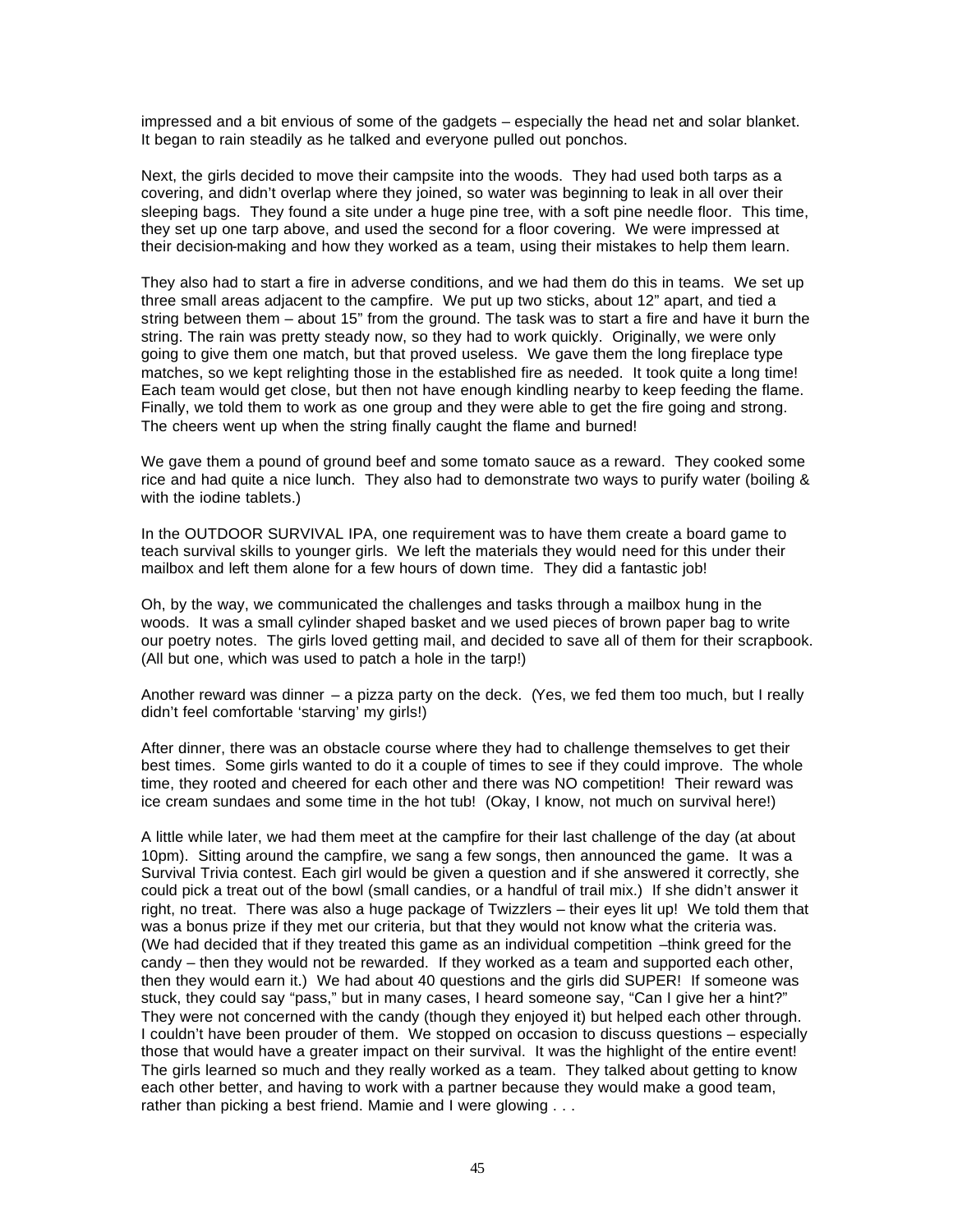As we concluded the evening, we sang Taps and passed around the friendship squeeze. In that moment, I knew why I had remained a leader for these 8 years . . .

It was now pitch dark outside and the girls were afraid to walk into the woods to find their campsite, even though they had reused the orange strips to mark the way. Mamie walked them back and got them settled and then they were set. We set the morning mail, then she and I enjoyed a hot cup of tea in the hot tub before bed.

In the morning, about 6am, I listened for any signs of movement. I rang the bell that we used when there was mail to be picked up. Nothing. About 15 minutes later, I tried again. No noise, no movement. So, I decided to make the trek back to see how they had spent the night. Mamie came out and walked with me. The girls were absolutely motionless! They were so tired, they didn't hear us come up and only when we rang the bell did they stir. One girl was being picked up at 6:45am to go to a soccer tournament, so we had to get her moving. We told the rest to get up and check the mail.

They moved very slowly that morning, but finally got up and about and started the fire going. They found the mail, which said they would receive eggs, bacon, hash browns, and toast for spending the night in the woods without a tent. It wasn't until about 3 hours later that they were enjoying their breakfast . . .

The final tasks for the day were building a solar still and starting a fire without a match. We were originally going to do this on Saturday, but the rain would have made this difficult, so we rearranged some things. They built the still, but didn't really seal the edges, so it was working slowly. After sealing the edges, they could see what would happen if they left it long enough. The fire was another matter. They were so tired . . . they looked at their manuals and tried to figure it out, but I don't think they were all thinking clearly. They tried a few methods unsuccessfully, then I brought out the magnesium match & striker and demonstrated its use. They thought that was really cool!

Finally, we told them to break down camp and bring everything up to the house. When this was done and the site was looking better than we found it (Mamie wanted the tripod cooker for her own campfires!) we brought them up to the deck and asked them to write thank you letters for those that had helped us – the guide and the neighbor. We had some snacks on deck and after that chore was done, the SURVIVOR camp was officially over. We let them enjoy the hot tub before being picked up.

This was the highlight, not only of our year, but of the girls' careers in Girl Scouting. It was so wonderful to see how they applied what we had been teaching them over the years and really worked together to "survive."

The girls said they'd like to hike further next time, and not be given so much food! They had a truly memorable campout, and can't wait to do it again. Not sure how we can beat this one, though!

If anyone is doing this or thinking about it – I highly recommend it! Words cannot describe all that was accomplished on many different levels. If you have any questions about our camp – or want some of the questions we asked during the trivia contest, please email me! I'm happy to share! THANKS for taking the time to read our saga!

 $*^{*}$  \* \* \* \* \* ~

From: debra <debra@HCIS.NET> Subject: survival day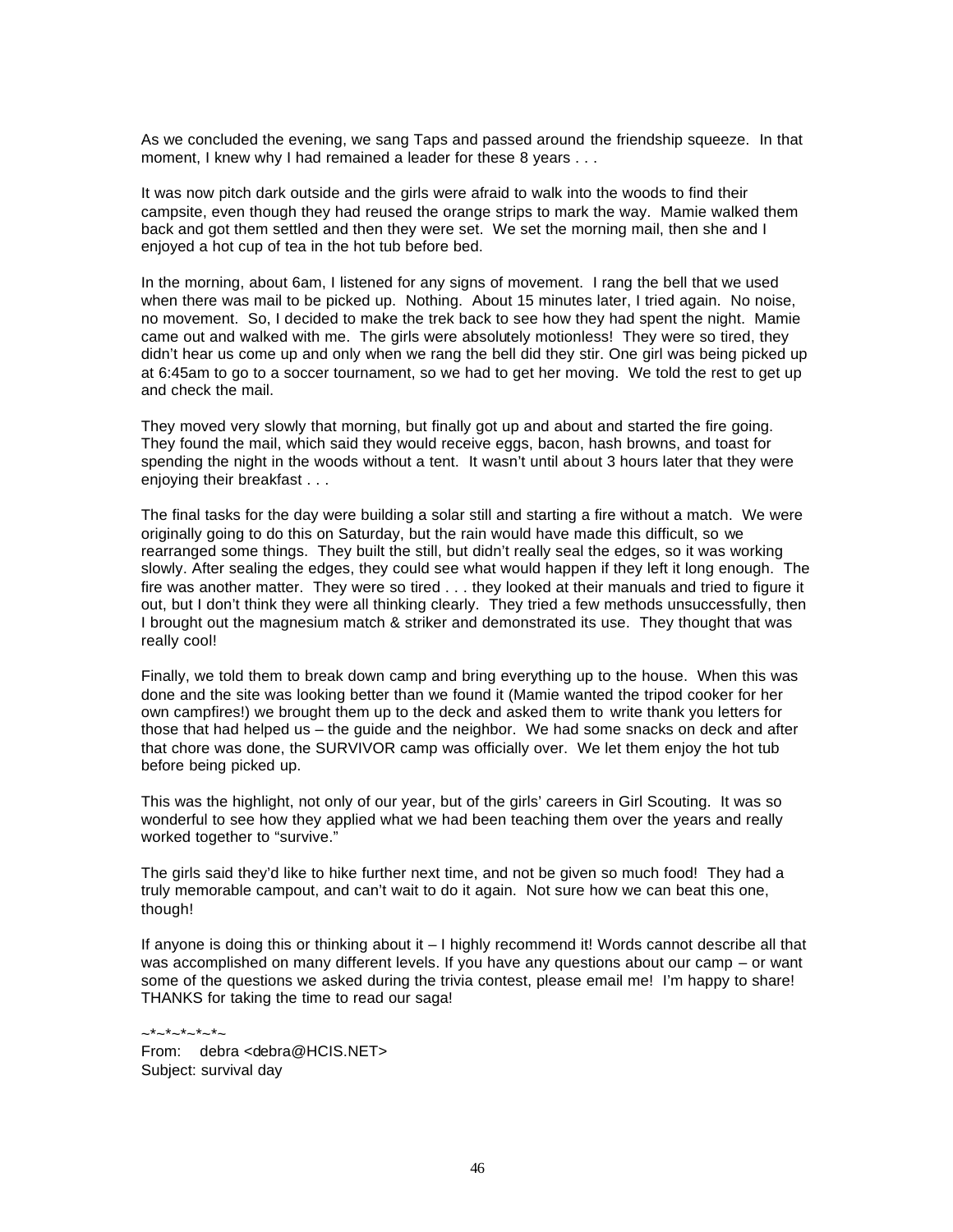Our survival day! Thanks to the many of you, our day was a success. Thought I'd give you the details of our day and maybe, someday down the road, you can use it!

We started the day with "CARVING YOUR WAY" – this was simply signing in and I had some word searches and some color sheets for them to do.

Next we went to WELCOME TO OUR KINGDOM. We made a circle and did our pledge and promise and explained some of the way the day would be.

On to KINGDOM'S DIVIDED AND CAVE ETCHINGS.. While still in the circle, the girls were divided into separate "tribes" and given their tribal troop name. Each tribe had their own color and style of bandanna to represent themselves. Each tribe then made a banner (cave etchings) that we hung up between trees.

 $MASK - IT - With paper plates, each girl was asked to make a mask with what they thought their$ "tribe" represented.

TO THE WETLANDS – potty break

BELLY BUST AND CHEESE – Lunch was belly bust and then followed by "cheese" – having their picture taken.

Following lunch was "ALL AROUND THE ISLAND"- Each tribe went on their own scavenger hunt.

On to "CAVES & HUTS"- Each tribe had to make a shelter of some type using only the materials in nature. It had to be big enough to house a squirrel. This was great until one of the tribes uncovered a nest of hornets.

BACK TO THE WETLANDS

Just as a little added activity, each girl made a friendship bracelet with the different colors of pony beads representing something.

CIRCLE OF FUN – Each tribe made a line holding hands and were given a hula-hoop to pass through the line. They couldn't let go of their hands – only use their bodies to pass it.

ISLAND RETREAT – Each tribe had to prepare some type of skit, song, dance, etc. to describe their tribe.

TRIBAL ACTS – Presentation of the above. After their skits, this is where I told them what their tribe name actually meant.

FINAL FAREWELLS – Each was also given a certificate of survival.

I had made up several posters with the activities of the day – except no one except for me knew what they meant. The girls spent a lot of time trying to decide what the next activity actually meant. I also made a kaper chart listing the activities and when they were completed, each was marked off! Until the end, the girls thought there would be a winner of the day.

I also made a sheet up with the different things you could do with a bandanna along with a poem of two. All this I gathered from the list too.

To everyone's surprise, when they ask where I come up with these creative ideas, I give each of you credit on this list. The list has helped me throughout lots of activities.

 $x^*x^*x^*x^*x^*x^*x^*$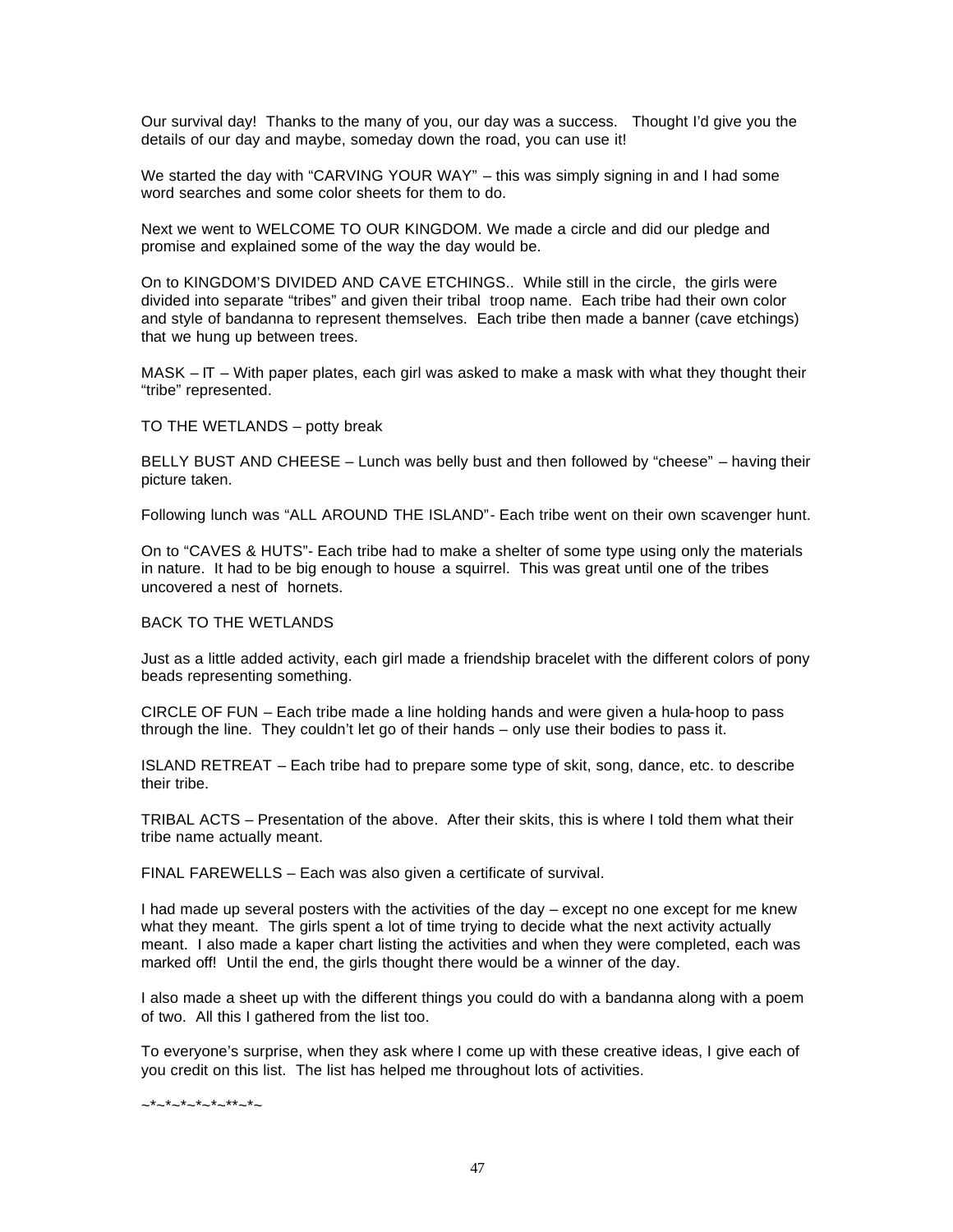## From: Dorothy/Anne Crocker" hopebayc@LOG.ON.CA

What about at one of them  $-$  probably woodland station  $-$  a camouflage activity whereby they have to hide themselves so that they are invisible to searchers? Perhaps have half camouflagers and half searchers, with volunteers being the half that camouflage themselves and the rest the searchers. A time limit to hide and a time limit to find. Half the secret in successful hiding is NO movement at all.

#### $*^{*}^{*}$  \*  $*^{*}^{*}$  \*  $*^{*}^{*}$  \*  $*^{*}$

From: Ann Richey" <annrichey@YAHOO.COM>

During the day on Saturday, we will have 6 environmental survivor stations i.e. Arctic survival (to be held in the walk in cooler) Desert survival (to be held at the beach) Water survival (to be held at the beach also) Woodland survival (to be held amongst the 12 – 14 trees at camp) Prairie survival (can be held almost anywhere at camp) and Urban survival (to be held in the dining hall)

## $x^*x^*x^*x^*x^*$

From: Linda Shier (lshier@ezlink.on.ca), Clysdale Division

Upon Arrival at camp on the Friday evening they were talking about thunderstorms so like any good survivor would do we looked for secure and dry shelter (we opted out of the tents and stayed in the heated building (LOL) we did have a very nice campfire and were able to roast our hotdogs and marshmallows outside though. Saturday morning dawned the promise of a beautiful day and we kind of regretted not being in the tents Friday night. The girls cooked their breakfast (choice of pancakes, toast or scrambled eggs) each girl got to cook her own as we were using the propane stoves. After breakfast and the chores were done we prepared our cardboard boxes for cooking our pizza in at lunchtime.

We then headed to the bush for a survival game that I got off I believe the Guide Zone with five stations. After a couple trips back to the building to retrieve forgotten rain jackets etc we headed off in the drizzle. By the time we were done it was starting to rain harder. So we came back and prepared lunch. As we were adjusting the pizzas in the boxes there were some really nasty cracks of thunder. (Thank goodness these survivors had a shelter over the picnic tables to protect the ovens.)

The afternoon was spent doing crafts and outdoor activities in between showers and rain. As suppertime approached the skies cleared once again and the decision was made to pitch the tents after our supper of rat burgers (hamburgers. the girls thought it was neat to call them rat burgers) and kitty litter cake. (this was a big hit even though it looked gross..........)

Sunday morning appeared to start off with the promise of a not to bad a day so the tents were cleared out and luggage placed under the shelter prior to breakfast. We decided to have our breakfast of waffles and as we were eating our worst nightmare happened again.......The skies opened up and it began to pour again. By time we were done breakfast and chores again it was only drizzling and the tents were soaked. Oh well we played the part of survivors to the fullest on this one..........and yes we did survive. (any one that knows me I have been having some health problems with Arrhythmia's and decided as I bent down to pick the poles up and put them in the bag that I would take another attack. This is the second one in 7 months Have no Idea why it happened all the work was done but this attack lasted about 20 minutes and was just going to call my husband to come and take me into the hospital when it passed so I finished out camp along with the rest and am fine now..........every thing is dried out and gradually getting caught up on my sleep............... I have pictures back but just have to get them scanned and on my web page for you to see.

 $-*-*-*-**-$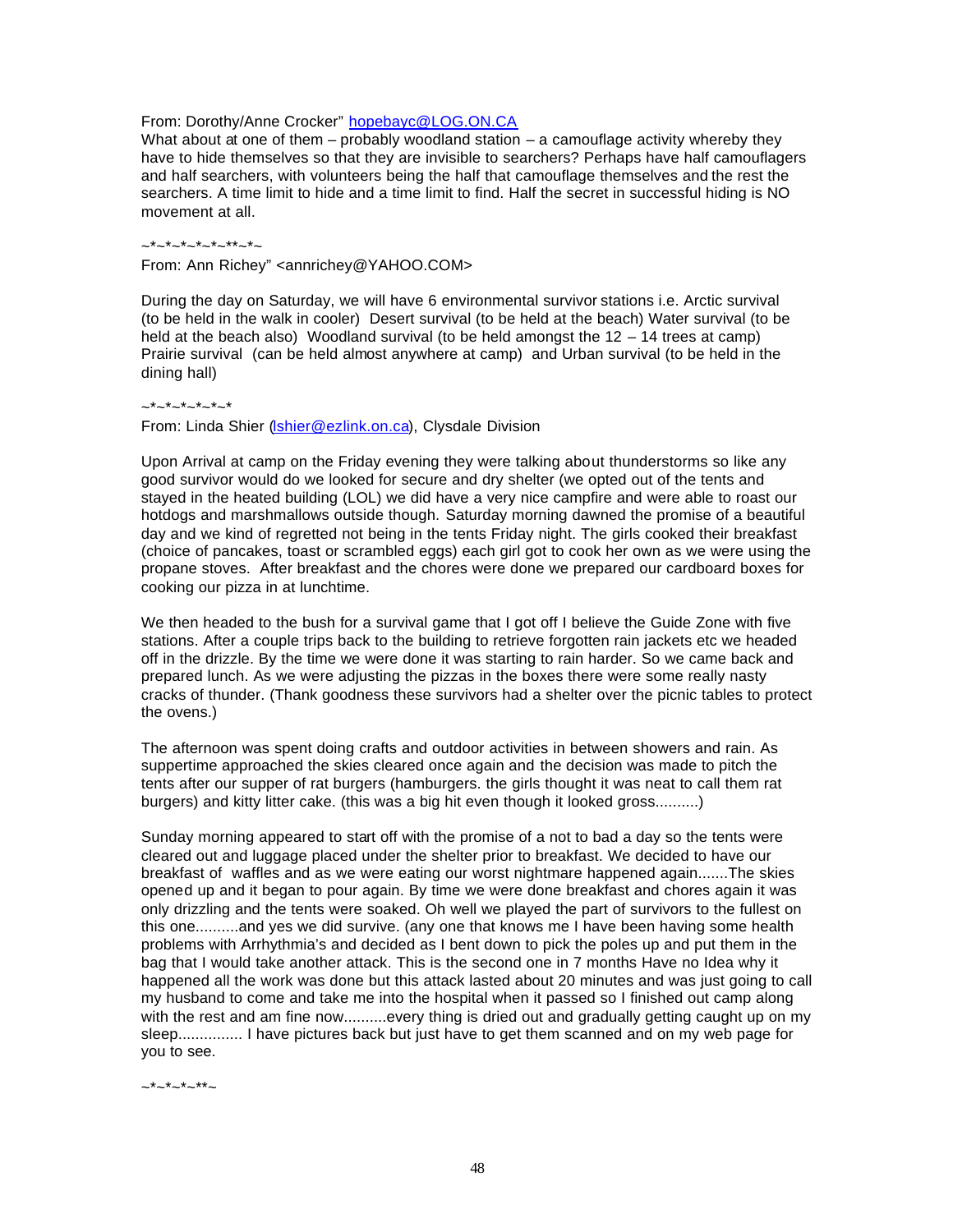# **Medieval Camp Theme**

Mediaeval Camp Theme & Wide Game From http://guidinguk.freeservers.com/mediaeval.html

Sport and games: archery, dance, "live" chess, falconry, maypole dancing board games (draughts, chess, backgammon etc) and card games

Knights' Challenge / Duel

 jousting –ride stick "horses" with an empty paper towel roll in their hand and they have to catch a ring hanging somewhere.

Crafts and activities

- Embroidery, tapestry money/ jewel pouches made out of hessian, calligraphy, pottery, paper making, soap making, candle dipping, writing with feather quill pens they made themselves, pot pourri sachets (to disguise the stench of the open sewers) weaving, spinning etc, leather work, illuminated manuscripts.
- Heraldry (devise your own coat of arms)
- 'Kissing Stones." Find a bag of 1" white rocks and have the girls use old nail polish to paint a heart on a rock. Renaissance girls would do this and slip the rock to a boy they liked. He could later exchange it for a kiss. This would be nice to take home after the event.
- Candle Holder: take a soup can (or bigger), freeze water in it and make interesting designs with a nail – it becomes a candle holder when the ice melts (the ice is to keep the can intact when making holes.
- Pomander balls: take an orange (available from China in  $15<sup>th</sup>$  century, which is only sort of cheating) and put whole cloves in it. This is a scented thing that hangs in a wardrobe or drawer and smells good.
- Carving get 25lb of plaster of paris and make batches and put in school-sized milk cartons (could use bigger). Let dry, peel off the carton, and have kids carve with buttertype knife.
- Jesters, Puppet shows, Juggling
- **Kites**
- Astronomy Great advancements were made during this time, tracking planets and constellations, proving the idea of a sun centric universe, and the first telescope was invent

Feasts and banquets: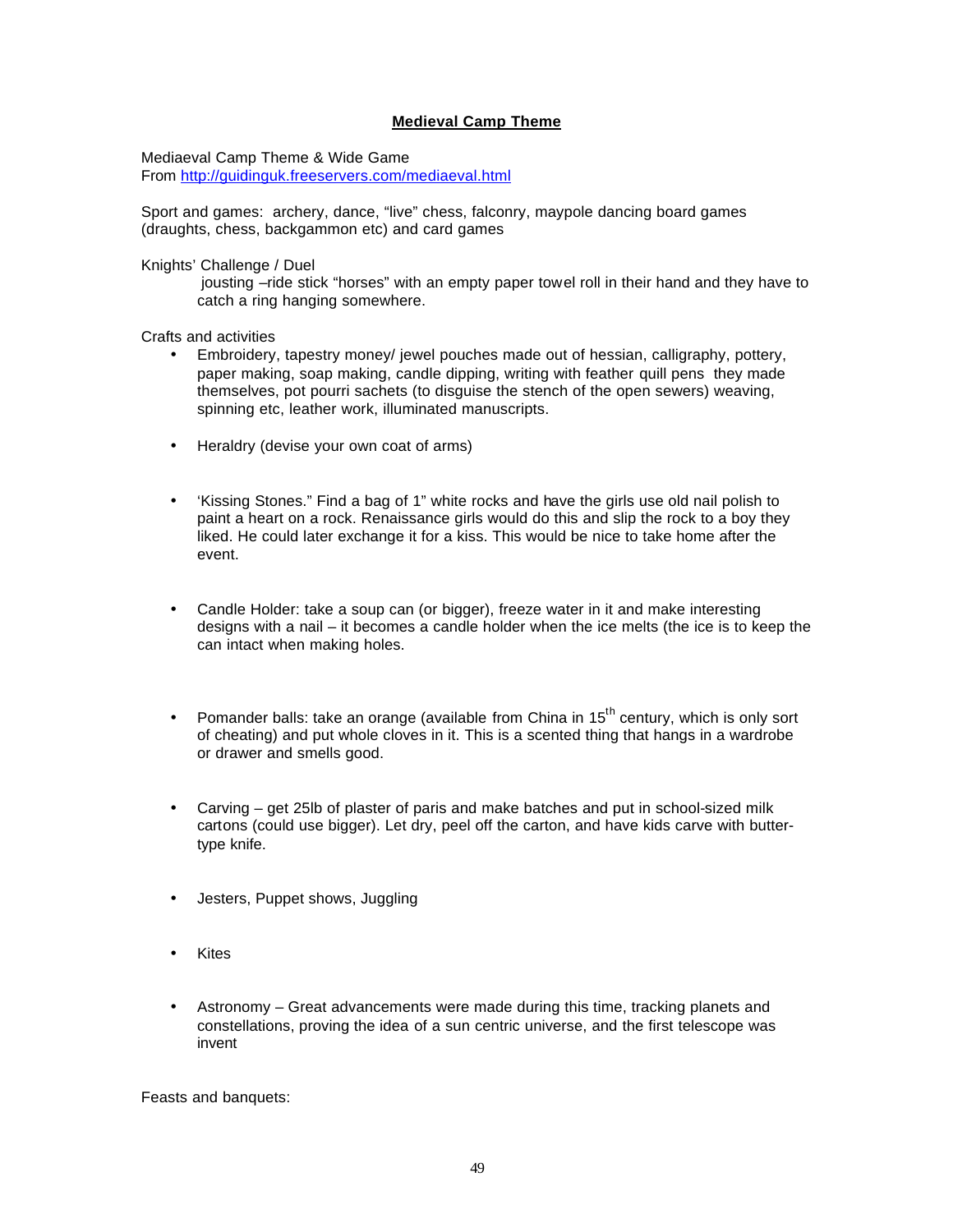• Punch, no fizzy drinks except cider and beer. Mostly finger foods. Roasted or BBQ chicken legs – large joints of meat instead of portions. Venison, rabbit and game would be eaten – pork beef and lamb would be expensive. Ordinary people didn't get much meat. There were no tomatoes, potatoes, corn, sugar, rice or pasta. Use honey as a sweetener. Salt, herbs and spices would be valuable. Eat off of a "trencher" instead of a plate: Like a naan bread, pitta bread or Yorkshire pudding this would be used to mop up gravy and eaten afterwards. Try stews of chicken, turnips etc with pearl barley in.

### Clothes:

• Tunics and tights for men. Long dresses for women. Head-dresses: a head-sized ring or two of wire garland and tie off with long curling ribbon streamers in the back (you can use the streamer colours to identify age-levels or units at a big event). More elaborate ones would incorporate silk or dried flowers, real ribbons, more garland to thicken it up.

Other details:

- Old-style language: Have the girls call each other by "Lady \_\_\_\_\_" the whole time Lady Laura, Lady Katie, Lady Jennifer, etc.
- Different life-style: Tease them with the fact there was no toilet paper back then and chocolate was just being invented...and only sampled by the wealthy. There were no zips, only using ties and hooks and eyes, no watches. The only utensils were spoons and knives, forks didn't exist.

Stocks (use wet sponges not rotten food!)

Sundials and hourglasses

Witches and wizards, Dragons, Unicorns, myth and fable

King Arthur, Excalibur eyc.

Music

• Troubadours / minstrels – Instruments that were widely used – Recorder, finger cymbals, drums, tambourine

Greensleeves, Early one morning, The Raggle-Taggle Gypsies, Lady of Shallott (poem)

# **Quest for Excalibur (Wide Game)**

Obviously this will need adapting to your own particular circumstances and location

Start: Equipment: 2 bamboo lights, citronella oil, matches

All meet in Peg's place. Wear warm clothes, bring torches.

QUEEN: (costume) The legendary sword of the kingdom, the magical Excalibur has been stolen. I need you to find it for me. In small groups you will be going on a quest that will involve things like bravery, magic and chivalry. Please go to your sub camp leader, she will give you a token.

 Equipment: 3x playing card decks with numbers 1-8 only Jesters: 1,1,2,2,3,3,4,4,5,5,6,6,7,8 Knights: 1,1,2,2,3,3,4,4,5,5,6,7,7,8,8 Wizards: 1,1,2,2,3,3,4,4,5,6,6,7,7,8,8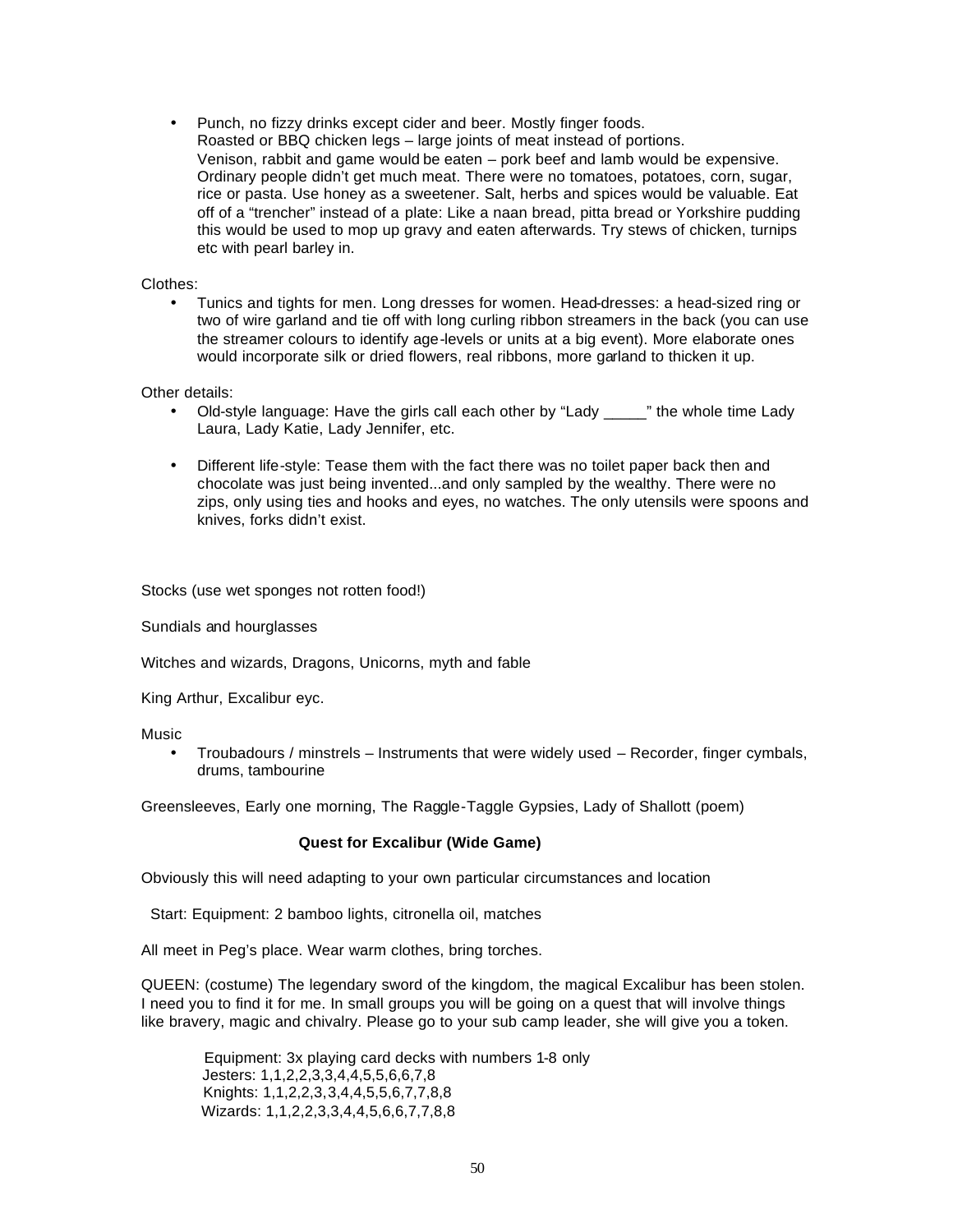Outlaws: 1,2,3,4,5,6,7,8 (with destinations on back)

- 42. paddock (white tent)
	- 2. paddock
	- 3. ranger cabin
- 43. telephone box
- 44. giraffe hut
- 45. BP hut
	- 7. Canobio
	- 8. Camp fire circle

Sub camp leaders give out playing cards.

 QUEEN: Now I have enlisted the help of the outlaws for there are some tasks only they can perform. On the token that you have been given is a number, please go to the outlaw with that number.

Split into groups.

 QUEEN: The quest for Excalibur will be hard and fraught with perils. Each of you will be called upon for your special skills and talents. Each of your groups contains at least one outlaw, wizard, jester and knight. You must work together to find my lost sword.

- There are two rules of conduct –
- 1. stay in your groups and work together.
- 2. 2. do not touch anything unless you are meant to.

You will meet 8 people on the quest, you need to get from them something that will help you get the sword from the thief.

46. The WITCH – Paddocks (white tent) Equipment: - white tent – witches costume, witches hat – cauldron – vinegar, bicarb soda, green food colouring – torch, green cellophane – poem for mini scavenger hunt – 8 times talisman

 WITCH: Welcome brave adventurers, I see there are wizards among you, come forward. I need some ingredients for a spell I'm creating – find these things for me and I'll give you a magic talisman to use against the sword thief's magic field of detection. – gives the wizard a copy of the poem to read out

 The finger bone of a long dead knight, Make it one who died of fright. Two wings from a small grey bat Eye of newt, tail of rat. Find these things, but don't you mind Don't try to fool a witch half blind. –

 Guides need to find things that are about the shape of the things mentioned in the poem, the witch is half blind and in the darkness won't notice. – put all the ingredients into the cauldron, add a good dash of bicarb to make green foam – give them a talisman for the group

 WITCH: Ahh, lovely, the next part of your quest is to go to the dragon's lair. (Tunnel on paddocks)

47. DRAGONS LAIR – paddocks Equipment: - 2 ridge poles, ropes, pegs – tarps to cover and make a tunnel – lantern at start – glow in dark bats, spiders, bugs etc – 8 pieces of map – copy of poem needs 2 leaders. One at start of tunnel with poem and the other at back of the tunnel (outside?) who makes a dragon growl where appropriate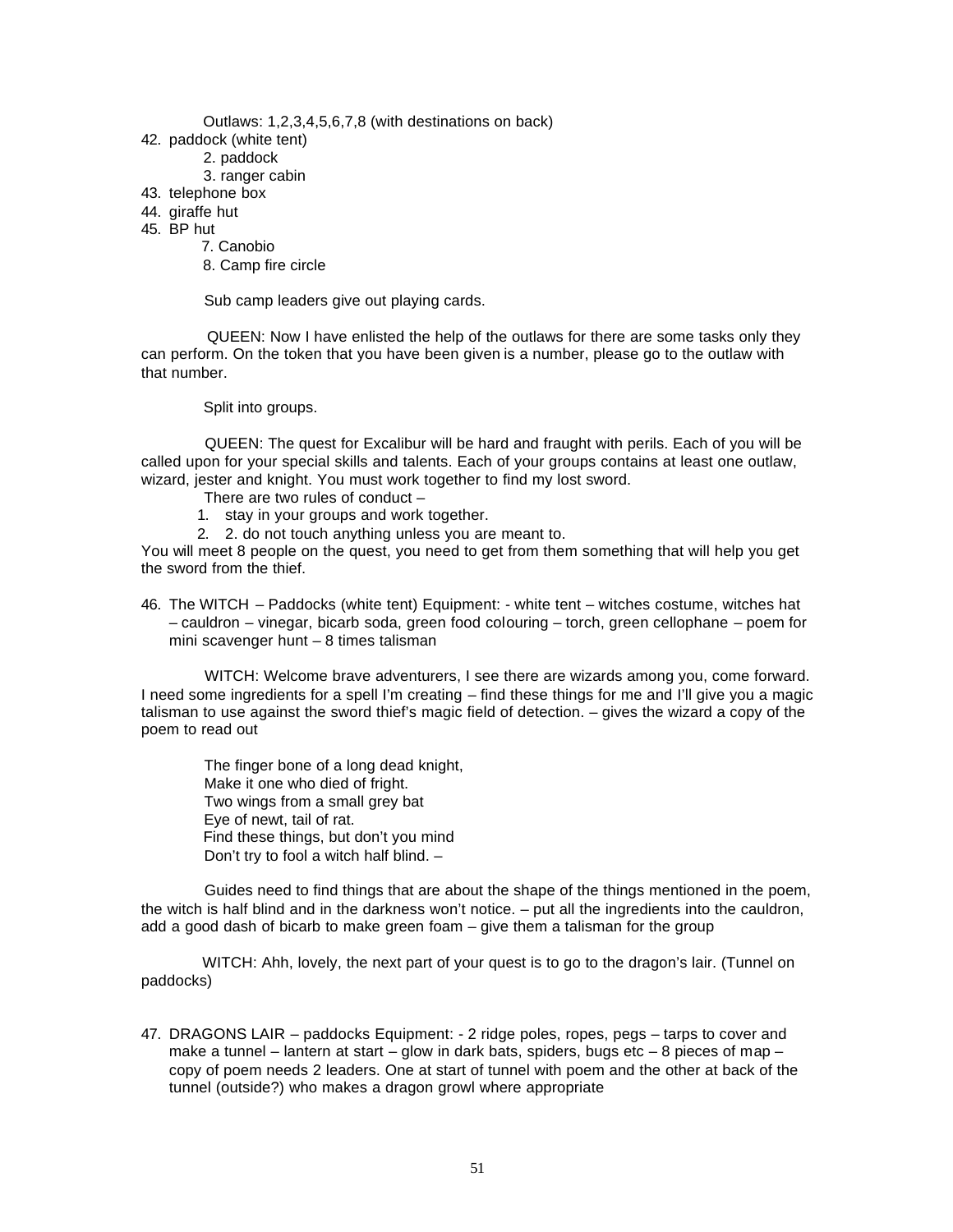HELPER: At the back of the dragons lair is something you need to get Excalibur back. Pretend to be scared of the cave. (Gives the poem to the Knight

KNIGHT. No torches in the tunnel.

 Sir Knight, bravery is the test you face Take all your friends just in case The thing you seek is deep inside Beware, in the shadows a dragon hides.

HELPER: This is a piece of the map to the thief's lair. Next stop is the gnome in ranger cabin.

48. GNOME – ranger cabin Equipment: - staff (gadget wood) – 8 pieces of map – copy of poem

 GNOME: So you need something for me ehhh? I don't like wizards and outlaws and knights. I do however like jesters. I tell you what – if you can quess the secret to my game – I'll give you something to help you on your quest. Give JESTER the poem.

 Oh funny one your task is here The answer to the puzzle I fear Will not be an easy one to find I think you'll have to use your minds. The gnome he is a grumpy fellow If you guess it will make him mellow.

 Riddle game – Say the following verse quickly (but not too quickly) Gold, gold, I like gold, gold, gold more each day. While repeating the verse hold the staff and bang the staff once for every word you say. Try bending your knees it makes you seem more serious!

 When you hold the staff hold it with your left hand above your right. The guides must repeat the phrase correctly. Go around the circle. The correct way is with their hands the same as yours, left above right. Tell them after each go if they did it right or not. Go all around the circle before they are allowed to guess the trick (if they can)

 GNOME: Hang on, I had a message for you – meet the head outlaw at the five ways meeting place (telephone box)

49. OUTLAW – five ways meeting place Equipment: - 8 pouches with jelly beans, tape – poem – rope

 HEAD OUTLAW: About time you got here!!! I've got a job for you, you need to rob the treasure vault of the palace. Mind though, there is usually a guard you will need to tie up. When you have robbed the cellar, come to me. – group needs to go into Guide House (back door) QUIETLY and sneak up on Maureen. Tie her up and then the outlaw goes down into the cellar to get the treasure.

 Outlaw can hold the door if there is someone brave enough to go down. (As many as they like can go down = BUT DO NOT SHUT THE DOOR WITH ANYONE INSIDE) Go back to Head outlaw when finished. – ONLY TAKE ONE BAG OF TREASURE – guard – sit in chair in kitchen, pretend to be asleep, if they are too noisy wake up

 OUTLAW: I've heard there's treasure in the cellar But the guard is a hefty fellow Tie her up and outlaw go To the cellar down below.

 HEAD OUTLAW: Your next stop is Giraffe Hut \*\* Queen untied guard between groups! She was sitting in the lounge of Guide House

50. MAIDEN – giraffe hut Equipment - - ring – 8 fake Excaliburs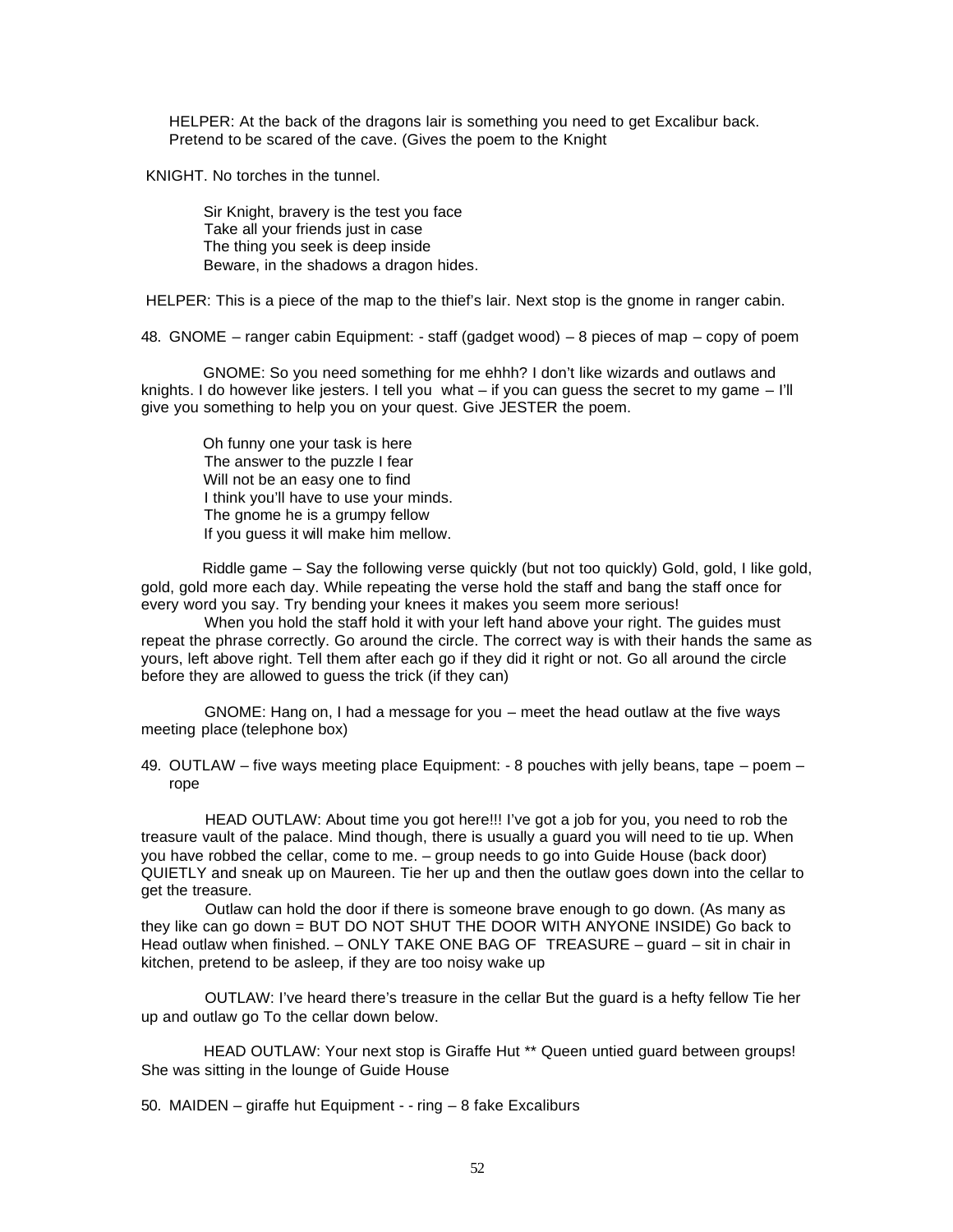KNIGHT:

 The princess is in an awful bind Her ring she cannot find It is lost within this dusty shed Without the ring she cannot wed. – hide the thimble using the ring – gives the replica

sword

BP HUT – is your next port of call

51. CAPTAIN OF THE GUARDS – BP hut – Equipment: arrows and bows – targets – piece of map

 KNIGHT – The Queen is our mistress, our leader, our all Our task is to protect her, to guard her castle walls Our arrows must be straight, and steady in their flight We must practice now, until we get it right

 Captain of the guards – these are the people her majesty sent to learn to protect the castle?? – target practise at targets with bow and arrows

**7**. HEALER – Canobio – gives herbal sleep potion (eno in snap lock bags) – camp scarves – arrows

#### WIZARD –

 The battle is finished, the enemy's gone home And now the wounded soldiers come to me in droves Fighting is important – it keeps our kingdom whole But when it is all over, important is my role.

 Healer – teach donuts and pressure bandage for puncture wounds using arrows sticking out of arms. – Next stop is campfire circle

**8**. JESTER – campfire circle – salt to toss on campfire for effect – gives noisemaker to distract the thief (party favours)

JESTER –

 Come ye merry jesters, come sing a lively song Tell the world the tale of the quest you are on Everyone's important – every name must go in Sing around the campfire and make a lively din –

 group is make up a song about the quest, try to include everyone in the song – next stop is the witch in the white tent on the paddocks

 The end of the game: For each group (we had 8) there is a thief hidden somewhere. The  $8<sup>th</sup>$  group at each stop (i.e. the last ones to come) is given a place (was going to be map reference but I ran out of time) where the thief is hiding.

 THIEVES: \*\* thief to have cup of water –Sit at your **place** with Excalibur under your seat or near you. Get distracted by a noise –leave your cup of water down. Come back and drink some of the water – fall asleep Come back to guide house when finished. The idea was that the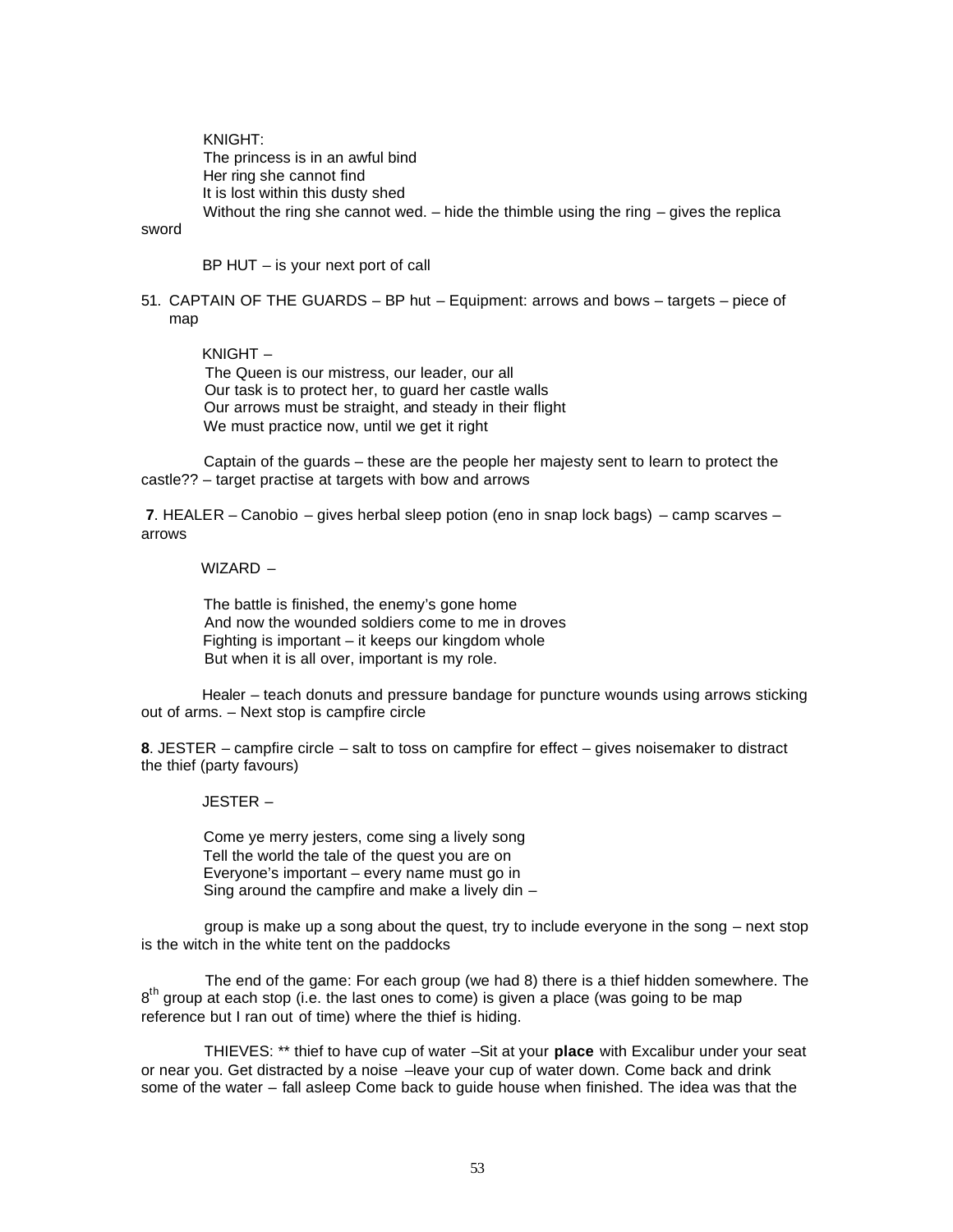group needed to go through the steps to get the sword. Firstly sticking the map pieces together etc.

Some of the groups ad-libbed a bit at the end!!!!

## $*^{*}$  \* \* \* \* \* \* ~

From Sue Hutchinson, Toronto, ON Canada

We have done medieval camps for our units before and had a riot. Here is what we did.

All non-guider members of the realm are lowly Serfs (Peasants). The Guiders are Nobility and should be addressed as Mylord, or Mylady.

We did a Coming Together AT Camelot Theme. Girls were split into patrols Mystics, Knights, Damsels, Minstrels and Gypsies. (or you could go more traditionally with "houses or guilds" have the girls create a name for their guild or house"

Friday night girls arrived at the Kingdom to be greeted by Lady Elaine and Her Majesty Queen Gwen who informed them that King Arthur and the Knights had gone on a Quest and left the kingdom undefended. Those who wished to rise to the challenge would enlist as Squires and enter training to gain knighthood.

First challenge was creating a house herald or banner using variety of scraps of fabric and some inexpensive broadcloth.

Girls made nametags out of foamy that was cut into the form of a shield and had two cocktail swords crossed through it as a coat of arms.

Merlin appeared at their campfire and threw crystals on it to make a magic incantation to start the events.

Next morning the girls had serfs breakfast (boiled egg, toast, milk, tea, fruit and oatmeal. Made a rope bridge and crossed it.

We had a dragon in the woods. – if the kids found it and brought it back, it triggered our fire drill – that way we never knew what was coming.

We did first aid, find 5 harmful plants (identify), 5 healthful plants to figure out what poisoned Lady Gwen and what would cure her.

Craft was a minstrel stick with the head of a jester.

Lunch was Ploughman's lunch with stew in a bread bowl, pomegranate, sliced apple, cheddar cheese, egg, pickled onion, bread and apple butter or butter. Drink was mulled cider or barley water.

Dinner was roast chicken, baked potato (sword in stone), again cheese and fruit, bread, cous cous, apple tart for desert (we tried to stay period)

At the end of the event, we knighted the girls and gave them scrolls declaring their feats. "Twas indeed a most royal event

From: Rose Ki rosekwiat@HOTMAIL.COM, Victoria BC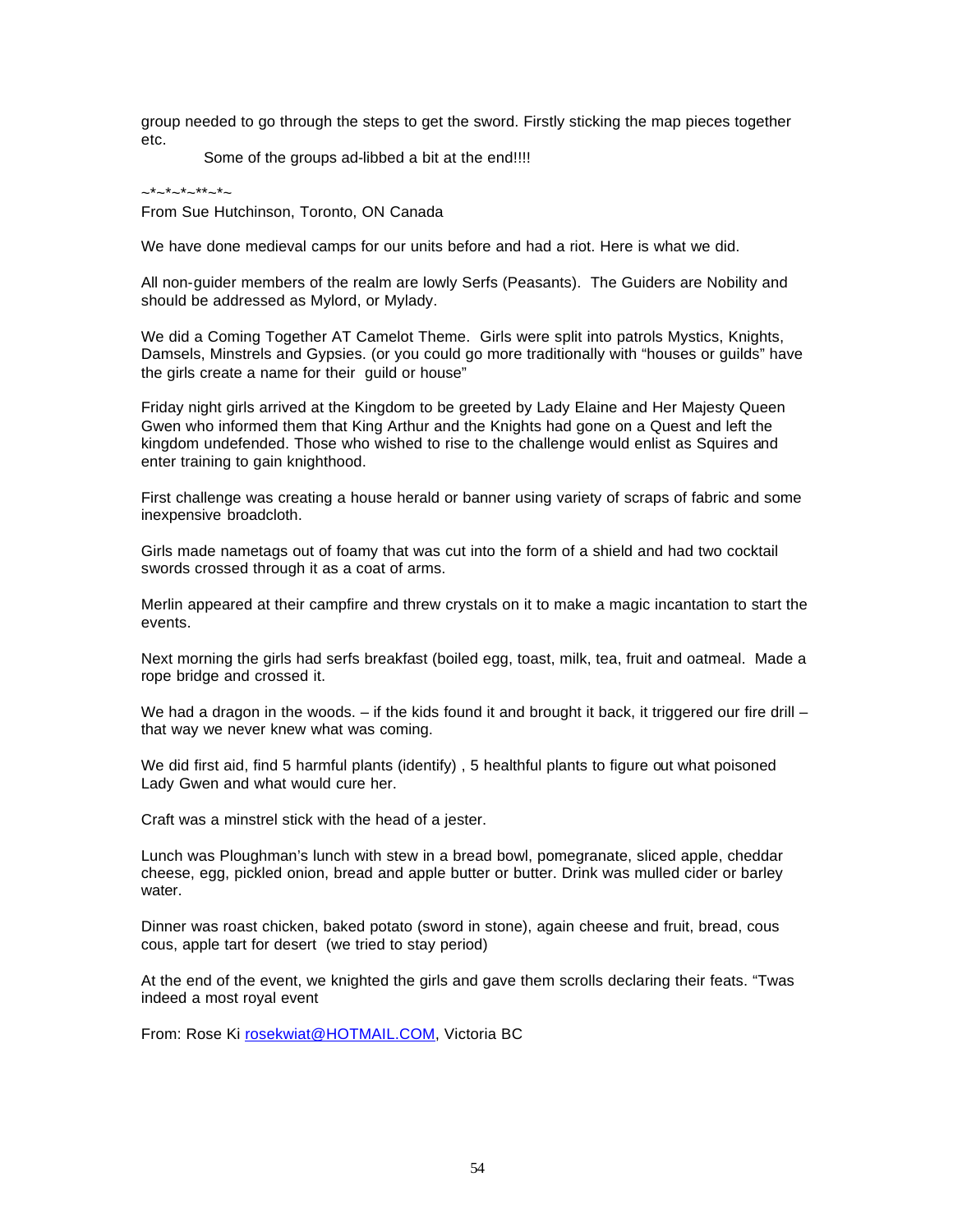Has anyone run a medieval themed tenting camp?

\*Here are the Activity/Tournament Descriptions from a medieval rally day we had planned for earlier this spring but had to put on hold due to rainy conditions on the site we selected. Note: SCA can be interpreted as Society for Creative Anachronisms, which we had relied on heavily for support and participation. Hope it gives you some ideas.

Station 1: Fibre Arts

- A) Spinning/ Weaving demo of table loom weaving , card weaving( SCA); - GIRLS will spin wool on a spindle .
- B) Embroidery- demo of stitching; girls add stitches to an ongoing design -GIRLS will do small canvas design.

Station 2: Construction/ Engineering

- A) Mail- demo and participation of making mail. SCA will supply wire. -GIRLS to make a small hat craft.
- B) Castle Building- challenge to build a castle out of Girl Guide cookie boxes. -GIRLS throw balls to defend it.

Station 3: Games

A) Board Games- SCA will supply board games and supplies for GIRLS to play.

B) Medieval Games - SCA will lead Blind Man's Bluff and TERSE. GIRLS play.

Station 4: Martial Arts

A) Archery -SCA will have a static display of weapons which GIRLS will observe. B) Rapiers/Heavy Armour - SCA will assist GIRLS in trying on their heavy armour and shields, then discuss their banners and shields they have brought.

Station 5: Musical Arts

A) Singing -\_\_\_\_\_\_\_\_ will lead/teach GIRLS songs for the campfire. (Early One Morning, Cockles and Mussels)

B) Dancing- SCA will bring ghetto blaster and lead/teach the GIRLS two dances.

Challenge Tournament:

Station 6: Capture the Flag - GIRLS participate in a race.

Station 7: Catch the Dragon's Tail / Secret Orders GIRLS cooperate to win.

Station 8: Kick the Can - GIRLS learn a new version of an old game.

Station 9: St. George and the Dragon - GIRLS try to spear balloons on the dragon.

Station 10: Flag Crawl/ Chivalry - GIRLS go through an obstacle course.

Closing Campfire- GIRLS to sit in a horseshoe formation to sing new songs learned.

Hope you have a fun day and learn some new things about medieval life.

 $*_{\sim}*_{\sim}*_{\sim}*_{\sim}*_{\sim}*_{\sim}*_{\sim}*$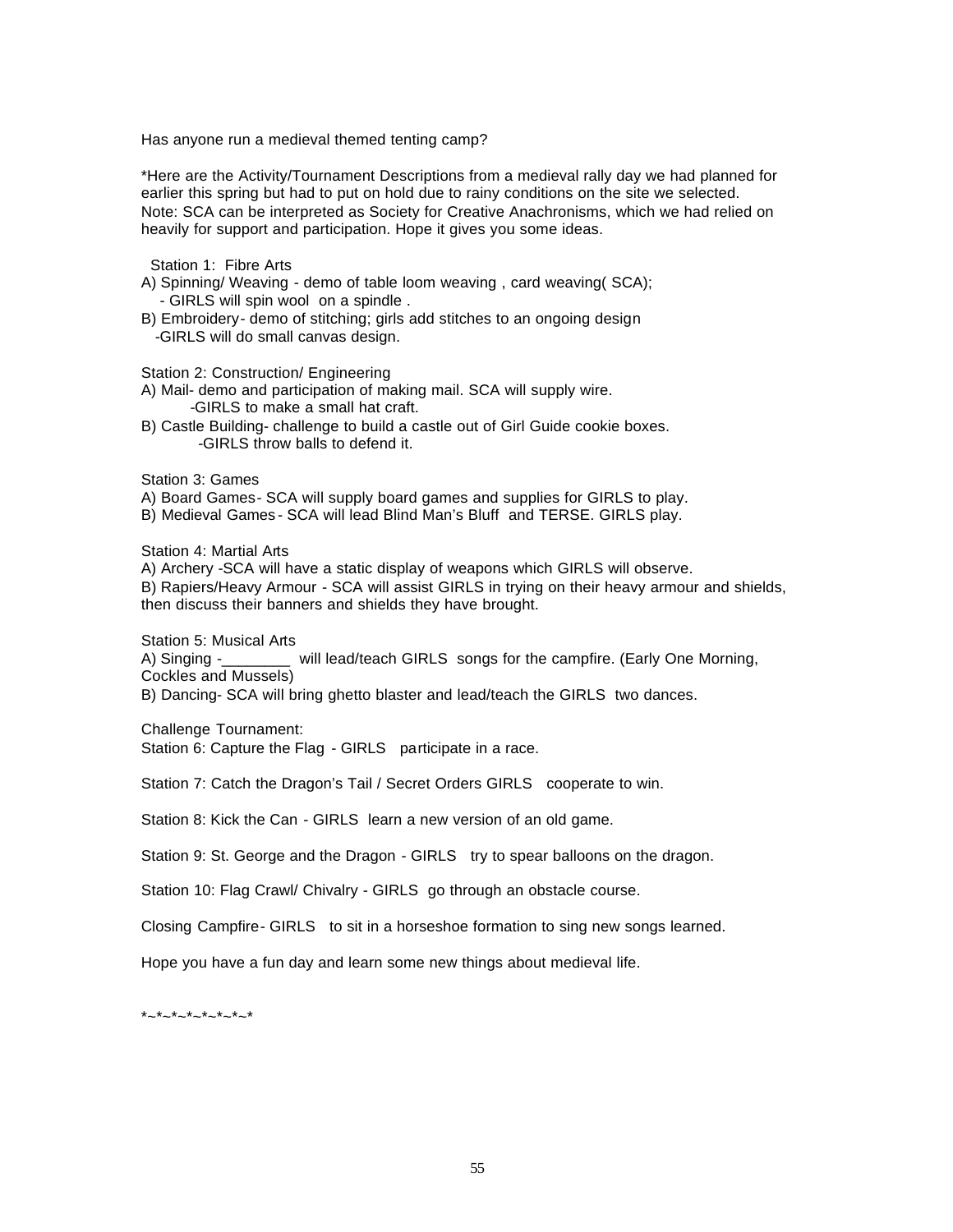## **Space Odyssey 2001**

From: Monica "Sparkie" McCarey..

We had 104 girls and guiders for the weekend. We thought numbers would be up but timing wasn't great for everyone.

Our theme was 'space odyssey 2001' and those of you who sent me ideas thanks, the songs were great at campfire and some of the games we used. Let me give you a run down of how things went.

Friday, rain all day but cleared up when it was time to arrive. (I had my pathfinders tents set up on Thursday night, boy what a nice feeling to be relaxed at the beginning of a camp).

I did the opening of camp as I do each year. This year my hubby came and brought a spaceship and alien that he had made for our haunted house. We set candles all around the space ship and when everyone had assembled in our 'launch pad. I introduced myself as 'Sparkie' the commander for our flight to outer space and introduced the first aider as our 'sick bay specialist' We went over a few of the rules for the flight and what we might find when we got to our new planet. I found the music on an Elvis CD for the 'space odyssey 2001 movie and I started to play it and my pathfinders lit sparklers to the beat(they didn't light they way they were supposed to the candles kept blowing out). On the last chorus by husband who was off in the distance set of a rocket firework that looked like a shooting star...what a hit with the girls. When we landed (after the other firework I had bought) I claimed this planet in the name of South Tillsonburg District and placed our flag near the alien.

My pathfinders set up a night stalking game with flashlights and the girls had to try to get the Alien Eggs from the Alien. The stars were so bright we went into the field to star gaze for a few minutes. My pathfinders and I went on a night hike and were greeted by an Alien (my husband)... I haven't laughed that hard in a long time. The girls were scared silly...they didn't go to bed until what was it 2:30...

Saturday proved to be a great day and lots of us dawned our shorts for the afternoon activities of games and crafts. Each unit also had a challenge to build a spacecraft for their site and it would be judged with the campsite. We presented a trophy to the winning unit...(mine) I was very proud of the girls for keeping everything neat and tidy. And I wasn't even a judge.

Campfire was at 7:30 and we were entertained by all and by 8:30 the brownies were starting to nod off so we wrapped everything up and headed back to our sites. We decided to set a new rule for Saturday night and it worked. Each unit had to be either in their tents or cabins by 10:30 and lights out by 11:00. The girls were much more rested on Sunday for packing up and the leaders had a chance to site around the table and have mug up and do crafts knowing that the girls were are snug in their sleeping bags. I prepared a magic campfire for the leaders (found on the Guidezone) and it was nice to just sit and relax knowing that Sunday is coming.

Sunday morning we decided this year to have a pancake breakfast for everyone so no one would have to cook and clean up was I faster. We had a parent from each unit come in and set up times for each unit. I think everyone at the camp would agree with me that it was worth the extra \$1.00 we charged not having to wait for a fire to cook or waiting for the stove to cool down.

Everyone was out of there by 11:30 except for 1 girl and her leader waiting for parents. I get stressed every year and think I'm going to quit organizing the camp but after all is said and done another year successful and I actually had girls come up to me and say 'awesome camp' ...kind of makes it worthwhile.

 $2^*2^*2^*2^*2^*2^*2^*2^*2^*2^*$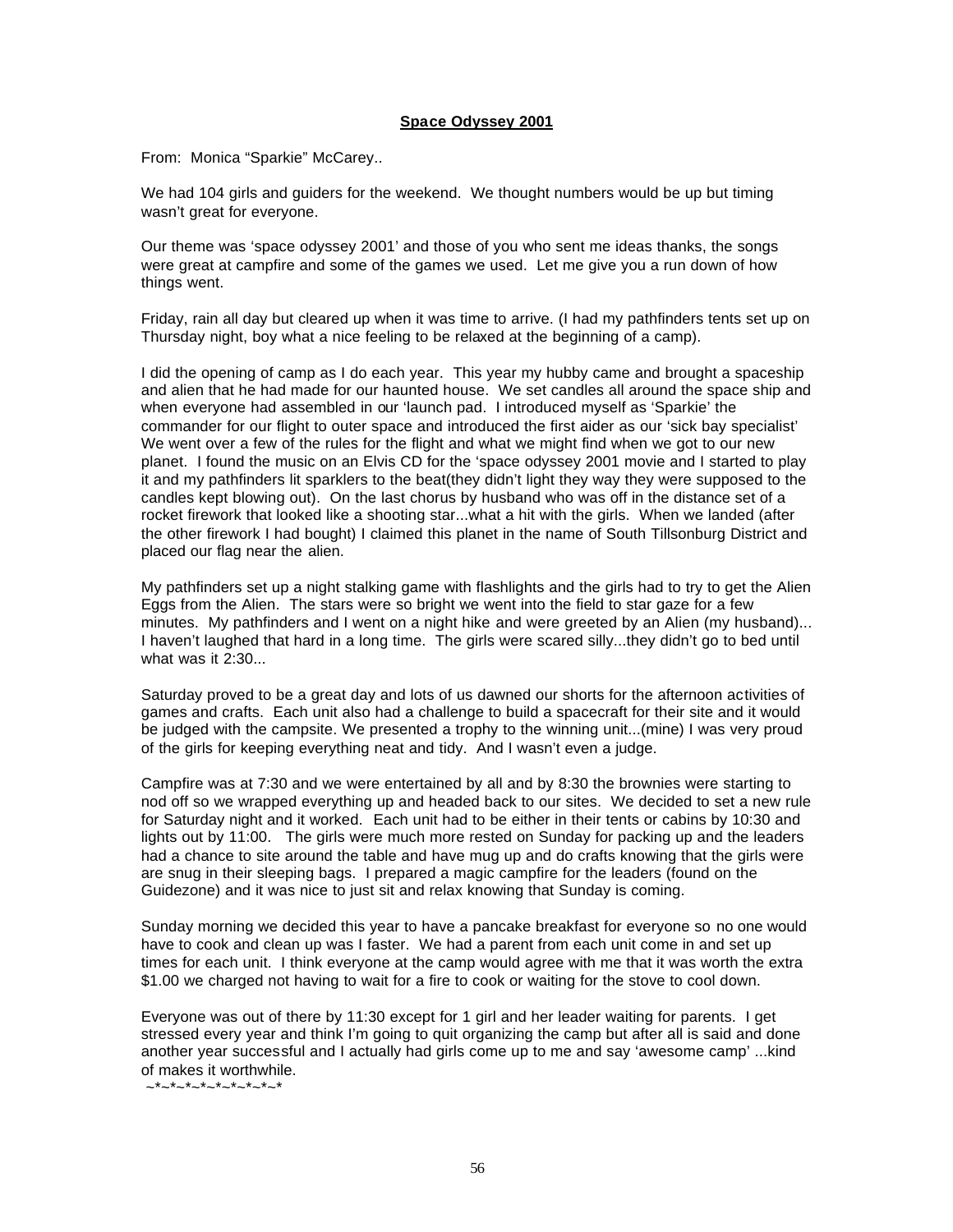### **Science/Space Camp**

From: Kathi - katydid\_cagg@SYMPATICO.CA, Windsor Ontario

Hi all,

Just have to tell you about camp last weekend!

At Brownies on Thursday we made our placemats. Black construction paper for the base, partial arch from yellow paper to represent the sun and glued to one edge of the base to give the girls some idea as to how big the sun is compared to the rest of the planets. Planets were cut from classroom borders (Staples has them: 12 sheets/package, 2/sheet). We briefly discussed each planet and the girls cut them off the strip and glued them to the placemat. They finished decorating with glow in the dark stars. They were glued to cardboard and Mac-tacked.

Upon arrival Fri, they podged 500mL plastic bottles with red, yellow and blue tissue (primary colours). To be used later as vases for Advancement. At campfire we had a wonderful clear sky. The moon was full and we were able to find the big & little dippers and the North Star. We made up a legend about the night sky and finished with Night Eyes.

Sat we did experiments. We started with a round robin-

Table 1: Coffee filter flowers (mixing colours). They will be used for Advancement. Table 2: Had 2 Chemical reaction experiments. Tumbling Act - Using water, vinegar and baking soda and various small items such as buttons, pop tabs, rice, raisins, etc. and Blow Up a Balloon - Without using their mouth!

Table 3: They Created 2 New Solids: Lip gloss and Silly Putty.

Table 4: Ice Cube on a String trick (Chemical Reaction) and then 2 Static Electricity tricks (Stick balloon to the wall and pick up paper using a Comb). We had a Static Ball for them to observe. Table 5: Acids and Bases - They tasted 5 liquids. They marked their taste (sour, bitter, sweet or salty) & then they guessed if they were acids or bases. We tested them using red cabbage water as an indicator. After that we tie dyed shirts using only the Primary colours.

After lunch they made Grass Heads (grow something). Then they went on an observation expedition using their magnifying glasses.

 At dinner they learned that every part of a plant can be used to make their salads (root, stem, leaf, flower, fruit and seed). After dinner we decorated candle jars with stars & made Rock Crystal Gardens, then we made Wind Chimes with clay pots and car seat beads. We then made Sun catchers with old CD's (hubby was learning to use his CD burner, LOL). They decorated them with Bug and Star stickers and strung them up with a piece of cord. Fabric paint was used to paint on their names and Science Camp 2002. We painted the girls faces (space theme of course). Campfire was indoors because of the rain. My daughter, a Pathfinder, made a beautiful fire but it began to pour. She stood in her raingear and watched as the rain slowly put her fire out. What a sad sight to see. At campfire we talked about Neil Armstrong and how Space travel was different. We flew the galaxies in the SS Enterprise 81.

Sunday was the highlight of camp. A teacher from the High School my oldest daughter went to is an Entomologist. He has bugs from all over the world and has built a wonderful display that he brings to schools etc. He also brings some of his pets. I let a cockroach race across my hands, had a python around my neck & a tarantula walk across my hands. This did not bother me. His last pet is an African millipede (About 14" long, 1-2" in diam. & jet black). I did touch it and to my surprise it wasn't slimy. It almost felt like a rubber hose, but I shook for almost 10min after. My mom was very proud of me and said this was the first step to overcome my fears........NOT!

 I am compiling all the experiments on file for future reference. If you would like a copy e-mail me privately and I will send it to you.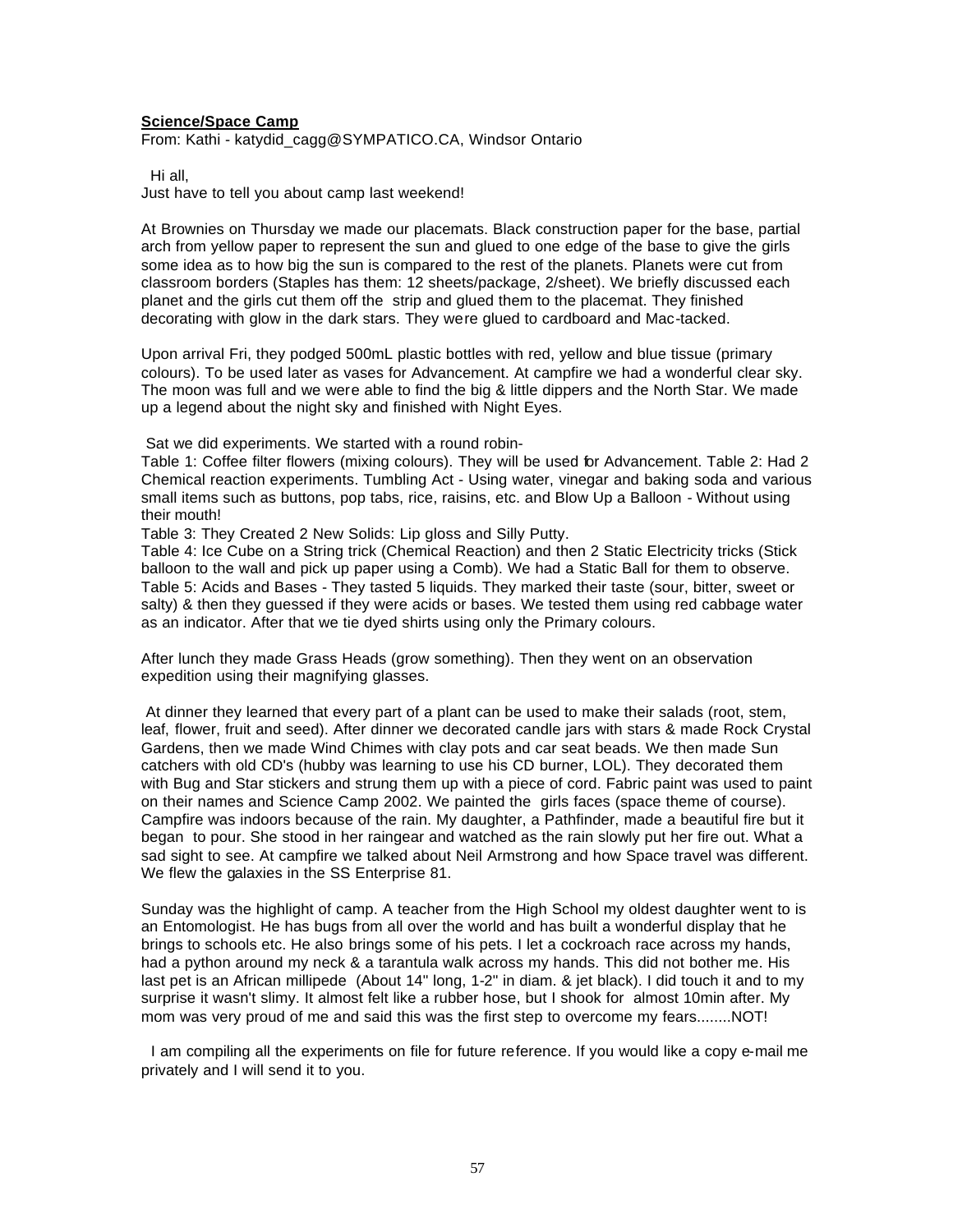Thanks to everyone who helped me lip-gloss directions and the Space ideas. Your help made this camp the success it was.

 $x^*$   $x^*$   $x^*$   $x^*$   $x^*$   $x^*$   $x^*$ From Jeri, mckelvie@SK.SYMPATICO.CA

I did a mother/daughter space sleepover with my Brownies and we had a blast (LOL). One of our dads made a rocket shaped cake and we put sparklers in the jets. We did a night eyes game only with the shapes of constellations. I used silver and gold star stickers on black construction paper and made the constellation shapes and on a white sheet of paper I made the constellation with the name beside it. I hid the black ones in the upstairs of our church where it was very dark. The girls went in pairs with a flashlight and their checklist. When they found it they could cross it off with the crayon that was with it. This really helped them to find the constellations when we went outside. You could do this outside but it was very cold that night so we stayed in. Then I had the girls make space aliens with neon paper and we did a black light puppet show for the moms during the campfire. We hid glow in the dark things in their sleeping bags. The moms and I stayed up to visit a bit and the girls kept calling me to come to bed so

I did and to my "surprise" my bed was full of glow in the dark bugs. We also did the planets necklace that has already been posted. Here is my campfire:

> Brownie Space Campfire Opening: The Stars (to be read)

 Over our heads, Way up there in the sky, Thousands of stars wander nightly; What a delight to be up there so high, Lighting the world so brightly.

 There is the Dog star, And look, here's the Bear, The Big Dipper's off to the right. Sometimes the moon Like a queen lingers there. Oh, what a beautiful night!

 Welcome to our Brownie Space Sleepover campfire. The world seems really big until we think that we all see the same sun or moon wherever we live.

 It's a Small World It's a world of laughter, a world of tears It's a world of hopes and a world of fears There is so much that we share That it's time we're aware It's a small world after all

Chorus:

 It's a small world after all It's a small world after all It's a small world after all It's a small, small world

 There is just one moon and one golden sun And a smile means friendship to everyone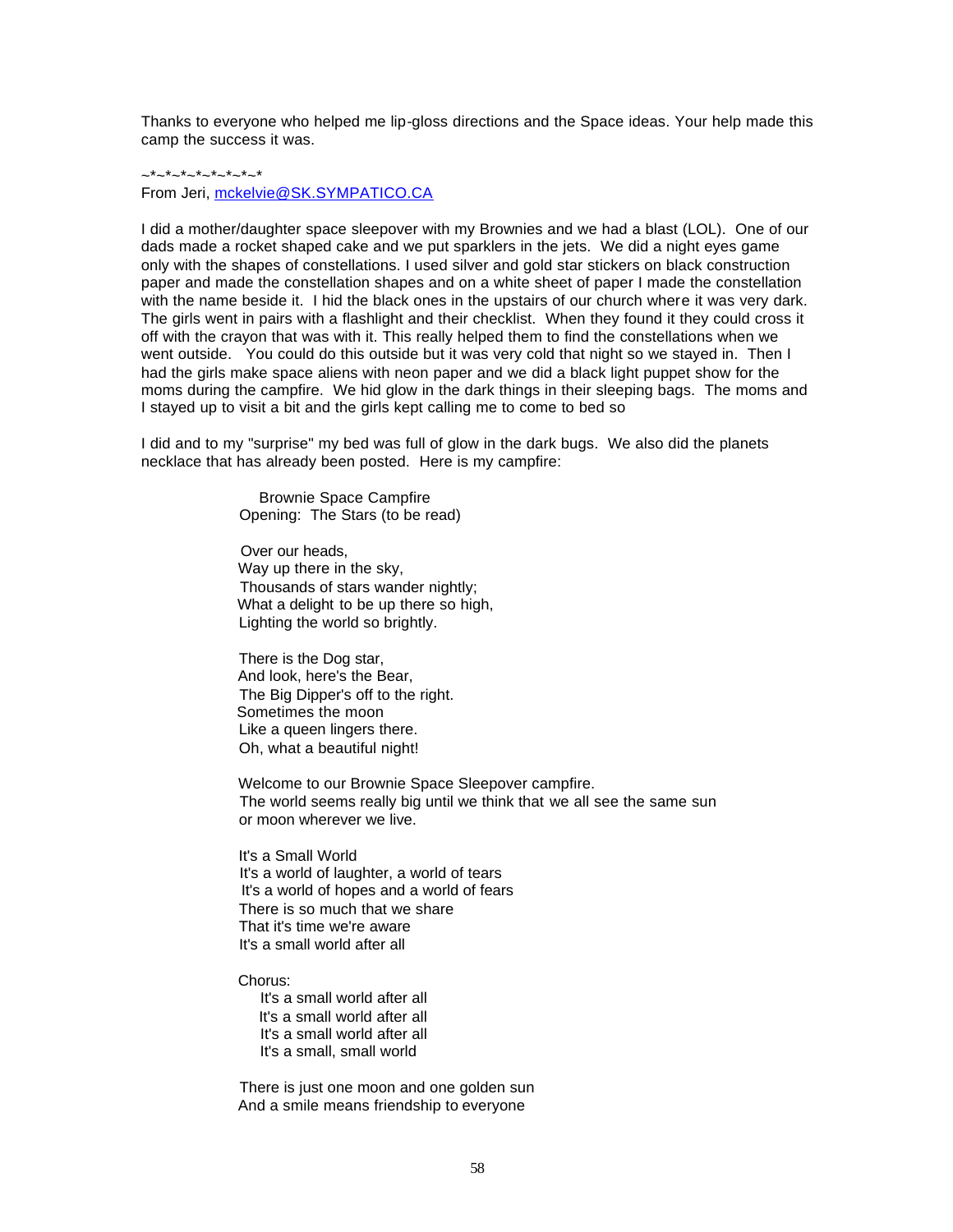Though the mountains divide And the oceans are wide It's a small world after all

Even though they are always there we can't see the stars or the planets during the day because of the Sun's brightness. Sometimes though we can see the Sun and the moon at the same time.

> Mister Moon Mister Moon, Mister Moon You're out too soon The sun is still in the sky Go back to bed and cover up your head. Wait till the night draws nigh.

There are many things like planets, stars, comets, asteroids, black holes, shuttles, astronauts, cosmic dust, aurora borealis in the sky, but there are no BANANAS!

No Bananas in the Sky

 There are no bananas in the sky, in the sky There are no bananas in the sky There's a sun And a moon And a coconut cream pie But there are no bananas in the sky, in the sky!

The girls would like to do a special puppet show for you now.

 We are Martians (Frere Jacque) We are Martians, we are Martians We are aliens, we are aliens Funny little moon men, funny little moon men Brrm, brrm eek, brrm brrm eek.

 Would you ever like to travel in space like Roberta Bondar or Julie Payette? One lady who has made many space voyages spent 6 months in the same space shuttle. She said it was like being locked in a small camper with 6 excited kids while it poured rain outside.

40 Years in a Spaceship (my version of 40 years on an iceberg)

 40 years in a space ship, Caught in an alien orbit. Nothing to wear but a space suit. Nothing to do but float. It's getting really lonesome, My nerves are beginning to snap! I think that I will go outside, and hug \_\_\_ alien tonight.

The solar system is very big but there is someone even bigger. He is so big that he holds it all together in His hands. (We were all from the same church and we felt comfortable singing this)

He's Got the Whole World

He's got the whole world in His hands.(x4).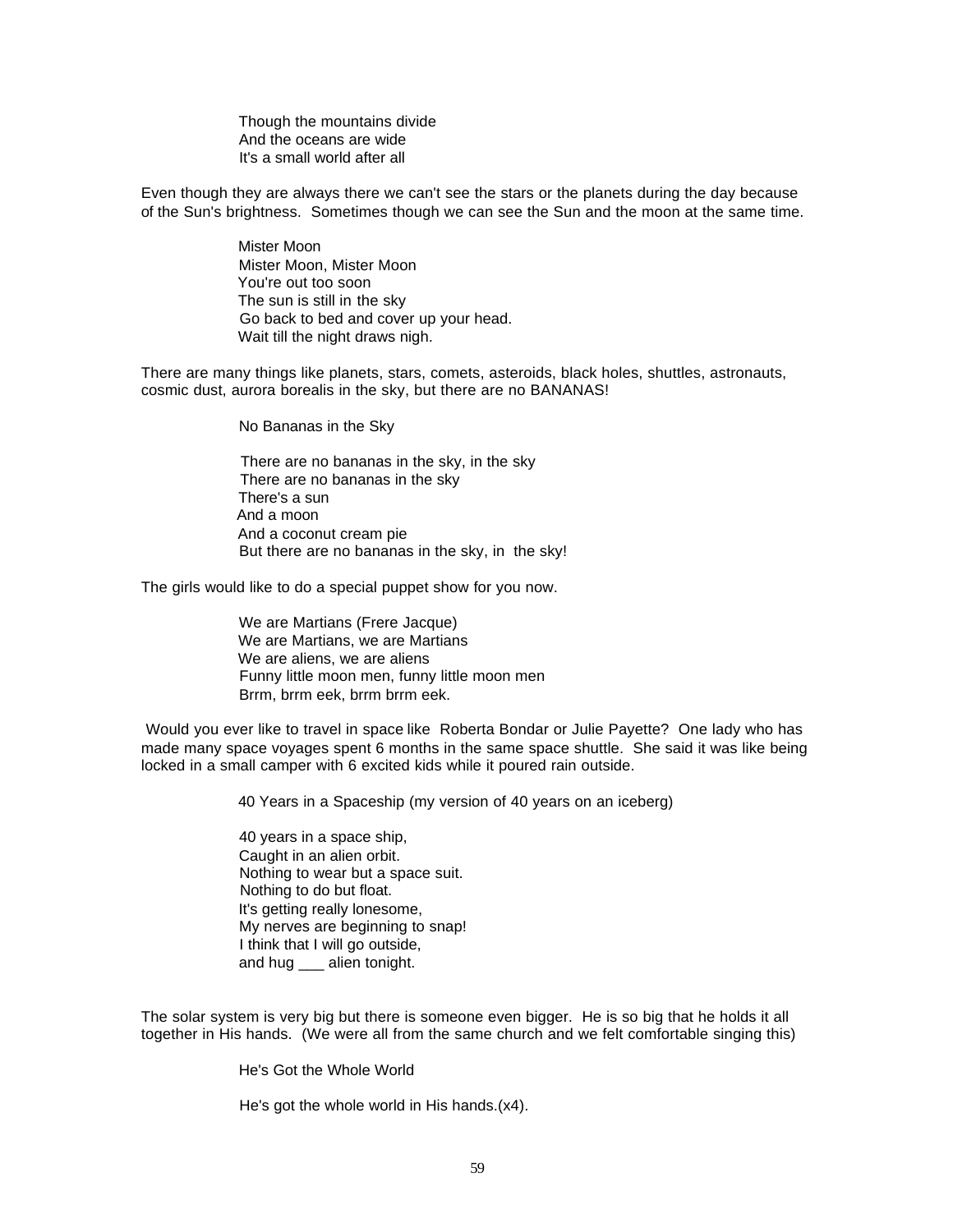He's got the planets and the stars Sun and the moon bubbly, bouncing Brownies groovy, giggling Guides marvelous, marvelous Moms.

As this day fades away we know that another day is starting on the other side of the world. Let us close our campfire with Softly Falls the Light of Day and then we will stand for our Brownie Closing.

Softly Falls the Light of Day

 Softly falls the light of day As our campfire fades away Silently each Brownie asks Have I done my daily task? Have I kept my honor bright? Can I guiltless sleep tonight? Have I done and do I stand Ever here to lend a hand?

 $\sim^*$ ~ $*$ ~ $*$ ~ $*$ ~ $*$ 

## **Spa Camp 2001**

From Connie Graff-Dawson (coco.gd@home.com)

The 15<sup>th</sup> Guides, Southglen District, Anderson Division ventured to Camp Kah-Ne-Do for their fall camp. This was our first camp of the year so we wanted to do a little relaxing. With this in mind we had a Spa Camp.

On Friday night we made lots of crafts!!! We made Ice Candles, Bath Beads, Lips Gloss, Hot-Lips hat craft and we fabric painted our unit bags. We slept inside the Chalet on Friday and when went to bed the staff at our Spa had placed welcome cards and a chocolates on our pillows!

Saturday we were up bright and early for our Spa Treatment!!! We raised the flag and did a Guides own. Guider Coco read a passage and we all sang O Canada. The fall colours of the morning were beautiful and the reflection time was very nice. For our Spa treatment we had oatmeal facials, did our nails and toe nails, and did hair wraps. The oatmeal was sticky but it was fun to see everyone's face covered in oatmeal. We talked about hygiene and how important keeping yourself clean is.

We had a Mystery Brunch on Saturday too. The leaders kept telling us that because we were at the spa we would have to have mineral water, a lettuce leaf and a orange slice but it was much better than that!! We each received a menu with funny names for each food on it. We then had to pick what items we wanted for 1<sup>st</sup>, 2<sup>nd</sup>, 3<sup>rd</sup> and 4<sup>th</sup> courses. It was really funny when one of the girls ordered a napkin, scrambled eggs and waffles with no fork!

After our duties we played a Survival Game that took us 2 hours! We had to look all around the campsite to find and identify 60 pictures of different trees, animals, insects and plants. Once we had found some pictures we could then trade the answers in for money. With this money we could go to a trading post to purchase items that could help us survive in deep Northern Canada for 3 months. We all played a really good game and came up with tons of ideas on how to use our purchases! One group bought a blow up pool to use as a sled!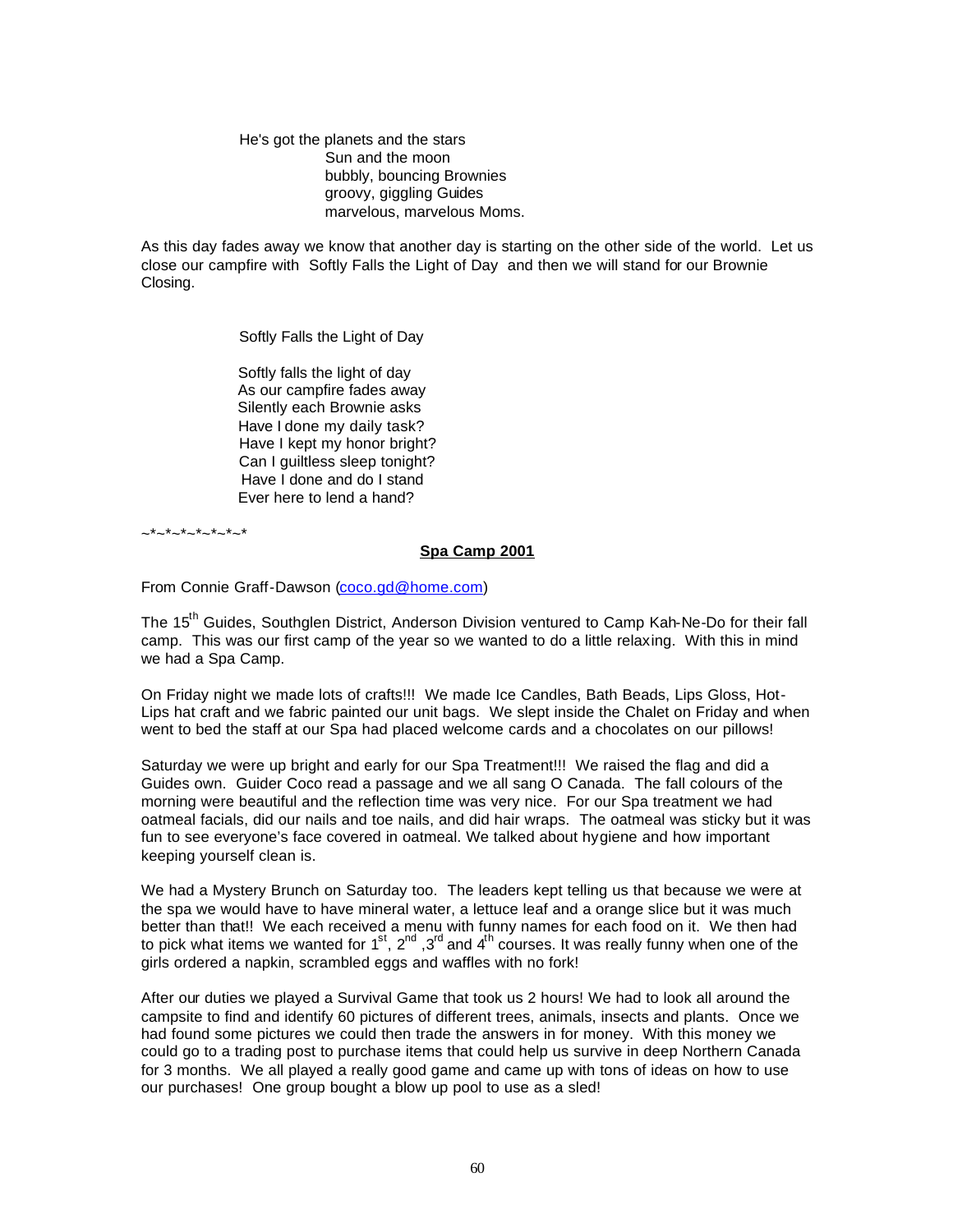After our game we set up our tents! Some of the first year Guides had never tented before so the second year girls helped to show how to set up and how to keep your things inside.

Once our tents were ready we had a lesson of starting and laying a fire. We talked over the three elements of fire and emergency procedures. Each of us got a turn at lighting a match and getting it to a fire starter.

Guider Coco and Guider Jello stayed with the fire as the rest of us went on a hike. Guider Beanie and Guider Smore showed us how to use our compasses to get our bearings every so often and talked about direction. On our Hike we ran into some Boy Scouts that were lost on the trail!! They didn't think it was so funny that girls knew the right direction back to their site!

Finally it was dinner!! We had tinfoil dinners on the fire with tinfoil apple crisp for desert! It was so tasty! We didn't even care that some of them burnt!

After Duties we had a campfire! The third year Guides planned it for us and were earned our Sing Ontario Sing Badge! We all really like when Guider Coco signs Boom Chick Boom for us! We all laugh at the way she does the Queen and the Opera singer parts. After we sang we ate again. Can you believe we were still hungry! We had hot dogs, marshmallows, and pie iron cherry pie and banana boats.

We all climbed into our tents very full and very sleepy. It was a cold night but we were prepared! We all had our winter hats, our extra blankets and our thick PJ's to sleep in. As we settled down in our tents we could here an owl near by and we also had a visit from a raccoon family.

Sunday morning we made breakfast on our Coleman stoves (oatmeal and hot chocolate). It was nice to start with a warm breakfast. We had lots of fruit left over so we had fruit salad as well.

Sooner than we wanted it was time to pack up and go home. The leaders looked really tired but we could have stayed longer!

What a great time!

 $-$ \* $-$ \* $-$ \* $-$ \* Spa Day recipes From: Anne Chiasson (chiassc@NBNET.NB.CA)

http://stu.cofc.edu/~klmckelv/homemadefacials.html http://www.seedsofknowledge.com/facials.html http://beauty.about.com/style/beauty/cs/cosmeticrecipes/index.htm http://beauty.about.com/style/beauty/cs/maskrecipes/index\_2.htm

 $\sim$ \* $\sim$ \* $\sim$ \* $\sim$ \* $\sim$ 

From: Bonnie Allen kandballen@SYMPATICO.CA Re: [GUI/SCO] Brownie Spa Camp

This sounds like so much fun! Here are a few ideas not all for a spa but for a fun girls night out. You could set up stations for the girls to go to and have leaders and Moms at each

> Have their Hair Done Fancy hair clips barettes etc. from the dollar store Krimpers, curling irons, blow dryers Temporary hair colour would be fun Foot massagers (You put your feet in water and it massages I don't know what they're called)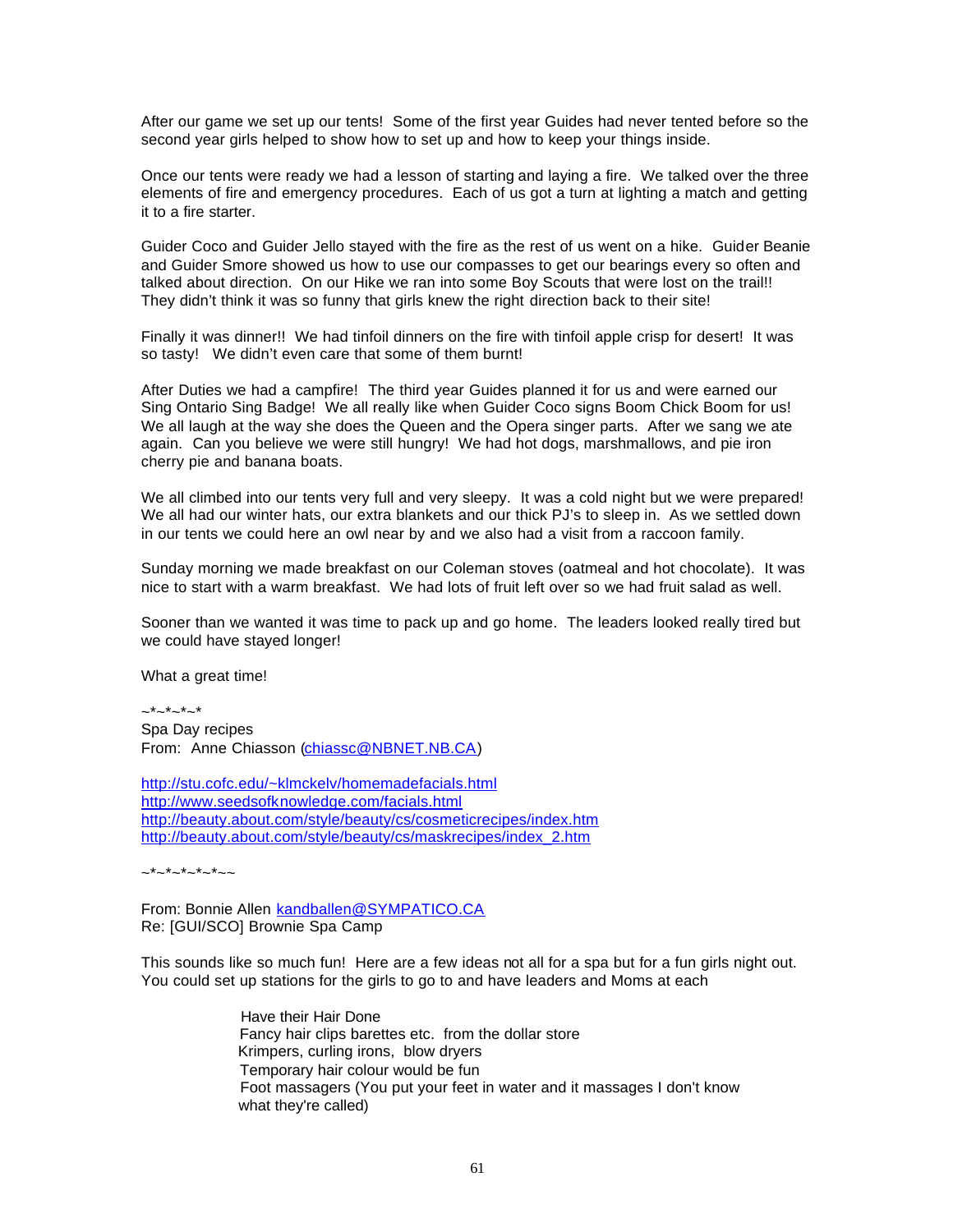Exercise class Facemasks Cucumbers on eyes relaxing music Learn about Healthy foods Yoga Makeover makeup (dollar store) Hand Paraffin Wax Treatment massage Candlelight dinner dress up clothes (Girls can bring mom's clothes) feather boas Fashion show Photo shoot Make faux fur picture frames (Put their pictures in before they go home if you can) Make jewelry Bead bracelets tiaras Sock hop at night Bring crazy socks or tie-dye socks Brownies love to do the Limbo disco ball Ice cream floats (squiggle straws) French fries Play twister Have a tea party (pinkies up) read their tealeaves blindfold taste test food

 $-*-*-*-*$ 

From: Monice, marmour@FF.LAKEHEADU.CA

We did glitter gel.

It is quite easy. Just mix some aloe vera gel with the ultra fine glitter. Make sure you use the ultra fine stuff. The place I got the info from also said to add a small drop of food colouring but when I did this we ended up having girls that looked like Smurfs, like they had jaundice, they were Martians or they had used lots of rouge. In other words - skip the colour.

 $*_{\sim}*_{\sim}*_{\sim}*_{\sim}*_{\sim}*_{\sim}*_{\sim}*$ 

### **Mystery Camp**

# From: Connie (coco.gd@home.com)

Here is our schedule for our mystery camp last year. The mystery game was like a detective game were they had to decipher clues. The clues were written out in different codes, Braille, different languages, in invisible ink, etc. The game took the whole weekend to complete. We also gave each patrol a Detective Kit which consisted of badges, invisible ink (lemon juice), code wheels, compasses, magnifying glasses, paper, pens, finger print ink and paper, suspect sheets. They used these kits through out the weekend on the mystery game.

### Mystery Camp 2001

Friday

7:30pm Arrival and put personal belongings in quarters Divide girls in to Detective Agency Groups Hand in Baby photos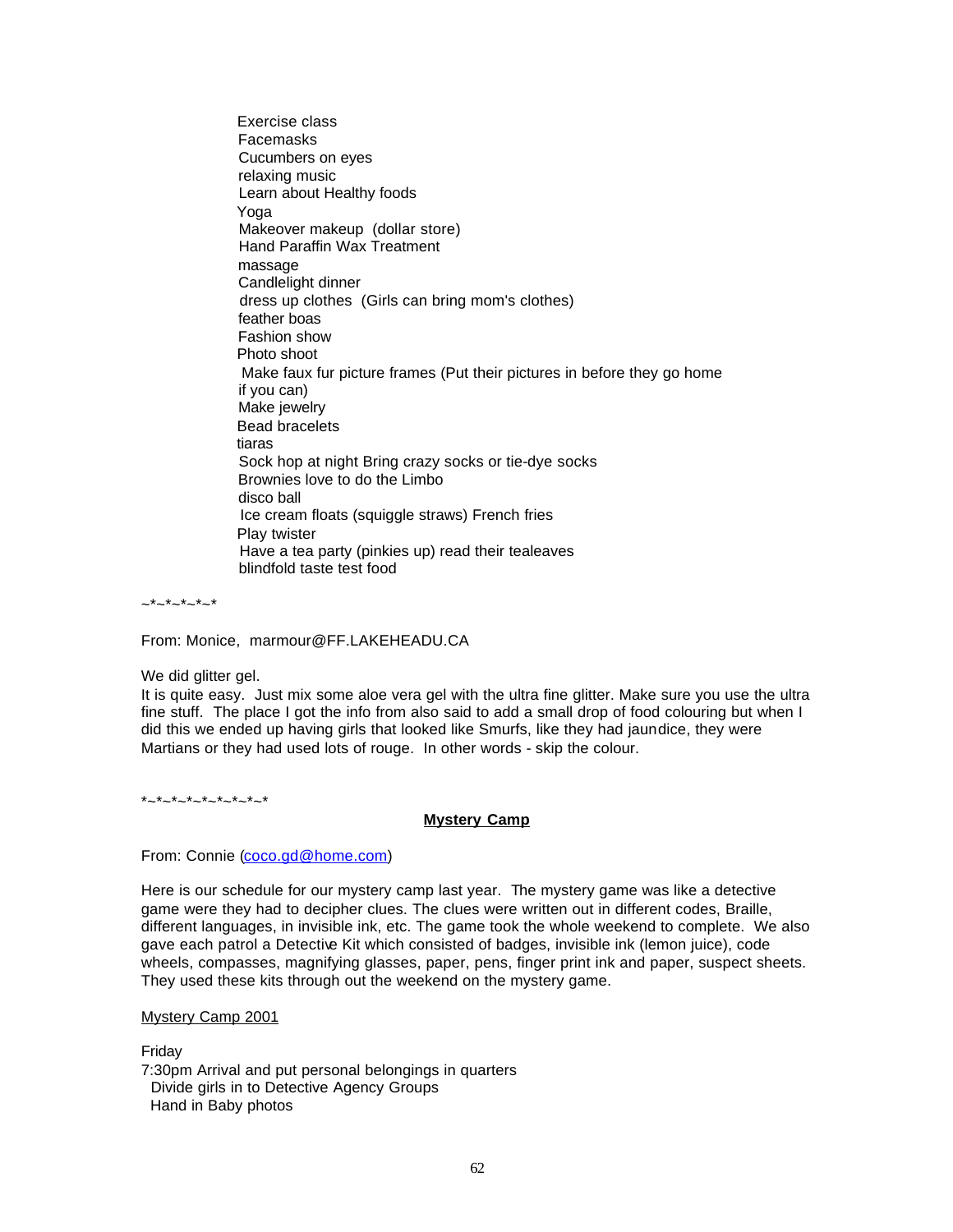Crafts – Morse Code Bracelets Bead Buddies Detective Badges

8:30pm Fire Drill Procedures and Rules Give out Detective Kits and directions Outline of events of the weekend. Mystery Game Starts

8:45pm Fire Drill

9:00pm Indoor campfire Spy Clues

**Snack** 

11:00pm Lights out

**Saturday** 8:00am Breakfast 9:00am Duties 9:30am Communication Badge –Watching movie about Braille, Braille Games 10:15am Using a Fax machine – using e-mail 10:30am Different Languages How to say Hello, Thank you, my name is ... in 8 different languages Write their name in Arabic Sing a French song

10:45am Make desert for lunch

11:00am Disabilities Reading disability exercise Speech impediment – talk with a mouth full of gum Fine motor – tie shoes with rubber gloves on Sign Language – sign their name

11:30am free time each girl will have a different disability (deaf, can't talk, fine motor, 1 arm, can't walk, blind) **Discussion** 

12:00pm Lunch on fire

12:30pm Duties

1:00pm Hike Footprint hunt Map making

3:00pm Snack Crafts – painting shoelaces Painting socks Hat craft binoculars

5:00pm Duties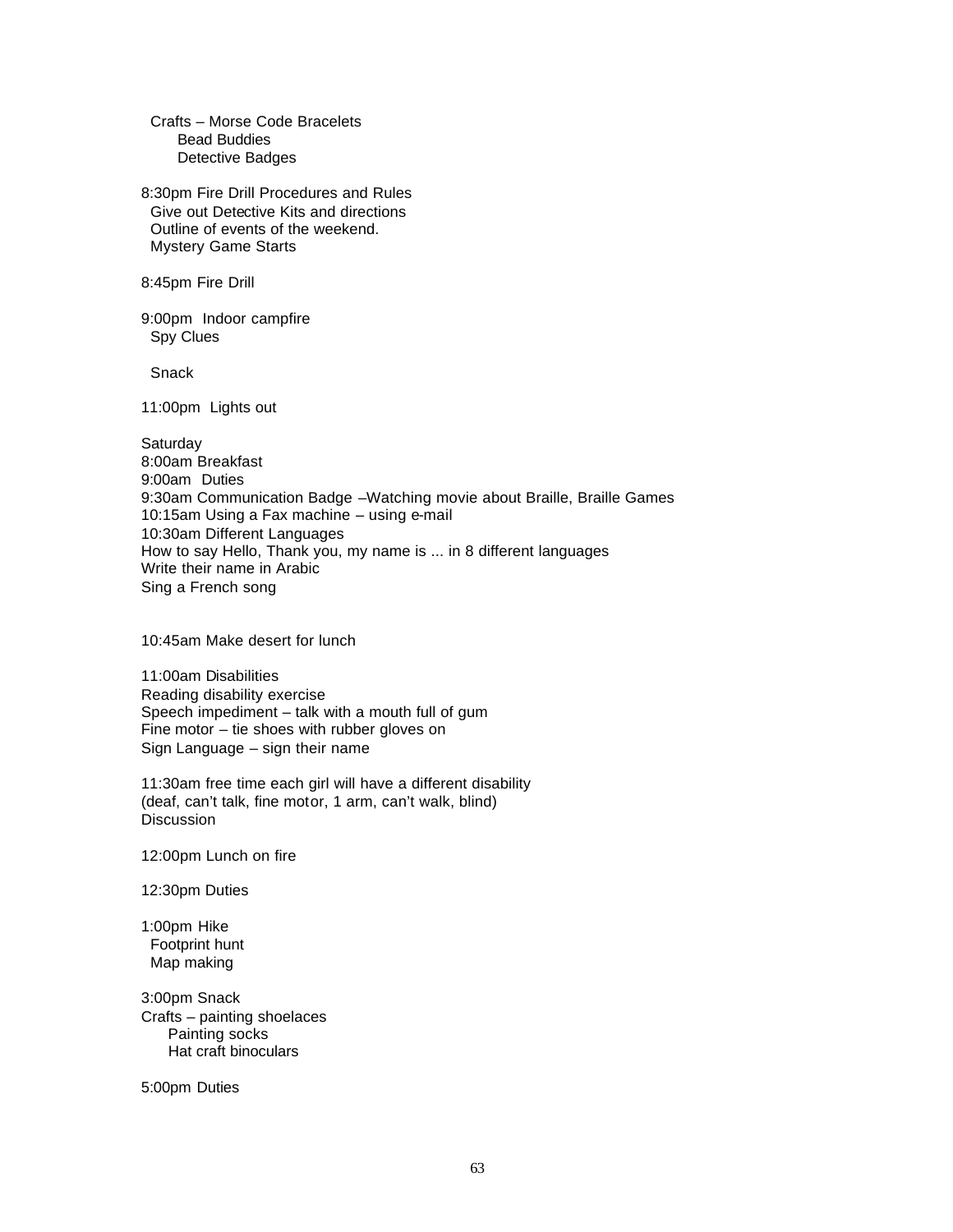5:30pm Mystery Dinner

6:30pm Duties

7:00pm Free Time and working on clues

8:00pm Campfire & Snack

10:00pm Lights out

Sunday 8:00am Breakfast

9:00am Duties and pack up Finish up clues

10:00am Give out Badges Prizes **Closing** 

11:00am Home Time

 $\sim^*$ ~ $*$ ~ $*$ ~~ $*$ **Mystery Camp**

From: S. Bird (slbird@SUNWAVE.NET) We did a camp on a mystery theme with our Guides 3 or 4 years ago.

I kidnapped a stuffed animal from each tent, and left a coded message for them the figure out. Once they solved it, it sent them to a location for another coded message, they had several to solve, and then they ended up where the stuffies were. It took them all weekend- so whenever they had free time they were doing it. I didn't give any hints, except for the very first clue, which was written with semaphore pictures (like on the old Guide semaphore card). Another leader and I were sending each other semaphore messages in the field. Guides would come up to us and notice that we had a 'translation' sheet- if they asked for it- we gave it to them!

They also had one that was morse code, but I didn't give them the morse code craft until Saturday afternoon, and if they were ready for it, they just had to wait... Some of this is WAY too hard for Brownies, but some things would work-

\*numbers=alphabet 1=A 26=Z (with Guides I'd make 26=A and 1=Z) \*writing backwards so the message must be read in the mirror (with Guides, doodle around the message and colour some of it in- still legible in the mirror, but way less obvious) \*Picture codes (lion=L, cat=C etc) or Morse code/semaphore pics for Guides \*tracking stories- using stones, grass, sticks etc \*camouflage outdoor game- perhaps using animal toys, or night eyes

With mine they had a verse about the clue, and then the clue led to the next coded message.

I don't think I still have it.

 $*_{-}*_{-}*_{-}*_{-}*_{-}*_{-}*$ 

From: Bev, walkling@EBTECH.NET Subject: Re: [GUI/SCO] mystery week-end (long) pt.1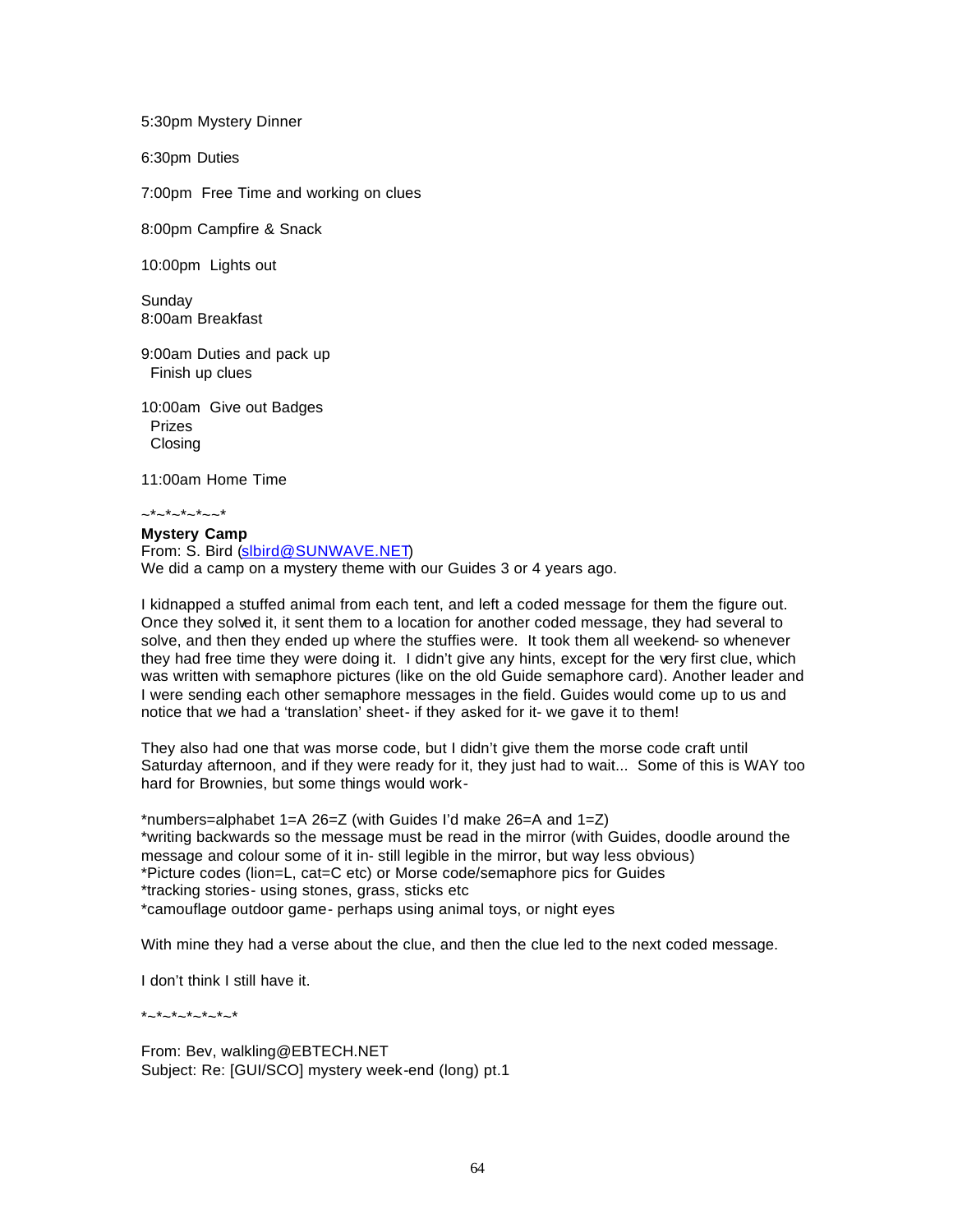This is a compilation of ideas we used for our mystery weekend several years ago. Hope they are of help.

Here are the rules for the "gotcha" game we played. It was originally written as a murder game, but we changed it to converting spies into double agents. The rules were only partially changed, but it gives you something to go with. We played this several times on the week- end with different variations coming up as we went along.

### 1. Leader does prep work

- create a "toe tag" with each girl's name on it
- list all the girls names on a piece of paper in a random order
- 2. Toe tags are given out to girls. They MUST keep them secret.

 Each girl receives the toe tag of the girl ABOVE her in the list (first girl receives last girl's). (The girls are unaware of the list.)

## 3. 'Splain the rules:

- You must carry your toe tag at all times.

- You are out to "turn" the girl whose name appears on the toe tag you have been given.

 - You "turn" someone by catching them alone, being within 2m of them an saying "Gotcha". Alone means that no one else can hear you say "Gotcha" or see you turn your victim. Explain that you should really make sure the girl is alone because if you try and turn her and you fail it will be extremely difficult for you to find her alone.

- You must show the girl the toe tag with her name on it. When she is turned, she will give you her toe tag, and you will try and turn the girl on her toe tag.

# VARIATIONS:

It's hilarious to watch. The girls will never want to be alone, but then again, they always fear that their "partner" in un-alone-ness may be their nemesis! :-)

You may wish to define safe zone so that girls can be alone and "not play" for a while -- IE: you can't turn anyone while they are in their tent.

You could also enforce the rule that you are only "not alone" when you are with "living people" --IE: Girls that have not yet been turned. This rule makes things rather hilarious when there are four or fewer girls remaining, and prevents little "escort services" from accompanying the living everywhere and delaying the end of the game.

You may wish to have the girls physically identified as dead or living. IE: They have to wear their toe tags around their necks (but maybe stapled shut so that the name on them can't be seen).

You may wish to post the "killed" girls names somewhere public so that the number of "kills" can be seen.

#### \*\*\*\*\*\*\*\*\*\*\*\*\*\*\*\*\*\*\*\*\*\*\*\*\*\*\*\*\*\*\*\*\*\*\*\*\*\*\*

Found a great site to get the morse code from. It has the Code in a really nice table that prints out wonderfully.

http://cs.dprcssb.edu.on.ca./ve3mis/morse.htm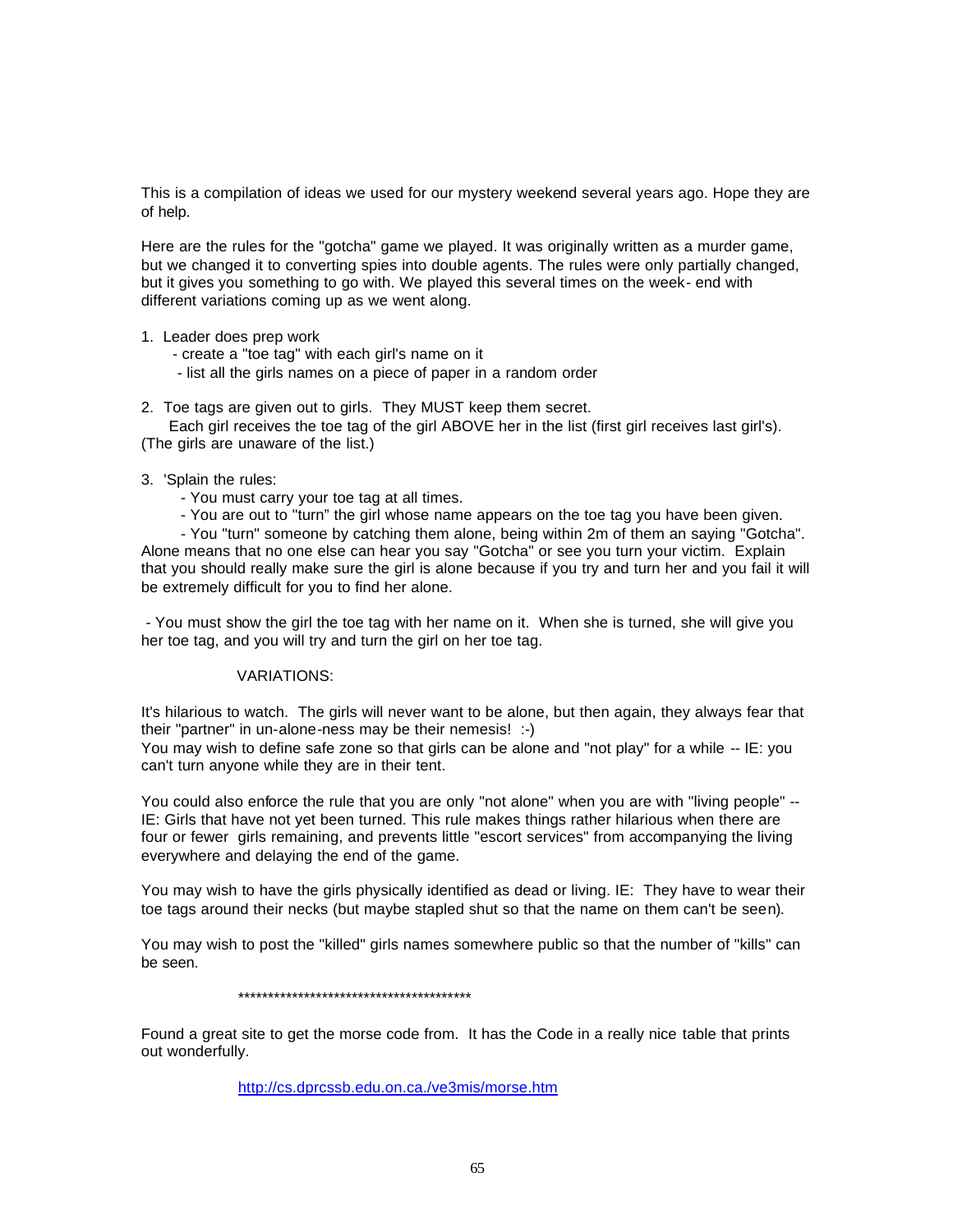Materials for Morse Code bracelets:

(Keeping in mind the colours blue and gold)

 Gold wire small round blue beads long gold tube beads small round white beads Diagram of Morse code

Depending on how long your name is, cut a piece of gold wire. Knot or loop the end to prevent the beads from falling off. Beginning with the last letter of your name, thread beads onto the wire with the corresponding Morse code. For dots, use the round blue beads. For dashes, use the long tube beads. To separate one letter from another, use the round white beads. Once the letters to your name have been completed, knot or loop the wire to once again prevent the beads falling off, and attach to your camp hat.

From: Karen.Brooks@HBOC.COM Subject: Cat's Eye Hike instructions and poem

First, type up the poem so that each step is about 4 inches wide. Cut into strips, one per step. There are 15 steps. Next, use black poster board and cut into rectangles the size of index cards. Using red reflector tape (bicycle tape) or red plastic stick-on reflectors (the kind you can stick to your mailbox--make sure it is the thin kind you can cut with scissors), cut out cat's eye shapes about 1 1/2 inches across. You will need 30 eyes. Glue the step of the poem and two eyes to each card. You will need thumb tacks or push pins when it is time to set up the game.

To set up the game: Determine the start and end points. Tack up the #1 card on a tree, fence post, tent or shelter support pole, whatever! Just make sure it is at chest level for whatever age group will be playing. Now, the tricky part. Shine a flashlight around in a circle, holding it at the same height the kids would. Find a good place where it shines, and tack the #2 card up there. Go back to #1 and make sure the "eyes" reflect when you shine the flashlight on #2. Now, from #2, shine a flashlight and pick a good spot for #3. It gets harder as you go, because the important part is to be sure that only the next card in the sequence will be spotted from the previous spot. So when you are at #5, you only want to spot the #6 card, not card #12! Continue until all cards are placed and checked. This can take an hour the first time you do it, or if older girls are setting up the course to stump the other patrol, so plan plenty of time and an activity for the other kids to do while waiting. The last step of the trail is the treat--s'mores fixin's or whatever! Once we got led back to the fire circle where the course-layer had prepared brownies in the box

oven...

To play: the group (or team who is following the trail) starts at step one. They read the poem, then try to find #2 by turning around slowly, shining a flashlight into the woods. They will spot the card by looking for the reflective eyes. Once they find it, they go to #2 and read, then look for #3 and so on. At the end of the trail, they find their treat.

Be sure that the trail does not lead through poison ivy, pricker bushes, fire ant hills, or another outdoor hazard!

Here's the poem:

- 1. There's a wild cat here that roams in the night, Howling and prowling with eyes shining bright.
	- 2. Only the strong and daring can go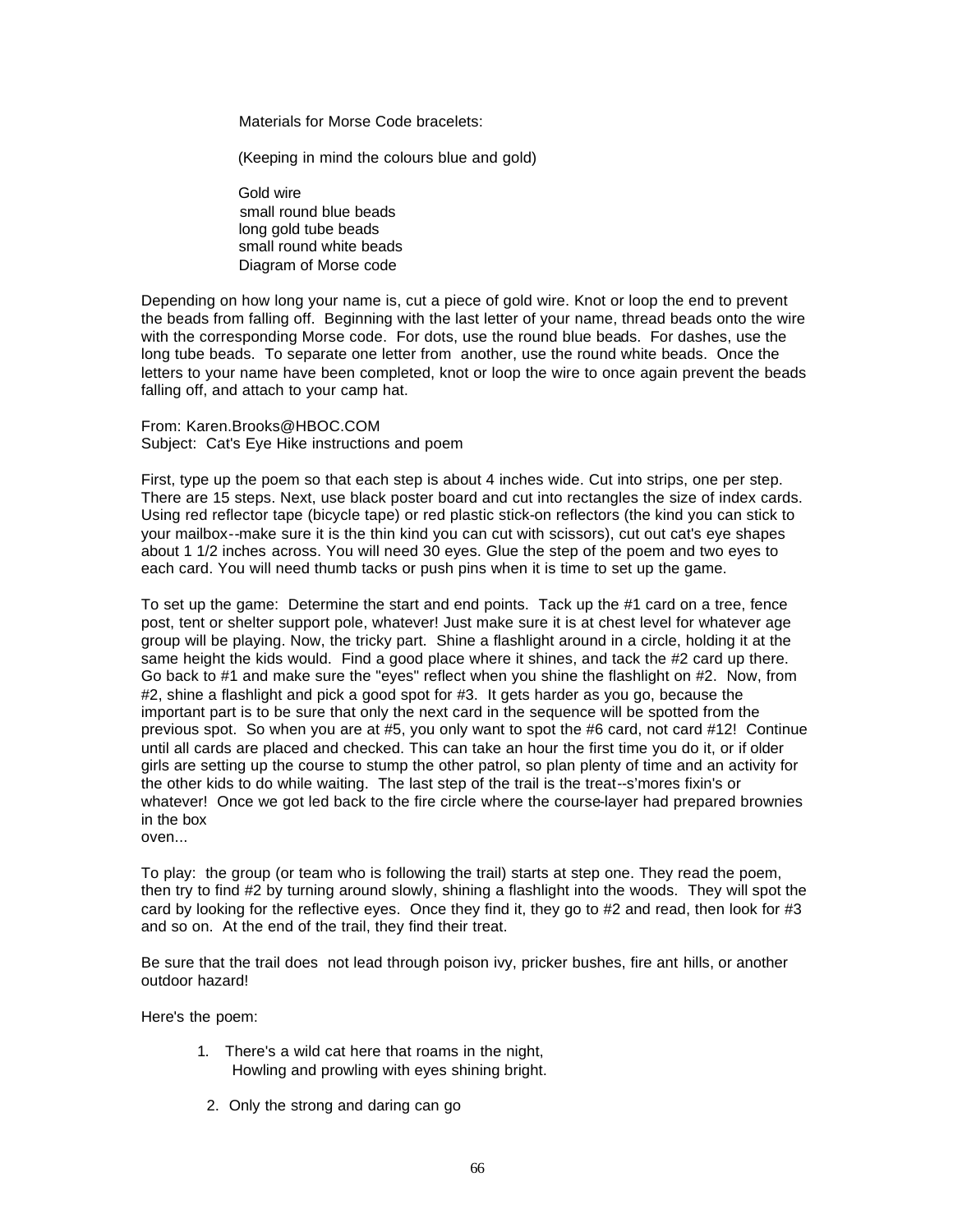Out in the black where the cat's eyes glow!

- 3. Follow the cat, his eyes like a flare! Follow him on, if you can, if you dare!
- 4. First look to the left, then look to the right. There are bright red eyes, shining in the night.
- 5. Look at the eyes that glimmer and beckon. Just how big is that cat, do you reckon?
- 6. Upward and onward now, follow the cat! Don't lose your way, though the night's wild and black!
- 7. Follow the beckoning gleam of the eyes, For where the cat is, there the treasure lies.
- 8. Be careful now, watch where you put your feet! Wild cats around just love human meat!
- 9. Upon a fence post, down by a big stone, Search for the wild cat but don't go alone!
- 10. Is he behind that rock, or up in the tree? You are blind at night, but the cat can see.
- 11. The cat is wild, and a wild cat is mean. Take care, he's the wildest cat ever seen.
- 12. Listen now, hear that cat's spine-tingling growl? Oh boy! He's hungry and he's on the prowl!
- 13. The night is dark and you are far from home. You're on the cat's land known by him alone.
- 14. Do you see the red eyes? Now follow up! Find the wild cat with his treasure cup!
- 15. You've won! You've beat the cat! The reward is yours--don't get too fat!

Remember to put the last step in the treat

skit suggestion - should be scaled down to an understandable level for younger girls

Sherlock Holmes and Watson were on a camping and hiking trip. They had gone to bed and were lying there looking up at the sky.

Holmes said, "Watson, look up. What do you see?

"Well, I see thousands of stars."

"And what does that mean to you?"

"Well, I suppose it means that of all the planets and suns and moons in the universe, that we are truly the one most blessed with the reason to deduce theorems to make our way in this world of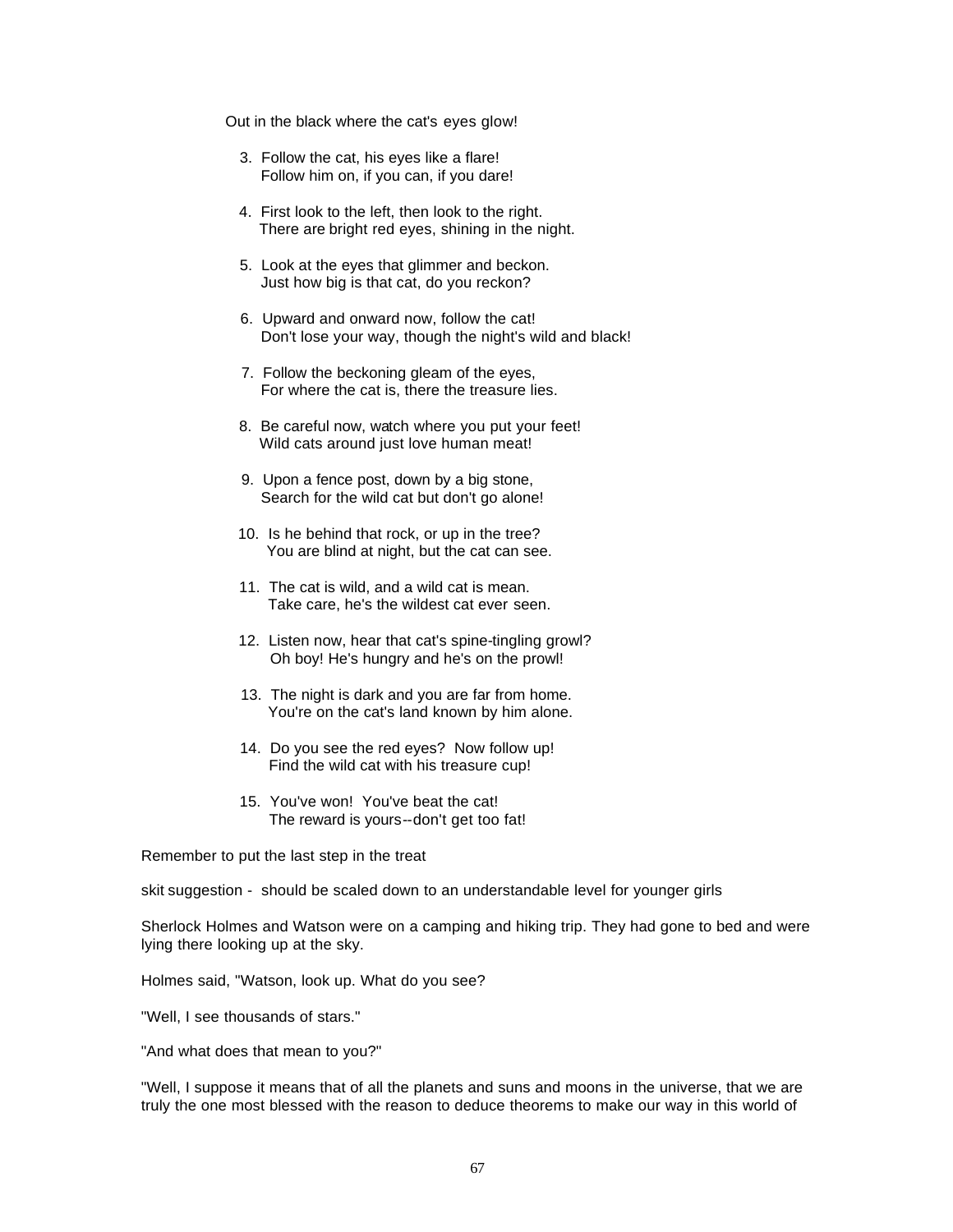criminal enterprises and blind greed. It means that we are truly small in the eyes of God but struggle each day to be worthy of the senses and spirit we have been blessed with. And, I suppose, at the very least, in the meteorological sense, it means that it is most likely that we will have another nice day tomorrow. What does it mean to you, Holmes?"

"To me, it means someone has stolen our tent."

\*\*\*\*\*\*\*\*\*\*\*\*\*\*\*\*\*\*\*\*\*\*\*\*\*\*\*\*\*\*\*\*\*\*\*\*\*\*\*\*\*\*\*\*\*\*\*\*\*\*\*\*\*\*\*\*\*\*\*\*

make fingerprint kits using empty film canisters, flour or cinnamon, scotch tape and disposable make-up applicators.

provide samples of fingerprints and see if they can find a matching pair

\*\*\*\*\*\*\*\*\*\*\*\*\*\*\*\*\*\*\*\*\*\*\*\*\*\*\*\*\*\*\*\*\*\*\*\*\*\*\*\*\*\*\*\*\*\*\*\*\*\*\*\*\*\*\*\*\*\*\*\*\*\*

Kim's game - used for training spies to develop powers of observation using all their senses can be done with touch, sight, smells, sounds (whistle blowing, doorbell ringing, toilet flushing, someone brushing teeth....) etc

\*\*\*\*\*\*\*\*\*\*\*\*\*\*\*\*\*\*\*\*\*\*\*\*\*\*\*\*\*\*\*\*\*\*\*\*\*\*\*\*\*\*\*\*\*\*\*\*\*\*\*\*\*\*\*\*\*\*

jungle breakfast using trail signs to lead to various breakfast items.

\*\*\*\*\*\*\*\*\*\*\*\*\*\*\*\*\*\*\*\*\*\*\*\*\*\*\*\*\*\*\*\*\*\*\*\*\*\*\*\*\*\*\*\*\*\*\*\*\*\*\*\*\*\*\*\*\*\*\*\*

scavenger hunt

possible ideas

NATURE QUIZ The answer must be part of nature.

1.Something used to make a cake: \_\_\_\_\_\_\_\_\_\_\_\_\_.(flour-flower)

2.What a dog says: \_\_\_\_\_\_\_\_\_\_\_\_\_.(bark)

3.Fred Flintstones daughter: \_\_\_\_\_\_\_\_\_\_\_\_(pebbles)

4.A natural drink: \_\_\_\_\_\_\_\_\_\_\_(water)

5.You have an uncle and an: \_\_\_\_\_\_\_\_\_\_\_(aunt-ant)

6.Second letter of the alphabet: \_\_\_\_\_\_\_\_\_\_\_(b-bee)

7. What cows eat: (grass)

8. What people do when they go home:\_\_\_\_\_\_\_\_\_\_\_(leave-leaf)

Page out of a book - (leaf) Article used for sewing (needle) Ice cream comes in this (cone) Brownies dance around this (toadstool) An old fashioned pen (quill) Glue does this (stick) This helps you drink (straw) You find these when you trace your family's history (roots) Rivers, libraries and trees sometimes have one of these (branch) What Hawaiian dancing girl's skirts are made of (grass)

1. an ingredient used in making bread (flower)

2. a paper weight (rock)

3. a part of a book (leaf)

4. an old fashioned pen (feather)

5. you can eat it but sometimes it is poisonous. (toadstool)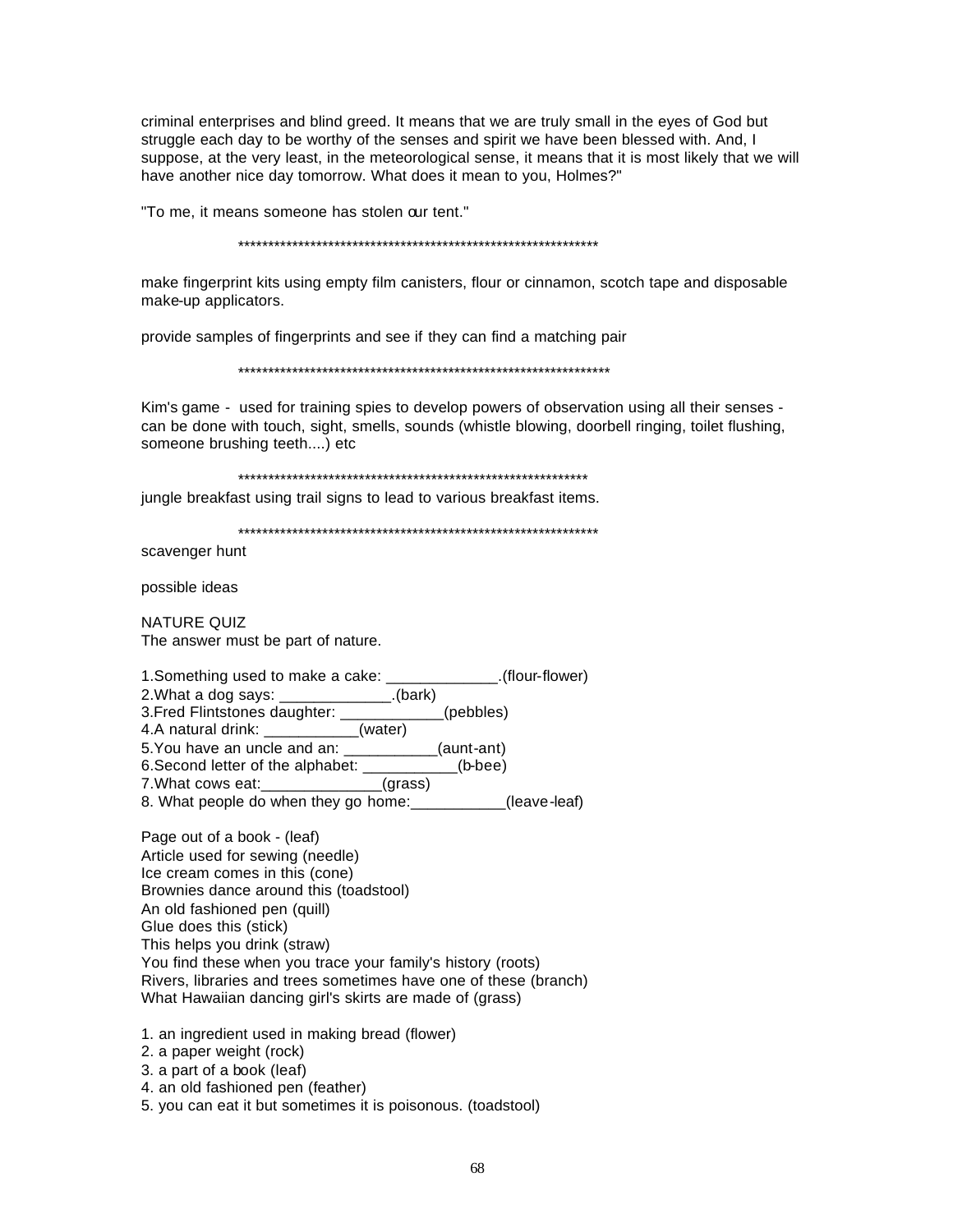6. Glue makes things (stick) 7.something used to start a fire but not matches (magnifying glass -not found in nature but they had fun working with it and boy did it work quickly! - you could also have them to light a fire by rubbung sticks) 8. something that chokes your grass (weed)

9.something dogs do (bark - but they all looked for doggie do!)

10. Keep our camp clean - pick up any \_\_\_\_\_\_\_\_\_\_\_\_\_\_ (garbage)

\*\*\*\*\*\*\*\*\*\*\*\*\*\*\*\*\*\*\*\*\*\*\*\*\*\*\*\*\*\*\*\*\*\*\*\*\*\*\*\*\*\*\*\*\*\*\*\*\*\*\*\*\*\*\*\*\*\*\*\*\*\*\*\*\*\*\*\*\*\*\*

I can help with the secret code (mathematically known as cryptography) part. You could use some of the "codes" I describe as easy "Oh-you're-bored-here-try-this" games, or gathering games...

# Spiral Codes:

One of the easiest codes to do involves two brooms with the exact same handle size (or other long and thin cylindrical objects), and a long strip of paper. The girls wrap the paper around the broom handle, and in a spiral shaped fashion so that the part of the handle is completed wrapped in paper. The girls can write their message, and remove the paper... and suddenly, the long strip of paper has transformed into a jumble of letters or your ... secret code. The tape can be passed to the other group (with matching broom handle size) who can wrap their broomstick with the paper, and the message will appear. :-) You could use items of varying diameters to show how it won't work unless the handles are the same size.

# Invisible Ink:

I think you can mix lemon juice and water, write on white paper with a toothpick, let the message dry, and "see" your secret message as you hold it up to the light...

# Caesar Cipher:

Caesar was said to have used this code himself... This is just a "mapping" of letters, and most kids are familiar with it. In Caesar's case,  $A=C$ ,  $B=D$ ,  $C=E$ ,  $D=F$ , etc. So the word  $BAD = DCF$ . You could have the girl's team up, and have each team pick a letter to "map" to... A=J, A=Q, etc. and have them "encrypt" an short message. They could then give their encrypted message to another team to "decrypt" (encrypt And decrypt are the words used in the industry). The girls probably wouldn't pick A=C (if that is your example), (and definitely not A=A), so that leaves 24 letters left to try. Four girls could try six codes pretty easily... if the first word doesn't make sense, then they stop. You could turn it into a contest... Use parts of your promise and law for the messages, or work clues into the messages if you want to do them yourself. (Note: This is a very easy code to break. You might want to explain to the girls that very few people could read in Caesar's era, and so this code worked quite well...)

# Permutation Cipher:

---

This is a more advanced version of the Caesar Cipher. Instead of picking A=C, B=D, you can map to random letters ... A=C and B=F and C=Z... Here is something you could give the girls...

We will use math and statistics to help us. Count how many times each letter of the alphabet appears in your message.

E is the most used letter in the English languge. Which letter is used most often in your code? Write an E underneath that letter every time it appears in your message.

The second most common letter is probably 'T'. Write an T underneath that letter every time it appears in your message.

A very common word in English is 'THE'. If this word appears several times in the message you should be able to guess what letter represents 'H'.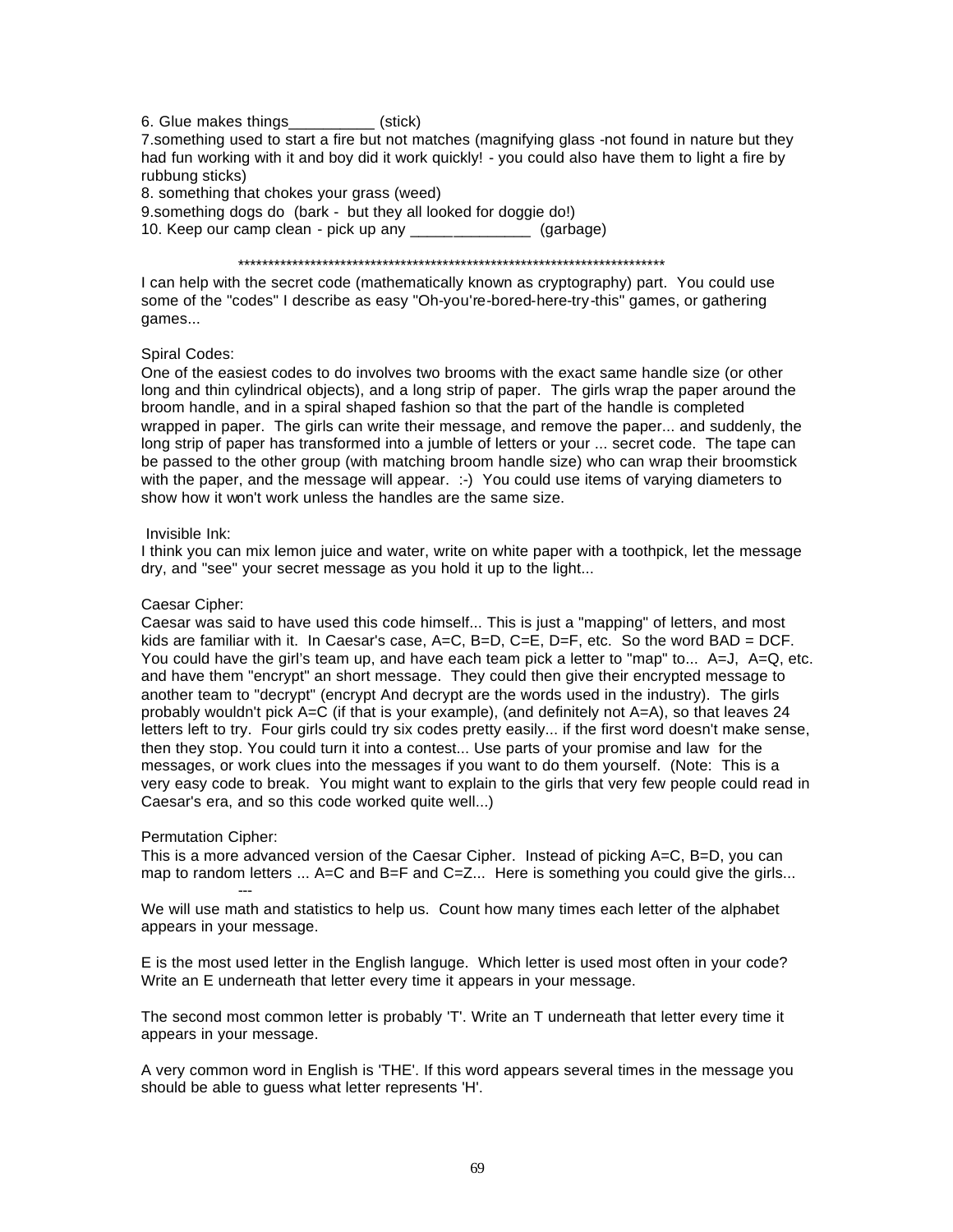A strong clue in breaking a code is some knowledge of certain words that are likely to appear in it. For instance, this message mentions our camp. If you can find where the word 'GUIDE' appears, you will know what several more letters represent. You may also wish to look for the word 'CAMP'.

The most frequent letters used in the English language are: E, T, A, O, and N. See if you can use this information to find out which letters stand for O and N.

Solving the remaining letters is now up to you. What does the message say?

 --- Technically, you don't even need to use letters in your code.. You could use little pictures or stickmen in various forms (Did anyone else read that Trixie Beldon mystery when they were little?) ... anything which can be recognized and counted. :-)

The girls should be able to break your codes here... Make sure that these instructions will "work" on your message, though! :-)

 $-*+*+*+*+*$ 

## **Raiders of the Lost Camp**

From: Therese Preece (tmpreece@smartt.com) Surrey, BC

The first thing that came to mind is a "jewel bag" - - - have the girls sew a neat little velvet, or soft fabric bag in red, black or navy – flannelette would work too, with a draw string closure. Then give them a collection of neat stuff to put inside. Those glass rocks that are available everywhere, shaped pretty sequins, special stickers, some loose glitter....etc. I know it isn't very Angelina Joli-ish to sew....since she is so macho.....but heh....we all have to know how to sew a stitch or two....even her!

Or make potion necklaces....

What we once did was have a couple lab technicians save and collect enough plastic blood sample tubes, with screw tops for the group. We collected lots of eyedroppers and neat products to add to distilled water that made a neat affect when the tubes were shaken, then held still to settle. Sort of like a snow globe.

Like if you add glycerine...the water gets swirly

- ...if you add red Kool-Aid powder... the water turns red
- ...if you add green Kool-Aid powder... the water turns green
- ...if you add red glitter...it swirls around when shaken
- ...if you add multi coloured glitter...it swirls around when shaken
- ...if you add very small gravel... it makes noise as it drops
- ...or coloured gravel.....

...Etc. and so on…experiment

I'm sure there is a multitude of other items you can add....

We had all the items in small jars, with a special name, stating it's medicinal affect in big letters, and we let the girls choose what they felt was important for them to have, and we added to the distilled water that was placed in their tube...we used this idea for our medieval theme....and made potions and gave them witches brew type names....with witches stew type ingredients...I'm sure you could come up with something of that nature that was appropriate...something to make them strong women....if you know what I mean.

We tied the potion tube in a necklace fashion around their necks.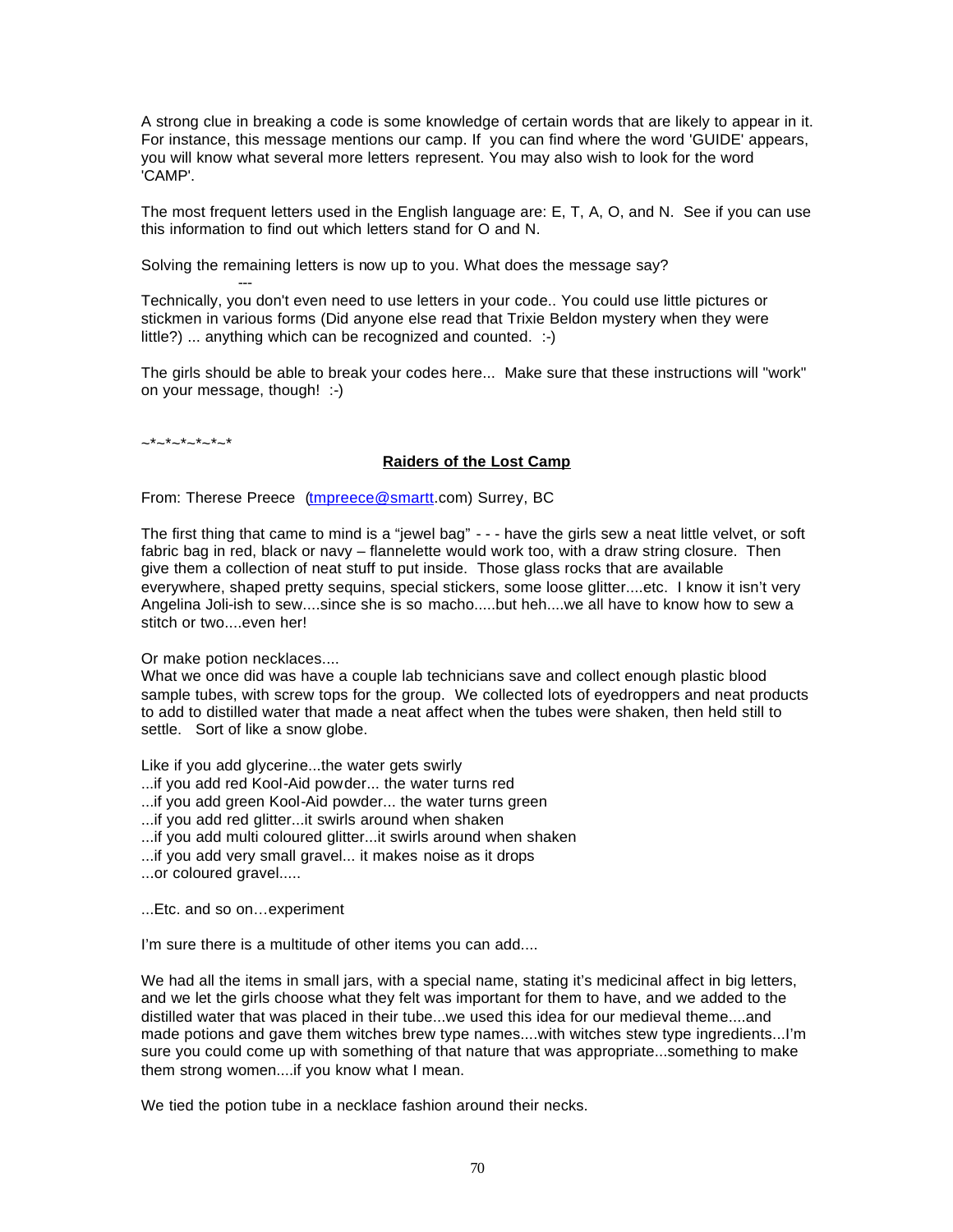We had a Guider dispensing the items into their potion tubes, and had a Guider writing a scroll of the ingredients they chose explaining what each item was good for. It was then rolled up and tied with a ribbon or string to hold it rolled up.

That's just off the top of my head this early morn before I'm off to work.

 $2^{*}2^{*}2^{*}2^{*}2^{*}2^{*}$ 

#### **Camp Stake-Out**

From: Shirley <shirleym@NBNET.NB.CA), 1st Newcastle Brownies

Well, now that I've showered and had a nice long nap I'd love to tell you all about our Spark/Brownie camp this weekend – it was a detective/mystery theme called Camp Stake-Out.

We had 7 Brownies and 15 Sparks – all adorable, especially some of those little 1<sup>st</sup> year Sparks – so sweet you could just eat 'em up :o)

We had 6 Patrol leaders – 4 Pathfinders, one Guide and one former Guide. We had a Spark leader and her Spark daughter with us from another district so it was great to learn some different ideas and songs from them. Our Spark leader was doing this camp for her Residential CLC and I was in charge of program. She and I went out on Friday afternoon to set up the tents, we were quite pleased with ourselves when we had all seven tents up and ready to go in 2 hours including one we had never seen before with no instructions, 4 domes and 2 A-Frames. This was our first experience at setting up the tents ourselves for camp – luckily we had had a great division camp training in the spring.

Friday night we had an introduction game while everyone was arriving, each girl was given a list of questions and they had to ask everyone else the questions and put the initials of anyone who could answer yes to the question beside it – we asked them to get as many different people as possible – the patrol leaders helped the smaller girls. Then we assigned tents, told them the rules, etc.... We did a couple of crafts, every year we get plastic boxes with lids from a local fish and chip takeout, clean them up and then we decoupage something on it relating to our theme, this year we had a bunch of question marks in all shapes and sizes on brightly coloured paper and names printed up "Detective Megan", "Detective Allison", etc. They then have a place to put all their crafts and stuff they collect. Then we made some binoculars out of tp rolls and yarn. We had a campfire (real fire) on the beach. Then we had a snack and played the "Night Eye" game – the girls loved it!

We had a few kids who moved into the building from the tents, 5 actually. Two were homesick and the other three were just a bit nervous. They were all first time campers. Then on Saturday this is what we did  $-$  not in order

We did assignments for Detective School "Find different shapes, find some clothes peg worms we had hidden around, collect different items (feather, 3 pieces of trash, etc..), find rocks or pebbles that look like something and finally they had to search for some stolen jewels (plastic things from the dollar store) we had thrown around the churchyard. The hat crafts we did were a flashlight, binoculars, funfoam magnifying glass with their names put on the handles using alphabet noodles and a sandwich. We also did a Morse code necklace and we had a mystery craft. We put all different craft items in bags and they had to use what they had in their bag for their craft – I was amazed at the imagination of the girls – it was fantastic!

We had a dress-up relay, we had brought a pile of old clothes and we made 4 teams – each team picked one girl and the other girls had to take turns running to the pile, getting something and bringing it back to put on their girl, at they end the 4 dressed up girls would give a little fashion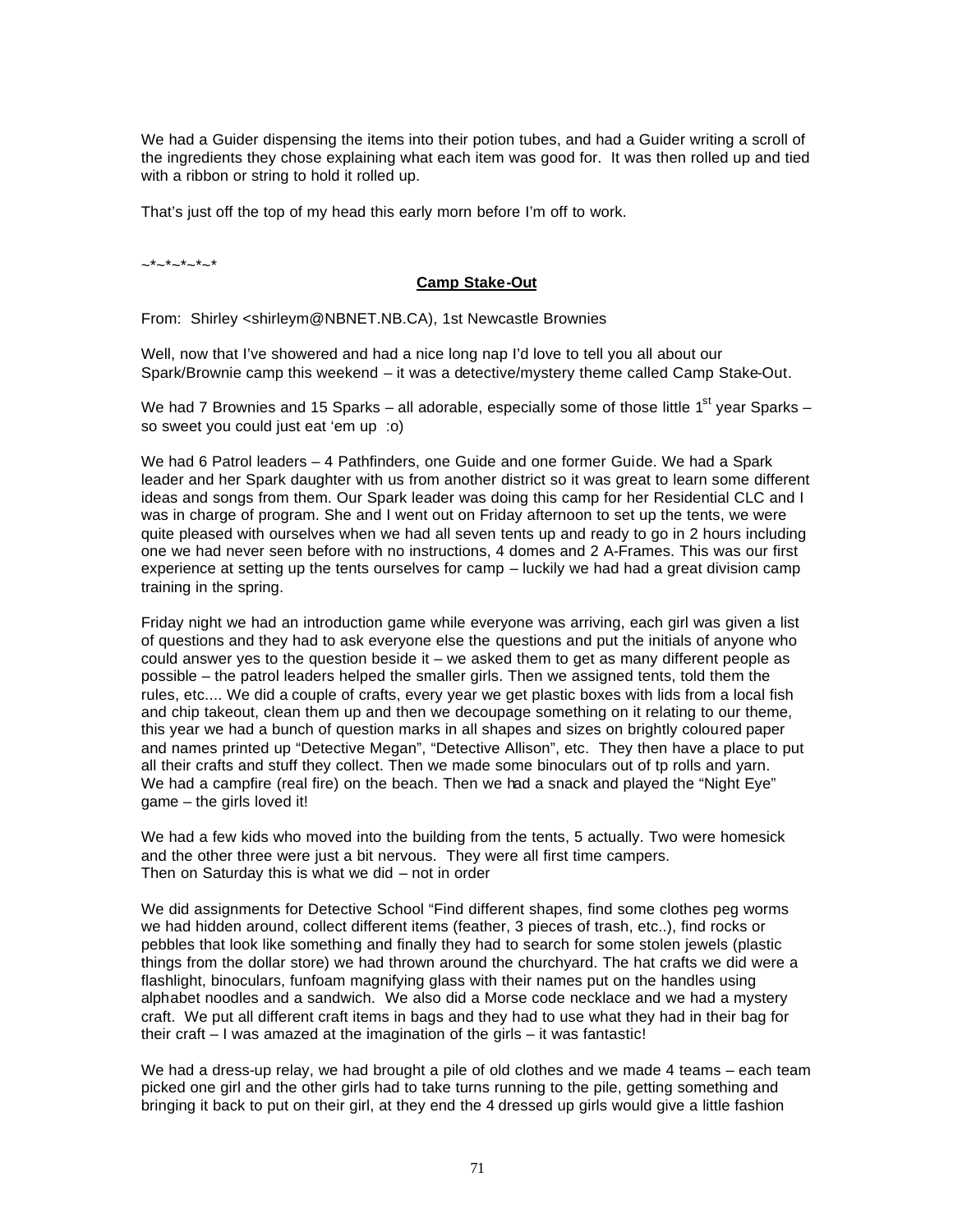show, it was hilarious, we played that a few times and then we just let them play with the clothes for a while.

We had a rather overcast and humid weekend and even a few downpours Saturday evening, but we did get a bit of sunshine just in time to play water games and then soak the leader – yours truly, quite a bit of fun there – next year I'll remember to bring an extra bra :D We had a quiet time and they played in their tents – we had given them each a booklet with puzzles, jokes, tic tac toes, drawing pages, etc. so they could do that or just lay around or play around. During our campfire the night before a few of the girls built sandcastles so we got someone that was coming out to bring a bunch of beach buckets and shovels and so as part of our hike we stayed on the beach a while and the kids played in the sand.

We had some free time for them to play with skipping ropes, hula-hoops, sidewalk chalk, etc. Since it was pouring by that time we had our "campfire" inside the building. Our patrol leaders led this campfire, they had had some free time in the afternoon to prepare for it. We had s'mores and we had mystery cupcakes – we had cut out a little section of the top and put a little surprise wrapped in foil in it and covered them with icing. There were plastic rings, balls, erasers and stuff. We told them in advance they could find something in it so nobody would accidentally bite the prize.

Sunday we had pickup time at 10:00 am and we gave the girls their awards while their parents were there – this year we made a variety of awards up before hand instead of doing them on Saturday night – we had the Cleanest Agency for the cleanest tent – we gave it to a patrol with 3 Sparks in it that used their free time to clean up their tent to make their patrol leader happy, LOL, Dynamo Detectives for the girls that did the best job at the assignments, Sunrise Sleuths for the earliest risers, Sensational Singers, Brightest Lights – won the Night Eye game and the Super Sleepers for the first tent to go to sleep. It was nice to have the work all done before hand but I kinda like to be able to make them from some unique things that happen – for example we should have had the bathroom buddy award for this one tent that made 3 trips to the washroom within an hour the first night – they were so funny. These three 2<sup>nd</sup> year Sparks and their very tired leader! Anyway, each girl, patrol leader and adult leader also got a silver and gold puzzle hat craft (it was one that I got from the swap list but I must have lost the tag and I don't know who I got it from) and a new "Just Gotta Camp" patch – they are so nice! Nice purple and green colours. The  $1^{st}$ year Brownies earned their camp outlooks, too.

#### Best things about camp:

I always feel so great when, even though the parents are saying "I doubt she'll stay the whole night so call me", the girl stay the whole weekend. We had two homesick girls the first night but they stayed and no problem second night. There were quite a few first time campers and nervous parents – more often the parents are more nervous than the girls – ever notice that? :o)

The girls had a excellent time!!!!

We had a great leader staff and we were very flexible with the program. Worked out great. We had to change stuff around a bit because of unseen circumstances – like the tide being in and not being able to do our hike until 4 hours after it was originally planned. And we took our cue from the girls as to when to move to the next activity.

 $x^*x^*x^*x^*x^*x^*$ 

# **Jungle Safari Camp**

# From: Gwen" <gchapman100@HOME.COM>

I'm finally finding a little time to sit and give you a report on the  $7<sup>th</sup>$  Girl Guides Jungle Safari Camp that we had last weekend.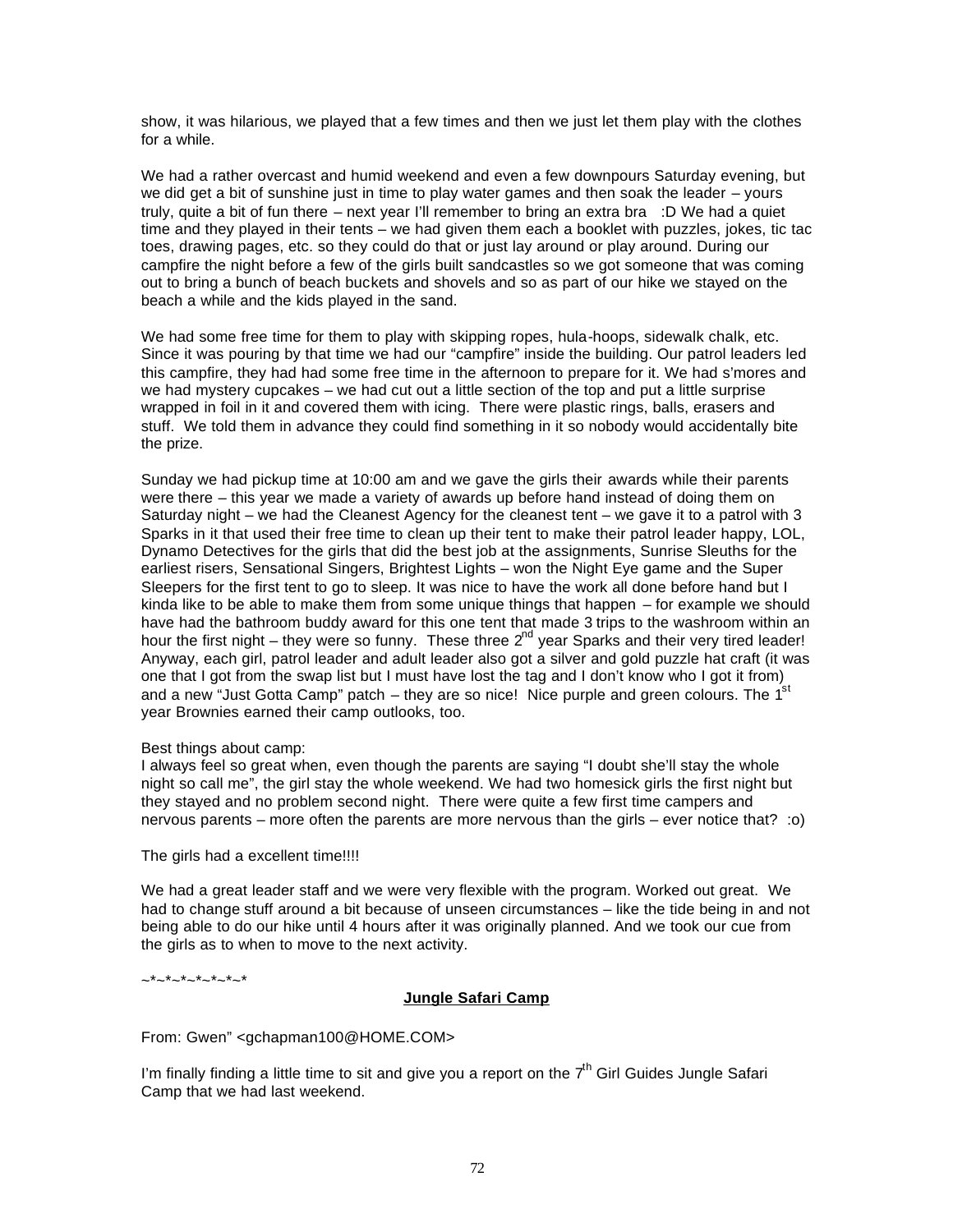We had 16 girls attend, 3 guiders and a surprise special guest.

On Wed 13<sup>th</sup> we had a camp meeting, where we took pictures of the girls for a craft, then proceeded with a tour of the camp site. The girls made gadgets and then we had a campfire complete with s'mores! The parents had a great time too!

Friday the girls arrived at 7:30 and of course there were some problems with tent placements. We have a couple of home sickies that need to be with certain people, so we placed them in the tents accordingly, well one little girl wasn't happy with that and the tears started rolling. I wasn't about to give in but since I wasn't in charge of the camp, I let someone else deal with it. The little girl won <grr> and one other girl offered to move so that there wouldn't be two inexperienced campers in one tent. Friday night we played night eyes and the girls found 39 of 40 markers. The girls made their lion face picture frames, had a snack and off to bed........oops its almost midnight....oh well! We certainly didn't plan it that way!

Saturday we woke up to a little rain, but not enough to dampen the kids fun. It was gone by breakie. Morning considered of breakfast, chores, and a hike in the muck! They had a blast in the muck and the creek. I didn't go, was too tired.

Saturday lunch was tacos and the kids loved that too! Afternoon came and we split the group. Half made bat houses with one leader and her hubby in the work shop and the other half got to see how a reflector box oven works and learn to start fires with flint and steel. That was hard for the girls so after they each tried the flint, I gave them matches. We switched groups and then went for snack! That went over VERY well!

The girls made cute pom pom jungle animals and then just had some free time while we sat for a few minutes to catch our breath!

Easy dinner of hot dogs and hamburgers and man its getting late! Yikes! We were just super busy. We played who wants to be a millionaire with animal questions (Do you know that an elephant produces 50 pounds of poop each day????)

We had a nice campfire with s'mores and off to bed with the kids...AND..... leaders! Whew!

Sunday was basically packing up and going home! We gave each girl an Ecologist badge, an explorer badge, their respective outdoor challenge for their level and a camp emblem. Some got the backyard camp, and the rest got basic camp.

I got home around 2:30 and unpacked. I was beat by the time I went to bed!

So there you have it! How it went.

What a great camp!

Oh.........the surprise guest? A woman on a Montessori exchange from Japan. Her name is Noriko. The kids adored her and asked her many questions about Japan! Great experience for her...and the girls. Noriko had NEVER had s'mores! We gave her a bunch of Canadian Guiding mementos (crests and pins) as a keepsake for her. She really enjoyed hers elf!

### $2^{*}2^{*}2^{*}2^{*}2^{*}2^{*}2^{*}2^{*}2^{*}$

From Renee: abarnowl2@HOTMAIL.COM

How about hiding all kinds of stuffed animals (lions, tigers, elephants, etc) in trees and tall grass. Have the girls make binoculars from toilet paper rolls, then go on a Safari and see how many animals you can spot.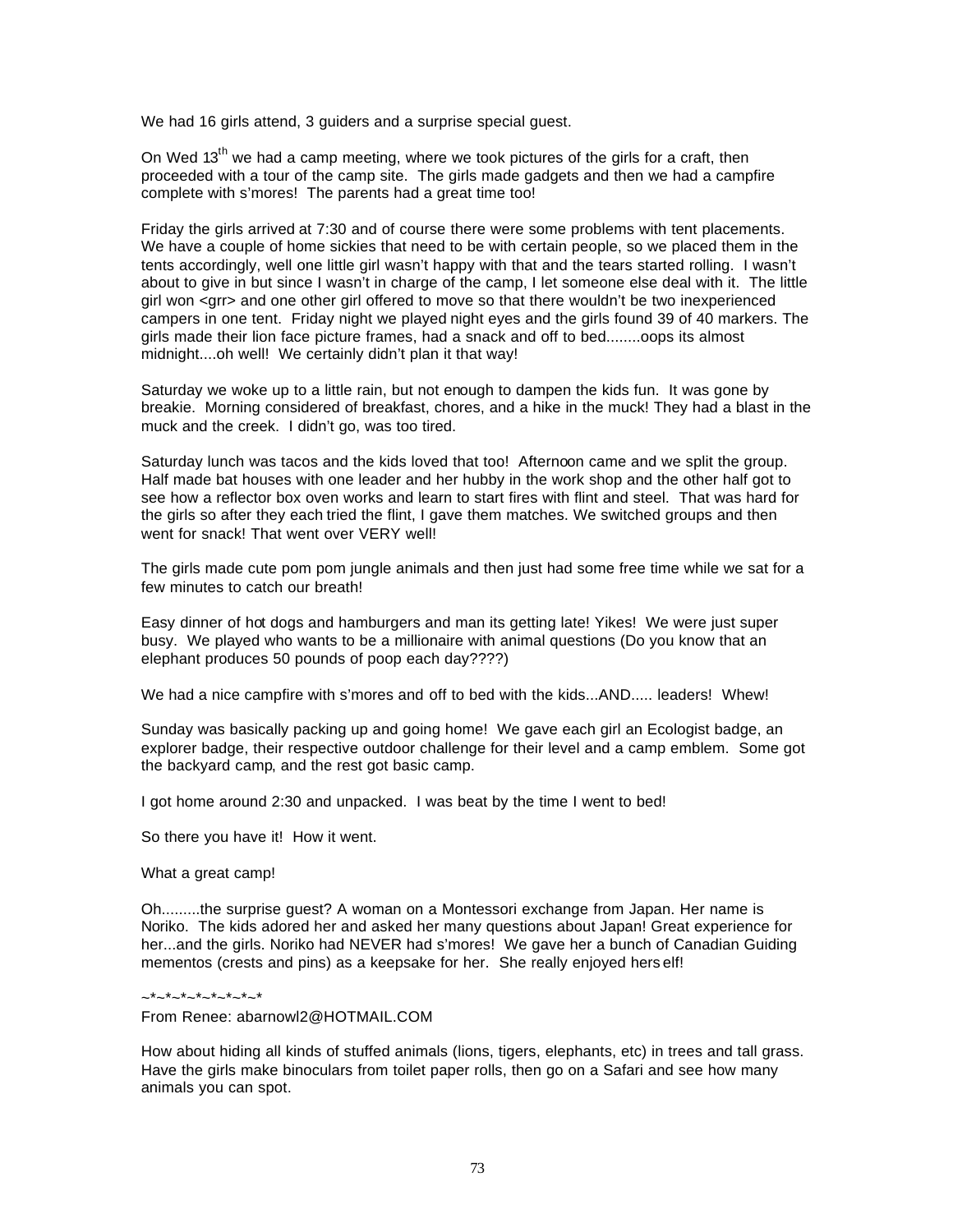$2^{*}2^{*}2^{*}2^{*}2^{*}2^{*}2^{*}2^{*}2^{*}$ 

From: Judi of Michener - vesixwrw@FREENET.EDMONTON.AB.CA

I picked up a bunch of those fillable Easter eggs and filled the inside with clues or challenges- the teams were sent out after different colours.

After Easter bag of over 60 was 72 cents at the local superstore. what a bargain and you don't have to worry about leaving any behind because the colours are so bright and they are waterproof too.

 $2^{*}2^{*}2^{*}2^{*}2^{*}2^{*}2^{*}2^{*}2^{*}$ 

#### **Girl Power Day camp**

From: Mary Ann McKenney, (mmcke@MINDSPRING.COM), Marietta, GA

What we did at Girl Power Day camp this year. Theme Year of the River. Place: Georgia Power's Plant Bowen Recreational Area (about 500 acres of woods and trails)

Tie-dyed shirts the first day using dye from Dharma. Note: we bought the kit had more than enough urea and soda ash for several years we will be buying more dye for next year including a lot more yellow it ran out. I would also recommend mixing the dry ingredients before coming to camp although the dye did wear off my hands in 2 days.

Outdoor Living Skills did edible fire, laid (but didn't light) a real fire and taught the girls knots. We gave each girl a one page, back and from handout from learn2.com (if you shrink it and cut and paste, you can get it on a single sheet) and 2 lengths of rope all in a baggie so they can practice knots.

Outdoor cooks cooked one lunch with everyone: pizzas in a box oven and veggie casserole in a Dutch oven. The veggie casserole was wonderful. Line the DO with foil. Slice 2 sticks of butter in the bottom. Layer ½ a bag of frozen veggies. Sprinkle about a cup of shredded cheese. Put in the rest of the veggies. Sprinkle more cheese. Top with crushed crackers, breadcrumbs, or Pepperidge Farm dressing and a smidgen more cheese. Bake until done unfortunately I don't know how long.

Songs and Games: I will find out if you need to know

Science: we made alka seltzer rockets, slime, paper (I had the molds and deckles so this was free) and did a pollution activity. (I have a Word handout if you want it that spells it all out). For a couple of the groups we took a walk and did footprint casting with plaster of paris. Found deer, dog and turkey.

Art: they made windsocks from foamy. Again ask and I will get you better instructions.

Archery = there is a firing range so the girls all (Juniors and above) did archery.

We did canoeing on a local river with all of the groups for 2 days (an hour per group except for the older girls who got 2 hours. This was such a hit that we are going to see how to round up our canoes to do next year.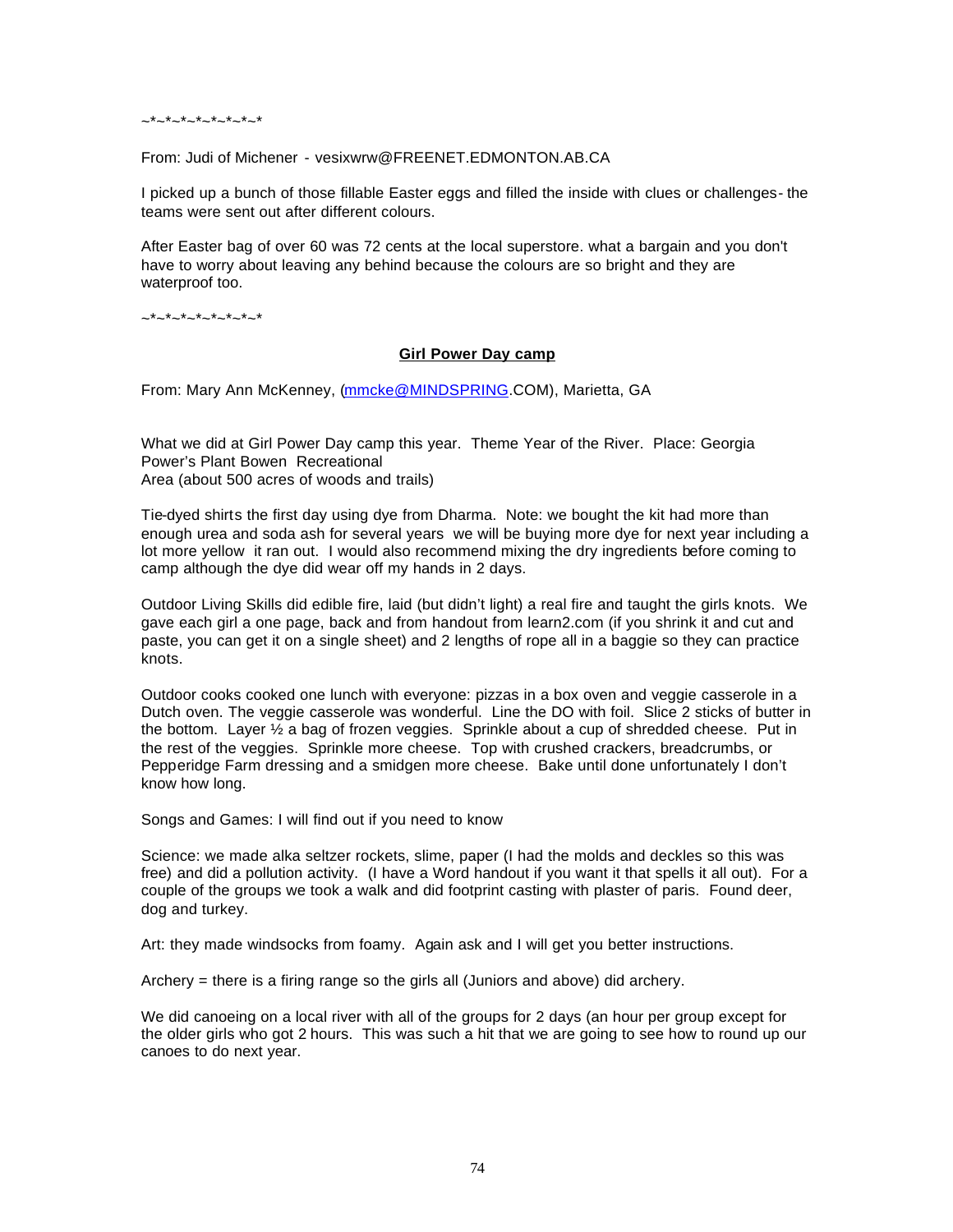We had two DNR (Georgia Department of Natural Resources) guys come on Thursday. One had skulls and skins and picture of local fauna (bear, otter, possum, raccoon, coyote, etc) for the girls to see. Another did a pond stomp at a local pond and the girls saw baby bass, baby catfish, dragonfly nymphs, a huge rat snake, a snapping turtle very controlled!! This was a blast!

We also had a National Park Service guy come two different days to do Project Wet.

Georgia Power as usual was WONDERFUL!!

Please share what you did. I have done Science the past 2 years and will be doing Art next year need suggestions that worked!

 $-*+*+*+*+*+*+$ 

# **Harry Potter**

**Skits:**

From: Tenia Morris, (morristd@NB.SYMPATICO.CA)

# **The Sorting Hat Announce the Opening Act.**

#### **Skit #1: Potions & Cauldrons Class**

Head Wizard sitting at her cauldron, other witches are standing around her watching as if in a class. One of the "watchers" says anxiously:

Watcher Witch: "Is it ready? Is it ready?"

Head Wizard: (Stirring and cackling as she throws in ingredients, loudly announces) "You can't rush, you must make sure not to forget any crucial ingredients or it just won't be the same… Now add a pinch of this, aaahahahahaha, and of course a drop of this cackle cackle cackle."

2<sup>nd</sup> Watcher Witch: "Well now is it ready?"

Watcher Witch: (standing up arms outstretched) "Yes, yes and I believe it is perfect this time!"

All Watcher Witches (pulling bowls out from under their robes and holding them out to be served) "Of course it's perfect Hazel, you make the best CHICKEN SOUP on earth!"



# **Skit #2: Herbology Class**

Instructor Witch standing at a table with a number of potting plants and a watering can. She is wearing planting gloves and holding a little garden shovel.

Instructor: (dropping seeds into the first pot)

"Herbology is a very important class, some of the things we grow here can be very helpful to witches with their potions and brews. Take this seed for example, I just add water, wave my wand and..."

(she pours in a little pretend water, waves her wand over the pot and up pops a strange bird from the pot)

"Now that's not something you see every day!"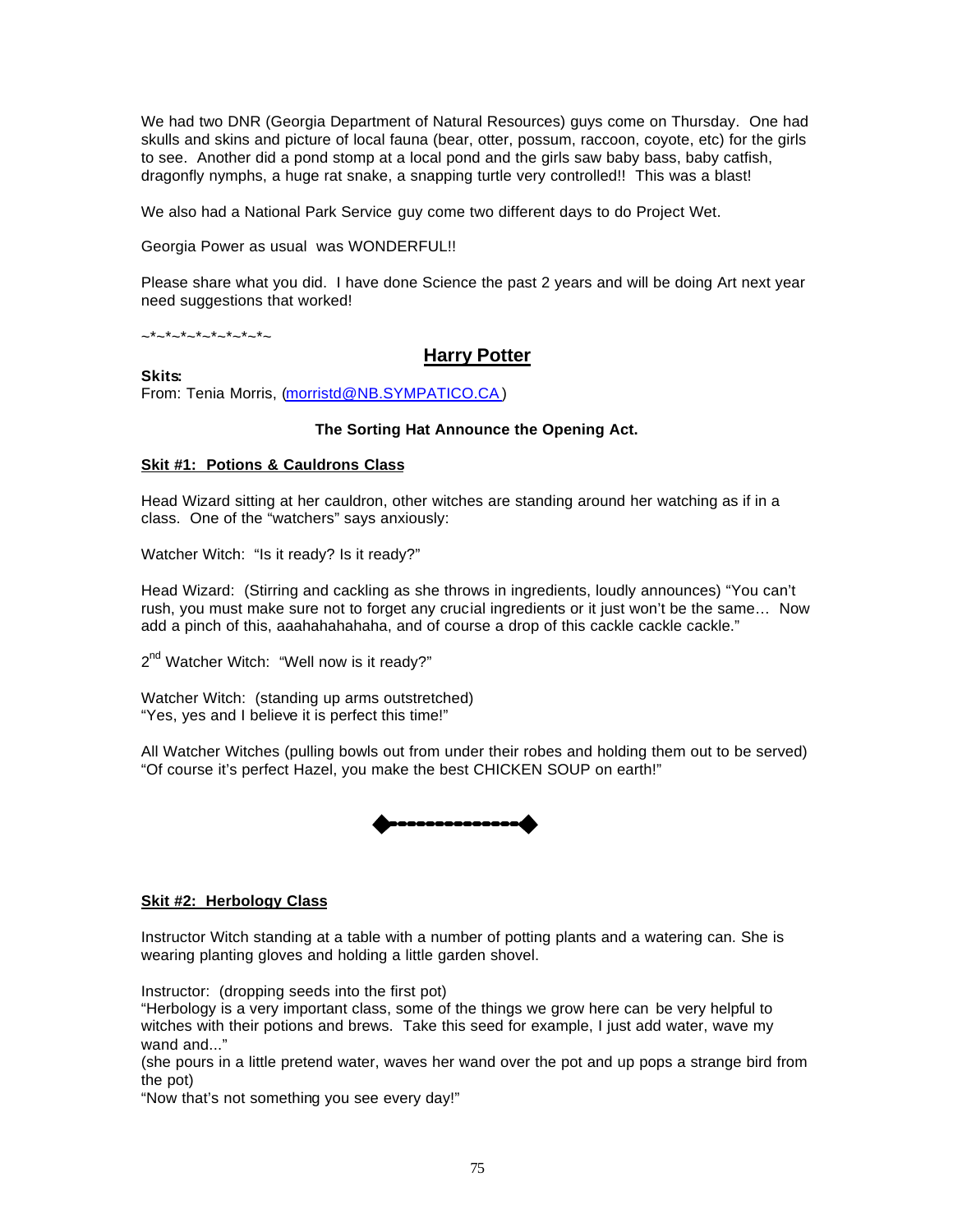"This next plant is one of my favourite!"

(she takes the second pot pours in a little pretend water, waves her wand over the pot and up pops a hand from the pot)

"Of course this is still a very little Herb, when these get bigger they can be very helpful…for example here's one now that is already full grown!"

(enter a guider, dressed as a man "Herb" with the stereotypical plaid pants, black rimmed glasses (taped of course), pocket protector, and he has a big pot on each foot)

Instructor: "Herb will you announce the next act?"

# **Skit #3: The Dual**

Two witches are set up to have an "Attraction Dual", they take turns calling for all the things they will need for their Witches Camp Kit:

First Witch: (holding up a wand, announces) "Back & forth, I now do stroll calling come to me my sweet Bedroll" (from offstage someone throws her a bedroll)

Second Witch: (holding up a wand, announces) "That's not so hard.. hum hum hum Spirits beyond hear my call, send me too my roll!" (from offstage someone throws a dozen bread rolls at her)

First Witch: (laughing at the  $2^{nd}$  and shaking her head, holding up a wand, announces) "I've a place to sleep but it's dark at night, Spirits send me something to give me light" (from offstage someone throws her a Flashlight)

Second Witch: (holding up a wand, announces) "I think I know how this games played, Spirit send me something so I won't be afraid!" (from offstage someone throws her a Teddy Bear, not what she expected she looks embarrassed)

First Witch: (laughing at the  $2^{nd}$  and shaking her head, holds up a wand, announces) "Around a campfire we all have sat, Spirit don't you dare forget my hat" (from offstage someone throws her a camphat)

Second Witch: (holding up a wand, announces verrry slooowly) "Spirit listen carefully to what I've said, send me something for my head" (from offstage someone throws her a pair of underwear, not what she expected she quickly grabs the underwear and stuffs it under her robe)

Second Witch: (Shaking her wand upward, announces exasperated) "Spirit hear what I say and nothing less, now send me something to get out of this mess!"

…and Out comes the next Act.

Second Witch: "Whew the ………. Pack"

#### **Skit #4: Tranfiguration Class**

Leader Wizard standing next to a table in hat and black cape. Table front is draped with a table cloth to the floor.

Leader: (holding out her arms very dramatically announces)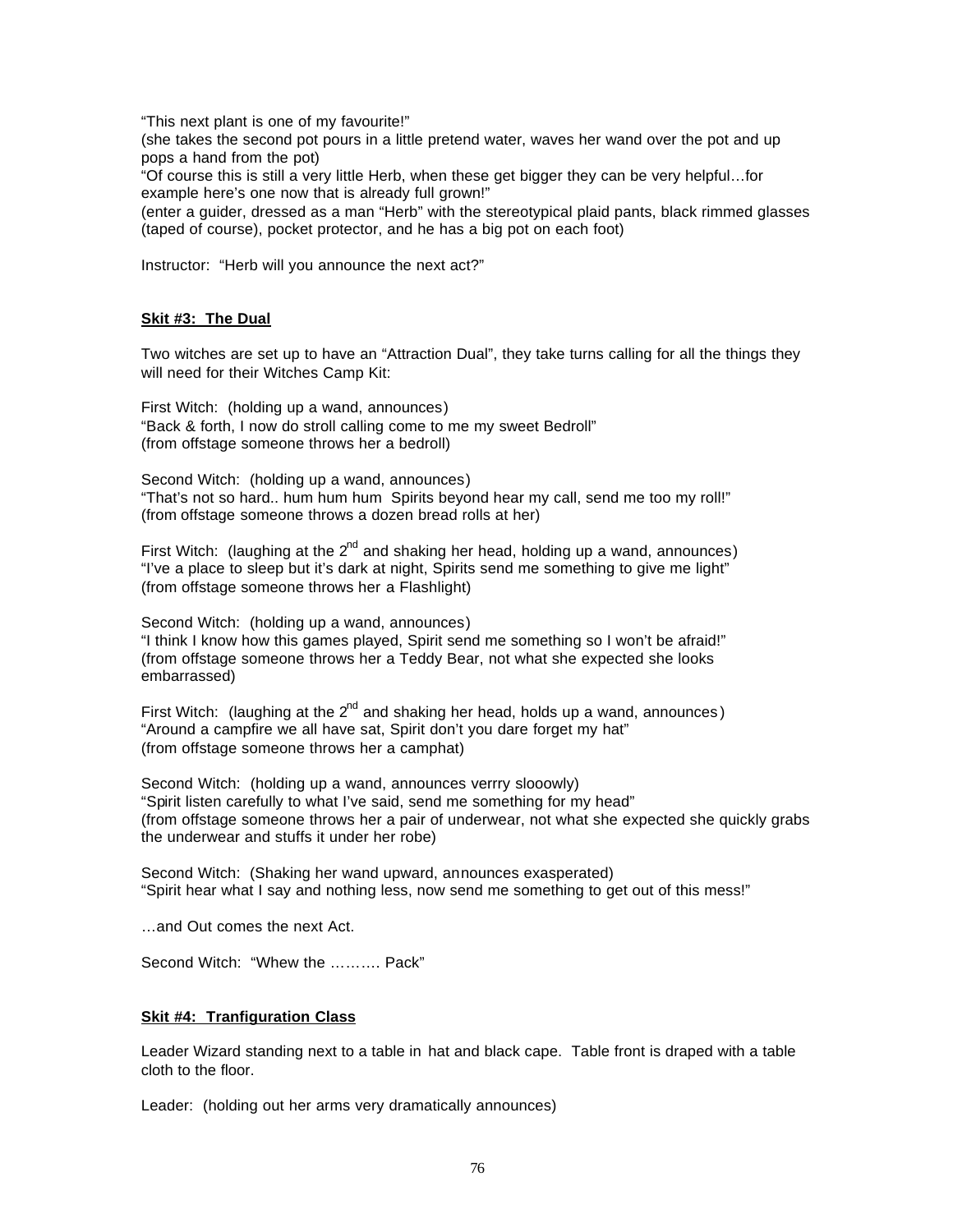"I will now perform a very difficult tranfiguration, in order to do this I will need all your help. (points at audience) When I say "begin" please spin three times and say the magic chant: Spin once, spin twice you're in a haze, but spin again and you'll be amazed" "Can we please practise this together?" (gets audience to try the chant and spin)

"Now I will need your complete concentration if the transfiguration is to work, all together now!"

As the audience begins to spin and chant the leaders turns her back to everyone, holds out her arms and drops her head forward, from under the table slips another leader, grabs the hat and puts her arms out to continue holding the cape while the first leader takes her place under the table. Work fast!

As the newly "transfigured" leader turns around she announces: "TA DA!!!! Thank you, thank you for all your help." As she leaves the stage, she grabs the table, cloth and all….revealing the hidden leader.

Looking embarrassed the first leader giggles nervously and announces: "Our next group will be……"

# **Skit #5: The Crystal Ball**

Two leaders are sitting at a table, one of them is moving her hands over a crystal ball:

Leader one: "Trust me, I'm getting quite good at predictions."

Leader two: "Hogwash, I tell you, this crystal ball stuff is just nonsense!"

Leader one: "Oh really? Then how come I can see fall in your future and that you will make an important announcement?"

Leader two: "fall? Fall is in everyone's future! This is just silly!" (She gets up and starts to walk away from the table, as she does a stuffed Owl with a note attached hits her, of course, causing her to "fall" down.)

Leader one: (quickly getting up says) "See…a fall, and look this Owl has a message." (Hands Leader two the message)

Leader two: (reading the message) "Our next group will be…"



#### **Last Skit:**

One Leader Wizard predicts, with much ado, how many "points" are in each of the House buckets. Thereby, announcing the "Winners" of the house competition.

All leaders come together on stage to sing HogWarts school song in whatever tune they like.

 $-*+*+*+*+$ 

 $\sim^*$ ~ $*$ ~~ $*$ ~ $*$ ~~ $*$ ~~ $*$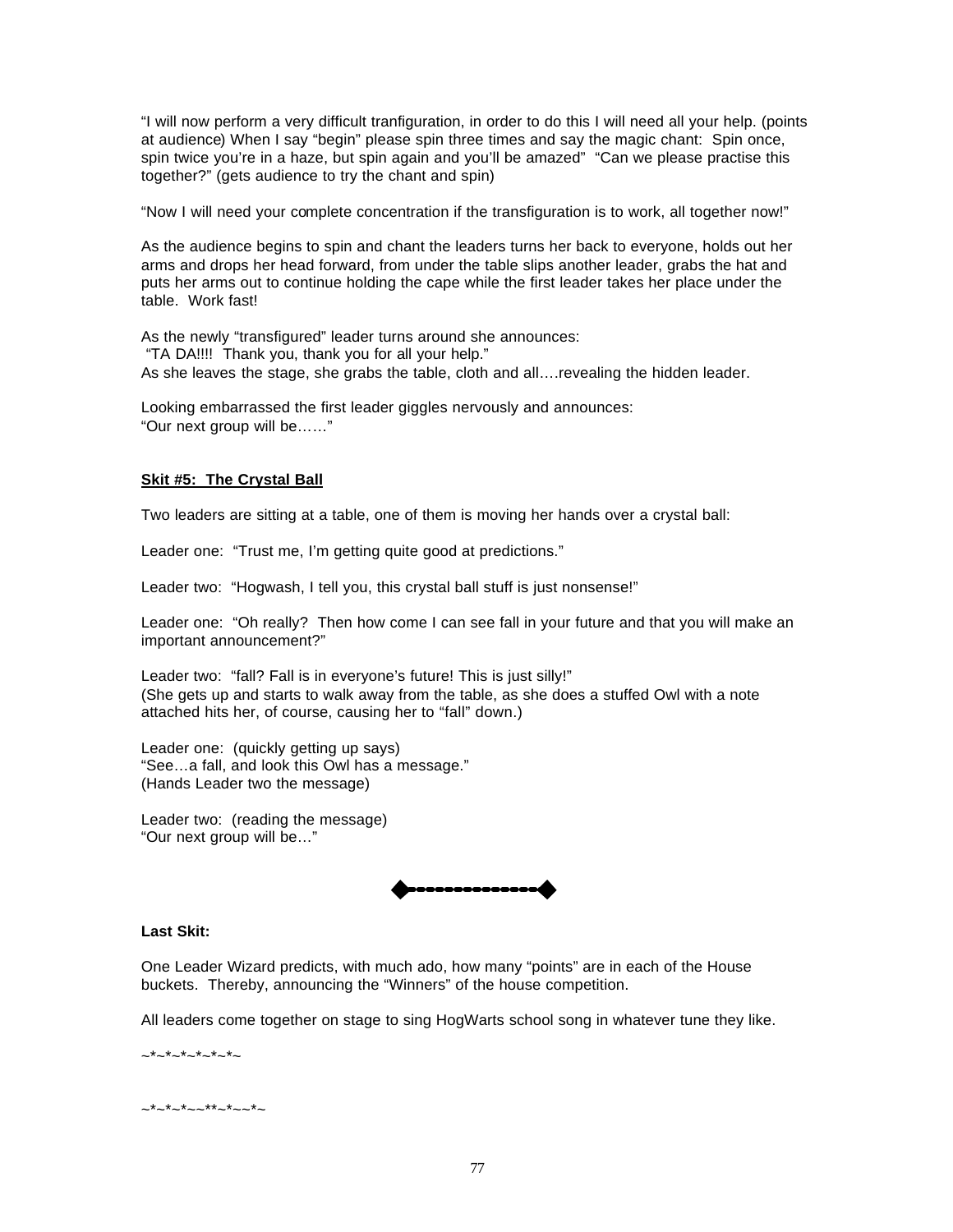Harry Potter Camp For Sparks (Day Camp), Brownies, Guides, and Pathfinders Quispamsis District, Kennebecasis Division, New Brunswick

From: Tenia Morris (morristd@nb.sympatico.ca)

### Sorting Hat

We took an old witches hat and added sparkle glue and felt symbols of Guiding in all the Guiding colours. Inside we placed a baby monitor so the hat could talk. We brought the girls in by Unit and divided them into houses by the hat saying the poem for each house and mentioning the girls names each time. We had a stamp for each house (ie slytherin snake) that the girls wore on their forehead.

#### House Points

Points were added for good deeds (10), Muggle Quiddich (score), Inspection (10), chores (10). Points were lost for Misbehavior (10), Rough Housing (10), Teasing (20) and fighting (50). The winning house was announced as the last leader skit on the Saturday evening variety show magically. Each of the girls received a hat craft token of their weekend (made in advance). On fun foam shaped in a ribbon (4 house colours) were the words Harry Potter Camp 2001 with each of the stamp for the house on the bottom.

#### **Crafts**

Group craft was memory pillowcases. Each house had a special stamp (same one on forehead) and metallic fabric paint to add to their pillow. Other stamps were moons and stars as well as other magical items. Most groups also made magic wands that were used during their variety show performances. The Sparks wand was a piece of black plumbers pipe insulation with coloured ribbon and stick on stars added. Then sparkly glue was rubbed on. Sparkly pipe cleaners were stuck in one end in the shapes of hearts, curls, and thunderbolts. Rice was put inside and the ends were sealed.

Most groups also made golden snitches as a hat craft. The sparks took practice golf balls (has lots of holes) that were spray painted gold. The sparks dipped the ends of feathers in glue and put them in the ball. Add string to hang. The Pathfinders use a drill to make holes in plastic gold balls, spray painted them gold and added feathers. We also tried this with Styrofoam balls painted in glue and rolled in glitter then add feathers. To add to camp hat we put a piece of fine flower wire through the ball.

The sparks also made bubble wands out of floral wire and large beads. They were able to try them out with our magic bubble juice that we made in potions class. Also in potions class we used invisible ink to stamp a message to take home for Mom to iron (lemon juice) and painted a glow in the dark butterfly for our hat (with water – bought the butterflys at Wal-Mart right beside the glow in the dark stars).

#### Games

The most popular game was Quiddich for Muggles. It is a combination of basketball, dodge ball and capture the flag. The best way to learn to play is to have two teams playing basketball (we used buckets instead of baskets). Now add girls for each team with sponge balls on the edge of the game playing dodge ball against those playing basketball. The object of the dodge ball players is to freeze the girls on the other team so they have to drop the ball (5 second freeze). Now at the same time somewhere in the field of play is the golden snitch. Everyone is looking for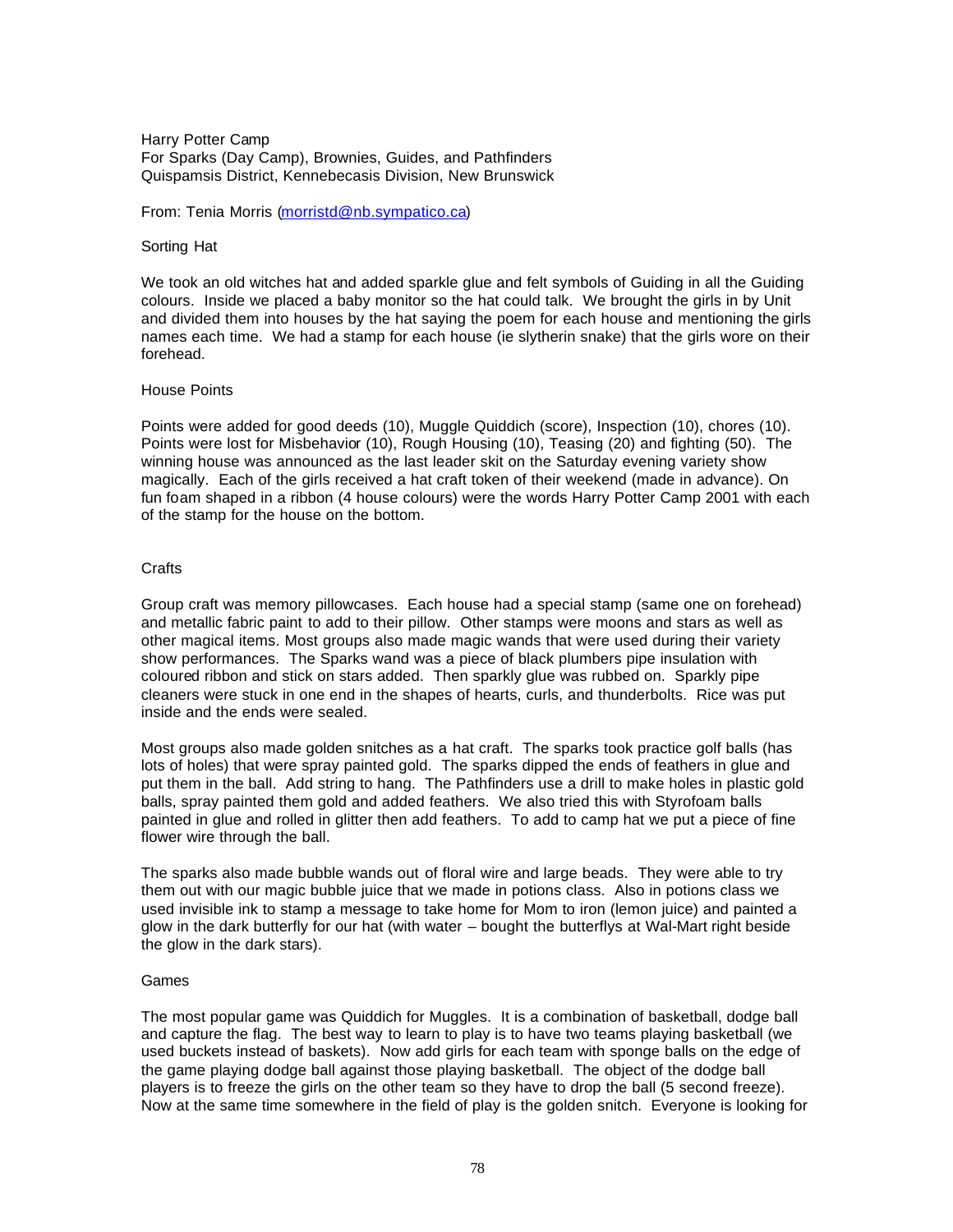it. If you find it, you must get it in your bucket. Those who are playing dodge ball try to freeze you if your not on their team so you have to drop the snitch and one on their team can pick it up. I expect that's as clear as mud.

Another game we had for everyone was hide the snitch. We took about 150 tennis balls and spray painted them with glow in the dark paint. The object was to find the balls in the dark and whichever team found the most would get house points. Unfortunately we got rained out in our second night so we didn't get to play this one at night. The sparks had a great time finding them one at a time in the tall grass during the day though.

The final game we had was a scavenger hunt set up with appropriate clues. Not appropriate for Sparks since the clues were too complex. If you are interested in this I can send it to you later since I did not create this and the information is coming to me.

#### Variety Show

Traditionally we hold a variety show on our last night and this year was no different. Each group did a 5 minute skit appropriate to the theme. Some did a chant/cheer, some made up a song, some did a skit from the books. The format was a little different this year with the leaders of each group doing a short skit at the end of their skit to introduce the next one.

In all a great weekend. We had one parent concerned with the aspect of witchery but that's not bad out of 100 girls. I would highly recommend this as a weekend theme.

#### Tenia Morris morristd@nb.sympatico.ca

 $\sim^*$   $\sim^*$   $\sim^*$   $\sim^*$   $\sim$ 

# **Harry Potter – A magic campfire**

A magic campfire as I have seen it done. You need glycerine and potassium permagnate powder. I've searched the web to find out what potassium permagnate is but haven't been successful. If anyone knows what it's really used for feel free to email me. All I know is you can get it from the drugstore and it is light sensitive so it doesn't last forever once you open it. The drugstore we got it from just gave us the whole bottle and it lasted quite a few camps. When it comes time for campfire you set the fire up as per normal. It has been done on both outdoor and indoor firesindoor one worked the best. You crumple up newspaper in and around the wood. (You may not really have to do this, but it was a help to know where to pour the 'sap')

Without the girls seeing, you sprinkle a Tablespoon or so of the potassium permagnate powder on the newspaper. Put  $\frac{1}{2}$  cup of glycerine in a cup or container. Gather the girls around the fire and tell the story-you can make up whatever, and I'm not sure if there is an official story but we were told this: We have been passed the magic sap from the Guiding tree. All the girls were invited to taste it-dipped their fingers in, if they wanted. Everybody think of good Guiding thoughts or sing a Guiding song and the sap will be poured on the fire. You can ad lib depending on the age of the girls. Once you pour the glycerine on to the newspaper with PPP you'll be able to hear crackling. You wait a couple seconds/minutes -it varied each time we did it. But we were all sitting around 'thinking Guiding thoughts' or singing and POOF the fire started. The last time we did it indoors at Camp Kana'da we had given up hope after a few agonizing minutes of it not working. So a Guider thought, oh well it's not going to work I'll get the matches and put the screen in front of the fire. Walked away from the fire-all the girls decided to get their blankets or whatnot so most had left and were returning when POOF the fire started and everyone cheered!! The Guider missed it while she was going to get the matches! I thought it was great. Very memorable.

 $-*+*+*+*+$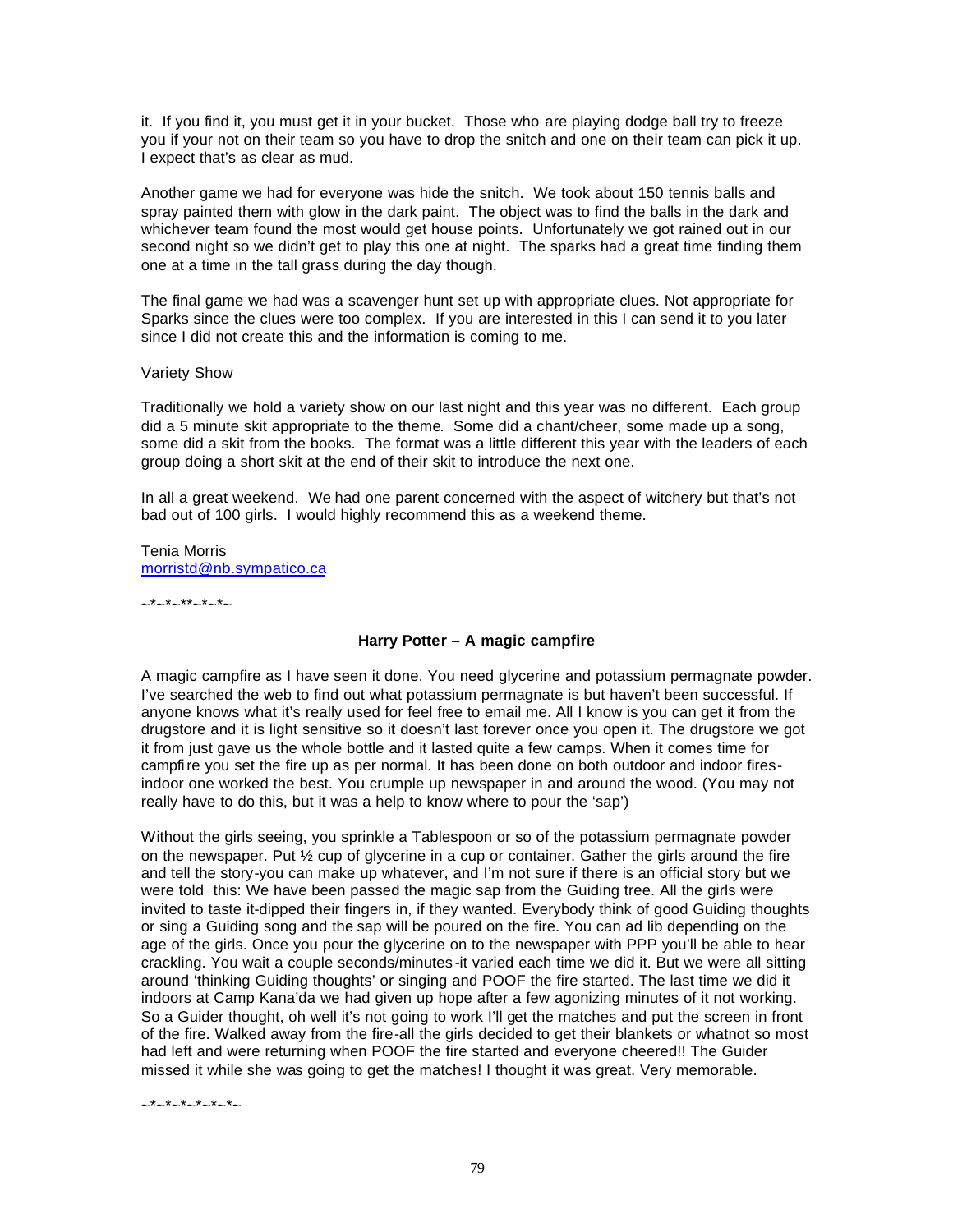Harry Potter Theme Game:

# **Muggle Quidditch**

Here's How You Play:

 I've thought quite a bit about how Muggles might adapt Quidditch without broomsticks, and I came up with a game, which looks like a combination of basketball, dodge ball, freeze tag, and capture the flag.

This could be a little complex for 9 year olds, but if you work step by step it could be rather fun.

 I would start off with a basketball type game – one ball, and two baskets (buckets, hoops or whatever you'd like to modify it for your group) Have a couple of people on each team (the chasers) in charge of scoring points by getting the (Quaffle) ball in the basket.

 Then add a dodge ball element to the basketball game. One or two people from each team can stand outside the "court" and throw nerf balls (Bludgers) at the players. Then you can add beaters, who protect the players on their team from the Bludgers by catching the balls – and throwing it back out of the court. You can make a rule that anyone hit by a Bludgers (except for a beater, of course) must "freeze" (like in freeze tag) for a set amount of time (30 seconds??). (Mom might have to referee and time the freezing)

 Finally add, "capture the flag" to your game of basketball/dodge ball/freeze tag. Two small balls (or a flag or just about anything), which will be the Snitch, are placed on sides of the court. The seeker (or maybe seekers) from each team wants to retrieve the snitch from the opponents half the court and bring it back to their half the court.

 Just like capture the flag, as long as the seekers are on their half the court they are fine, But as soon as he crosses over to the "other side" of the court he can be captured by keeper for the opposing team. If a keeper tags the other teams seeker, the seeker has to sit out for a set amount of time (1 minute) and then return back to his side of the court.

Like real quid ditch, the game ends when one side catches a Snitch.

 I personally would make the snitch worth less than 150 points. I'd hate to see so much pressure to win the game put on one (or two) people from each team. But that is a judgment call based on what kind of kids are playing.

This could be pretty complex to play, and to keep score, but it would be fun!!!

 $r^*$ \*~\*~\*~ CRAFT: Bendable Popsicle Sticks

Could be a science experiment..........or craft:

Bendable Wood

popsicle sticks A bowl of hot water Rubber bands **Glue** Cardboard (optional)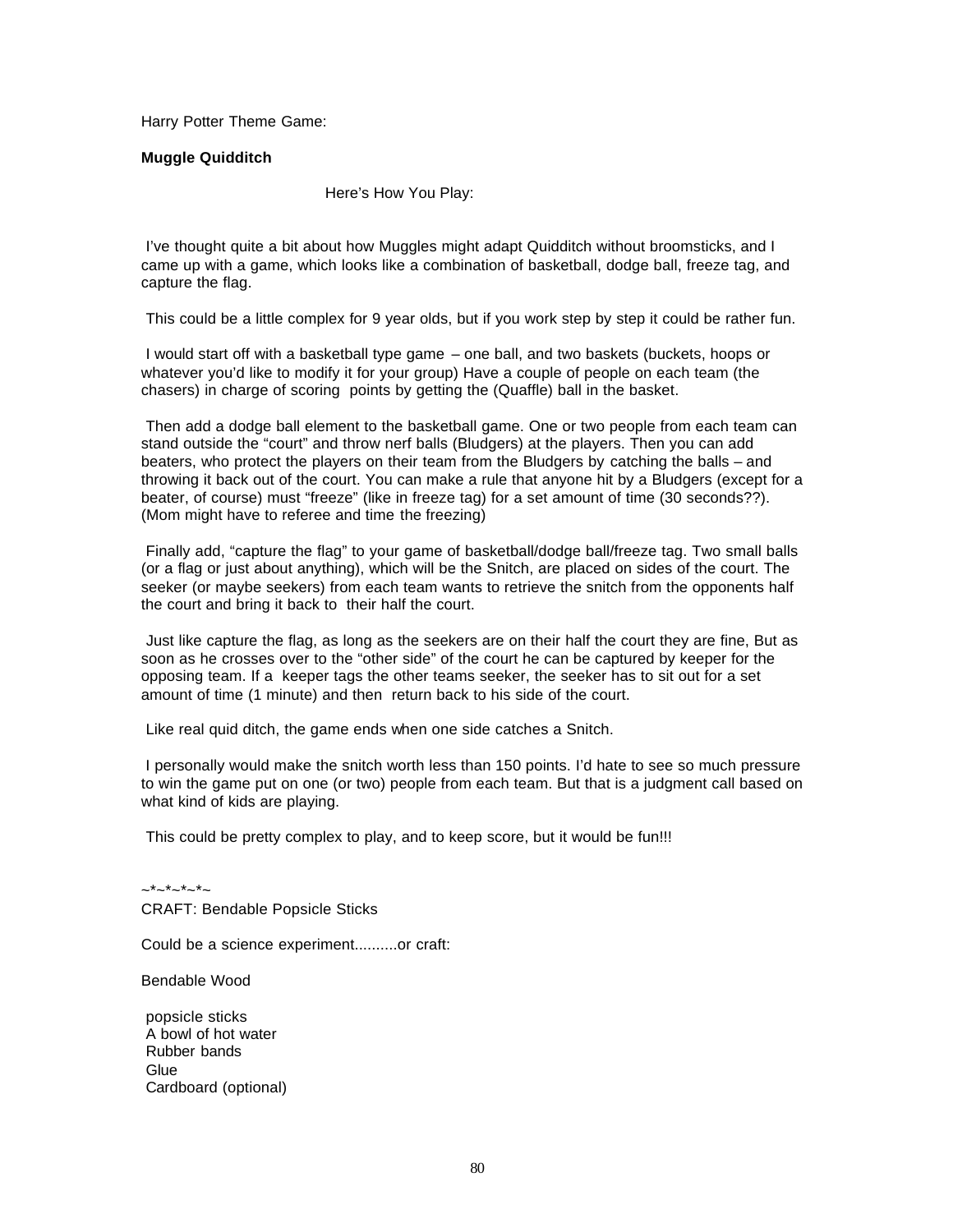Soak the popsicle sticks in water for about a half-hour. Take the sticks out of the water (make sure to test the water to see if it's too hot) and gently bend them into shapes. Wrap a rubber band around the molded stick so the shape will hold. Let the wood dry for about an hour. Remove the rubber band. Your child can decorate the sticks or glue a bunch together to make different designs.

 $-*-*-*-*$ 

~~~~~~~Bubbles~~~~~©

¼ c Liquid detergent, preferably-Dawn ½ c -Water 1 ts Sugar –OR 3 tb Glycerin; (can be purchased in most pharmacies)

Mix all ingredients in a flat container such as a dishpan or baking pan. You can make bubbles with purchased wands, but it's much more fun to make your own bubble blowers from items you find around the house. For example, poke the bottom out of a paper cup and dip the end in the mixture; also try a slotted spoon, a plastic berry basket, and drinking straws.

 $\sim\sim^*\sim^*\sim^*$ 

From: Christie Work" <christiework@SHAW.CA CAMP THEME : HARRY POTTER

Ideas for Names Leaders : Prof. Dumbledore(GIC) Prof. Sprout (QM) Prof. Snape (First-Aider) Hagrid(Unit Helper) Hermione(Young Leader)

Patrols : patrol allocations made by the "Sorting hat" Gryffindor **Hufflepuff** Ravenclaw (only use Slytherin if you absolutely have to!)

Places: Patrol tents - Hogwarts Guider's tents - Beauxbatons Store tents - Honeydukes Cooking/Dining Area - High Table First-Aid Tent - Herbarium

Activities Crafts:

'Spider' fantastic creatures - pom poms with assorted coloured wool, then four pipe cleaners pushed through the hole just before cutting the wool to make the pom poms, then eyes glued to the wool ends.

HP finger puppets - they made Harry Potter (zig zag scar), Hermione (lots of brown wool hair), and Ron Weasley (a shock of red wool hair).

Make broomsticks, magic wands and wizard's hats, then practice simple magic tricks ready to perform

Issue House Points for anything and everything!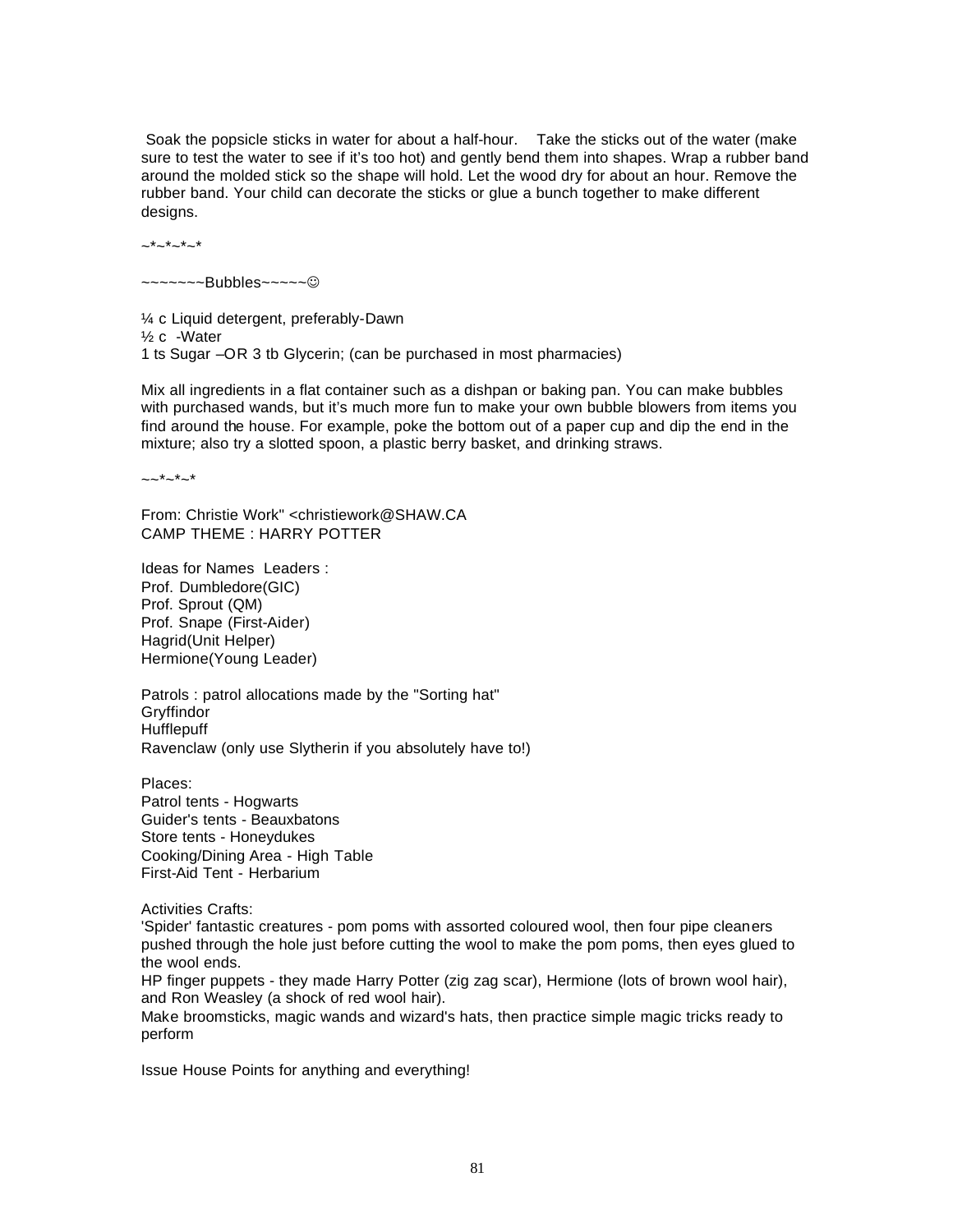Outdoor games: Harry Potter Wide Game :

Professor Dumbledore has been the victim of a powerful spell from a dark side wizard, and is in a deep sleep from which no one can wake him.

Each 'house' has to complete four tasks to gain items that will help them revive their beloved headmaster. To help them on their quest they have two galleons to spend in the Goblin's Shop in Diagon Alley. On offer are :

Magic wands (10 sickles), Nimbus 2000 broomsticks (1 galleon), Cauldrons (5 sickles), Bertie Botts All Flavoured beans (2 sickles), an invisibility cloak (10 sickles), And two books of spells (1 galleon each), one containing a body bind spell and a daylight spell, the other containing a leg-lock curse and a disarming charm.

Also on offer is a fairy, at 2 galleons. This is a rather nasty item as all it gave them was one of the leader's young children to take round with them! (Well according to the book of fantastic creatures Fairies really aren't much use at all!)

Each item or spell could only be used once and was removed from the group after use.

#### Four challenges were set:

Fantastic beasts have magical properties - find three different mini-fantastic beasts, identify them and the very names will confer power to the final spell. (A bug-collecting base - bug boxes, 'pooter', decent identification books. We insisted on releasing the bugs after identification activity)

Gather some unicorn hair, famous for it's life-giving properties (a 'my little pony'). A difficult thing to achieve - on site was an assault course so we used part of this as the path they had to follow and the Unicorn den was guarded by chess pieces (strategically placed leaders with water pistols!). The 'house' could decide to avoid the assault course by using the broomstick to fly over it, use the invisibility cloak to hide themselves from the chessmen, or put locking curses on them, or disarming charms.

Obtain a Common Welsh Dragon egg (a painted hens egg) from the dragon's lair. On arrival at the base the house were told that night had fallen, so they all had to be blindfold (could have countered this with the daylight charm.. but no-one did!). They then had to follow a string 'trail' to the dragon's lair - but encountered a troll (complete with stink bombs, ground crackers, and water bombs!) once all the team were blindfold. They had to work out how to get past the troll - the favourite was to bribe him with Jelly Beans! But again, flying over, body bind or leg lock curses or invisibility cloaks would have worked. Once past the troll, they found the 'lair' and obtained their egg.

At the leaky caldron they had a 'left handed' curse put on them, so they had to make a potion (lemonade, blue food colouring, and some chopped fruit) to help revive poor old Professor Dumbledore. To make things more difficult the recipe was written backwards....

Once all bases were completed (this took about an hour.. ), the houses reconvened to exchange the Dragon Egg for a reviving incantation for Prof Dumbledore.. the fantastic beasts names were added to the chant, the Unicorn hair and the potion given, and Prof Dumbledore re-emerged through a cloud of smoke.....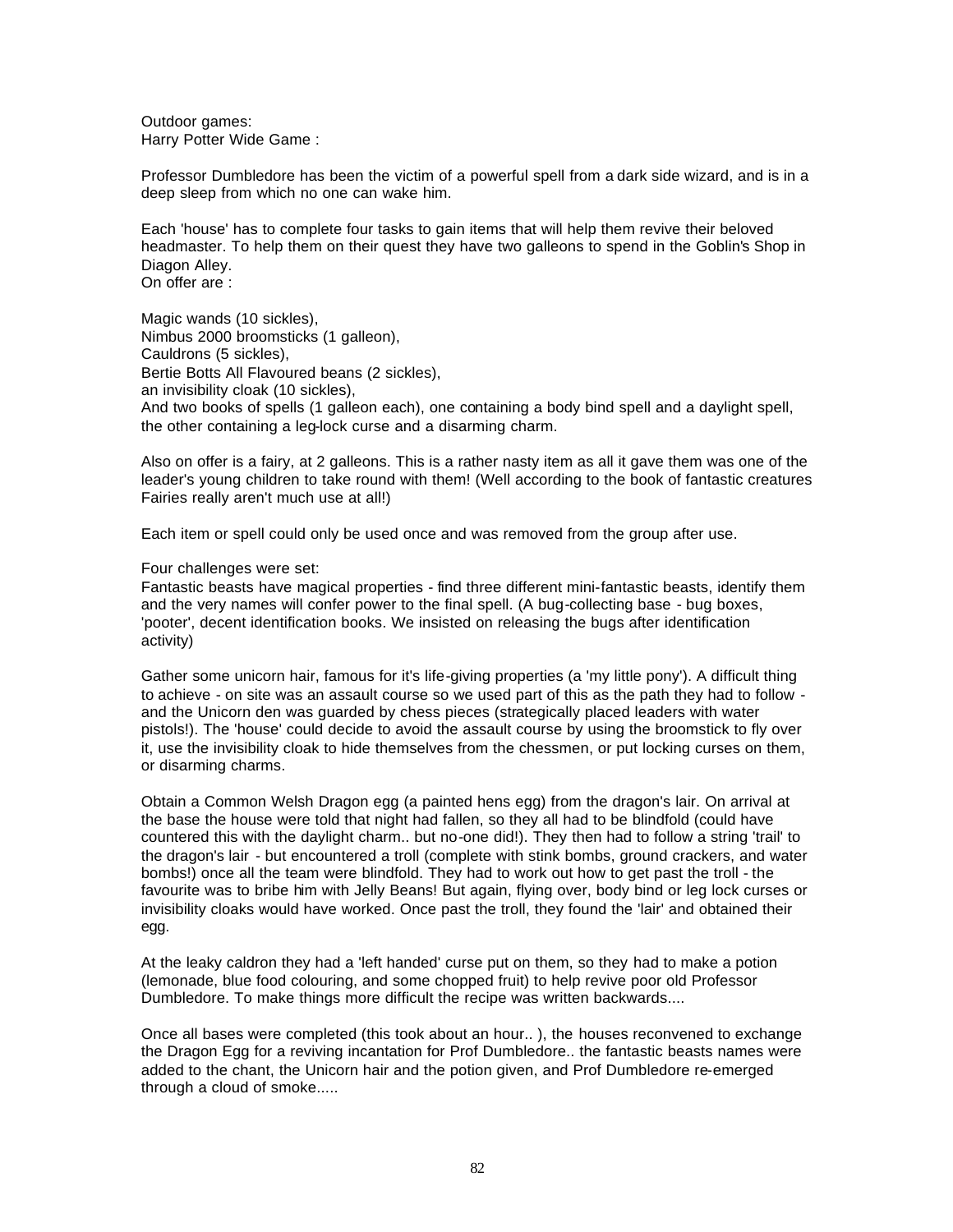Menu "Potions" - colour drinks with food colourings Jelly beans (Bertie Bott's Every Flavour Beans)

Don't have meals - have Feasts!! Make a performance of serving the meals at the "High Table"

 $-*+*+*+*+*$ 

# **Flower Power Camp**

Craft: Daisy Friendship Bracelet (from http://www.makingfriends.com/j\_daisy.htm)

You need:

--2' of String or Cord

--4 Green Pony Beads

--6 White Pony Beads

--1 Yellow Pony Bead

--White Glue

Instructions:

- 52. Coat ends of cord with white glue. Let dry. String 6 white pony beads (shown as yellow) and slide to center of cord.
- 53. Loop cord around and feed through bead 1 again. Tighten.
- 54. String 1 yellow pony bead (shown as orange) and position it in the center of the flower. Feed cord back through bead 4 as shown. Tighten.
- 55. Tie a knot on both sides of daisy. String a green bead on to each side and tie another knot to hold bead in place.
- 56. Repeat step four, knotting 2" from first knot. Trim to size. Bracelet ties on to wrist.

From: Arenburg Family" <arenburg.family@NS.SYMPATICO.CA

I would recommend using a stretchy string (maybe called "jelly cord" so girls can get it on and off without untying. You will not need two feet per girl. Make one yourself, then take it apart and measure what you used. Or start with two feet, make one and measure the excess. Remember girl's wrists will be smaller. We also used different green beads instead of pony beads. We had some that were oblong that gave a nice leave effect. We had all kinds of colours for the flowers so that no two turned out the same. It was a very popular craft.  $-* - * - * - * - * -$ 

# **60's**

From: Karen Cheng (chengchienhong@YAHOO.CO.UK)

You need strips of paper torn or cut into long thin triangles. Wrap them around a knitting needle, or similar starting at the broad end and keeping it quite tight. When finished, paint with clear or coloured nail varnish or glue, sliding them off the knitting needle before they're completely set. If you use paper from glossy magazines they can be quite pretty without painting. The other alternative is to wrap a layer of tissue paper round them and them decorate them, but I understand Sparks are quite young ?!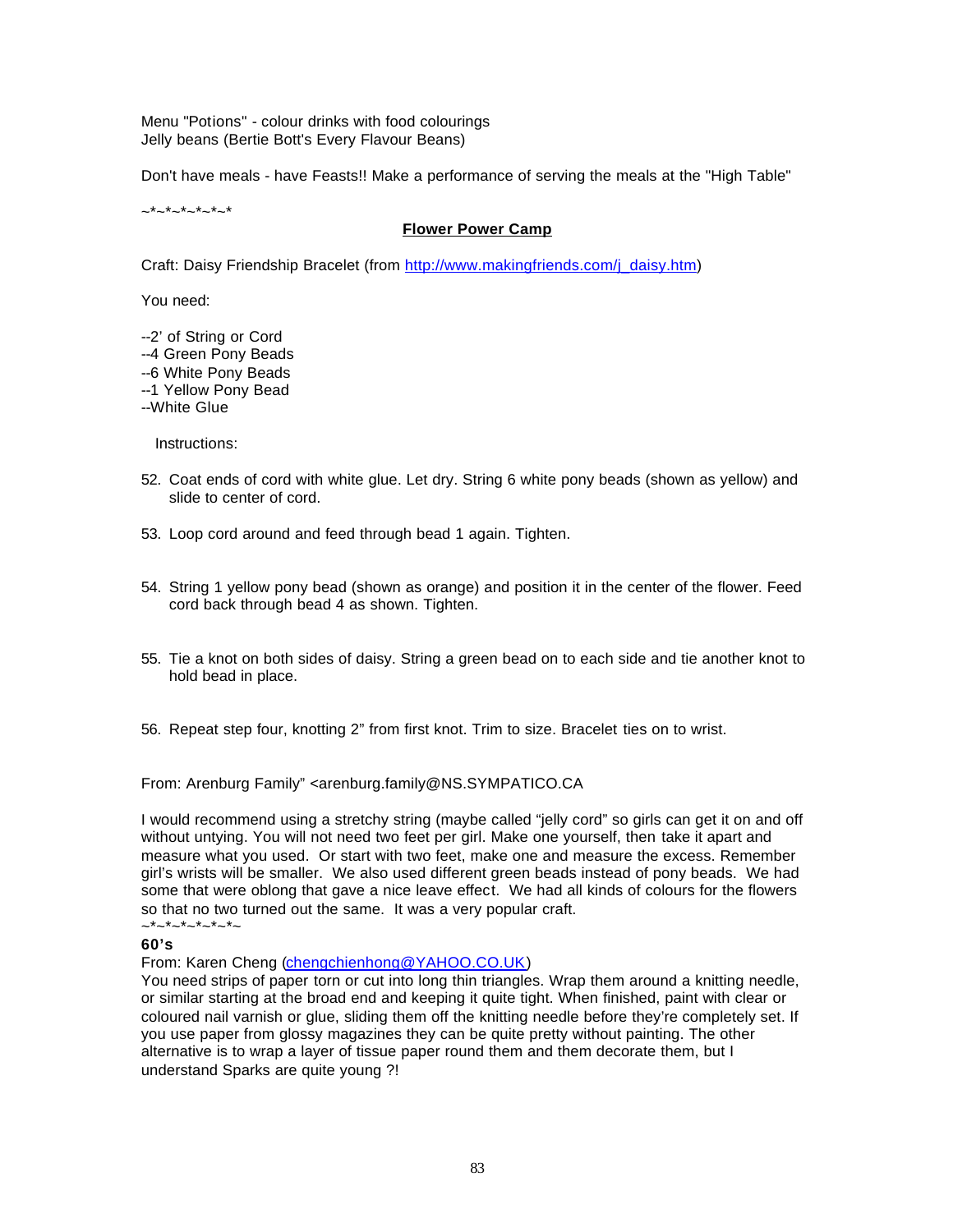From: Sue Hutchinson (dramatis-personae@SKL.NET) my memories of the decades: **60's** The Beatles, Elvis The Peace Movement **Hippies** Beach Blanket Bingo and the Beach Scenes (Gidget, Beach Boys etc.) The Mammas and the Papas

Woodstock

Best TV Shows included Gilligan's Island, Love American Style, I dream of Jeannie

# **70's**

Pet Rocks , Mood rings and anything that was velvet ruled Dances included the bump and the hustle Disco divas boogied the night away Best TV was Happy Days, Mork and Mindy, The Donny and Marie Show, Sonny and Cher Best Cartoons included Kroft Supershow, the Bananna Splits, and The Electric Company

**80's** Age of the personal computer. But also the age when we programmed in Hypo language and supercomputers took up the size of the room.

Madonna and Michael Jackson ruled the decade Decade of the Valley Girl Best shows included Fantasy Island, Dallas, Dynasty, Magnum PI and the A-Team Best Cartoons – hmmm. None really from this decade. Bugs Bunny ruled the screen

**90's** Age of the Internet. People laughed when I mentioned Atari and Pac Man

From Anita Gerlinsky anitagerlinsky@shaw.ca

We've done both 50's and 60's (hippie). Here are a few things we did:

 **50's** - poodle skirts, 45's played on an old turntable-can't beat the old rock and roll! (bought a cutout decoration of a jukebox at a party supply store), bubblegum blowing contest, twist contest, ice cream floats, pony tails tied with scarves, roller skates.

**60's** - My favourite! Tie dyed T-shirts or headbands, macramé chokers, flowers in your hair, daisy chain bead bracelets, jean pocket purses with fringes decorated with fabric paints, jewels or whatever, incense, candles, black lights (we made giant words from fluorescent poster board such as peace, love, groovy, far out etc.-put them up on the walls - looked great under the black light), beads - any kinds (we made our own from FIMO – then used for our chokers), bell bottoms, peace rally, make love not war posters, civil right movement (Martin Luther King) and of course hippie music.

**70's** we haven't done, but I would zoom in on the disco craze - dance music, mirror balls, ????? I'd have to think a little harder on this one!

# $\sim$ \* $\sim$ \* $\sim$ \* $\sim$ \* $\sim$ \* $\sim$ \* $\sim$

From: http://www.geocities.com/guide\_camp/themes.html

Most of these ideas can also be found on my Holderness Rangers Resource Pages site.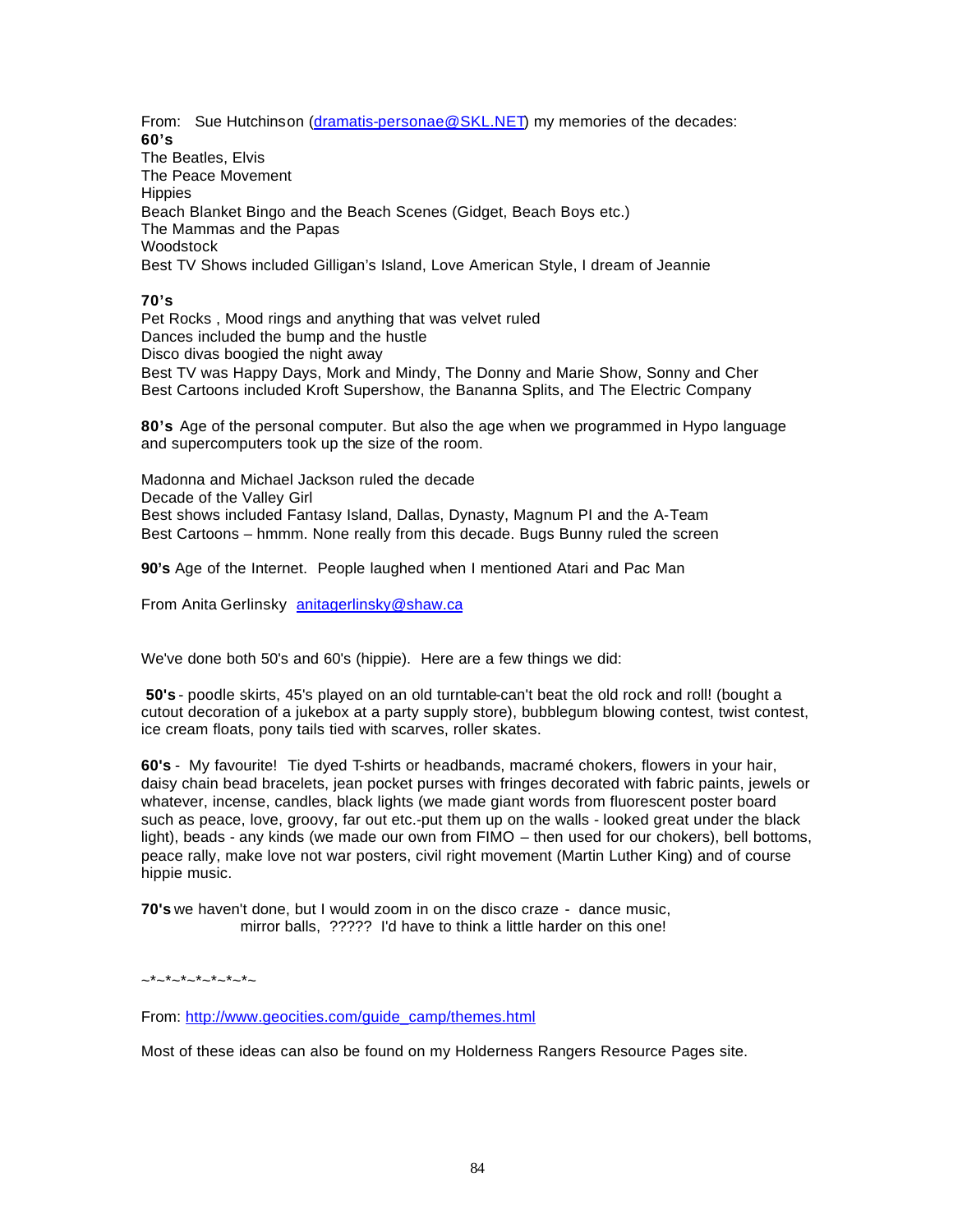We have used these themes in various ways, in camps varying from small "longweekend" camps with only ten or a dozen girls, to big Division affairs. Most of them were originally devised for our own unit's annual summer camp.

 **Dinosaurs / Jurassic Park** - for a weekend camp (at the time JP was released – there was a lot of merchandise available to buy, which made things easier for small prizes etc.)

 Menu: Dinosaur burgers, brontosaurus stew, pterosaur fingers etc. etc. The list is endless – you can call anything anything!

 Crafts : Dinosaur footprints (plaster casts), pipe-cleaner dinosaurs, flying pterosaurs (paper planes to you and I!). See whose pterosaur will fly furthest.

Patrol names : obvious – any dinosaur they fancy.

 Outdoor games : dinosaur hunt : needs some preparation before you go. Pictures of dinosaurs (drawn, copied, cut-outs etc.) hidden around field / in woods / around site, and an equal number of clues to find them. Can be used as an orienteering exercise.

 Camp challenges : patrol emblems / flags; scavenger hunt – initial letters of DINOSAUR etc.; dress one member of patrol as dinosaur; invent a new way of cooking T. Rex steaks (not really!); design-a-dinosaur.

 **Native Americans** (Started off as Cowboys-and-Indians, but nobody wanted to be cowboys!) Took a lot of research to prepare so we used it twice – once for a big Division camp and on a smaller scale for our unit camp!

 Names : Sub-camps and Units were given names of main Indian Nations (e.g. Sioux) and individual patrols chose from a list of tribes within those nations (a lot of reading beforehand!). The girls then went on to adopt individual names, some less authentic than others!

 Menu: had been planned in advance, so the cowboys got in here – Cowboy's Breakfast, Chuck-wagon Chow, Root Beer etc. (Remember, here in the UK our perceptions are coloured very much by Hollywood!) We also ate "Pemmican," "buffalo stew" etc.

 Crafts: Bead work; bows and arrows, moccasins (we got hold of a lot of leather off cuts), model tepees, canoes and totem poles etc.. Each patrol also made a large totem pole for outside their tent.

 Outdoor activities: pioneering – rope bridges, BIG tepee (not very successful), and backwoods cooking. Every camp-fire song vaguely related to the theme – Land of the Silver Birch, We are the Red Men (not PC, I gather, but it doesn't have the same pejorative meaning in the UK), Take me back to the Black Hills, I'm an Indian too, Black Crow's Spirit. Tracking in the woods,

 Wide Game in the dark – organized by someone else and I never did quite understand it, I'm afraid.

 Camp Challenges : invent pictograph language and send messages to another patrol / unit; costumes for Patrol mascots or own teddy bear, decorate patrol tent, scavenger hunt etc.

 **Olympic Games** (you've guessed, 1996.) Weeklong summer camp. GLORIOUS weather so we spent almost all of our time out of doors.

 Menu : Colour themed to the Olympic rings, believe it or not – yellow : eggs, cheese (& cheese sauce), mayonnaise, bananas, custard, cakes; green : salads & green veg.; red : fruit, jam, cakes; blue : (we cheated – crisp packets and our bread wrappers are blue) black : cheated again – meat (not really overcooked), chocolate cake / pudding and coca cola. Everything was set out by colour, not food group, (which led to some odd combinations) on plates or napkins of the appropriate colour (you can get black ones, intended for Halloween.)

 Crafts : not many – the weather was lovely and they didn't want to! We did take some indoor games with us in case of poor weather, though, and they made quite a few friendship bracelets in quiet moments.

 Outdoor activities / games: "Olympic" events: two or three per afternoon, patrols or individuals, depending on the "sport" – we did synchronized swimming (on dry land – the winning team sported swimsuits, fixed grins, and clothes-pegs on their noses), ice dance, cross-country skiing with 2 skiers per set of skis, (OK so they should be Winter Olympics!) , Pony Club Games – not an Olympic sport! Field events - discus (paper plate – good if it's windy!), putting the shot –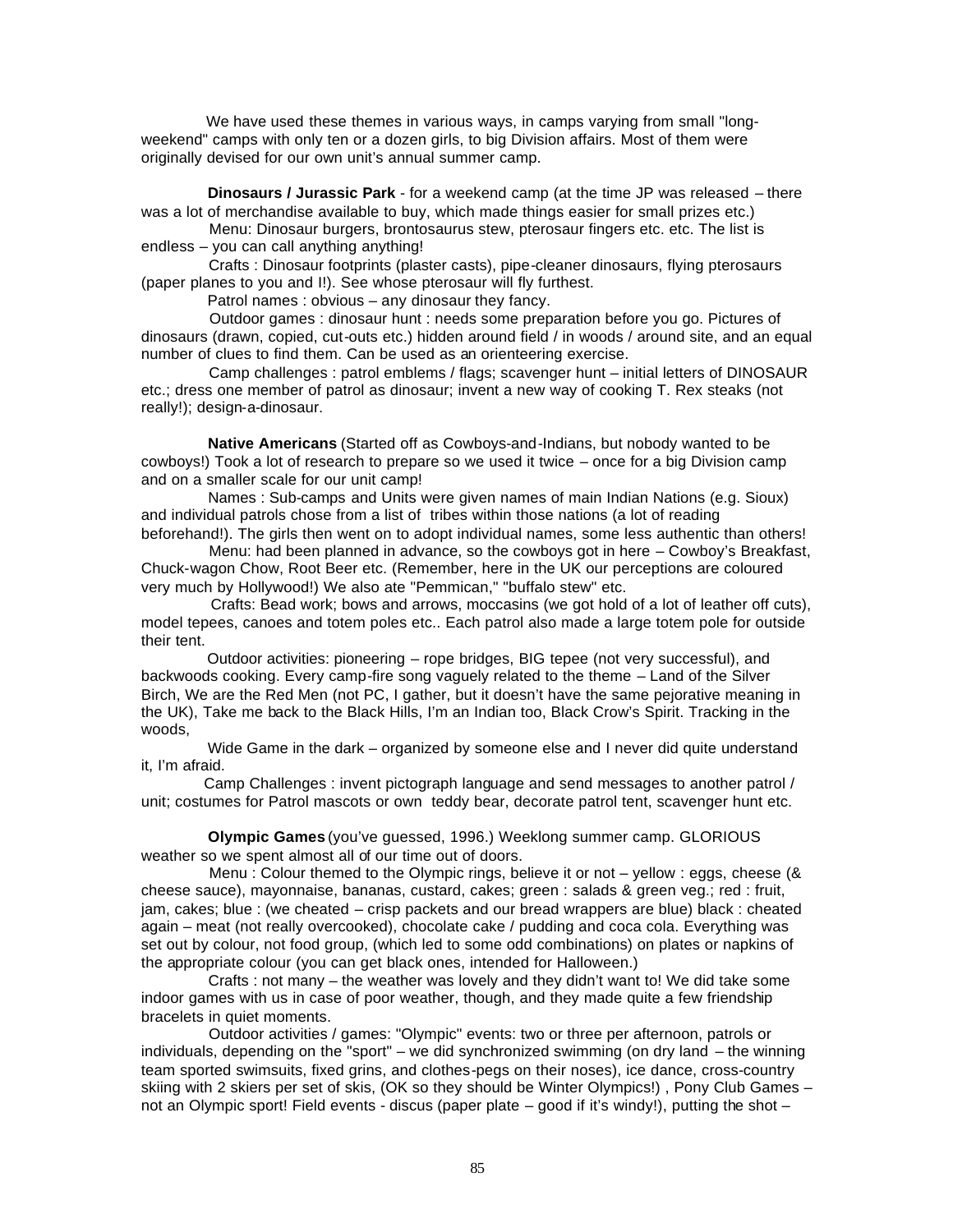water-filled balloon, javelin – drinking straw, plus "ordinary" races and competitions – running, jumping etc., and team games such as rounders. Whatever the event, it usually culminated in a water-fight!

**International** : (My camp license test camp! It went like clockwork.)

The Patrols were (their choice) : Hong Kong, USA and Greece.

 Menus : We always do a full English breakfast, and fresh fruit, cheese and biscuits are always available ad. lib, but for the other meals, every day had a different country : France – continental breakfast, French bread, cheese and fruit for lunch, Coq au vin for our main (evening meal) with garlic bread and (non-alcoholic) wine.

 India – only the evening meal as we were off-site all day: self-service buffet of various curries, poppadums, nan bread, rice, chutneys, fresh fruit and (tinned) tropical fruit salad.

 China - Chinese leaf salad for lunch, with tinned lychees; Sweet-and sour chicken with stir-fried veg. and rice, spring rolls (bought), fortune cookies and China tea.

 USA - snack lunch of tuna or cheese salads, potato crisps, popcorn and coca cola, evening barbecue – burgers, hot dogs, potato waffles, tomato ketchup, Mississippi Mud Pie etc and more coca cola.

 Italy - "Risotto" – cold rice salad for lunch, Spaghetti bolognese and campfire pizza in the evening, with ice cream specially brought in.

 England - Fish-and-chips from the chippy for lunch; roast beef, Yorkshire puds, potatoes and 2 veg, (with gravy) plus sponge pudding and custard.

 Crafts : China – fans, kites, lanterns; Italy -pasta pictures, models of : gondola (paper boat, must float) L/T. of Pisa; USA -

 Friendship bracelets ("Indian beadwork"); UK - corn dollies; India - henna hand/foot painting , floating sand pictures (rangoli),

 Diwali lamps; Japan - origami dolls & birds, "bonsai"; Canada - flower weaving; Nigeria tie – dye; All - peg dolls.

 Games & outdoor activities : We cheated and recycled the Olympic Games, this time with the "countries" vying for medals rather than as individuals.

We also played team games representing other countries : Baseball (USA) – it still ended up suspiciously like rounders – Cricket (Australia), Touch Rugby (Wales), Crazy Golf (Scotland).

 **Old-Fashioned Camp** : Full week, lousy weather – it stopped raining once!

 Menu : all the old favourites. Full fry -up for breakfast every day – sausages, bacon, eggs, beans, tomatoes, eggy bread or fried bread; DIY sandwiches and fruit for lunch; evening meals – Corned Beef Chuck In (large Billy with water and Oxo cube(s), add chopped up corned beef then chuck in whatever vegetables you have! Cook until vegetables are tender, thicken gravy if necessary just before serving – easy and delicious.) Camp Pizza – always burnt, always delicious. If they make their own then they can't complain that they don't like the toppings – provide a good selection e.g. cheese, tomatoes, tuna, sweet corn, peppers (green are cheapest but red or yellow seem to cook quicker) onions, pepperoni or salami, corned beef is OK. My QM Carol makes a mean Spag. Bol.

 Patrol names : we stuck to the traditional UK Guide patrol names; at the time our unit patrols were robins, chaffinches, swallows and nightingales so for camp they chose flowers – thistles, bluebells, snowdrops and scarlet pimpernels (unfortunately abbreviated to scarlet pimps!)

 Games : indoor games from our wet-weather list saved us! Also lots of crafts – they always like making friendship bracelets (it keeps them quiet for hours), tie-dye tee shirts, decorated candles, quizzes, puzzles, card and board games. Outdoor activities :

 Backwoods cooking; tracking (each other or animal tracks; nature walks; night-time "Ghost walk" (be careful if the girls are young / nervous / away from home for the first time!); pioneering – rope bridges, ladders, A-frame swings, shelters - depends on the equipment available. Kite flying – some bought, most homemade (bin bags and split canes). Even mundane stuff like "wooding" can be made into a game – we are lucky and use a site where we are allowed to go wooding.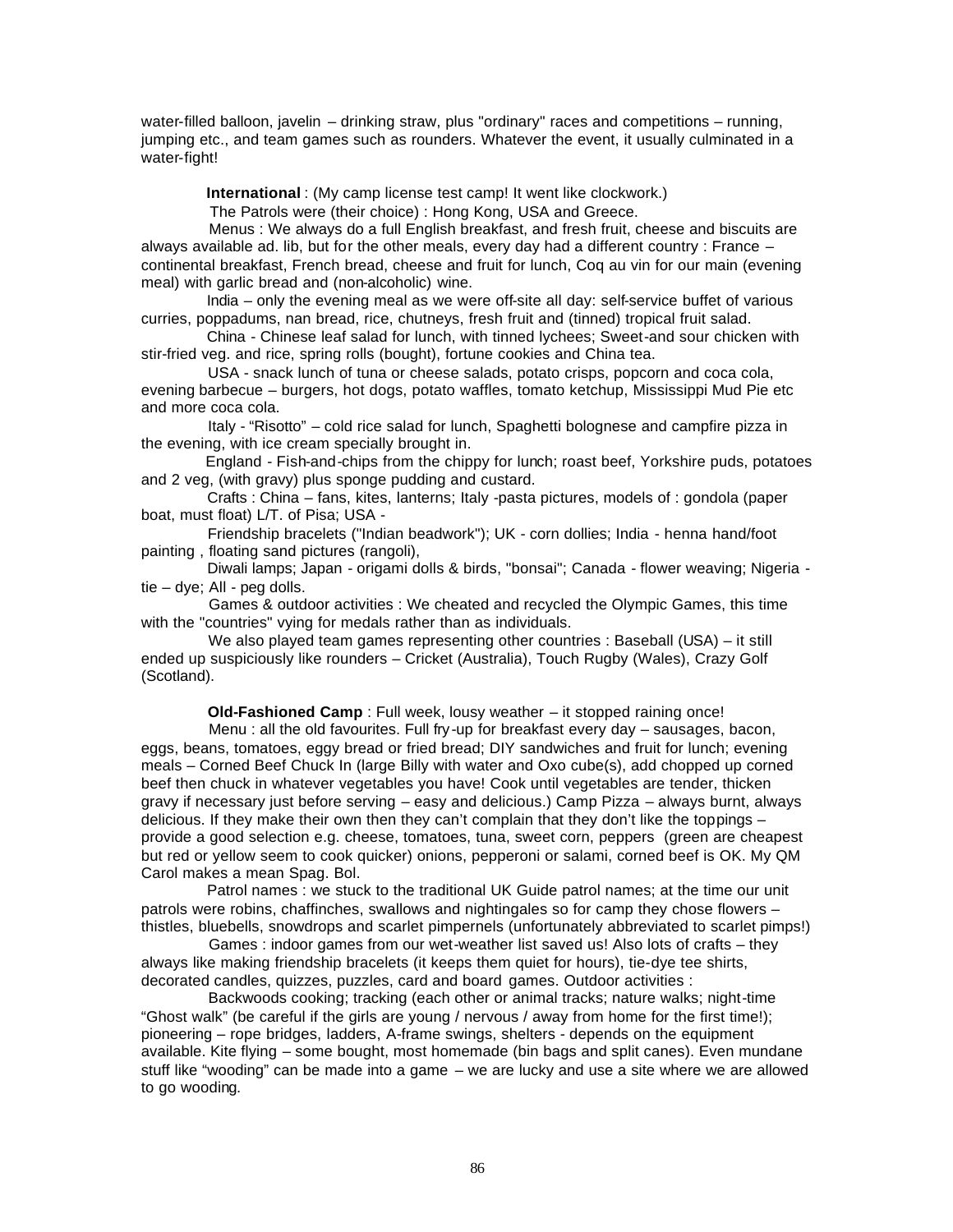**Dig For Victory** : (theme for last year's camp)

 Patrol names : Patrol tents are "Air-Raid shelters," Patrol names Gas Masks, Stirrup Pumps, Incendiary Bombs and Barrage balloons.

 Menu : ("Rations" – everyone to have a "Ration Book." ration the sugar – it will do them good!) The usual stuff but heavily disguised with wartime names : Churchill Chilli, Hitler Hash, Doodlebug Delight, plus real wartime delicacies such as Spam and

 Dried Eggs. Hay box cooking. No bananas or oranges – they were not available until after the war. If it is the right time of year, go brambling (blackberrying) and cook them to eat. BE CAREFUL. IF YOU ARE UNSURE OF IDENTIFYING

HEDGEROW FRUITS, DON'T PICK THEM). Blancmange.

 Crafts and Games: make own ID cards, evacuees' name labels and "gas masks." "Make Do And Mend": using only the clothes they have brought with them and anything they can borrow or scrounge, make themselves a "new" outfit; "Waste Not, Want Not": make a useful item out of rubbish / discarded stuff; matchbox furniture (a craft taken from a wartime children's book – you will need to collect empty matchboxes for some time before camp) - doll's house style furniture can be made by gluing matchboxes together covering with newspaper and painting them. "Even The Walls Have Ears" – tell them that spies are listening to their every word. If you overhear anything said within their tents and can identify the speaker, she must pay a forfeit. This might even teach them to keep their voices down at night! "Be Like Dad And Keep Mum" - you would recognize this as Charades or Give Us A Clue – patrols have to mime, or otherwise convey without speaking, words or phrases, song / film titles etc.. Traditional games with minimal equipment : hopscotch if you have a hard surface or means to mark out the squares, skipping, ball games, hide-and-seek, tag in its 1000s of variations, any singing ring games you can remember.

 Night Game : (and a way of getting them back to their tents quietly!) It needs to be dark for this one. Set the scene : they have been to the local "Hop" with the GIs and have to sneak back in without irate fathers finding out. In pairs, and with a torch to flick on and off to avoid tripping, they have to get back to their tents without getting caught. Guiders spotting a light shout "Mind that light!" and it must be put out immediately. They will stumble and giggle as they try to move quietly, but take my advice and don't catch them unless they actually walk into you!

 $-* - * - * - * * - * * -$ 

### **Canadian themed Crafts**

From: Anne Flood (wasflood@EXECULINK.COM)

And our PF leader, Mandy, introduced weaving to our girls at our fall camp using foam meat trays (clean & unused! donat ed by the store).

- You wrap the wool 'round the length of the tray until you have 8 lengths (Mandy used a solid colour wool here).

- Use duct tape on the bottom of the meat tray to hold them in place.

- Mandy used the multi-coloured wool (variegated?) and wrapped them onto cardboard pieces to prevent tangling. (very hard to describe, but the cardboard was 1 inch by 2 1/2 inches or so, and had notches cut into both 1 inch ends to prevent the wool from falling off.)

- she also cut out cardboard things to separate the wool while weaving (wish I knew the proper terminology!) - the length was about the same as the width of the meat tray (5 inches?) and about 1 inch wide.....with one end cut to a point.

-to weave, the long piece of cardboard went between the wool attached to the tray - under one, over one, under one, over one....etc.

- Then, with the cardboard in place holding the wool, slide the variegated wool/cardboard through. Be sure to leave the end hanging when you begin (did we duct tape that at the beginning? I don't think so)

- to weave the next one, take out the long piece of cardboard and this time do the opposite! If you did under/over last time, then now you do over/under. clear as mud?

- keep a steady tension - not too tight, not too loose.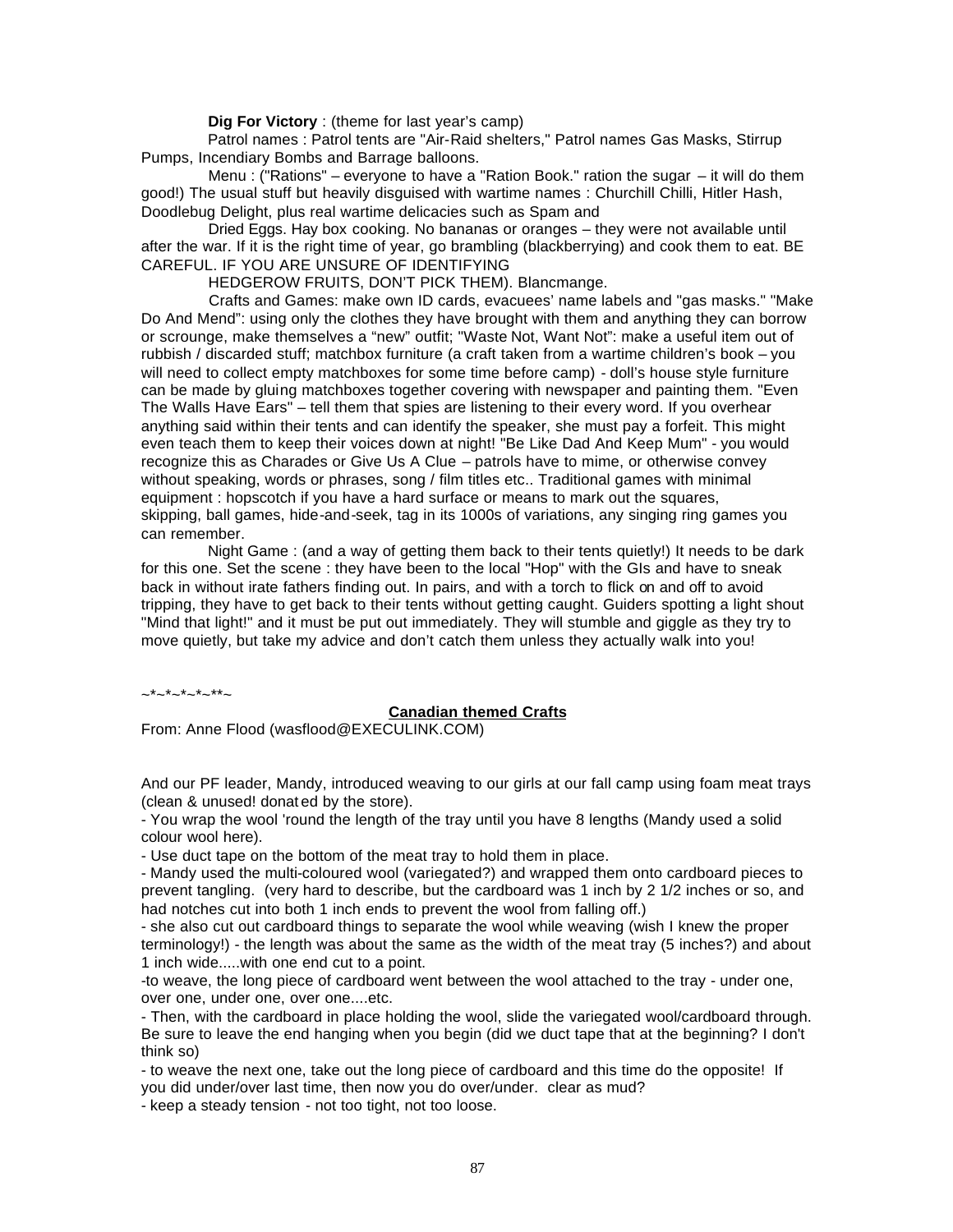- when done, you should have a woven piece the size of a bookmark!

- cut the wool at the back, leaving ends hanging - and make a big knot at either end of the bookmark (or belt, if you're making a long belt for bonhomme!) Be sure to include the ends of the variegated wool in the knot so that they are "finished" too.

Mandy used cardboard cereal/food boxes for all the cardboard.

A very economical craft! And kept the girls' hands busy so they could talk at the same time! :) Leaders too! :)

 $x^*x^*x^*x^*x^*x^*$ 

From: Helen Archibald (archibal@PUBNIX.NET)

How about bonhomme carnival? That cute snowman with the woven belt that symbolizes Quebec winter Carnival. Tres canadien. Could be done with felt, or fun foam, or pompoms, or cotton balls. The belt (cienture fleche) is also a Canadian craft, & could be woven on a cardboard loom.

 $-* - * - * - *$ 

# **Fairyland Camp**

From: Wendy Baker (wbaker@REDDEN.ON.CA), Campbellford, Ontario, Canada

Can't take all the credit either for the game. I got the idea from Margaret Fraser

GAME: (idea originally from Margaret Fraser)

Name: Fairies, Elves and Gnomes.

It is like rock paper scissors.

Your group decides what they are going to be and then goes to the center of the room with the other groups and the leader counts to 3 and every group does their appointed thing. If all groups do the same thing you start again. The group that beats the others runs to their safe zone or are tagged. The tagged people then go to the other team.

#### ACTIONS:

Fairies dance on toes and flutter eyelashes,

Elves crouch low and stick out their tongues and make scary faces

Gnomes stand straight with arms at sides and blink their eyes.....

Fairies fly away from Elves Fairies beat Elves Elves scare Gnomes Elves Beat Gnomes Gnomes tickle Fairies they giggle and can't fly away Gnomes beat Fairies

 $-*-*-*-*-*$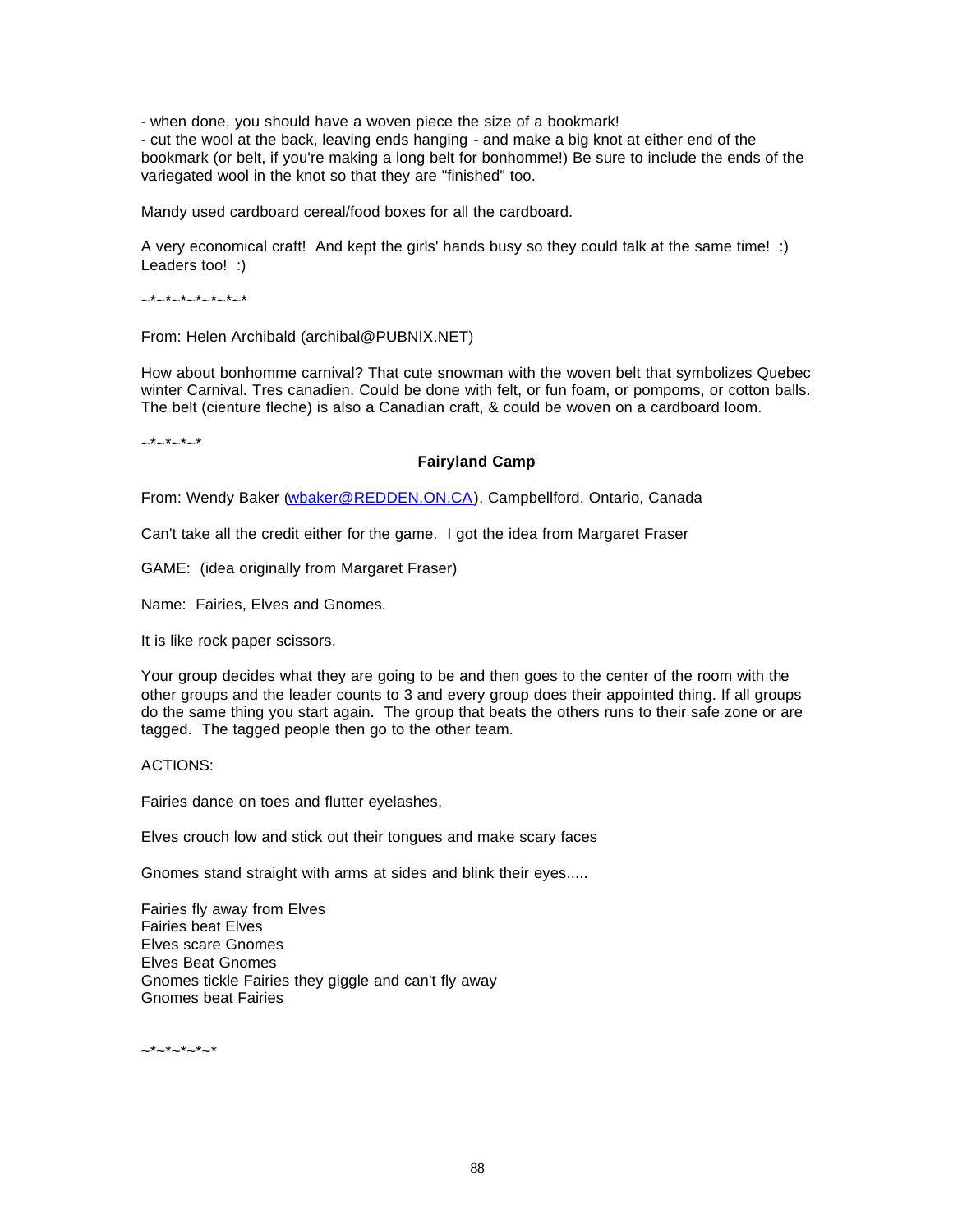#### **Mom & Me Camp**

#### **Invitation:**

### Mom & Me Vacation Camp **Friday, June 23 – Sunday, June 25 Apps Mills - Brantford**

We are planning a weekend summer vacation for our girls & their Moms (or Grandma, Aunt, Godmother etc if Mom can't attend.) Each girl and their Mom can stay for two nights in their own private air-conditioned room in the lodge or bring their own tent and camp outside). Each room has 2 sets of bunk beds, a dresser and closet. Each room has a door that enters a bathroom, with sink & shower shared with another room. If Mom has another **daughter** in Guiding (Spark, Guide etc.) who would like to join in on the fun they may also sign up. Everyone will be expected to sign up to cook or clean for at least one meal (food & directions provided). You will receive some free time to spend with your daughter in anyway you choose and there will also be some time when we will provide activities for the girls while you relax. There are private hiking trails, a fully equipped playground and campfire pit. Girl Guide policy has to be followed by all in attendance, e.g. No tank tops or sandals. A kit list and map will be forwarded to all that are interested. Hope you can come. Should be a lot of fun!

Total Cost \_\_\_\_\_\_\_\_\_: Includes Mom & Brownie's accommodation for two nights, food, crafts and camp crests Add another **and if you are bringing an extra** child

# **PLEASE RETURN BELOW WITH DEPOSIT BY MON. MAY 8th TO ENSURE YOUR SPOT**

| Yes, we are interested in attending the Mom & Me Vacation June 23-25 $\Box$<br>I will attend □ OR My Brownie's (indicate relationship) _______________ will attend. Her<br>Name is: ______________________ |       |
|------------------------------------------------------------------------------------------------------------------------------------------------------------------------------------------------------------|-------|
|                                                                                                                                                                                                            |       |
| <b>Payment Options:</b><br>I have enclosed a non-refundable deposit of \$20.00 by Cheque $\Box$ Cash. $\Box$ I understand the<br>balance of ____________ is due Monday, May 29 <sup>th</sup> .             |       |
| <b>OR</b>                                                                                                                                                                                                  |       |
| Name of Brownie: The Contract of Parent Signature:                                                                                                                                                         | Date: |
| Mom & Me Camp - Confirmation Letter:                                                                                                                                                                       |       |

May 24, 2000

Hi Everyone!

Thanks for signing up to attend our first **"Mom & Me Camp Vacation".** Who knows, maybe we'll make this a yearly adventure! We have a really great group of people going from our district and I know we are going to have a **BLAST!**

I'm attaching a kit list and map for you. **Please bring everything on the list** (unless under optional) as the more prepared we are, the more fun we'll have. We are asking that you **arrive sometime between 6:30 and 7:30** on Friday night. Everyone must be in attendance for the mandatory "Camp Rules" session that takes place at 7:45 sharp.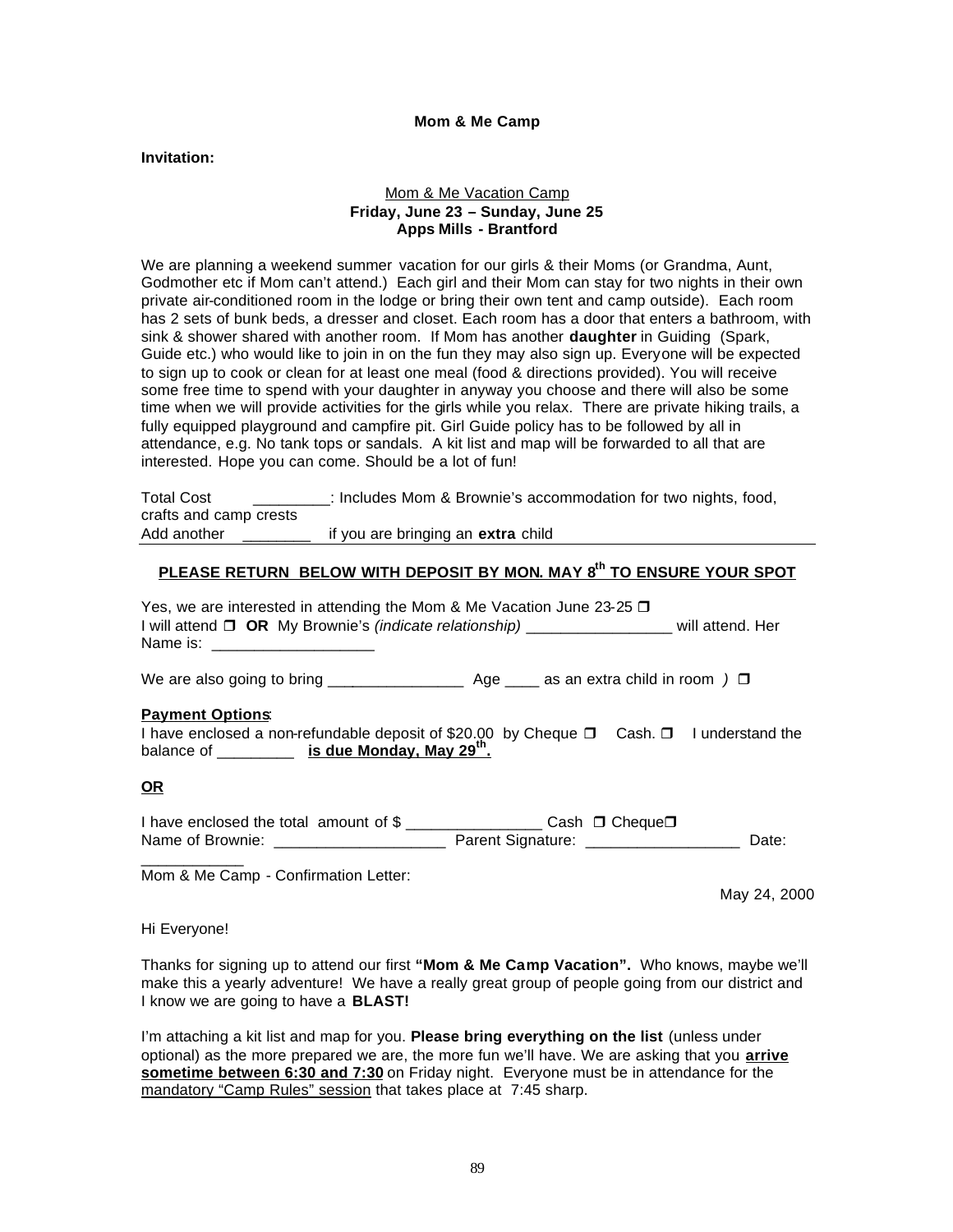In the Guiding Spirit, we try to help a **local food bank or shelter** when we camp. This time we will focus on babies and ask everyone to try and donate an item. There is a real need for baby food, baby formula, diapers etc., but any non-perishable item would be greatly appreciated. A table will be set up for donations where you enter the lodge.

Although all meals and healthy snacks are provided, we are asking parents that wish **"Junk Food"** to bring something to share. Take it to the kitchen *(do not keep food in rooms or tents).*  These items will be put out for snack Friday and Saturday nights, **to be shared by all**. Sweet snacks will be saved for Saturday night as we find the girls are too wound up the first night as it is. Of course once they are in bed.......

We will provide juice, milk, and Kool-Aid for everyone to drink and tea and coffee for the adults. However, if you are a pop drinker and just can't go the weekend without that Pepsi, then please bring your own and mark it before putting in the fridge. WE ASK THAT YOU DO NOT GIVE THE GIRLS POP at camp. Some of you may also wish to bring your own bottled water.

Just a reminder that smoking in front of the girls is strongly discouraged. There will be a **designated smoking area** where you may smoke. Don't forget that everyone is asked to sign up on the **duty chart** as they arrive.

Although we will have a tentative schedule posted we plan to be as flexible as possible. Throughout the weekend there will be special **Mom & Me activities**, some of which include a Mom & Me Scavenger hunt, Mom & Me baseball game and Mom & Me crafts. Don't worry though; you'll also have lots of free time to rest while the girls partake **in "Girls Only"** activities. On Saturday afternoon from 2:00  $-4:30$  time is set aside to either lounge around the camp with your daughter or go off on an adventure to a local attraction such as the conservation area, or a local outdoor pool. Some of these outings are free but some have a cost involved. It's up to you whether you go or stay. At night we hope to have **campfires** and Saturday night should be fun with a **"Talent Show".** Any girls or Mom's that want to entertain us are welcome to do so. **Bring any props, music etc. that you might need.** Skits, dance, magic...just about anything goes as long as it doesn't last any longer then 5-10 minutes each.

We will officially **end the camp at noon on Sunday,** after our popular **camp awards ceremony**. After that you are free to go or stay, as we don't have to be out until 3:00 p.m.

**Please make sure you have the camp balance and forms back to me by June 5th AT THE VERY LATEST.** Some of you will only have to fill out a medical form for yourself as we already have one for your daughter. Others will have to fill one out both for you and your daughter(s). They can be dropped off to me at Brownies on June  $5<sup>th</sup>$  or left in my mailbox at 20 Camille Court (cheques payable to 72<sup>nd</sup> Hamilton Brownies). Please don't make me chase down the forms **and money....**I have lots of planning ahead of me to make this first Mom & Me camp a success and don't have time to be calling everyone trying to get cheques & paperwork. Your co-operation would really be appreciated. Feel free to call or e-mail if you have any questions.

Iroquois District Commissioner

# **Mom & Me Vacation Camp**

# **FRIDAY**

| $6:30 - 7:30$ | Arrival, set up rooms or tents.<br>Craft: Decorate name tags & make room door hangers or tent signs.<br>Sign Up for Duties & Activities. |
|---------------|------------------------------------------------------------------------------------------------------------------------------------------|
| 7:30          | Announcements/Camp Rules (everyone must be in attendance)                                                                                |
| $8:00 - 9:00$ | Get To Know Each Other Games with Lisa Smith<br>Snack Patrol gets snack ready (8:45)                                                     |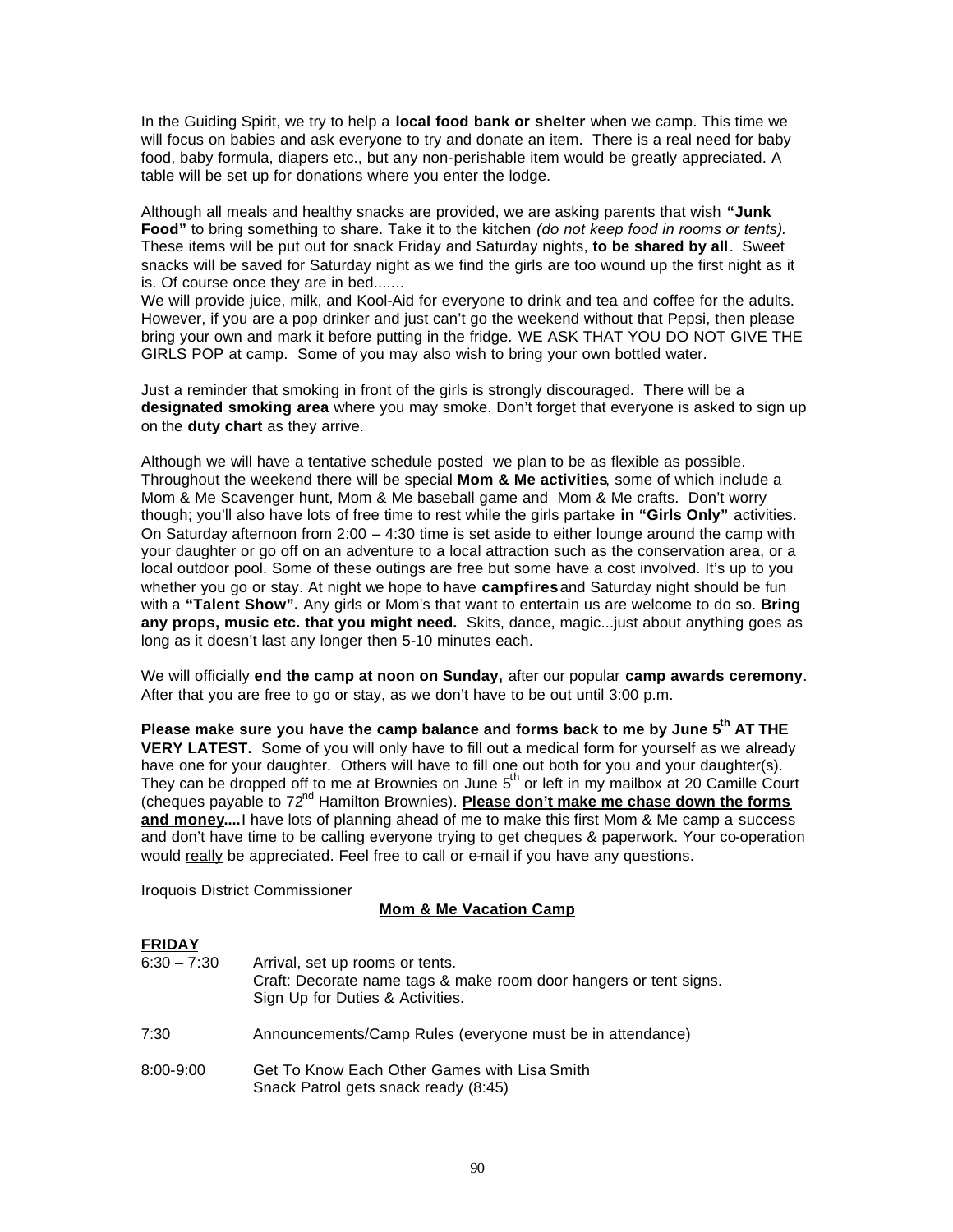| 9:00                    | Eat Snack & Listen To Campfire Rules                                                                                                                                                    |
|-------------------------|-----------------------------------------------------------------------------------------------------------------------------------------------------------------------------------------|
| 9:15                    | Prepare for Campfire (bug spray/hair tied back etc.)                                                                                                                                    |
| 9:30                    | Campfire Note: Mom's & Daughters must be <b>together</b> at campfire.                                                                                                                   |
|                         | OR<br>Stay indoors and chitchat, play quiet games, read etc. together.                                                                                                                  |
| 10:30                   | Girls get ready for bed (brush teeth etc.)                                                                                                                                              |
| 10:45                   | Girls in rooms or tents                                                                                                                                                                 |
| 11:00                   | Lights/flashlights out<br>Mom's that wish gather for chitchat, cards or games etc.                                                                                                      |
| <b>SATURDAY</b><br>7:15 | <b>BREAKFAST PATROL STARTS BREAKFAST</b><br>(early birds feel free to visit the bead table for jewelry making)                                                                          |
| 8:00                    | Everyone gathers for morning opening                                                                                                                                                    |
| 8:15                    | Announcements/Grace/ & Breakfast                                                                                                                                                        |
| 8:45                    | Mom's & Daughters Free Time (take a morning walk together, visit the<br>playground or play some board games, or whatever you wish. Enjoy each other.                                    |
| 9:30                    | MOMS GET A BREAK (Enjoy some time with the other Moms or yourself!)<br>Rangers & Brown Owl work with Girls on Memory Boxes Craft                                                        |
| 10:15                   | <b>SNACK PATROL PREPARES SNACK</b>                                                                                                                                                      |
| 10:30                   | Wash Up and Snack (for those that wish)                                                                                                                                                 |
| 11:00                   | Mom & Daughter Scavenger Hunt run by Rangers. Can you find all the items?                                                                                                               |
| 11:30                   | Free Time for all. Relax, visit playground or go to the downstairs Craft Room,<br>which opens now.<br>Girls going to playground or Craft Room downstairs <b>MUST</b> be with their Mom. |
| 12:15                   | <b>LUNCH PATROL PREPARES LUNCH</b>                                                                                                                                                      |
| 12:30                   | Lunch                                                                                                                                                                                   |
| $1:00 - 2:00$           | <b>MOM'S FREE TIME</b><br>GIRLS WITH BROWNOWL & RANGERS- parachute games/action songs<br>(Outdoors if nice indoor if not)                                                               |
| 2:00                    | MOM & DAUGHTER FREE TIME (together)<br>If you decide to go out to a local attraction please remember to sign release<br>before leaving.                                                 |

OR Stay for Mom & Daughter time together either in the craft room, outside walking, or whatever the two of you enjoy doing together. Maybe you'll even want to nap!

# 3:30 **SNACK PATROL STARTS SNACK**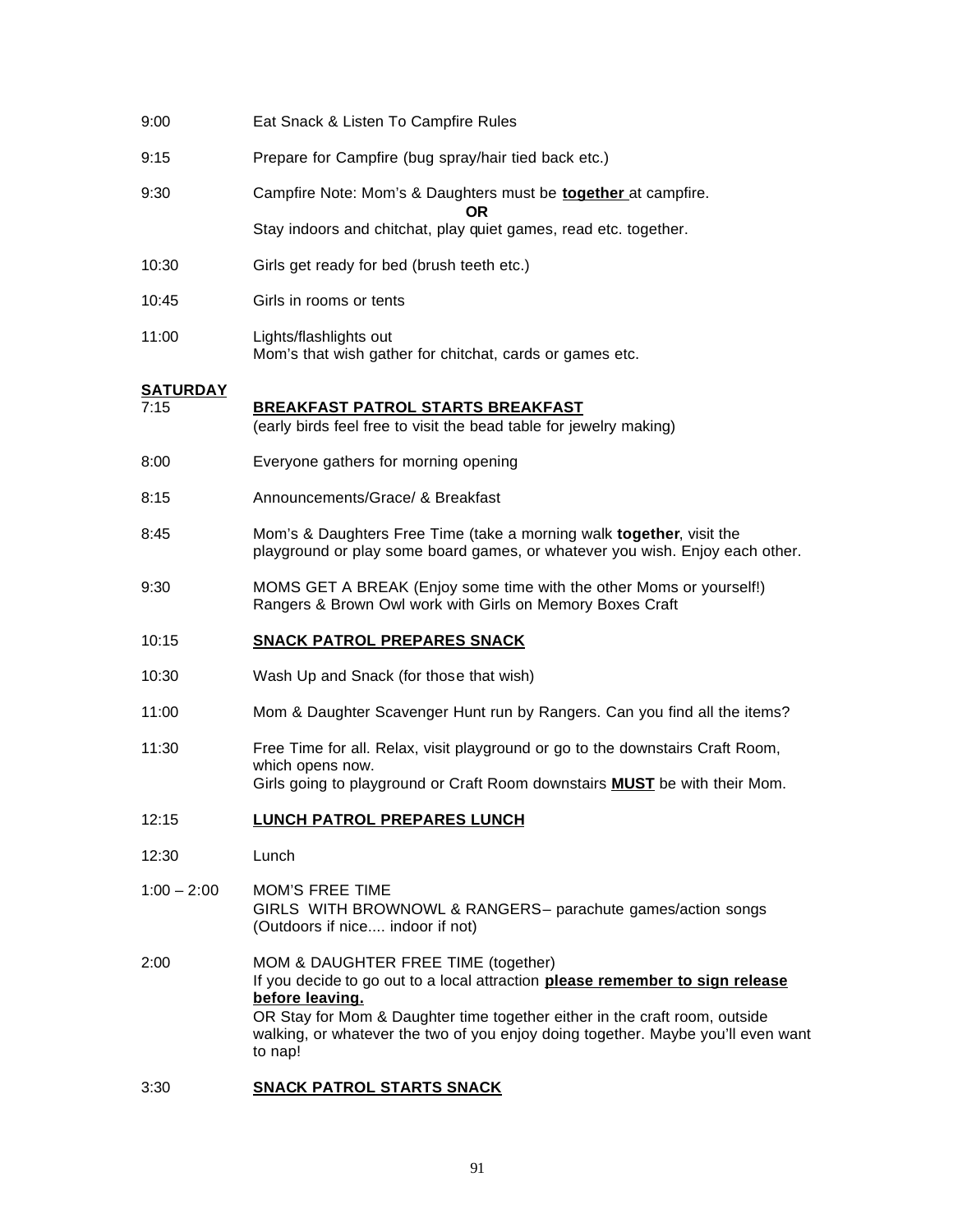- 4:00 Snack: (For those who stayed or have arrived back from outing)
- 4:15 If Hot: Mom & Daughter Water Games If Cold/Rain: Mom & Daughter Manicures Inside OR BOTH!!!
- 4:45 Free Time to practice skits etc. for talent show/visit playground or craft room or just rest if tired. **SUPPER PATROL STARTS SUPPER.**
- 6:00 Grace & Supper
- 7:00 Craft Parade (Daughters bring your favourite crafts and pick a spot to show them off while Moms parade by to see them all).
- 7:30 Prepare for Talent Show
- 7:45 Talent Show
- 8:30 **FIRE STARTERS GET FIRE READY** (unless rain)
- 8:45 CAMPFIRE: Prepare for Campfire (for that wish) or quiet indoor games for those that don't want campfire. Note: Mom's & Daughters must be **together** at campfire. If rain (indoor candle campfire).
- 9:30 **SNACK PATROL PREPARES SNACK**
- 9:45 Bedtime Snack & ready for bed..
- 10:00 In rooms or tents
- 10:30 Lights/Flashlights out for girls

#### **SUNDAY**

| 7:45       | <b>BREAKFAST PATROL STARTS BREAKFAST</b><br>(early birds feel free to visit the bead table for jewelry making) |
|------------|----------------------------------------------------------------------------------------------------------------|
| 8:30       | Good morning dance & Grace                                                                                     |
| 8:45       | <b>Breakfast</b>                                                                                               |
| 9:30-10:30 | <b>MOMS FREE TIME</b><br>Girls work on Special Craft for Mom (with Brown Owl and Rangers - no moms<br>allowed) |
| 10:30      | Prepare for Outdoors (bug spray/sun lotion/hat etc.)                                                           |
| 10:45      | Mom & Me Hike & Nature Activity guided by Jocelyn's & Justine's Mom's<br>If Rain (indoor nature talk).         |

- 11:15 Wash Up & Drink
- 11:30 Awards Presentation & Closing Ceremony Lets present our special awards to each other and celebrate the fun we've had together!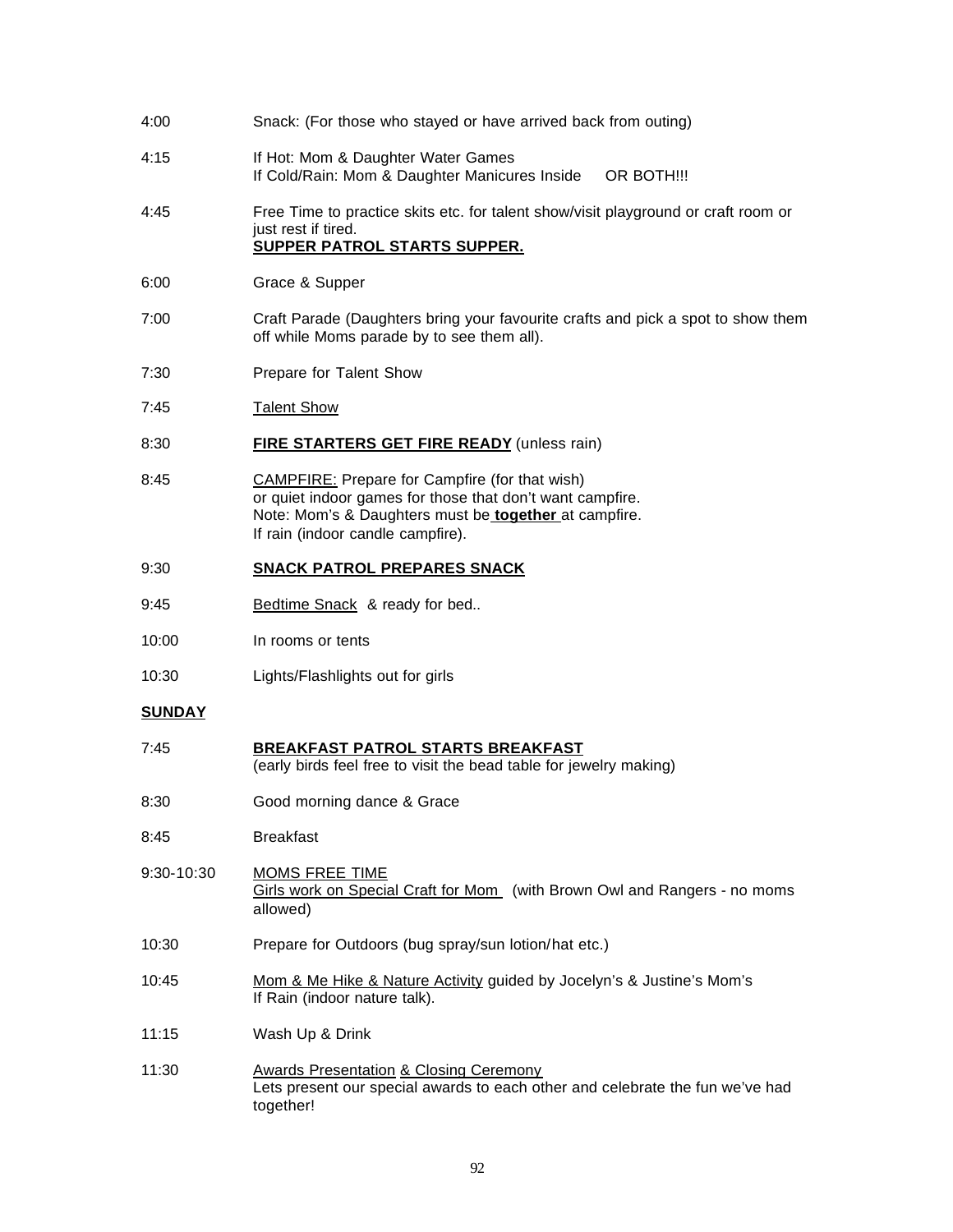12:00 Pack Up, Clean Rooms, Bathrooms/Take down tents etc. if you haven't already. (Remember Girl Guides leave a place cleaner then they find it)

**12:30** Camp Officially Closes **Leftovers put out. Make your own lunch for those that wish. Feel free to make a sandwich or take some food for the road if leaving Feel free to stay** longer and spend more time with your daughter doing activities of your choice (except crafts). Must be out by 3:00 p.m.

### **GO WELL & SAFELY**

MENU

FRIDAY NIGHT SNACK: Fruit Punches Coffee/Tea **Muffins** 

Junk Food

Saturday Breakfast: Orange Juice Apple Juice

**Milk**

Coffee/Tea Fruit Loops, Corn Pops, Raisin Bran or Cheerios Scrambled Eggs Hash Brown Patties Toast, Butter, Jam, Peanut Butter, Cheez Whiz

Saturday Morning Snack

(for those that wish) Juice Coffee/Tea (adults) Watermelon<sup>1</sup>

Saturday Lunch Fruit Punches

Milk Coffee/Tea Lipton Chicken Noodle Soup **Crackers** Subs (make your own with (assorted cold cuts, tuna, cheese, tomatoes & vegetables) Alternates: Bread, butter, jam, peanut butter, cheez whiz

Saturday Afternoon Snack (for those that wish) Fruit Punches

Coffee/Tea

Saturday Supper Fruit Punches

Assorted Fruits Milk Coffee/Tea Spaghetti Plain Sauce or Meat Sauce Caesar Salad Veggies & Dip Ice Cream Sundaes Alternates Bread, butter, jam, peanut butter, cheez whiz Bread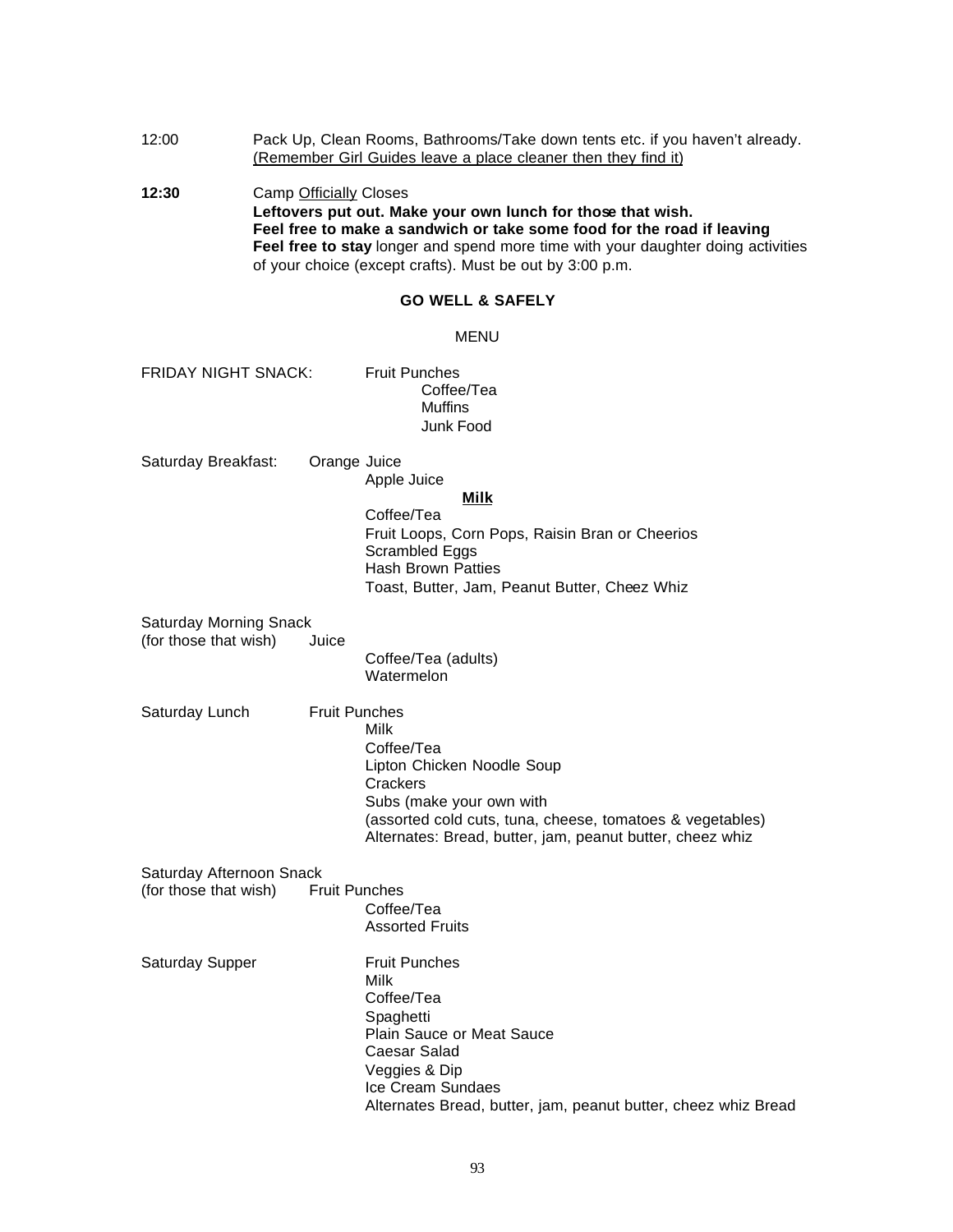| Saturday Night Snack Hot Chocolate                         | <b>Fruit Punches</b><br>Coffee/Tea<br>Fruit & leftover veggies & dip<br>Junk Food                                                                                               |
|------------------------------------------------------------|---------------------------------------------------------------------------------------------------------------------------------------------------------------------------------|
| Sunday Breakfast                                           | Orange Juice<br>Apple Juice<br>Milk<br>Coffee/Tea<br>Pancakes & Syrup<br>Sausages<br>Remainder of Cold Cereals<br>Alternates: Bread, Butter, Jam, Peanut Butter, and Cheez Whiz |
| Sunday Lunch<br>(For those that wish<br>to stay after camp | ALL LEFTOVERS                                                                                                                                                                   |

# **HOPE YOU ENJOYED THE FOOD AND THANKS TO EVERYONE FOR TAKING TURNS PREPARING IT!**

# PROGRAM

officially closes or make something to take along in the car)

| <b>FRIDAY NIGHT:</b> | Camp browsing $\Box$                                     |
|----------------------|----------------------------------------------------------|
|                      | Erect Tents & Dining Tarp                                |
|                      | Sort out supplies                                        |
|                      | <b>Post Duties</b>                                       |
|                      | <b>Practice Knots</b>                                    |
|                      | Prepare Tent for Sleeping                                |
|                      | Campfire & Snack                                         |
|                      | Secure garbage & food                                    |
|                      | Good night!                                              |
| SATURDAY:            |                                                          |
|                      | Rise & Shine                                             |
|                      | Patrol # 1 reports to Quartermaster & prepares breakfast |
|                      | Patrol # 2 prepares for colours                          |
|                      | <b>Breakfast</b>                                         |
|                      | Patrol # 2 cleans up from breakfast                      |
|                      | Colours & Camp Duties                                    |
|                      | Inspection                                               |
|                      | <b>Sparks Arrival Activity</b>                           |
|                      | Snack                                                    |
|                      | Sparks Leave                                             |
|                      | Free Time                                                |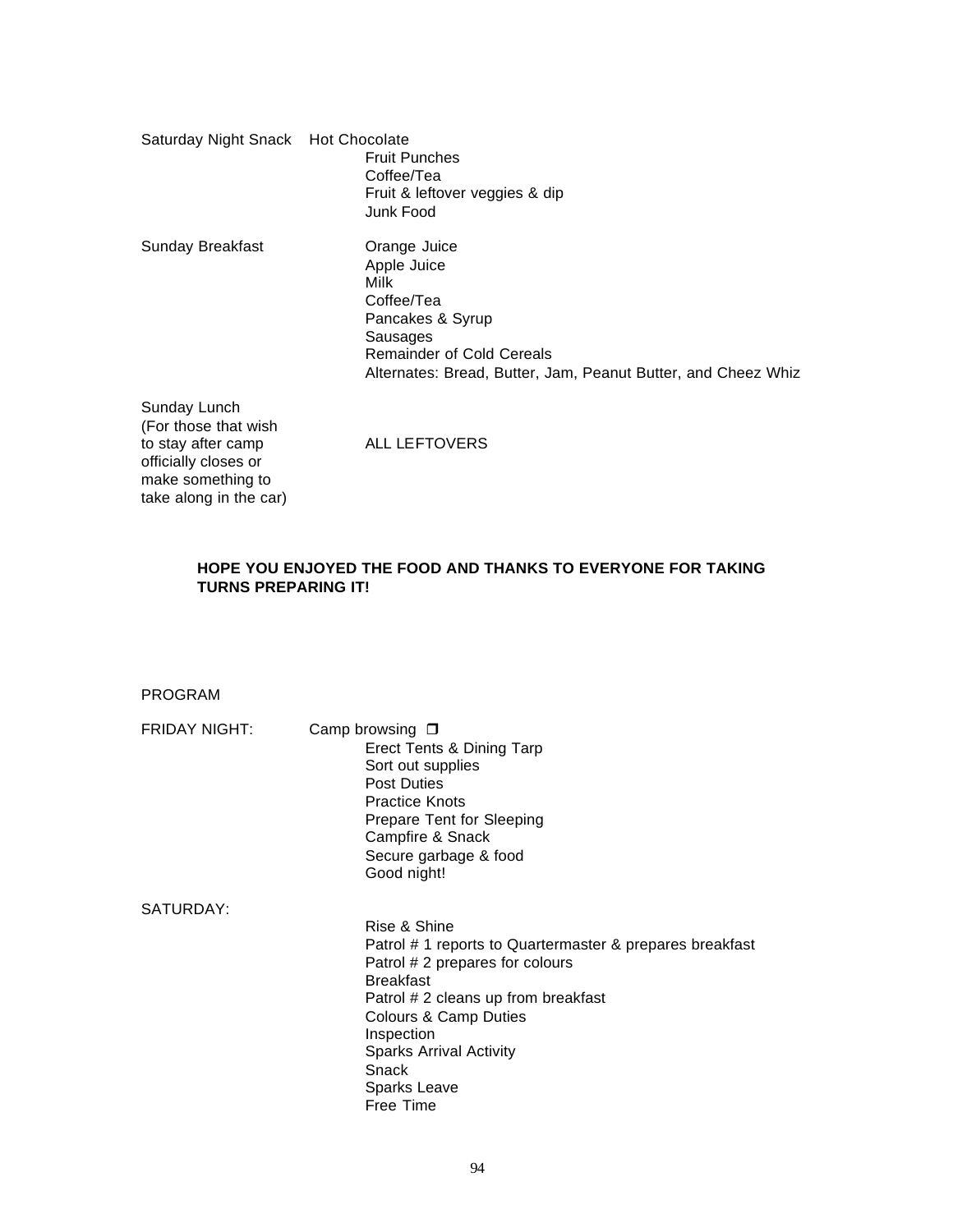Patrol #2 reports to Quartermaster Lunch Patrol # 1 cleans up from lunch Rest Camp Gadget Making

Patrol #1 reports to Quartermaster Supper Patrol # 2 cleans up from supper All Camp Duties Wash

Fire Drill sometime today

Sunday: Rise & Shine Breakfast with Sparks Pack Up Guides Own & Camp Awards Sparks Leave Hike & Snack Walk site for garbage pick-up Go Well & Safely

#### Kit List:

NO TANK TOPS OPEN SANDALS, JEWELRY OR VALUABLES PLEASE Camp Hat **(wide brimmed) A MUST!** Small Pillow with case **Butcher Twine for gadget making** Mitts & warm hat (even if warm in day probably still cold at campfire)<br>2 pot holders or oven mitts Notebook/pe Notebook/pen or pencil/mending kit, scissors 2 garbage bags **Pajamas** Sit-Upon 1 pair of shorts Towel and facecloth 1 long sleeve shirt Brush /comb 2 pairs of long pants or jeans or sweat pants Soap 2 T-shirt or lightweight tops Toothbrush/paste 4 pairs of socks Sunscreen: **A MUST** 4 pairs of underwear Unbreakable dishes & cutlery in mesh bag Compass (optional)<br>Flashlight with new batteries Rain Boots/Rain Coa Rain Boots/Rain Coat or similar **A MUST!** Medication and instructions *(if taking)* Warm Sweater Books/Games **Jacket** Non-spray bug repellent: A MUST Running Shoes (pair you are wearing & extra)

#### PLEASE LABEL ALL ITEMS THAT ARE IMPORTANT TO YOU WITH YOUR NAME  **GUIDERS NOT RESPONSIBLE FOR ANY LOST ARTICLES**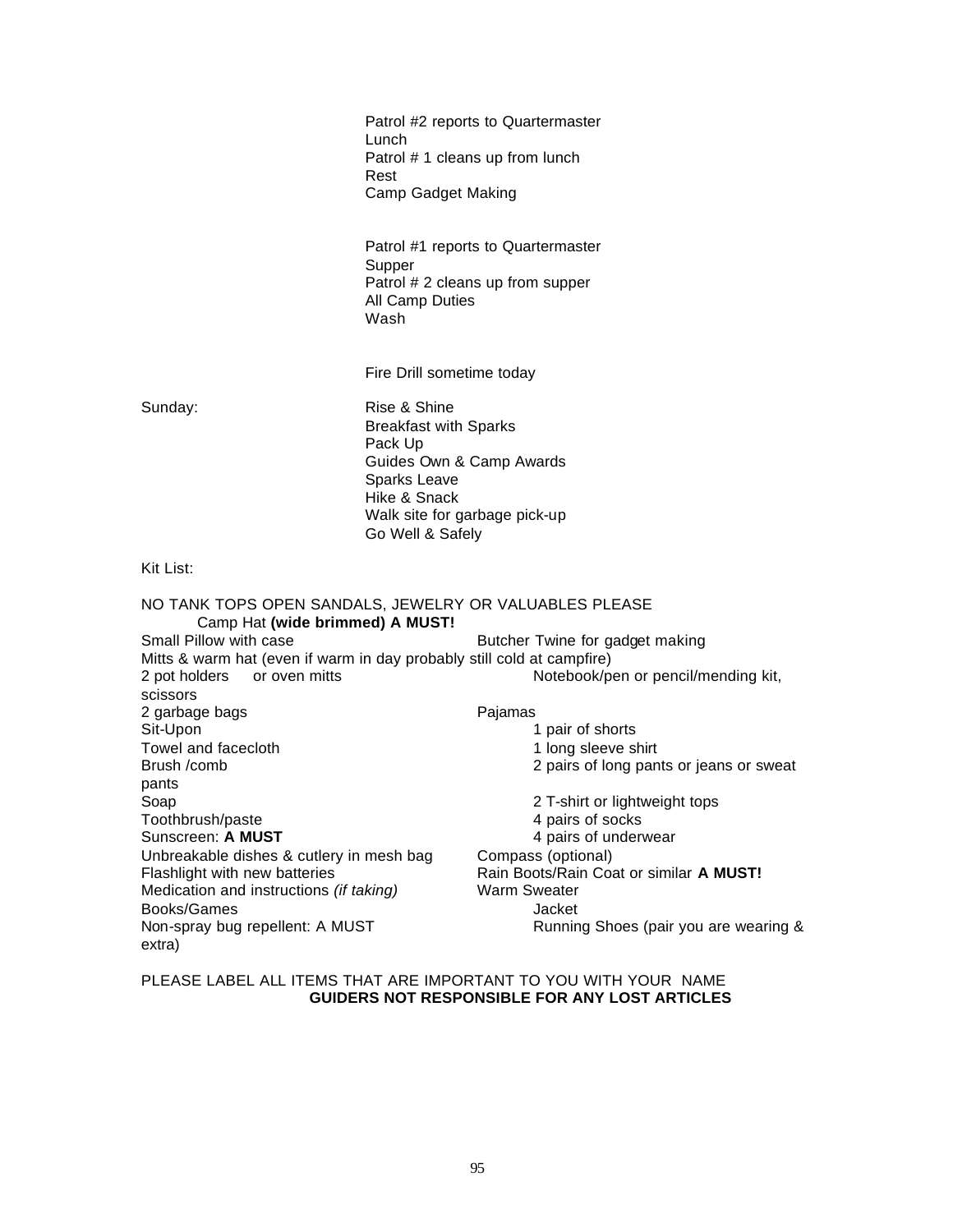### *Kit List for Rangers & Guiders Camping Outside*

#### **NO TANK TOPS, OPEN SANDLES, GOOD CLOTHES, FOOD, MONEY OR VALUABLES PLEASE**

2 Ground Sheets **A MUST!** Sleeping Bag & extra blanket Camp Hat **(wide brimmed) A MUST!** Small Pillow with case **Butcher Twine for gadget making** still cold at campfire) 2 pot holders or oven mitts Notebook/pen or pencil/mending kit, scissors 2 garbage bags **Pajamas** Sit-Upon 1 pair of shorts Towel and facecloth 1 long sleeve shirt Brush /comb 2 pairs of long pants or jeans or sweat pants Soap 2 T-shirt or lightweight tops Toothbrush/paste 4 pairs of socks Sunscreen: **A MUST** 4 pairs of underwear Unbreakable dishes & cutlery in mesh bag Compass (optional) Flashlight with new batteries **Rain Boots/Rain Coat or similar A MUST!** Medication and instructions *(if taking)* Warm Sweater Books/Games **Jacket** Non-spray bug repellent: A MUST Running Shoes (pair you are wearing & extra)

Air Mattress or Pad (Optional) Mitts & warm hat (even if warm in day probably

### PLEASE LABEL ALL ITEMS THAT ARE IMPORTANT TO YOU WITH YOUR NAME GUIDERS NOT RESPONSIBLE FOR ANY LOST ARTICLES

#### *Camping In Tents (you'll also need)* **MUSTS ARE:**

Tent (please check your tent prior to coming to make sure you have all poles & pegs) Rope (to tie down tent if extremely windy) Pail (to put water in for beside tent (a guiding fire regulation) 2 Ground Sheets Extra Blanket **Optional** Air Mattress or Pad

Other Theme ideas

Bev Spillane (bjspill@attcanada.ca)

Dana, try this site. I've found it invaluable for ideas

http://www.childfun.com/

Debbie Hillis <debbiehillis@HOTMAIL.COM> **Hollywood and Star Theme**

How about making stepping stones with their hand prints and names in them and then donate to the camp to put around campfire or a path somewhere special.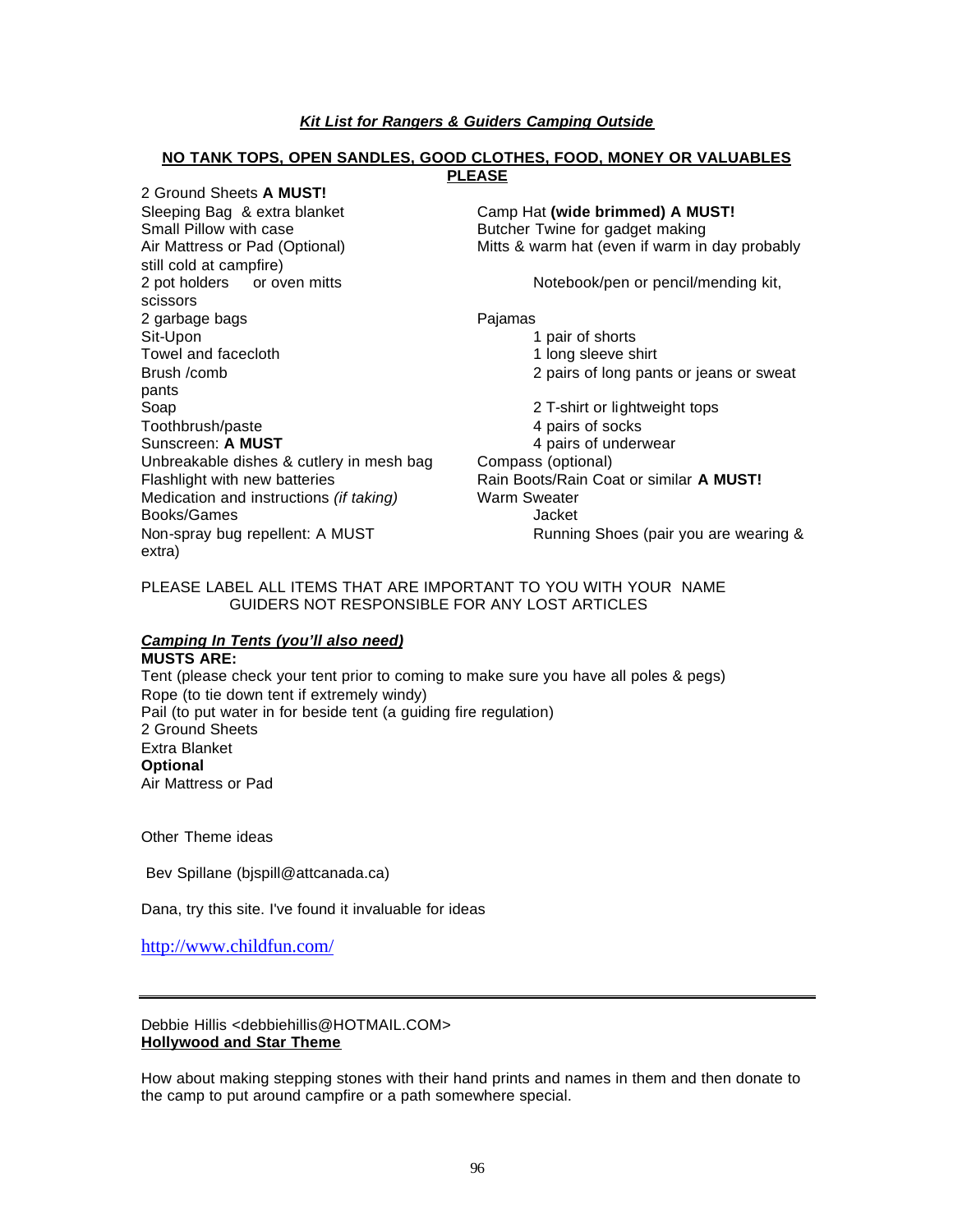# **Little Camp on the Prairie**

From: Jeri McKelvie (mckelvie@sk.sympatico.ca)

We earned the Laura Ingalls Wilder Badge from the U.S.A. at this camp plus various other Brownie Badges. You can get the info about it and order it from this website http://www.qconline.com/girlscouts/laura.htm We started working on this before the camp because you need to read some of the Little House on the Prairie books ahead of time. The information sheet tells you how many you need to read and what else you need to do to earn the badge. We substituted some things such as the "Torn Pocket" for a patchwork square and a real wagon ride for building a model. I have included an explanation of the activities that we did. \* Torn Pockets. In one of the books Laura fills her pocket with rocks, tears her pocket off her dress and needs to mend it. It was explained to us that little girls had little drawstring bags for pockets. Depending on the age of your girls you may want to make this more difficult but I took scraps of material and cut a rectangle shape out so that the fold was at the bottom. I folded the top and sewed it so that a drawstring could go through. At camp the girls sewed up the sides of the pocket by hand. These were used to put small camp treasures such as special rocks into. \*Butter - shaking a little cream in a baby food jar until butter forms. Rinse and use on crackers. \*Candles - I thought it would be too dangerous for the girls to try dipping since they were so young. Instead we bought the wax sheet and had them roll candles. They got to make some regular size ones and one very, very tiny one to be used in the next craft. \*Wish rafts - I took some branch clippings from home with me. Using a very light cotton string (bio-degradable) we made small rafts about 6" X 6". Then we used some things like pinecones etc. that we found lying on the ground to decorate these rafts. We stuck our candles into the middle. At our campfire we lit the candle and floated the rafts on the lake. You make a wish when you light the candle and when it goes out that means your wish will come true. Use very small candles. Ours were about 3/4" long and burned for about 1 hour or more. We sang "Barges" as our rafts floated out onto the lake. It had a wonderful impact on the girls. \*Baked individual cakes in tuna cans in a box oven. You could also do baking soda biscuits. The

girls learned how to properly strike a match and they also learned about fire safety.

\*Ice Cream - We found a recipe for ice cream and made it in zip lock bags.

\*Little House Olympics - We used our circle groups for relay teams.

#1 Hunting for chicken eggs. Hide plastic Easter eggs around the campsite and have the girls find them. The girls were not in circles for this one. We put nickel candy in them.

 #2 cow milking. Use disposable gloves. Put a pinprick in each fingertip. Fill with water and have someone hold them by the top. The girls can milk away. We timed it and after so much time we measured how much "milk" was in the pail. Then we squirted each other.

#3 water hauling. Use the circle relay teams for this one. Each team uses a small dipper to fill a larger pail. They have to run back and forth to the lake for the water. First one to fill bucket wins. #4 Hair braiding. We used 3 long scarves or 3 pantyhose legs. The first girl to have her hair braided won. You could offer prizes for neatest, tightest, loosest, etc.

 #5 table setting. We used the circle relay teams for this one. The first girl in each circle is given a plate, cup, spoon, fork, knife, napkin and place mat. They run up to the table and set their setting properly. Then they unset it and carry it back to the next girl who does the same. First team finished wins.

We did alot of other things during the day too but on Saturday evening everyone got dressed up in a long skirt and bonnet. It just happened that the figure skating club had used pioneers as a theme and the girls had these costumes at home in their tickle trunks. If you don't have them you could get aprons and scarves from Value Village. We had an early special supper and after supper we had some special guests join us. They were two gentlemen from the Parkland Fiddlers. We taught the girls how to polka, waltz and square dance. What fun!! Our dance lasted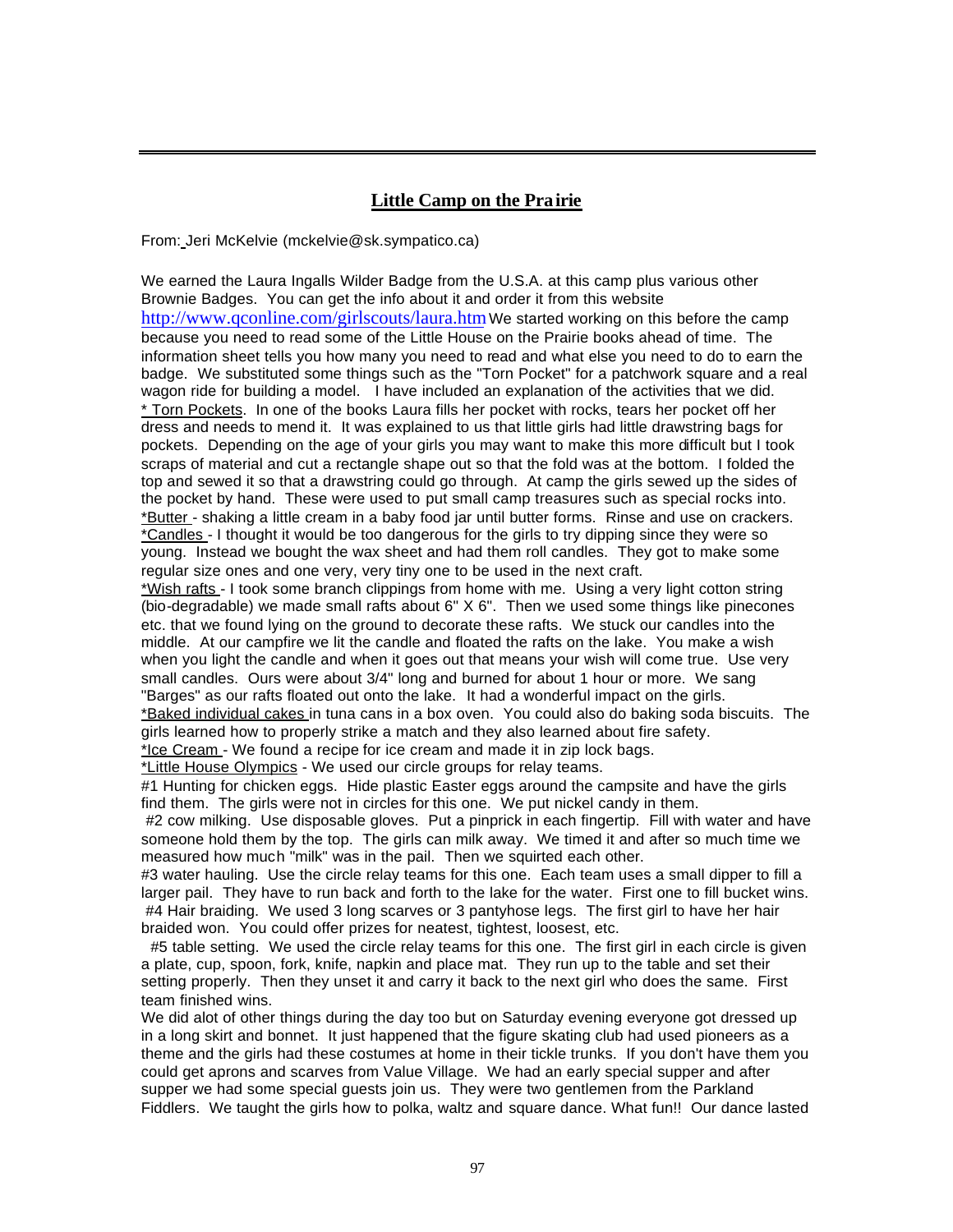about 1.5 hours and then we had a sing along with the gentlemen accompanying us. After this we had the Little House Olympics.

The next day we closed camp in the usual way but on the way home we stopped at a stable for a horse drawn wagon ride and an ice cream treat.

#### **Mexican Camp Theme**

From: Wendy wendyrem@iaw.on.ca

For camporee this year our site was Mexico. We made maracas out of those little "chubby" pop or juice containers. Just podged them with bits of colourful tissue paper then filled them up with a few beans. The girls loved them and played them at campfire :-) We also made a piñata. And one of the most fun things was teaching the girls the Mexican hat dance. I had found instructions for it on the Internet that went over them step by step according to the music. We all had a lot of fun with that one. We made a sombrero hat craft with those little straw hats you can get at the dollar store for 3/\$1 usually. Then we glued tiny pompoms around the edge of the hat and added a few flowers.

~\*~\*~\*~\*~ From: Diane, diane.haigh@MANX.NET

There is a book available called Mexican Fiesta at Our Cabana which you should find very useful. Available from: Our Cabana

 $^{*}$  \*  $^{*}$  \*  $^{*}$  \*  $^{*}$ From: Therese - tmpreece@TELUS.NET

our girls really liked threading heavy wool through needlework canvas just threading the wool in and out the holes, alternating in and out one row and out and in the next forming a box weave.

Leave tassels at the ends...and make it small floor mat size. Use bright colours like a serape.... and voila. If you use very fine weave, you can make it camp hat sized.

 $-*+*+*$ From: "Debbie Palecek" <debbiepalecek@SHAW.CA

> Mexican hat dance Cucaracha (spelling bad I know) Piñata Nachos Mexican flags Our Cabana info Clay pots Weave Mexican blankets And most important: Siesta

 $-$ \*~\*~\*~\*~ From: Kathy MacEachern, k.maceachern@SYMPATICO.CA

I have a Mexican craft idea and a game.

Camp Hat Mexican Blankets: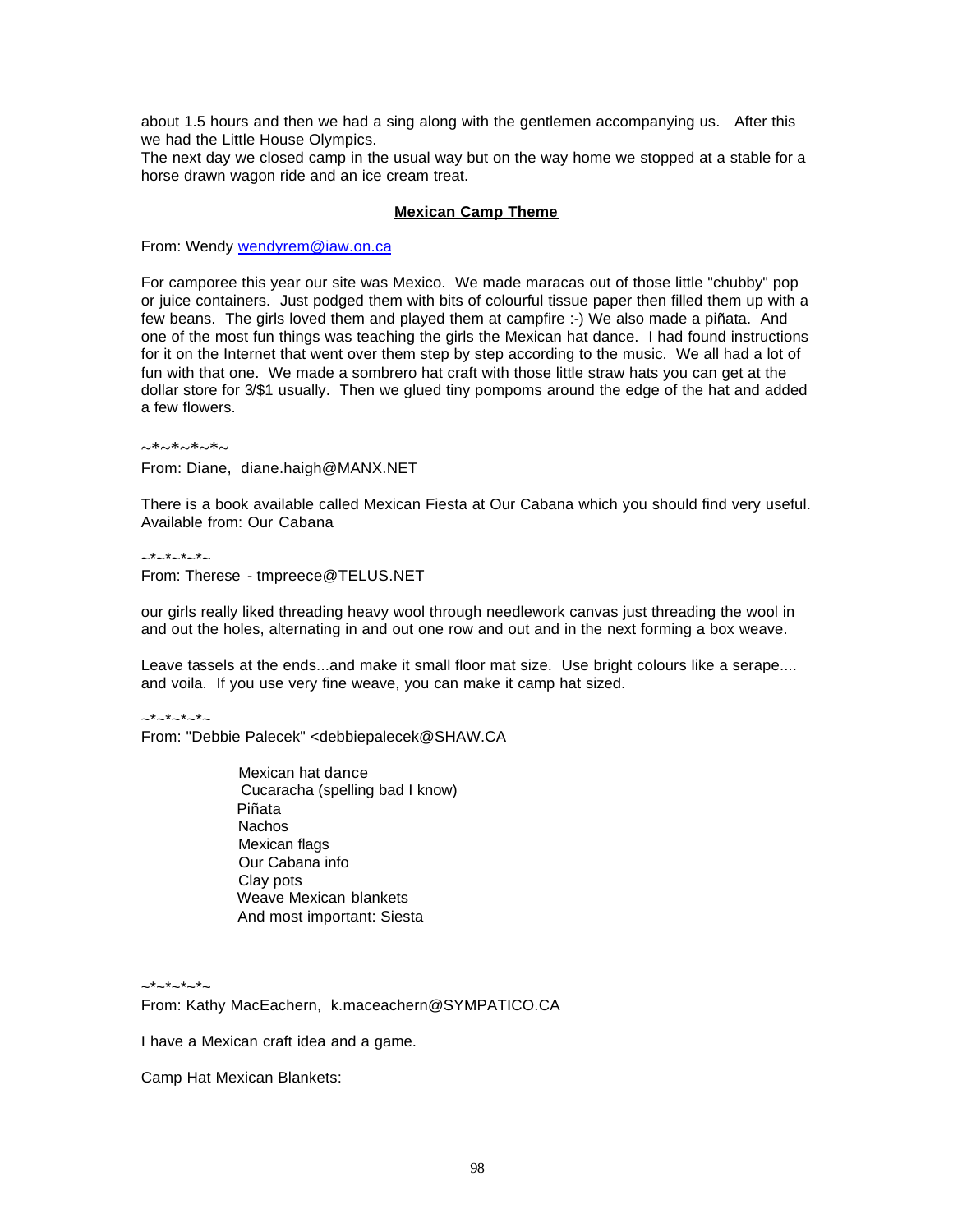You will need a rectangle of felt, the ones were did were about 2 by 5 inches, but you could do them any size. Cut small slits on the short ends to make a fringe. Cut pieces of various colour yarns the same length as the short end of the felt rectangle. Glue the yarn across the felt blanket.

Traffic in Mexico City: Each girl gets five tokens (beans, buttons, etc.). The girls are in three teams, cars, trucks and vans. The leaders are the traffic police, one is designated the caller. The girls spread out of the area and when the caller says go all the vehicles moves around. When the caller says stop, everyone must stop right away and those not stopped must pay a fine of one token to the traffic policewomen. The caller says go and the traffic continues, and so on. At the end the girls meet back in their teams and the team with the most tokens wins. If one girl runs out of tokens right away, you can either give her more or have her share with someone else on her team.

We played this game with 4 Brownie/Spark units in a crowded cafeteria at our District's Thinking Day event. It really did seem like a traffic jam in a crowded city!

 $-*+*+*+*$ 

From: Theresa Rose, Primr0z@AOL.COM

I am from New Mexico, USA and that state has a strong Mexican/Spanish culture

1st thoughts are: Our Cabana near Mexico City Piñata Hot chocolate (chocolate from the Aztecs) Ponchos and serapes Luminaries (paper sack, sand in the bottom, votive candle) We do them on Christmas Eve Chili ristras Corn, pinto beans, tacos, burritos, flan, fried ice cream, enchiladas, tortillas, sopapillas, posole, chorizo, chimichangas **Pottery** Some easy to learn Mexican phrases, hello and goodbye, numbers, colors Mexican hat dance Desert and cactus Sombreros

 $~~\sim~x~~x~~x~x~x~x~$ 

#### **Winter Carnival Camp**

From: Jeri McKelvie (mckelvie@sk.sympatico.ca)

We had the option of sleeping indoors or out. We chose out side. Friday evening was informal with lots of time for setting up and visiting. We were arranged into color groups for the next days Activities there were 5 stations.

1. We learned

A) How to put on, walk, run, different types of snowshoes, etc.

B) Inuit games

 \* Sit back to back with a partner. Bend legs up and draw a line in the snow at your knees. On "go" try to push partner over her line.

\* Get down on all fours facing partner. Using your shoulders to push try to flip partner over.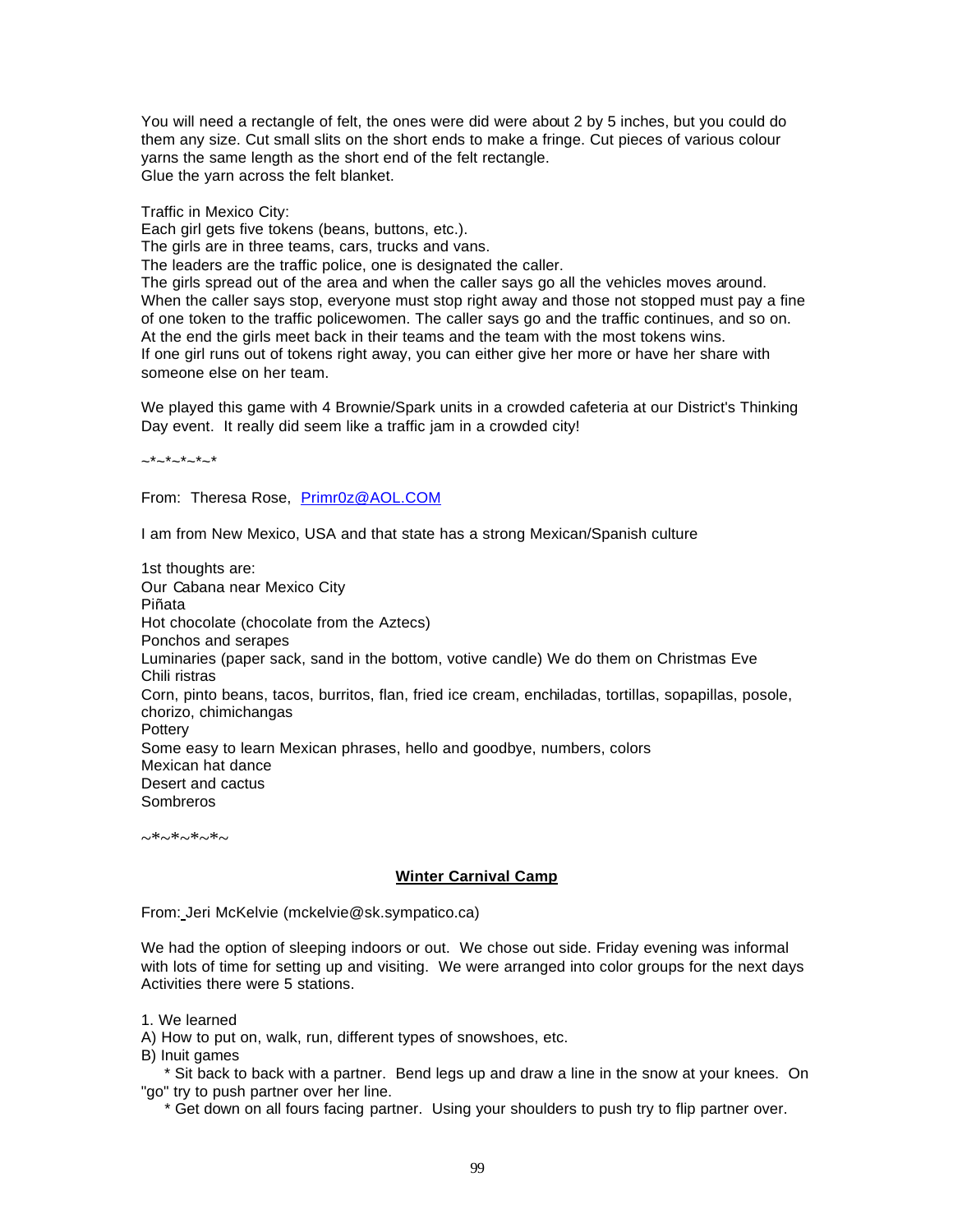\* make a circle in the snow. You and your partner stand in it with your arms around each other and try to get each other out of the circle.

C) How to prepare a spot for building a fire in snow.

#### 2. Crafts

 A) Bon Homme de Carnival (sp?) We made a little red toque out of felt and glued it onto a white 2" Pom Pom for the head. We put a small red pom pom on the tip of the toque and bent the tip over so it looked floppy. We used 2 google eyes, a small black pom pom and a crescent of red felt for the face. Voila!!

B) We made the Quebec flag out of seed beads and safety pins.

C) We braided or macramé (depending on our ability) different colors of wool to made a voyageur sash.

D) Our nametags were fun foam cut in Fleur de Lie (sp?) shapes.

#### 3. Cooking

A) Tortierre - meat pies. The crust dough was pre made by a couple of ladies. Some girls rolled dough and put in pans while others made the meat filling.

B) Cream and Sugar Tarts. Girls made filling for tarts and put in ready-made tart shells. C) Crepes

#### 4. Dancing

Rochelle and her husband are part of a French Folk Dancing Troupe.

Rochelle's husband spent the day teaching basic steps and dances to around 100 girls. In the evening he was joined by Rochelle and another couple to host a dance for the girls. It was a ton of fun!!

#### 5. Snow Sculptures

On Saturday we decided what we would sculpt and piled snow up using cardboard boxes to hold it in place. On Sunday morning we removed the boxes, sculpted it and decorated it. Everyone got a prize.

Menu

We ate chicken noodle soup instead of onion soup with baguettes, cheese and veggies. Our special Saturday supper was the meat pies, salad and garlic French bread with the Crème and Sucre Tarts for dessert. Sunday morning we had the Crepes with ice cream and fruit. Sunday lunch was Poutine, veggies and fruit.

This was one of the best camps I have ever been too.

Jeri McKelvie mckelvie@sk.sympatico.ca

 $2^{*}2^{*}2^{*}2^{*}2^{*}2^{*}2^{*}2^{*}$ 

#### **Halloween Camp Ideas**

From: Greg & Darlene <gpit@IX.NETCOM.COM> Subject: Haunted House Compilation

Btw, my Junior Girls planned everything, and have a great script written for the house, I guess I'll send that separately later.

First I'll tell you exactly what we're doing, then I'll include the suggestions that were sent privately and not to the list. I haven't had time to check all the posts (there were many) but I'm hoping somewhere in there are suggestions for the "lost scout" idea. I won't get to answer any specific posts until after Halloween, but I will do it.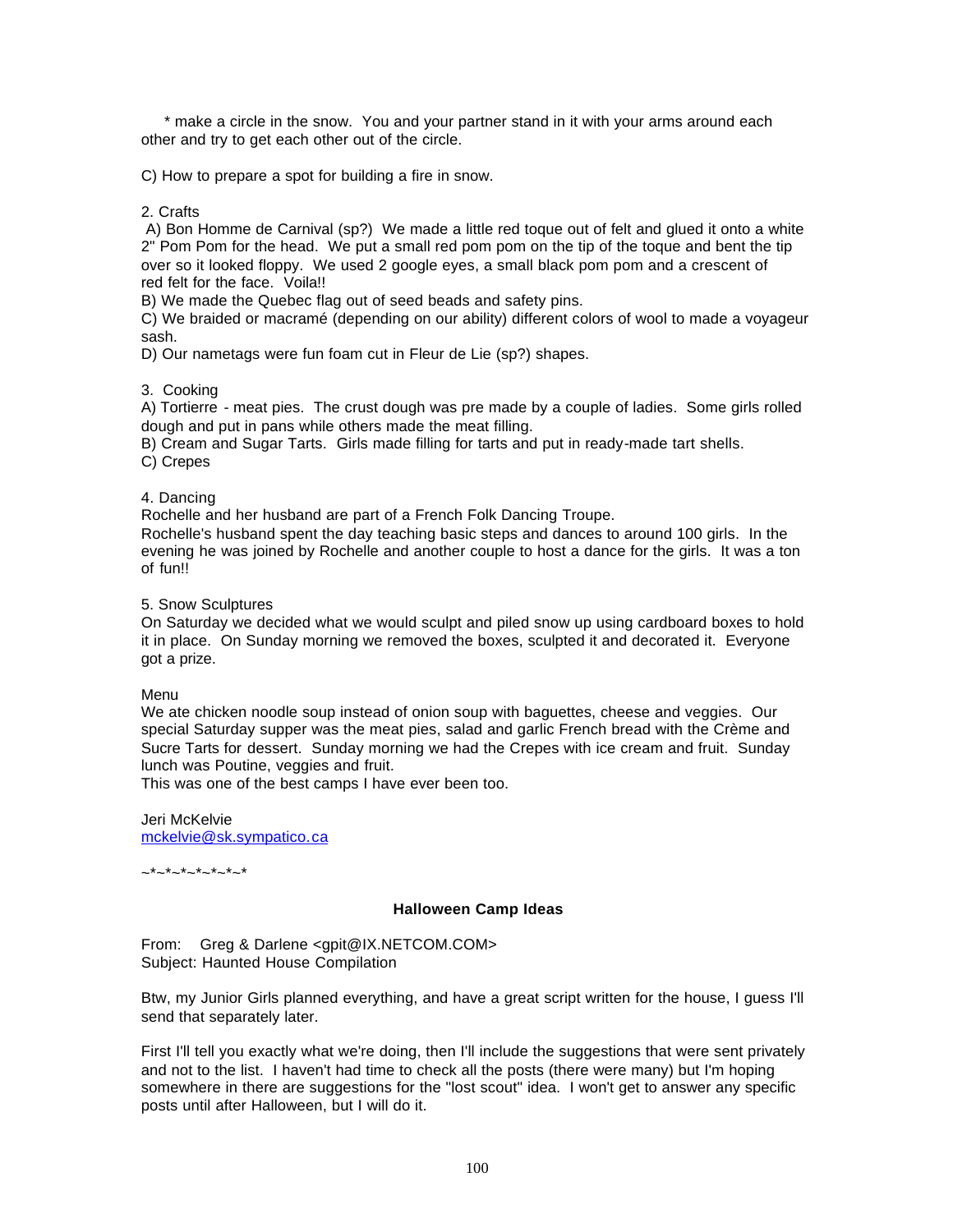We are holding the HH at a GS property called La Casita. It has a large single room for sleeping, a kitchen and bathrooms. Kitchen and bathroom have their own doors. There is a large outside area with lots of trees, a campfire pit, and picnic tables. This is So. Calif so the weather is cooperating. We have 102 Daisies and Brownies scheduled in four 1-hour shifts, approximately 25 girls per hour, split into 2 smaller groups.

They will spend 20 minutes in the HH. There will be various props - nothing scary - that the tour guides will talk about. There is the severed head (cabbage with veggie face) on the dining room table. The "dead" room instead of the "living" room. The haunted picture that keeps switching 'Uncle Henry' from sitting in his chair, to just the empty chair. (Just hang the picture, distract the little ones, and keep turning it over), a lost scout who didn't stay with her patrol - stuffed uniform in the corner - haven't settled on a pumpkin head, or a paper bag. The haunted indoor lake, where the girls go fishing with real poles and hook one of those lollipop ghosts. There will be "Happy Birthday" balloons for Juliette's bday, and a game where they search for clues.

20 minutes on songs and games, there will be "Pin the Eyes on the Ghost", a bean bag through the ghost's mouth toss, bobbing for ghosts which are marshmallows hanging on a tree, and some singing.

15 minutes for snack. Choices are: Dirt and worms (chocolate pudding/gummy worms) Zombie Graves (vanilla pudding and cookie headstones) bones (crème wafers) spooky spinners (choc. chip cookies) and to drink: Bug Juice (Berry Kool aid) Monster Blood (green dyed milk) and Ghost Spit (water)

Each girl gets a goody bag with candy, a coloring book, some stickers, and a patch from Joycrest.

Now everyone over the age of 10 knows that there is no way all this can be done in 1 hour, but this is what my Jrs. insist is possible. So, we'll see what happens. I'm happy they planned too much instead of too little, but this may turn into a 90-minute tour!!!

Now for the posts:

One of the best games we played at last year's Halloween party was bubble gum relay. It was a riot !!!!! You form 2 teams. 1st girl runs up & gets a piece of bubble gum----use Bubble-Yumm or a \*big gooey\* one like it. She has to unwrap it & chew it till she can blow a bubble from it.(Try it----it's harder than it sounds !!!!!!). Then she runs back to her line & the next girl runs up!!! First team where all have blown bubbles wins!! It takes longer than you think ------the gum takes \*awhile\* to be ready to blow a bubble, plus with all the laughing going on it makes it even slower!!! We are having a party this year & all have asked if we are doing it again! The answer----of course, I wouldn't miss that for anything!!!

We also got some rubber \*eyeball\* balls (they look like golf balls) & played eyeball soccer with them. 2 teams, each girl had to keep kicking her eyeball until she got it in a Styrofoam cup------turn on side, taped to floor. This also isn't that easy.

Then we did John Brown's body (3rd yr Brownies---most loved it. 2 thought it was stupid!!!), pin the stem on the pumpkin & pass the bug. That is --pass the orange, but we got big bugs that glowed in the dark. That was neat---------do you know how many girls don't want to get close to a big bug let alone put it under their chins & pass it ?????? But it was a great party. Then we had big poster boards ---1 had a bathing beauty & 1 had a princess drawn & colored on it. A hole was where the face should have been. Girls got a chance to have her picture taken in 1 of them. Then we held a beauty contest & the winner was a bearded dad!!!!!!!!!!!!!!!!!!!! Going to do that 2 but with different caricatures. Maybe monsters this year!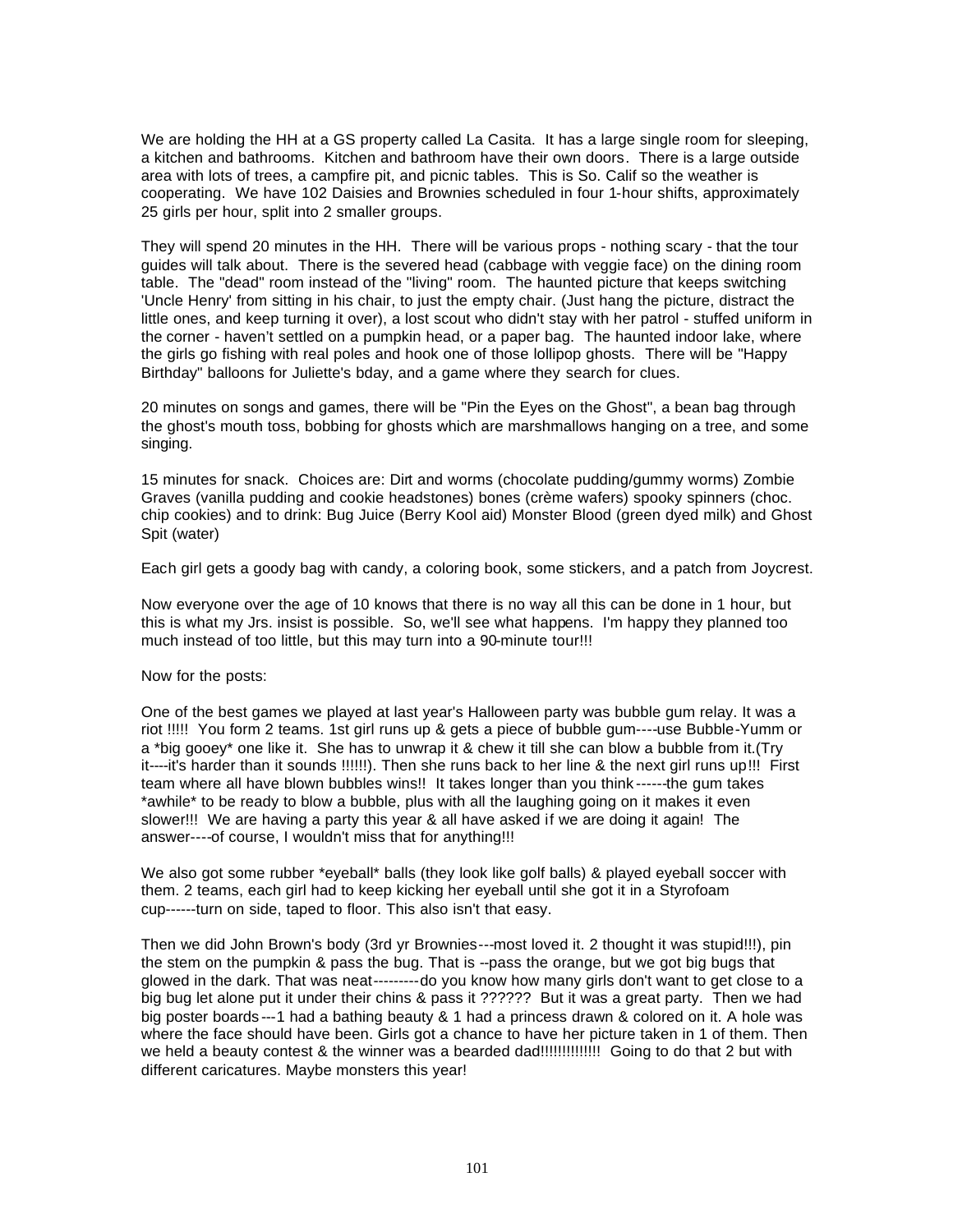Then we are holding a Beanie Costume Contest. Each girl has to make a costume for her favorite Beanie (or small stuffed animal). Patrol 1 will judge Patrol 2's costumes & visa versa. Girls will also be in costume. There will be fortune telling, new games, prizes & treats. They love These parties & this is usually our big 1 for the year. Except for our end of year party. We are not a partying troop (too busy usually) but this they look forward to---so we do it. Good luck with yours. Judi

\*\*\*\*\*

You can have a treasure hunt.... make up poems like

This is just a sample you would have to do it to match the hall: -

I made up a treasure hunt and had the girls follow the clues to find their badges...suggestions: You would have to change to match your meeting place...I held this meeting in my home...

Clue 1. I hung a balloon from the doorway - and gave them the first clue on a sheet of paper: -

1. Bubble, bubble where are you, Inside me you'll find a clue. (Balloon)

2. It's cold inside, but has to be to keep the clue heat-free. (Refrigerator)

3. It is soft and comfy, as you know, it will be found if you look low. (Under a sofa or chair cushion)

- 4. I've been hung, not from a tree, on my outside, the clue will be (on the curtain)
- 5. Never sweep under me, cause if you do the clue won't be. (Under a rug)
- 6. Over me it is light, Look under me where it's like night (under a lamp table)

7. I'm well-read, and on the third shelf to the right On fifty the clue will be in your sight. (Book on third shelf on the right page 50

8. People always have to go through me to get to the kitchen, look on my back where the clue will be. (Kitchen door)

9. A real nice place for a banana, apple or pear, underneath the treasure will be there.

I had the girls (I had 6 the year I did this one) go through 1 at a time so they would not destroy my house.

We sat and waited in the other room so they did not know that the end of the treasure hunt was at the fruit bowl on the kitchen table.

As you can see this was one I did for presenting badges.........but you could have Halloween goodie bags at the end or even better a witch to hand them out and maybe tell a story.

Wendy Baker \*\*\*\*\*

#### Bobbing for apples.

Carving Jack-o-Lanterns or coloring them with markers instead of carving them. Juliette Low scavenger hunt where things about Juliette are hidden and they have to find them, given the first clue, find the first item, 2nd clue with first item. etc.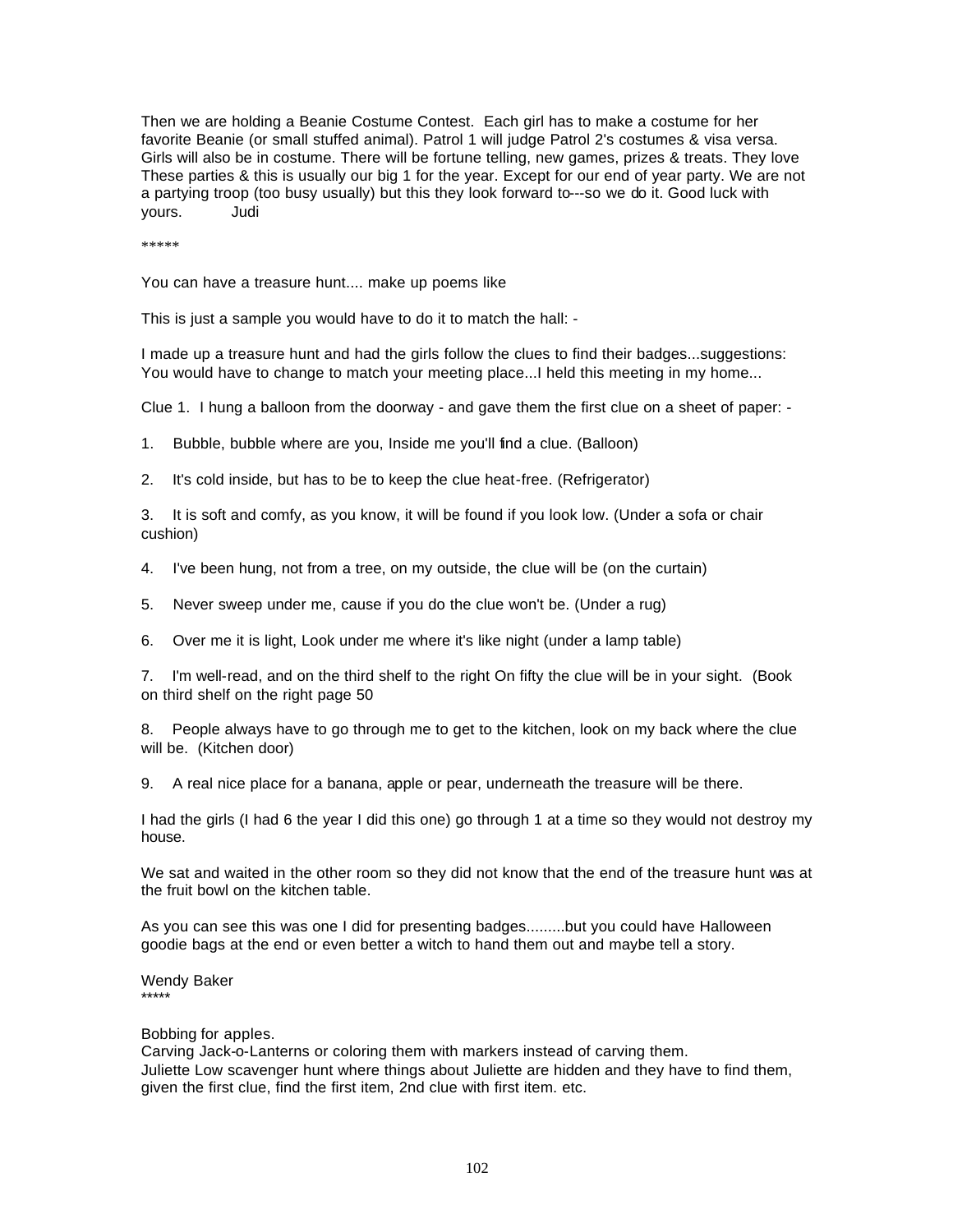YIGGGS, Donna \*\*\*\*\*

This is for the Julliett Birthday part - we are doing an old fashion birthday party for her with Pin the Bee on the Daisy.

#### Kathleen \*\*\*\*\*

Hi Darlene: How about Pin the Face on the Ghost? You could mount one ghost for each girl on the wall and then give them each three black circles for the eyes and mouth. Blindfold them one at a time and send them off to glue their face on their ghost. Leave the ghosts up for the weekend and everyone could sign everyone else's and maybe write down something nice about that girl. If someone does a good turn you could note it on their Ghost.

Treasure Chests were always a hit. Empty shoes box for everyone and just get tons of junk. Send home a letter asking parents to donate anything from their craft/junk/scrap drawers that could be glued onto the treasure boxes: macaroni, construction paper, glitter, ribbon, rick rack, felt, buttons... You could have some theme stuff and give everyone one each to include with her decorations: felt pumpkin, felt ghost...

Costume Fashion Show: Everyone came to our camp in costume, did the haunted house thing, carved jack-o-lanterns (which we used as our campfire instead of logs...) and then we had a Fashion Show. Leaders did the commentary; girls walked the "cat walk" one at a time. Afterwards, we made a big show out of presenting each girl with a First Prize Ribbon for some selection: Scariest Costume, Most Creative, Funniest, Weirdest, and Most Imaginative... We bought lovely black, wide ribbon and printed First Prize down the length of it with a glitter pen. We made felt pumpkins and attached them to the top of each ribbon. The ribbons then went on their camp hats to keep.

# Good Game: Hallowe'en Camp Stew

Line up in patrols. Explain to them that we are going to make H.C.Stew. The first person in each patrol will be Liver. Second person will be Cod Liver Oil. Third person will be Spinach. 4th marshmallows. Etc. Have a chair for each patrol to run down to and around (or you can use girls that don't want to play an active game, as posts). They have to run around the chair and back to their patrol line whenever you call out their ingredient. You can also add two ingredients to the pot together if you wish. When you yell, "Stew is Boiling Over" - everybody runs all at once. Stop when you all agree that the stew is ready to eat. Deb Strathdee

From: Shelagh Walsh <octamom@HOME.COM> Subject: Re: Monster Game/Banking discussion

This is what I have, but it doesn't sound quite right.... sorry I don't seem to have saved the poster's name. Speak up if anyone would like to claim this one!

\*\*\*\*\*\*\*\*\*\*\*\*\*\*\*\*\*\*\*\*\*\*\*\*\*\*\*\*\*\*\*\*\*\*\*\*\*\*\*\*\*\*\*\*\*\*

"The truth it is and not a myth That once there lived a man named Smith. It became his mournful lot To murdered be quite near this spot."

It goes on from there and poor Smith's "organs" get passed from hand to hand (or dropped in horror.) They include brains (moist sponge), locks of hair (corn silk or fur), ear (dried apricot),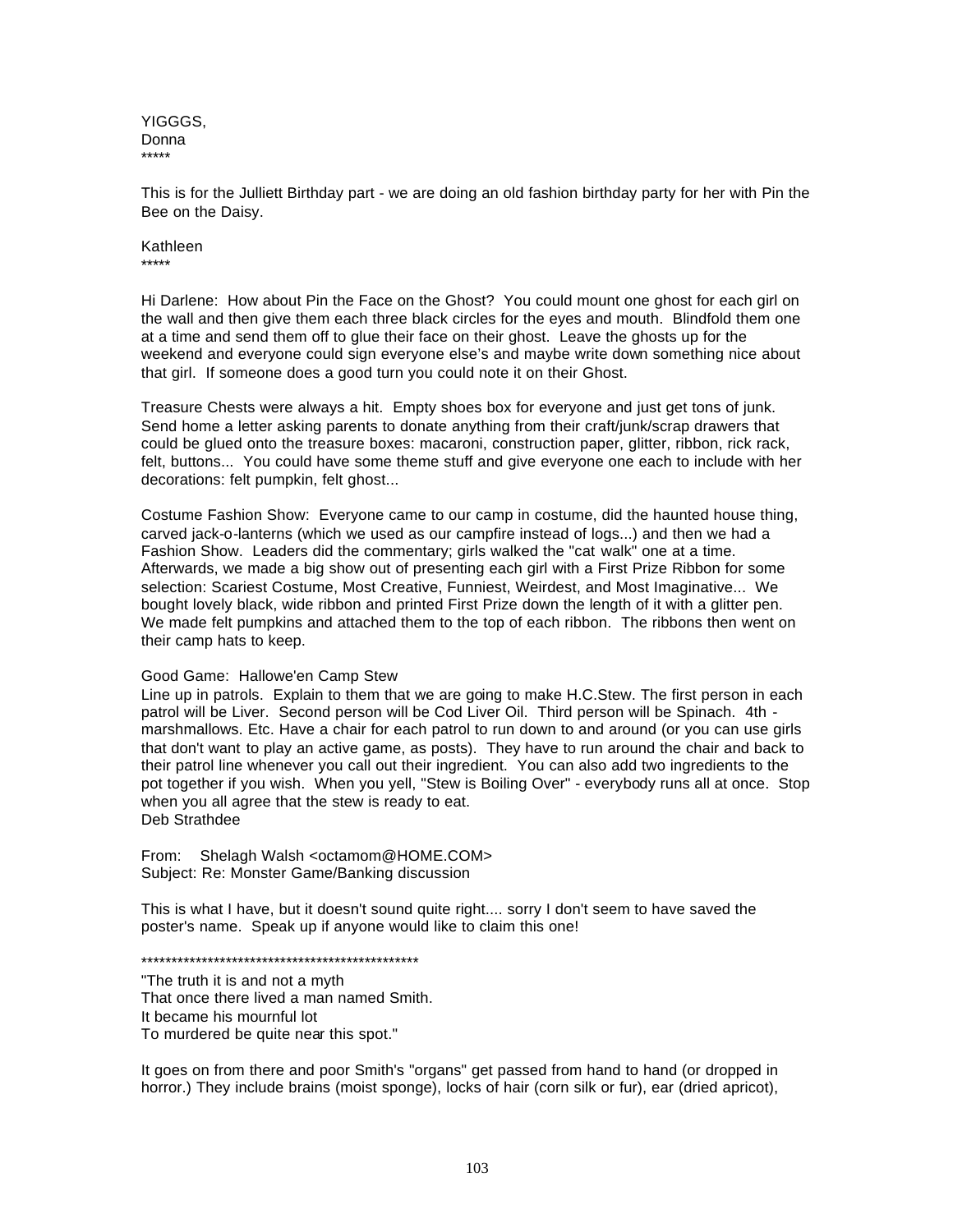teeth (dried corn kernels), windpipe (cold, cooked spaghetti), right hand (glove filled with wet sand), eyes (peeled grapes), vertebrae (spools on string), bones (chain).

Warning: the whole idea bothers some people as a mockery and making light of crime. I personally have never encountered this reaction, but I know some have had unpleasant repercussions from parents when they've done this sort of thing. My only objection is that the kids won't stop screaming (which they revel in) long enough to hear my sepulchral voice trying to make the next lines audible!

Shelagh Walsh octamom@home.com http://www.bc-girlguides.org/areas/lions \*\*\*\*\*

From: "S.Nickerson" <s.nick@SYMPATICO.CA> Subject: Re: Hallowe'en Parties

Hi,

 Cooked old-fashioned oatmeal can be shaped like a brain and is quite convincing when cold. Although it does not have the same consistency as brain it has a similar colour especially if one adds a dash of red food colouring.

Dessert: Guider Gutz -- Add those horrid jiggley worms to blue, green and orange Jell-O before it solidifies. They become quite disgusting. Top with some slug slime -- Whipped topping.

Bloody pop corn: add red food colouring to the butter.

Sharon Nickerson \*\*\*\*\*

From: Gwen's Mail <gchapman100@HOME.COM> Subject: Ideas for Fireworks

Okay, so you can't have 'fire 'crackers............but what about those crackers that you use at Christmas time on the table. I saw them last year in White Rose decorated for Halloween. Since your camp is after that, you might get them cheaper during the week before Halloween. They make a firecracker snap, and even smell like fire crackers, and are safe enough.

You could also make them and put confetti in them so they "explode" when the girls crack them open. You can usually get the snap thingys at white rose and use toilet paper tubes and tissue paper.

Gwen Chapman Guide and Spark Guider \*\*\*\*\*

From: Diane Jensen <jdjensen@FREENET.EDMONTON.AB.CA> Subject: Re: Ideas for Fireworks - without fireworks!!

How about indoor fireworks?

Use two drinking straws of different diameters, decorate the end of the small straw with ribbons, thin sparkly streamers etc. Put the small straw inside the large straw and blow into the large straw (pointing it upward of course). The small straw flies up and comes down with the decorations trailing behind.

Diane Jensen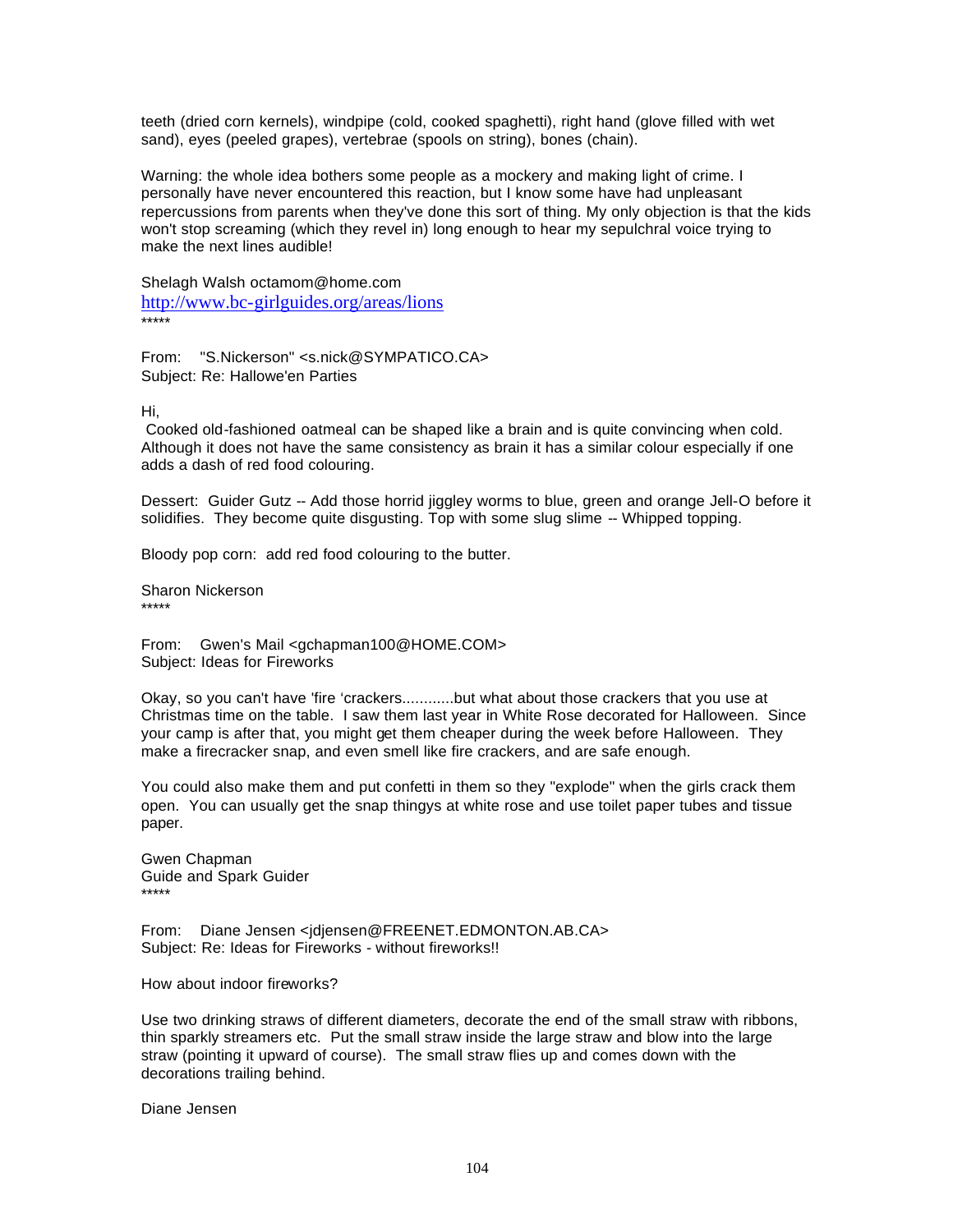Edmonton, Alberta, Canada \*\*\*\*\*

From: Rasmussen's <rugrats@GREYNET.NET> Subject: Re: Hallowe'en Parties

Halloween parties are fun. Make orange punch and float ice cubes with blueberries frozen in them to look like eyeballs. Have gummy worms make hands out of jello. Use cookie cutters and cut out Halloween shapes. Anything creepy the kids love. Hope this helps. Leanne \*\*\*\*\*

From: "Dave, Barb or Kathleen" <dave.garber@SYMPATICO.CA> Subject: More help with Halloween Guide Camp

I told the girls we would give gross names to our foods. I need some help.

Breakfast Hot cereal Cold cereal Eggs in a bag Bagels

Lunch Chicken Noodle Soup ? Sandwitches? (Not sure what to have with soup) ? Also need a desert idea Juice

Supper Spaghetti Salad Rolls Milk ? Need another desert idea

 Barb Garber VE3SMU \*\*\*\*\*

From: Shelagh Walsh <octamom@HOME.COM>

Non-latex disposable glove Birdseed Elastic band Nail polish You partially fill the glove with the birdseed, tie it off with the rubber band, and paint the "nails." You can have this hand emerging from a bowl of candy. It was a lot of fun to make. The Pathfinders liked to have it hanging out of their lockers in school. \*\*\*\*\*

From: Sue Hutchinson <dramatis-personae@SKL.NET> Subject: Re: More help with Halloween Guide Camp

Hot cereal - barf in a bowl Cold cereal - insect eggs in milk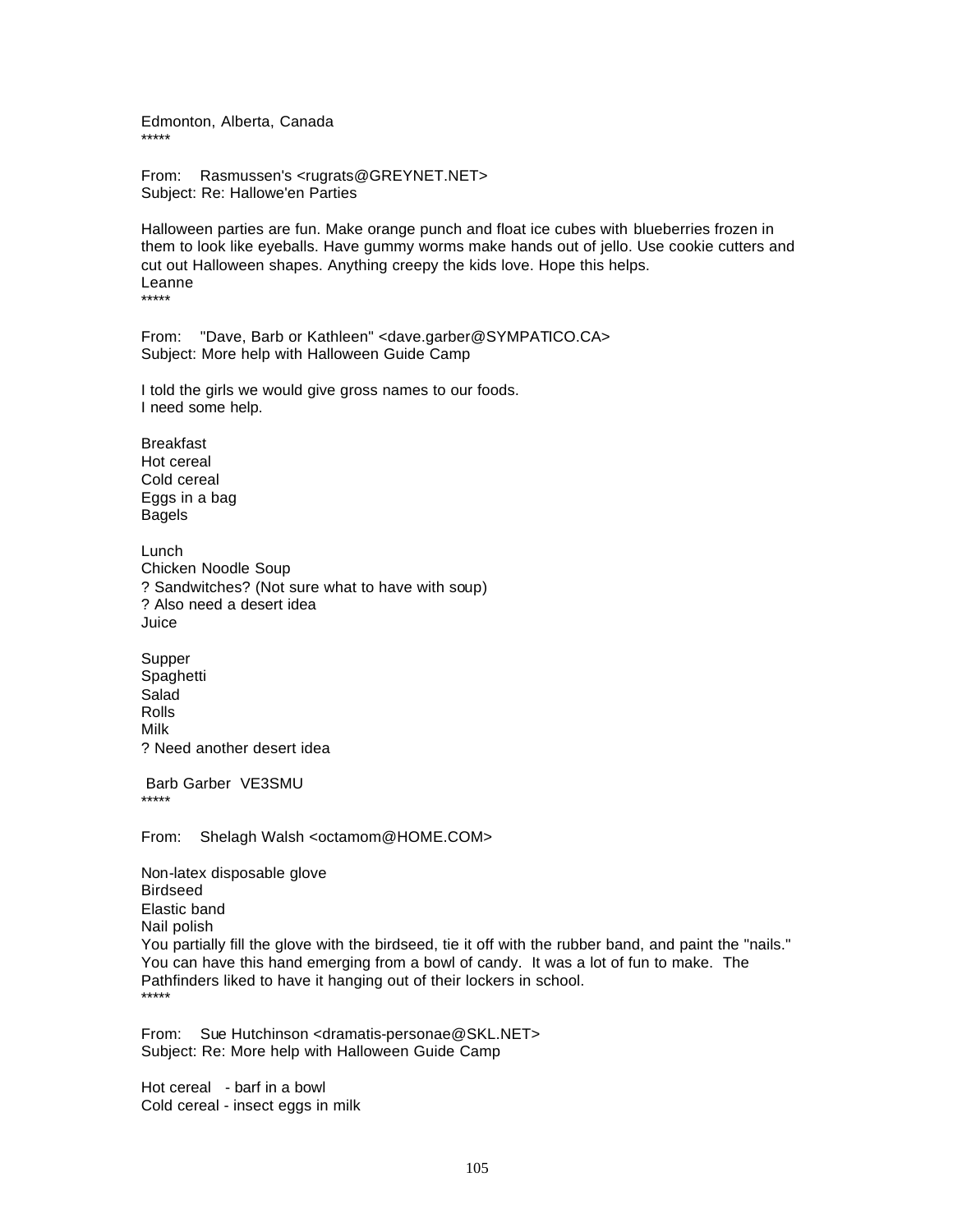Eggs in a baggie - putrified brains Bagels - bread of the dead

Sue Hutchinson \*\*\*\*\*

From: RoseMarie Schaer-Wade <schaerwade@NETSCAPE.NET> Subject: Re: [[GUI/SCO] Halloween Parties]

Carolyn,

I've found that having a round-robin of activities is great for parties like this. There are fewer kids at each of the events, which make things less confusing all around. How about Halloween Bingo with mini marshmallows as markers? Film canister black cats & ghosts? Cupcake decorating? Face painting BUT with acrylic paints (they're WONDERFUL for face painting & cleanup is a breeze!!!) A Halloween participation story such as "Monster Hunt" (of course for this the whole group together is perfect!) Tell her to have fun, Rose Marie

Rose Marie Schaer-Wade \*\*\*\*\*

From: Lisa Tjelta <tjelta@WHISTLERWEB.COM> Subject: Halloween

We are hosting a Halloween party to include Sparks, Brownies and Guides. The gym will be set up in a round robin with many activities for each of the mixed age groups. One stop will be sections of "Haunted Boxes" for the girls to crawl through. One idea is to put bubble wrap on the bottom and have gloves stuffed with popcorn hanging from above and the sides to "get" them as they crawl through. The parents at this station will have flashlights covered with colored tissue to flash in at various small portholes as the children crawl through. Does anyone have any other ideas for creepy, weird things we can put into these boxes?

Lisa Tjelta, who already misses summer time... \*\*\*\*\*

From: Barb Wright <br/> <br/> <br/> <br/> <br/>Starbwright@HOME.COM> Subject: Re: More help with Halloween Guide camp

Chicken Noodle Soup -- Worm Broth!

Barb Wright mailto:barbwright@home.com Victoria, B.C. Canada

From: user <neut@EUREKANET.COM> Subject: Re: Halloween & religion

For those that have a problem with the celebration of Halloween why not do a Juliette Low Birthday Bash or something. We leave the halloween stuff to troops if it is ok with parents but the Service Unit does something to celebrate JGL's birthday. We have started and annual walk through the town of our county seat and then a bonfire and sing-a-long when we reach our destination. (it is only about 4 small blocks.)

Each troop brings donuts and a drink (cider, juice, kool-aid etc.) The troops take a collection before had for the World Friendship Fund and turn it in that night. Each troop decides how they want to raise the money. Last year each girl brought a penny for each in she was tall. One of the troops this year is doing a nickel for each inch. That is what the girls voted on. Between the 5 girls they will be collecting over \$13.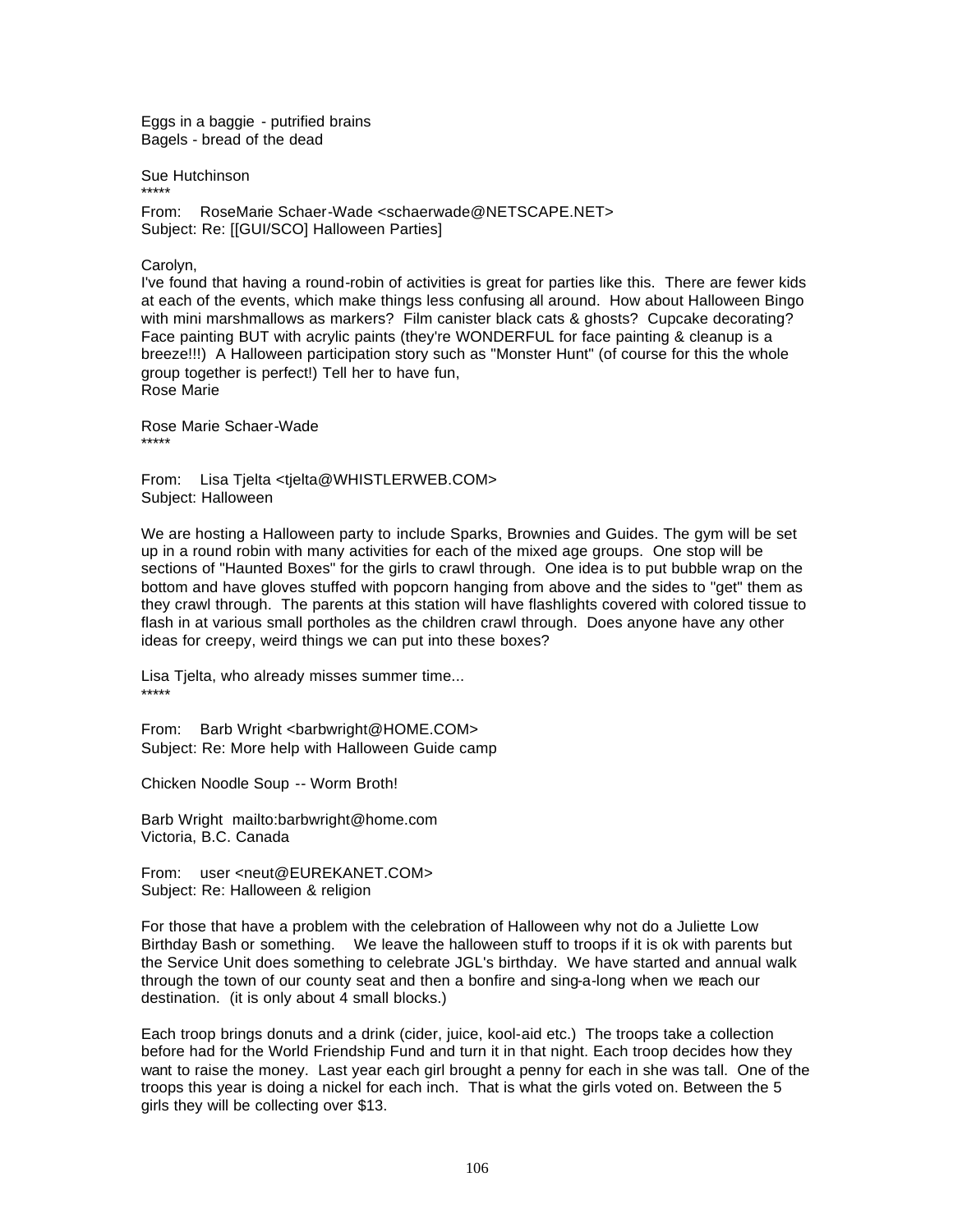We leave the night of trick or treat open and hold our event on a different date and have been have a great turn out for it.

This way we aren't pushing Halloween but leaving that open for parents to take care of. More people are getting away from the Halloween stuff because of association with satanic rituals, etc.

Brenda neut@eurekanet.com Pomeroy, Ohio \*\*\*\*\*

From: Faith Cormier <cormierf@NBNET.NB.CA> Subject: Re: Halloween & religion

Don't forget that many people see no difference between Paganism and Satanism. Yes, I know there is one, but a lot don't. Also, the fact that some witches are practitioners of Wicca, which is NOT satanic, while others are most definitely Satanists, certainly has not done anything to help matters for non-Satanists. \*\*\*\*\*

Date: Wed, 13 Oct 1999 11:23:33 -0700 From: Sue Hutchinson <dramatis-personae@SKL.NET> Subject: Re: Halloween & religion

I think we need to see Halloween Celebrations for what they are. Celebrations of harvest, of life, of afterlife, whatever. The fact is Halloween is not only celebrated in North America. While most of the trick-or-treat is North American Tradition, the festivals around Halloween are celebrated in many countries and cultures.

Check out http://www.yahooligans.ca/holidays and observances for a great link to customs around the world.

As I said, last year in our unit, we celebrated Halloween the Mexican way with La Dias De Las Muertos -- the day of the dead.

Sue Hutchinson Willow Bluffs Area Drama Trainer \*\*\*\*\*

From: Karen Bradley <kbradley@CHATCAN.CA> Subject: Re: Halloween & religion

Celtic New Year is the shortest day of the year in Dec.

YIGGGS Karen Bradley \*\*\*\*\*

From: Sue Hutchinson <dramatis-personae@SKL.NET> Subject: Re: Halloween & religion

How about a Millennium Bash?

Theme: reincarnation

RSVP: "Come as you WERE"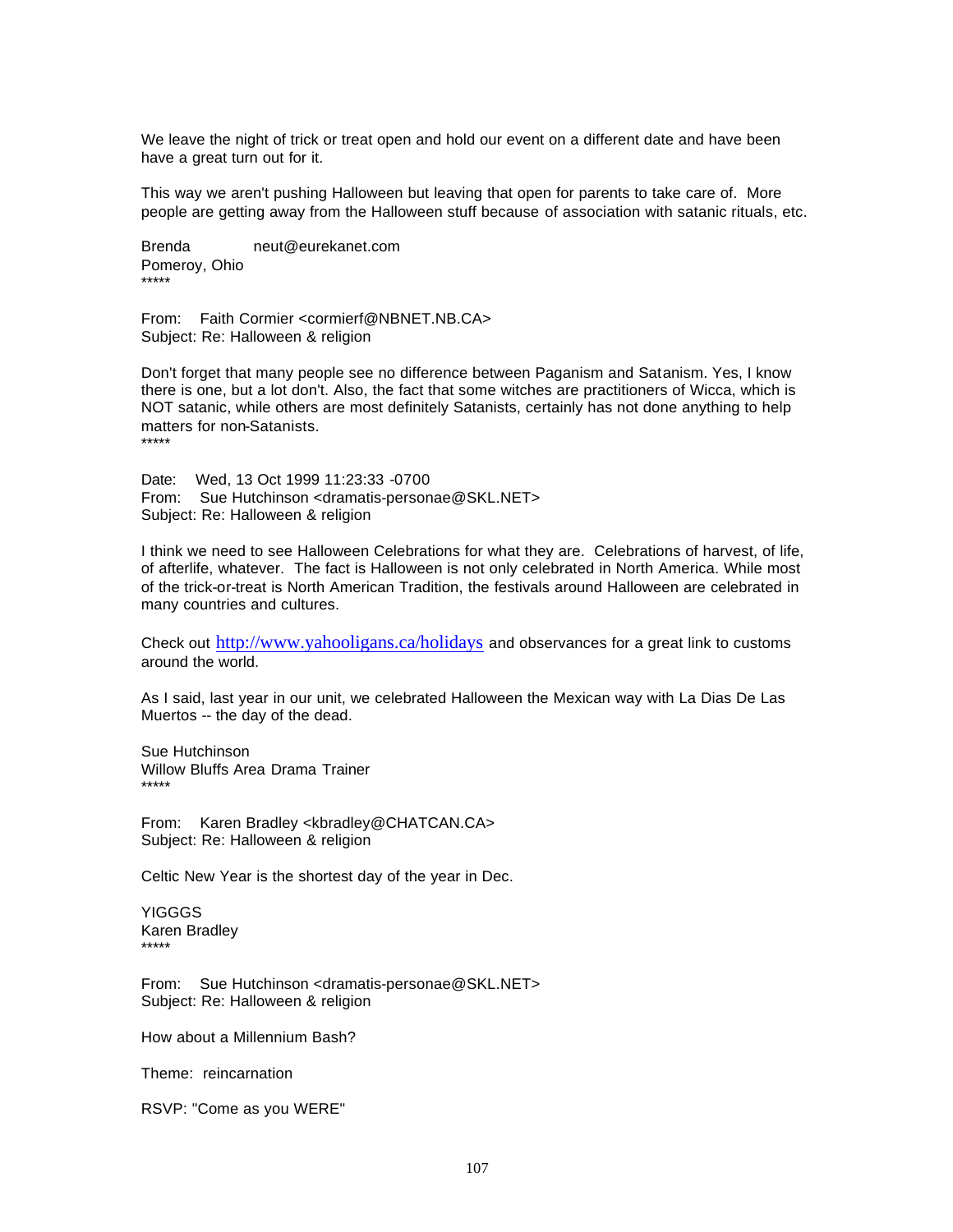What were you in your previous life? Dress like someone from the millennium, be time travellers?

Just a few ideas Sue Hutchinson Willow Bluffs Area Drama Trainer \*\*\*\*\*

From: Rosemary Batchilder <rtbatch@AURACOM.COM> Subject: Re: Halloween & religion

Or for those who don't believe in reincarnation, you could "Come as you might have been!" Rosemary \*\*\*\*\*

From: Marc Leger <carbrite@ISTAR.CA> Subject: Re: The Saga of Lillith Crane...

As for Halloween, it will be at my place, we have lots of room; my dh will be tending a fire. The girls will break into their sizienes or guiding groups (4-5 girls each). We will start out with 4 challenge stations. The first will be a candle burning in a pumpkin, each girl must put out the candle with a water gun. When they pass that station, the group gets a word. At the second station they must pass an area with a certain amount of bricks to walk on. The third station will be some other challenge (can't remember) and also there is a fourth. When the siziene gets all 4 words they must figure out the common word in order to pass over to the campfire. Then we will have songs, some Halloween participation stories I got on the net, and maybe a legend and then they'll have cookies and juice. I will give each girl a bag of candies, since we never have anyone out here for Halloween.

Chris, animatrice(Docibel) Rockland, Ontario \*\*\*\*\*

From: Marie or Gord Wilder <gowild@MNSI.NET> Subject: Hallowe'en

A few years ago we had 2 girls who didn't celebrate Hallowe'en. So we made it an orange and black party. Everyone wore orange or/and black, we ate orange and black food. We played games sang song, Making a purple stew changing words; we even made crafts. You can make a black cat out of a film container. We avoided Hallowe'en stuff but kept the real stuff. Like bats, black cats, pumpkins. We did face painting and made a real party of it. \*\*\*\*\*

From: Brenda Neutzling <Sr\_leader\_1180@HOTMAIL.COM> Subject: Re: Need funny saying to put on tombstones

" And you thought you was having a bad day"

1.. "Well, I told you I was sick!"

2. Here lies Lester Moore Who got hit by 3 Ford 4-doors? No Les. No Moore.

How about one for a Guider: "Finally, some spare time"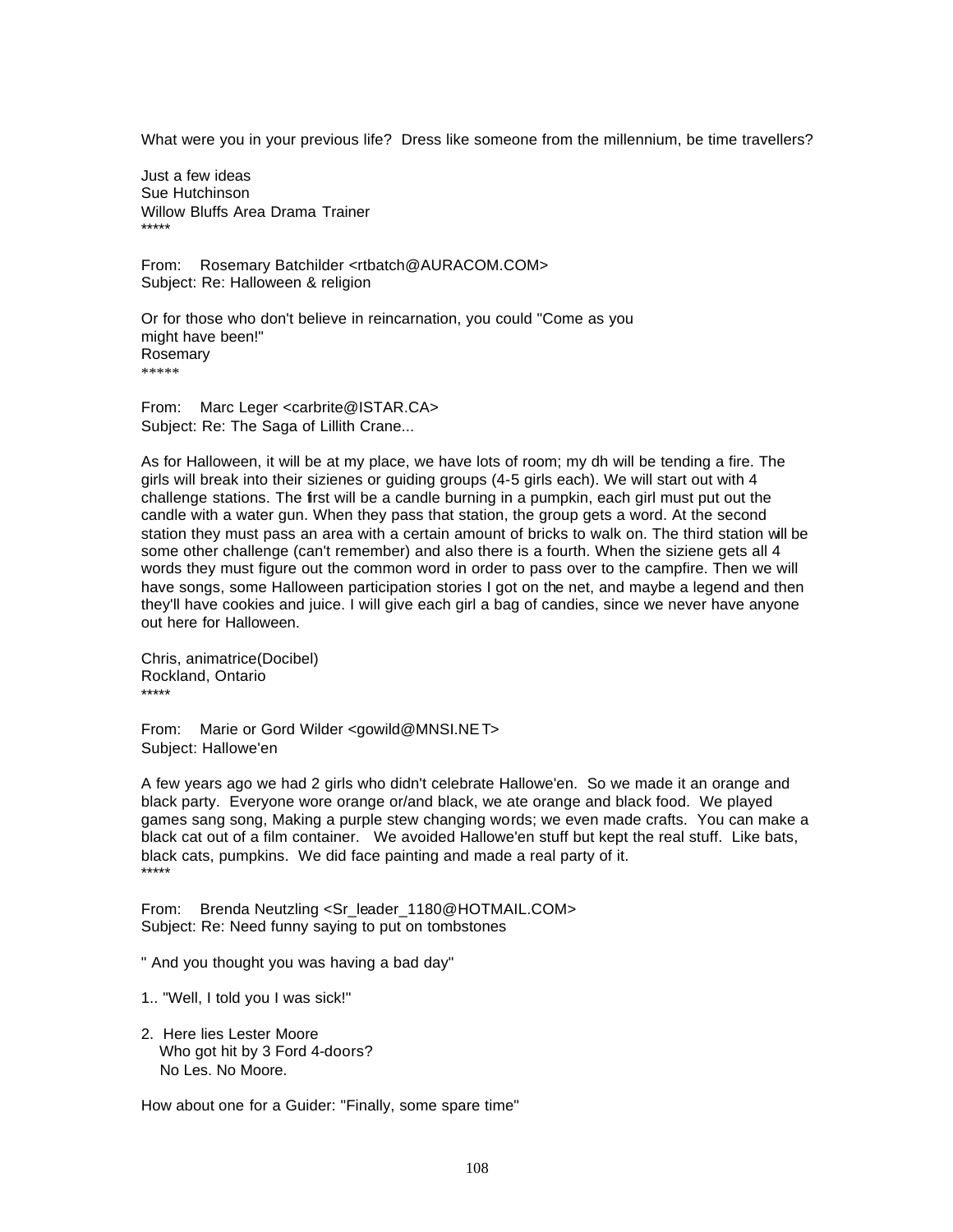Here lies Fred; a great big rock fell on his head Here lies Beethoven decomposing \*\*\*\*\*

From: Debbie Palecek <tdpal13@MSN.COM> Subject: Halloween Camp (long)

We had a great camp.

Since we have such a large unit (33 Brownies) and the camp I booked last year only sleeps 24, we split the group into two shifts. 15 girls and several moms came Friday from 7PM to Saturday 3:30. The next shift came from Saturday 2:30 to Sunday 11AM. During the overlap we had a wonderful outdoor enrolment ceremony in the forest. We held it at camp Kanaka's outdoor chapel. The parents sat in the permanent tiered benches. The Tweenies were deep in the forest with Snowy Owl and came along the path to Tawny Owl (Sherri from this list) where they were twisted and turned and approached the Toadstool to say their promise to Brown Owl. It was a gorgeous setting with a carpet of golden and red leaves at our feet and all of the autumn colours surrounding us. Tawny Owl's husband snapped a picture of each girl at the Toadstool. I hope they turn out. One mom was videotaping...I want to ask to see the tape.

Camp was great with a Harvest/Halloween theme. Thought I'd share with the list all of our weekend.

## TOP HAT SPIDERS

Pre painted 1-inch Styrofoam balls black. Girls pushed black pipe cleaners in and glued on a plastic top hat. Two red thumbtacks were pushed in for eyes.

## DANCING SKELETONS

Girls cut out skeleton bones from a sheet and used glue sticks to glue them onto construction paper.

#### POPSICLE STICK PICTURE FRAMES

Glue gunned Popsicle sticks into a frame shape, decorated them with stickers and Halloween confetti and attached a wire for hanging,

#### POPCAN TAB WOOL PUMPKINS

Knotted orange wool onto the pull-tabs untwisted the twill of the wool and glued on eyes and mouths from black fun foam.

PLASTIC BAG PUMPKINS Purchased in a pack of 18 with a jack o lantern printed on the baggie. Stuffed with toilet paper.

#### POM POM PUMPKINS

Orange Poms with a piece of green pipe cleaner glued on the top and black felt for eyes nose and mouth

#### MUMMIES

A real hit with the Brownies. Teams of three. One girl is the mummy. The other two are each given a roll of toilet paper to wind around her to create a mummy. Being resourceful and recycling we then used the toilet paper to stuff the plastic bag pumpkins.

## BOBBING FOR APPLES

After successfully bobbing each girl dried off the apple and made a caramel apple with purchased "wrapples"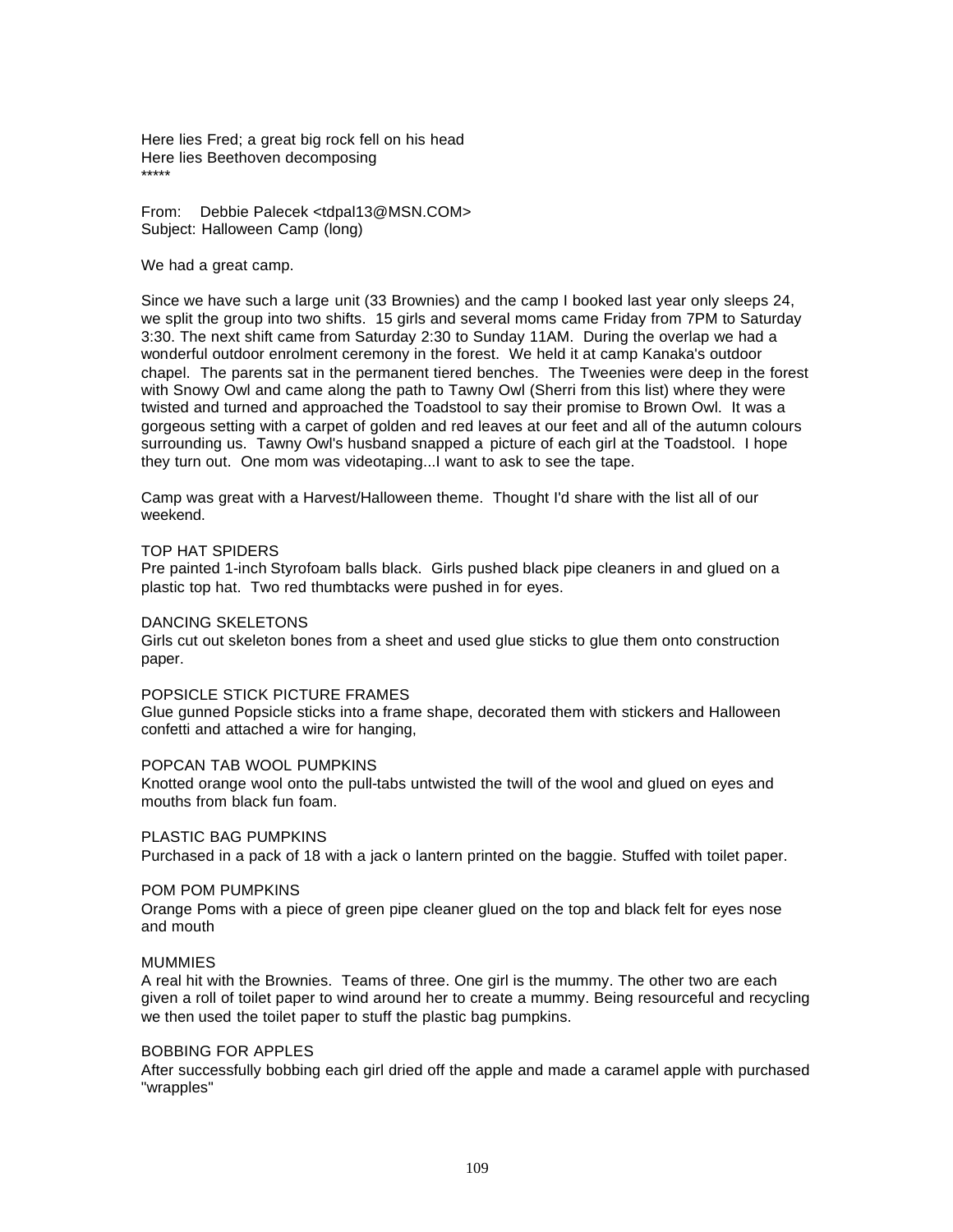## PIN THE NOSE ON THE PUMPKIN

Big orange pumpkin drawn onto poster board. Each girl was blindfolded and placed her black construction paper triangle onto the poster.

COSTUME DRESS UP was a huge success. I had two plastic garbage cans full of scarves, skirts, dresses, hats, vests, leis, wigs, Hawaiian stuff and other miscellaneous items I have gathered over the years. We took group pictures to put inside the Popsicle stick picture frames.

#### GHOST SUCKERS

Tawny Owl made little ghosts for everyone's camp hats. She covered lollipops with white fabric, painted glow in the dark eyes and wrote Camp Kanaka 1999

#### GRACE

Adams family grace: Da Da Da Dum (snap snap) Da Da Da Dum (snap snap) Da Da Da Dum Da Da Da Dum Da Da Da Dum (snap snap) We thank you Lord for giving The food we need for living The food the fun the friendship The Brownie Family

## BARB GARBER'S BROOMSTICK GAME

I purchased a witches broomstick. Who ever is holding the broom when the song stops rides the broom like a witch around the circle. We sang the following to the tune of "4 and 20 Blackbirds." the music seemed to match up to the words:

 Pass the witch's broomstick round and round the room while the music's playing quickly pass the broom Anyone is out if the broomstick drops or the one who has it when the music stops.

#### HALLOWEEN SCAVENGER HUNT

Items were drawn onto a piece of poster board and hidden outdoors. Owl in a witches costume, 4 plastic bats, one plastic skeleton, 2 scarecrows, roach, rat, jack o lantern, ghost, tarantula, black cats head, Frankenstein's head, two different shaped leaves, litter

There are soooo many products for decorating in the stores now. We had ghost and pumpkin mini lights, various Halloween posters and door posters.

Our fabulous cooks made orange battered pancakes with fruit leather cut into triangle shaped eyes, a green candy stem, liquorice string mouth, orange quarters for arms and two sausage legs.

Ghost shaped sugar cookies Halloween moulded Jell-O jigglers

Debbie Palecek Mission B.C. Canada \*\*\*\*\*

From: Faith Cormier <cormierf@NBNET.NB.CA> Subject: Re: Halloween Camp

From "Bewitched" - Samantha, Tabitha, Endora From "Sabrina" - Sabrina, Hilda, Zelda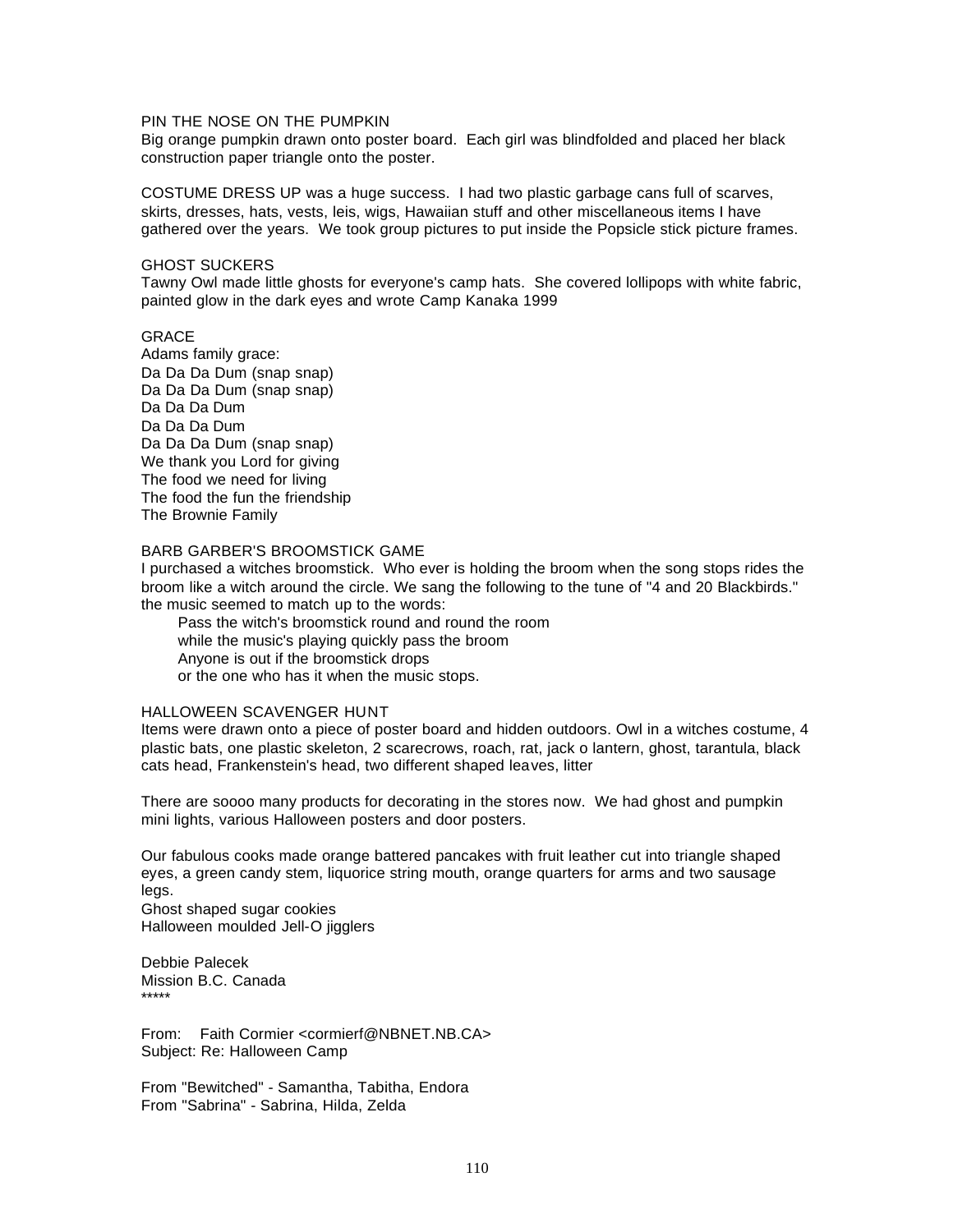>I am also looking for the famous quote from the 3 witches of MacBeth that begins with:

Double, double, toil and trouble/ Fire burn and cauldron bubble/ By the pricking of my thumbs/ Something wicked this way comes.

Faith J. Cormier cormierf@nbnet.nb.ca \*\*\*\*\*

From: Darcy Gumbley <darcy@PLV.COM> Subject: Re: Halloween Camp

What about the witches of eastwick or remember witchiepoo from HR Puffinstuff, or Wendy the good little witch, the wicked witch of the west (or of the camp). Glenda the good witch from wizard of OZ.

**Darcy** Brampton, Ontario \*\*\*\*\*

From: Sue Hutchinson <dramatis-personae@SKL.NET> Subject: Re: Halloween Camp

How about Witch Way? The Witch who loses direction? \*\*\*\*\*

From: Darcy Gumbley <darcy@PLV.COM> Subject: Re: commissioner-leaving ideas

We had our Halloween party last night and we had a haunted house set up in the change room. What a laugh I had this big balloon spider sitting on a sink and when the girls got close enough I pulled on a string and the thing jumped at them. One pair of girls ran screaming out of the change room.

**Darcy** 

 $2^{*}$   $2^{*}$   $2^{*}$   $2^{*}$   $2^{*}$   $2^{*}$   $2^{*}$   $2^{*}$   $2^{*}$   $2^{*}$   $2^{*}$ 

## **FAIRYLAND ADVENTURES**

| <b>FRIDAY</b>  |                                             |        |                |        |  |  |
|----------------|---------------------------------------------|--------|----------------|--------|--|--|
| $6:30 - 7:00$  | Arrive – welcome, give out name tags        | inside | All            |        |  |  |
| $7:00 - 7:15$  | Intro, safety rules, orientation fire drill |        | outside/inside | Laura  |  |  |
| $7:15 - 7:25$  | <b>Frozen Fairies</b>                       |        | outside        | Cheryl |  |  |
| $7:25 - 7:45$  | Game                                        |        | outside/inside | Marie  |  |  |
| $7:45 - 8:45$  | Craft - Fairy Box                           |        | inside         | Laura  |  |  |
| $8:45 - 9:00$  | <b>Snack</b>                                |        | inside         |        |  |  |
| $9:00 - 9:15$  | Ready for bed                               |        | inside         |        |  |  |
| $9:30 - 10:00$ | Story-<br><b>Bed</b>                        |        | inside         |        |  |  |
| 10:00          | Lights out                                  |        |                |        |  |  |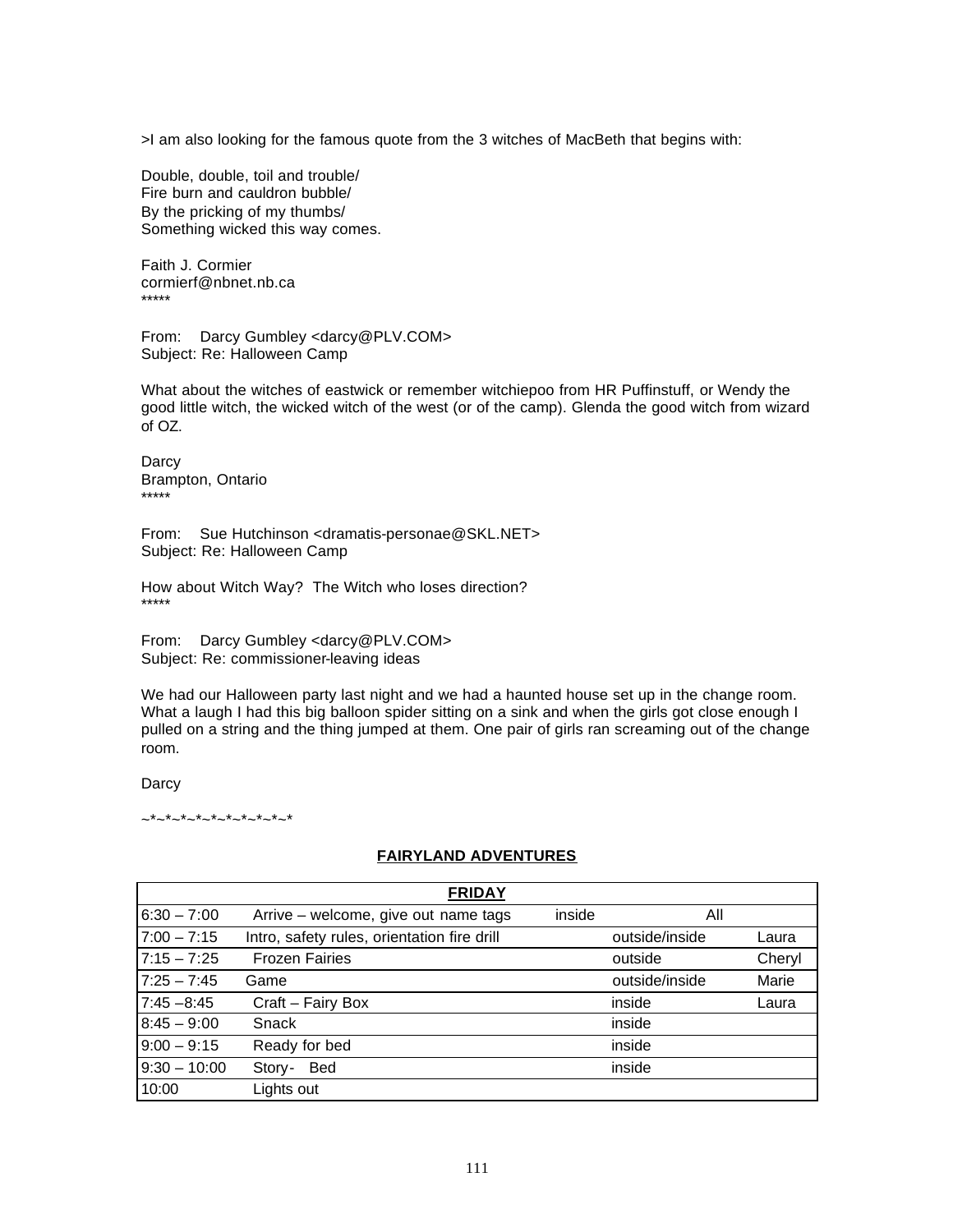| <b>SATURDAY</b> |                                                |                          |       |  |  |  |  |
|-----------------|------------------------------------------------|--------------------------|-------|--|--|--|--|
| 7:00-7:45       | Wake up, Put away beds/duties                  |                          |       |  |  |  |  |
| 7:45-8:00       | Flag raising                                   | outside<br>Cheryl        |       |  |  |  |  |
| $8:00 - 8:45$   | <b>Breakfast</b>                               | inside                   |       |  |  |  |  |
| $8:45 - 9:15$   | Clean up                                       | inside                   |       |  |  |  |  |
| $9:15 - 9:25$   | Circle - intro for today's stuff,              | inside                   | Laura |  |  |  |  |
| $9:25 - 9:35$   | <b>Fairy Exercises</b>                         | inside/outside<br>Laura  |       |  |  |  |  |
| $9:35 - 10:00$  | Discuss winter adventure                       | inside/outside<br>Cheryl |       |  |  |  |  |
| 10:00-10:45     | Snowshoeing, care, mtn around Tamarack         | outside                  |       |  |  |  |  |
| Cheryl/Laura    |                                                |                          |       |  |  |  |  |
|                 | or craft-beaded bubble wand                    | inside<br>Cheryl         |       |  |  |  |  |
| 10:45-11:00     | Snack                                          | inside                   |       |  |  |  |  |
| 11:00-11:45     | Craft - Soap fairy                             | inside<br>Laura          |       |  |  |  |  |
| 11:45-12:00     | Prep for lunch/free time                       | inside/outside           |       |  |  |  |  |
| 12:00-12-45     | Lunch                                          | inside                   |       |  |  |  |  |
| 12:45-1:00      | clean up/duties/free time                      | inside                   |       |  |  |  |  |
| $1:00 - 1:45$   | Compass- Info, parts, practice,'curiousTravel' | inside/outside<br>Cheryl |       |  |  |  |  |
| 1:45-2:00       | Make snack                                     | inside/outside           | Marie |  |  |  |  |
| $2:00 - 2:45$   | Hike - look for fairy notes and stick          | outside                  | Marie |  |  |  |  |
| $2;45-3:15$     | Free time                                      | inside/outside           |       |  |  |  |  |
| $3:15 - 4:15$   | Craft - Fairy wings and wand                   | inside<br>Laura          |       |  |  |  |  |
| 4:15-5:00       | Walk to water                                  | outside<br>Cheryl        |       |  |  |  |  |
| 5:00-5:30       | Dinner prep                                    | inside                   |       |  |  |  |  |
| 5:30-6:30       | <b>Dinner</b>                                  | inside                   |       |  |  |  |  |
| 6:30-6:45       | Clean up/duties/free time                      | inside                   |       |  |  |  |  |
| $6:45 - 7:45$   | Camp fire/ s'mores<br>outside                  |                          |       |  |  |  |  |
| Laura/Marie     |                                                |                          |       |  |  |  |  |
| $7:45-8:15$     | How does your garden grow                      | inside<br>Cheryl         |       |  |  |  |  |
| $8:15 - 8:45$   | Fairy eyes game - flashlights in dark          | outside<br>Laura         |       |  |  |  |  |
| 8:45-9:00       | Snack                                          | inside                   |       |  |  |  |  |
| 9:00-9:30       | Ready for bed                                  | inside                   |       |  |  |  |  |
| 9:30            | Bed-Lights out                                 | inside                   |       |  |  |  |  |
|                 | <b>SUNDAY</b>                                  |                          |       |  |  |  |  |
| 7:00-8:00       | Wake up, Put away beds                         | inside                   |       |  |  |  |  |
| $8:00 - 8:15$   | <b>Breakfast prep</b>                          | inside                   |       |  |  |  |  |
| 8:15-9:15       | <b>Breakfast</b>                               | inside                   |       |  |  |  |  |
| $9:15-9:30$     | Clean up                                       | inside                   |       |  |  |  |  |
| 9:30-10:30      | Craft - Fairy head piece                       | inside<br>Laura          |       |  |  |  |  |
| 10:30-11:00     | Guides own/Circle time, awards                 | outside/inside<br>Cheryl |       |  |  |  |  |
| 11:00-11:15     | Game/free time                                 | inside/outside           |       |  |  |  |  |
| 11:15-11:30     | Lunch prep                                     | inside                   |       |  |  |  |  |
| 11:30-12:30     | Lunch                                          | outside/inside           |       |  |  |  |  |
| 12:30-1:00      | Final clean up                                 | inside                   |       |  |  |  |  |
| 1:00            | Departure                                      |                          |       |  |  |  |  |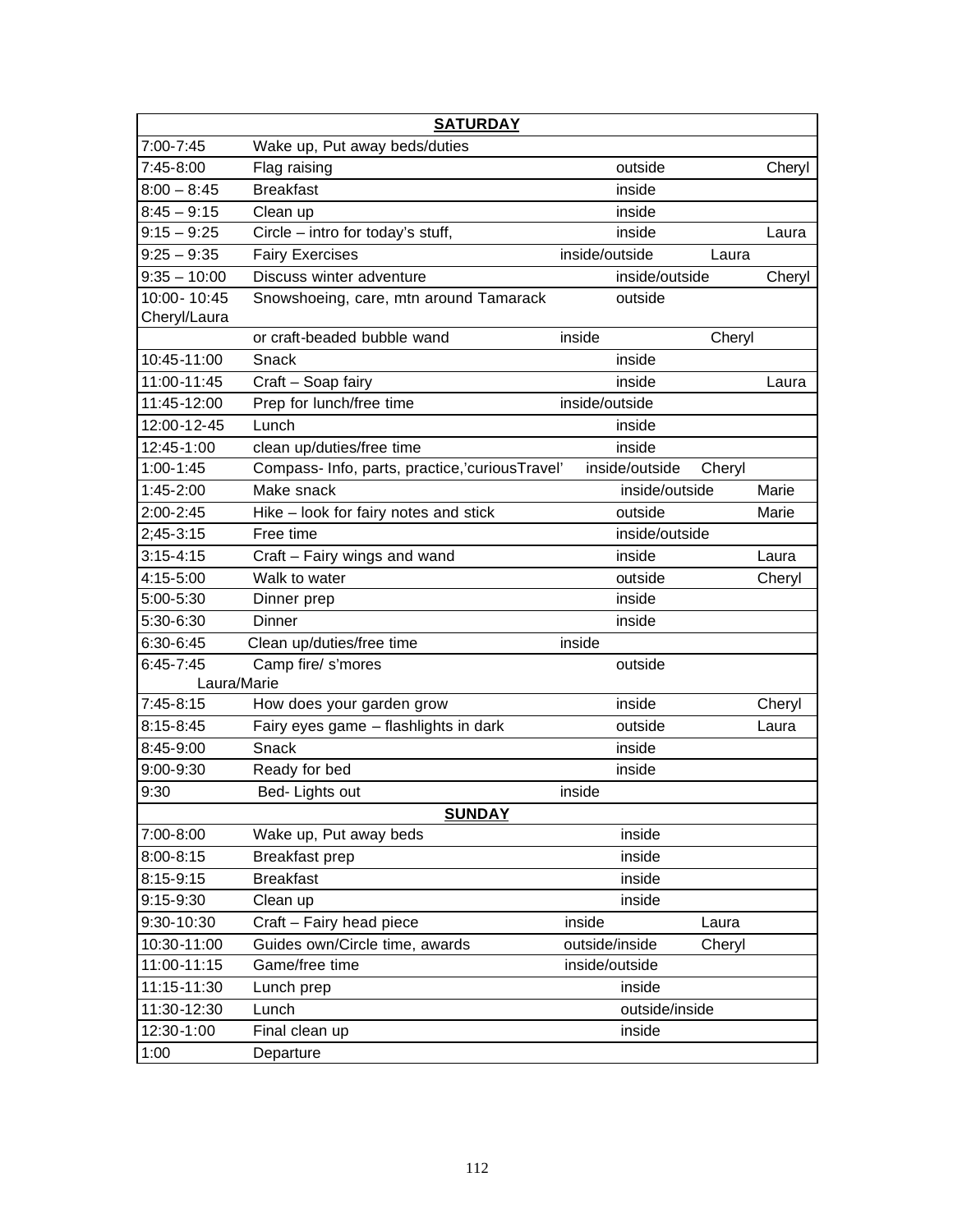## BROWNIES OWN - Theme - Fairies

You should set the mood for a Brownies Own. Try to take them to a special spot (difficult in winter but then it does not have to be long so outside is OK. Tell the Brownies that you are going to a special spot for a Brownies Own, which is a time for quite reflection, sing a nice song on the way to your spot or ask them to be completely silent - too difficult with Brownies. Walk them into a circle.

LEADER: How would you describe a fairy? Probably as something as tiny as your hand, who dances prettily in a dress as delicate as a spider's web and flits about the bottom of people's gardens with the sun sparkling on her wings.

There are two main groups of fairies: the hobgoblins who live in houses and help (unless anyone offends them) with the housework, and outdoor creatures such as pixies, boggarts, elves and leprechauns who make their homes in woods and marshes.

Generally, fairies are thought to be helpful, if mischievous creatures who earned their wings by doing good deeds.

Song: Fairies, Fairies in the woods Won't you come and play with me Doing good deeds every day Without getting any pay Tune: Twinkle, Twinkle little star.

Hold hands and dance one way around the circle and then back the other way while you sing this song.

Story: read a short story about a fairy. (Have the girls who are helping with Brownies Own write a story. Start them out with a starting line and some hints along the way...like the story of the little elf who wanted to make a special doll for the family who lived next door. The elf needed help getting the materials...and had to get them from...other fairies....

At the end of the story pass around a hand mirror with some pretty flower garland around the outside and ask the girls to each look in the mirror see if they can see the fairies who do good deeds and ask them to tell one good deed they have done on the weekend (I always ask girls I can with at the beginning of the weekend to be good fairies and if they see something they can do to help others without being asked during the weekend. It is personally satisfying and I do offer stickers if I see them being nice to someone else.)

Song: I have something in my pocket.

#### **Fairy clipart**

Here's a site with some real cute fairies you could use: http://www.kidsdomain.com/holiday/spring/fairies.html

This one has some nice ones. Each comes in 2 colours: http://mousepadkids.efront.com/pets/meghann/fairy.htm

And Neopets has fairies: http://www.neopets.com/faeries.phtml

Lori's Fairy Clipart http://www.sewdoll.com/Fantasy/Fairies/FairyPage.htm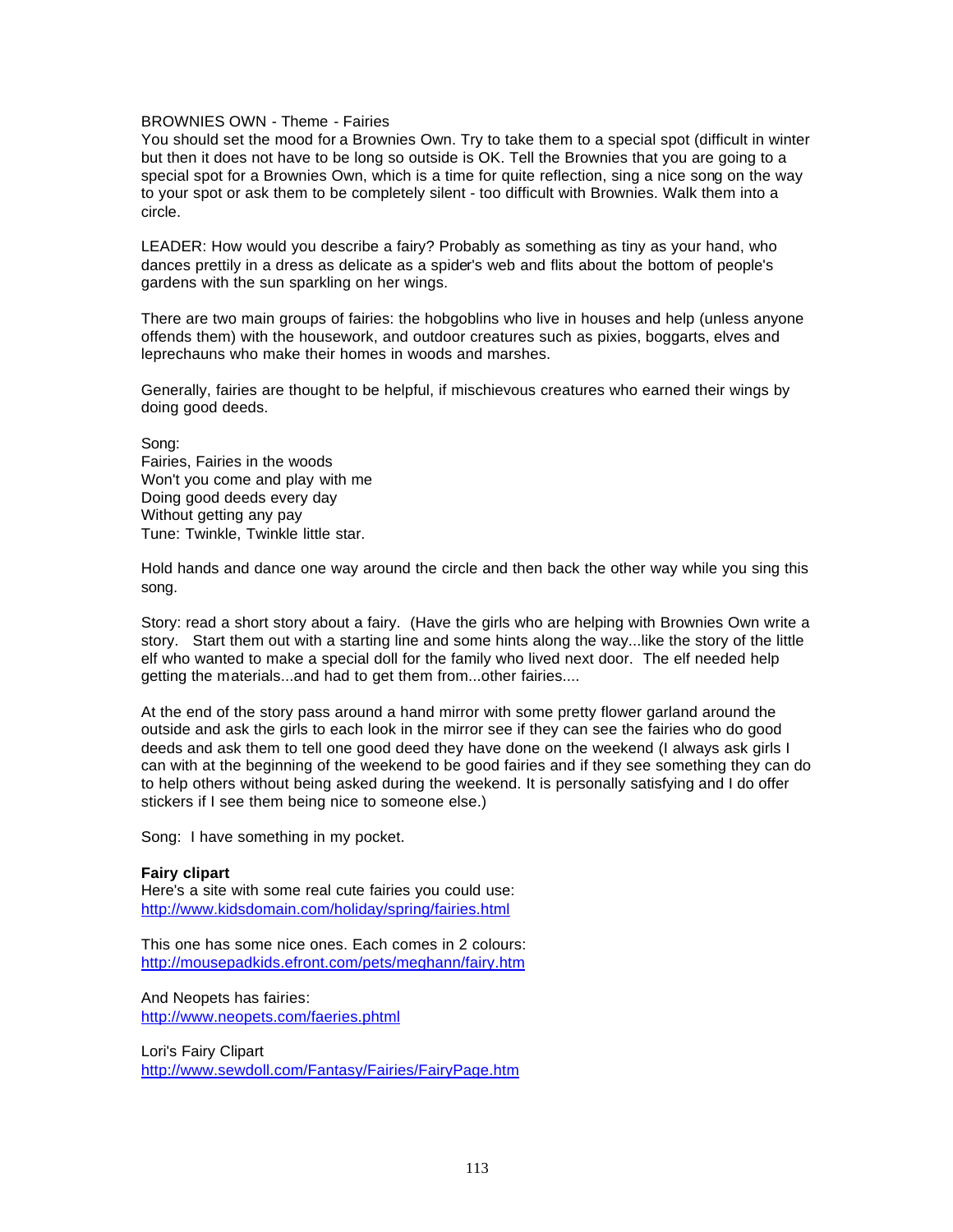# **Other Theme Ideas**

Di <dew@NEX.NET.AU [GUI/SCO] Camp Themes: other ideas

There are five stories from camps at

http://www.trefoilnet.com/camps/stories/camp2.htm

Karen Cheng KarenCHCheng@AOL.COM , England Hollywood Camp

How about using old newspapers and sellotape to make Oscar dresses? The older girls would definitely be up to it and the smaller the girls make really good models. If you have some old pinking shears and stickers or glitter pens you can make them really glamorous. At a guide meeting last year, the girls (aged 10-14) managed to produce their creations in about an hour, so with the extra time you've got at camp, even the younger girls should be fine.

"Kathleen Whyte" <kwhite113@home.com) Ontario, Canada

Dana - Horseback riding camp always my fave - western theme - campfire cooking - and cowgirl hats lol

Liz Lovis <llovis@HOME.COM>, Ottawa, CANADA

These probably sounds boring but what about the following themes ... "Camp Skills" (great for a new unit or those with lots of first years); "Christmas in July"; "Do-Nothing"; Voyageur/Lumberjack/Gold rush Fever/Miner/Long may your big jib draw (whatever fits in your neck of the woods), "Backwards Pmac"; "Gourmet Outdoors"; "Winter Survival"; "First Aid" (get them certified!); "Special/Para Olympics"; "Provincial weekend (i.e. you're going to a different province for the weekend and focus on the culture, arts, history, etc. of that particular province) "Heritage Sports" (lacrosse, cricket, shinny, old games from the turn of the turn of the century) ...

Marianne B Mitchell <mguiding@hotmail.com) Ottawa, Ontario. Canada Camp Themes: other ideas

The following is a list of camp theme ideas that I have heard suggested before, I've thought up myself, or which I have participated in.

**Western** Journey to the stars (astronomy, astrology, etc) Time Warp (365 days of the year in a single weekend) Holiday camp (major holidays of the year, incl. different cultures) Saturday morning cartoons Sesame Street **Disney** Murder Mystery International